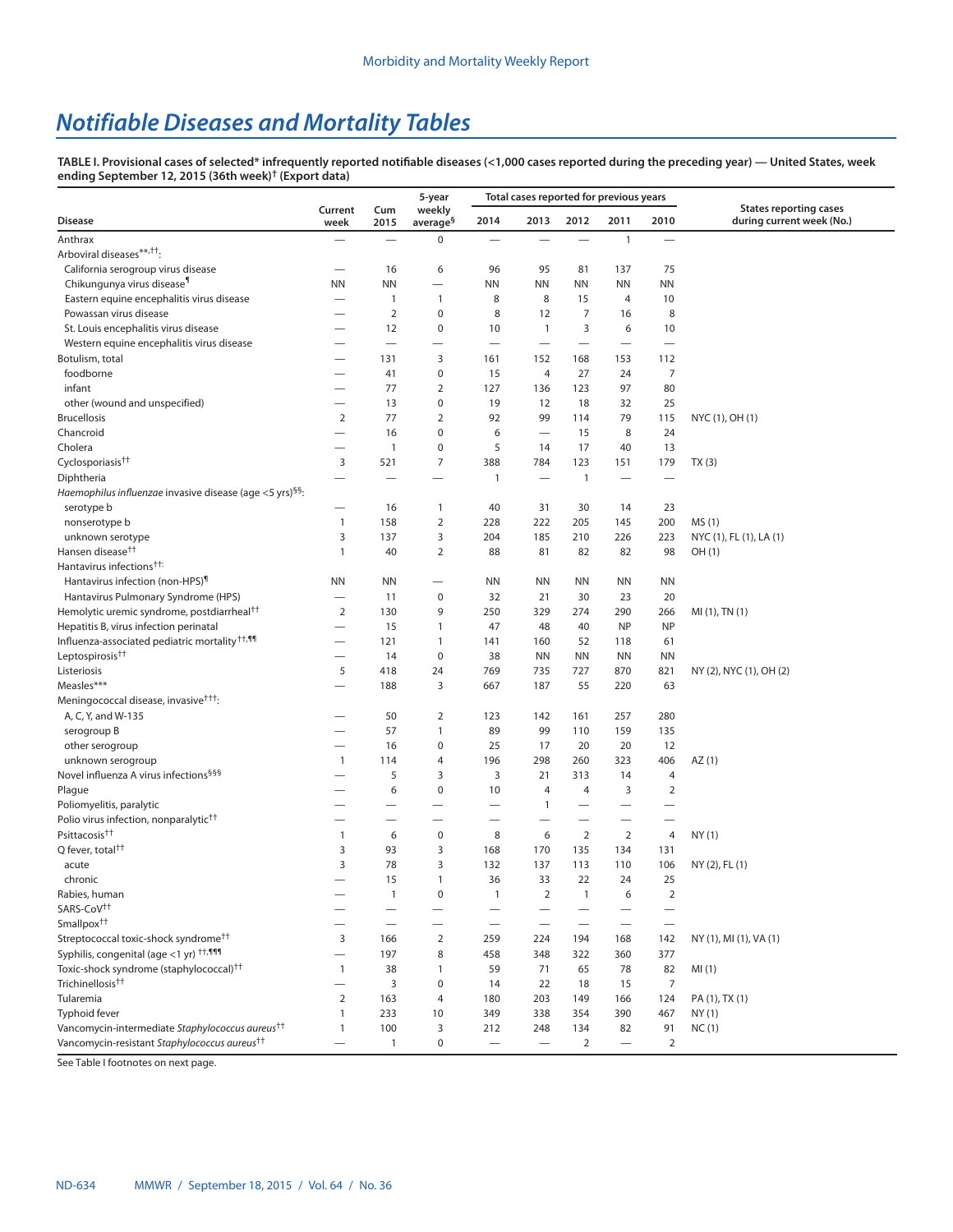**TABLE I. (***Continued***) Provisional cases of selected\* infrequently reported notifiable diseases (<1,000 cases reported during the preceding year) — United States, week ending September 12, 2015 (36th week)† ([Export data\)](https://data.cdc.gov/NNDSS/NNDSS-Table-I-infrequently-reported-notifiable-dis/pb4z-432k)**

|                                               |                 |             | 5-year                         | Total cases reported for previous years |           |           |           |           |                                                            |
|-----------------------------------------------|-----------------|-------------|--------------------------------|-----------------------------------------|-----------|-----------|-----------|-----------|------------------------------------------------------------|
| <b>Disease</b>                                | Current<br>week | Cum<br>2015 | weekly<br>average <sup>§</sup> | 2014                                    | 2013      | 2012      | 2011      | 2010      | <b>States reporting cases</b><br>during current week (No.) |
| Viral hemorrhagic fevers <sup>††,****</sup> : |                 |             |                                |                                         |           |           |           |           |                                                            |
| Crimean-Congo hemorrhagic fever               |                 |             |                                | <b>NP</b>                               | <b>NP</b> | <b>NP</b> | <b>NP</b> | <b>NP</b> |                                                            |
| Ebola hemorrhagic fever                       |                 |             |                                | 4                                       | <b>NP</b> | <b>NP</b> | <b>NP</b> | <b>NP</b> |                                                            |
| Guanarito hemorrhagic fever                   |                 |             |                                | <b>NP</b>                               | <b>NP</b> | <b>NP</b> | <b>NP</b> | <b>NP</b> |                                                            |
| Junin hemorrhagic fever                       |                 |             |                                | <b>NP</b>                               | <b>NP</b> | <b>NP</b> | <b>NP</b> | <b>NP</b> |                                                            |
| Lassa fever                                   |                 |             |                                |                                         | <b>NP</b> | <b>NP</b> | <b>NP</b> | <b>NP</b> |                                                            |
| Lujo virus                                    |                 |             |                                | <b>NP</b>                               | <b>NP</b> | <b>NP</b> | <b>NP</b> | <b>NP</b> |                                                            |
| Machupo hemorrhagic fever                     |                 |             |                                | <b>NP</b>                               | <b>NP</b> | <b>NP</b> | <b>NP</b> | <b>NP</b> |                                                            |
| Marburg fever                                 |                 |             |                                | <b>NP</b>                               | <b>NP</b> | <b>NP</b> | <b>NP</b> | <b>NP</b> |                                                            |
| Sabia-associated hemorrhagic fever            |                 |             |                                | <b>NP</b>                               | <b>NP</b> | <b>NP</b> | <b>NP</b> | <b>NP</b> |                                                            |
| Yellow fever                                  |                 |             |                                |                                         |           |           |           |           |                                                            |

—: No reported cases. N: Not reportable. NN: Not Nationally Notifiable. NP: Nationally notifiable but not published. Cum: Cumulative year-to-date counts.

Three low incidence conditions, rubella, rubella congenital, and tetanus, have been moved to Table II to facilitate case count verification with reporting jurisdictions.

Case counts for reporting years 2014 and 2015 are provisional and subject to change. For further information on interpretation of these data, see http://wwwn.cdc.gov/nndss/docu-<br>ment/ProvisionalNationaNotifiableDiseasesSur

Calculated by summing the incidence counts for the current week, the 2 weeks preceding the current week, and the 2 weeks following the current week, for a total of 5 preceding years. Additional information is available at

1 Data for the Arboviral disease, Chikungunya, and Hantavirus infection disease, non-Hantavirus Pulmonary Syndrome (HPS), will be displayed in this table after the CDC obtains Office of Management and Budget Paperwork Reduction Act approval to receive data for these conditions.

\*\* Includes both neuroinvasive and nonneuroinvasive. Updated weekly reports from the Division of Vector-Borne Diseases, National Center for Emerging and Zoonotic Infectious Diseases (ArboNET Surveillance). Data for West Nile virus are available in Table II.

†† Not reportable in all states. Data from states where the condition is not reportable are excluded from this table except starting in 2007 for the arboviral diseases, STD data, TB data, and influenzaassociated pediatric mortality, and in 2003 for SARS-CoV. Reporting exceptions are available at<http://wwwn.cdc.gov/nndss/downloads.html>.

§§ Data for *H. influenzae* (all ages, all serotypes) are available in Table II.

Updated weekly from reports to the Influenza Division, National Center for Immunization and Respiratory Diseases. Since September 28, 2014, 145 influenza-associated pediatric deaths occurring during the 2014–15 influenza season have been reported.

No measles cases were reported for the current week.

††† Data for meningococcal disease (all serogroups) are available in Table II.

§§§ All cases of novel influenza A virus infection reported to CDC since 2010 have been variant viruses. Influenza viruses that circulate in swine are called swine influenza viruses when isolated from swine, but are called variant viruses when isolated from humans. Variant influenza viruses are different from the influenza A (H1N1)pdm09 virus. Total case counts are provided by the Influenza Division, National Center for Immunization and Respiratory Diseases (NCIRD).

¶¶¶ Updated weekly from reports to the Division of STD Prevention, National Center for HIV/AIDS, Viral Hepatitis, STD, and TB Prevention.

\*\*\*\* Prior to 2015, CDC's National Notifiable Diseases Surveillance System (NNDSS) did not receive electronic data about incident cases of specific viral hemorrhagic fevers; instead data were collected in aggregate as "viral hemorrhagic fevers". Beginning in 2015, NNDSS has been updated to receive data for each of the viral hemorrhagic fevers listed below. There were no cases of viral hemorrhagic fever reported during the current week. In addition to the four cases of Ebola diagnosed in the United States to date in 2014, six residents of the United States have been medically evacuated to the United States for care after developing Ebola in West Africa. Ten of the 11 VHF cases reported for 2014 are confirmed as Ebola and one as Lassa fever.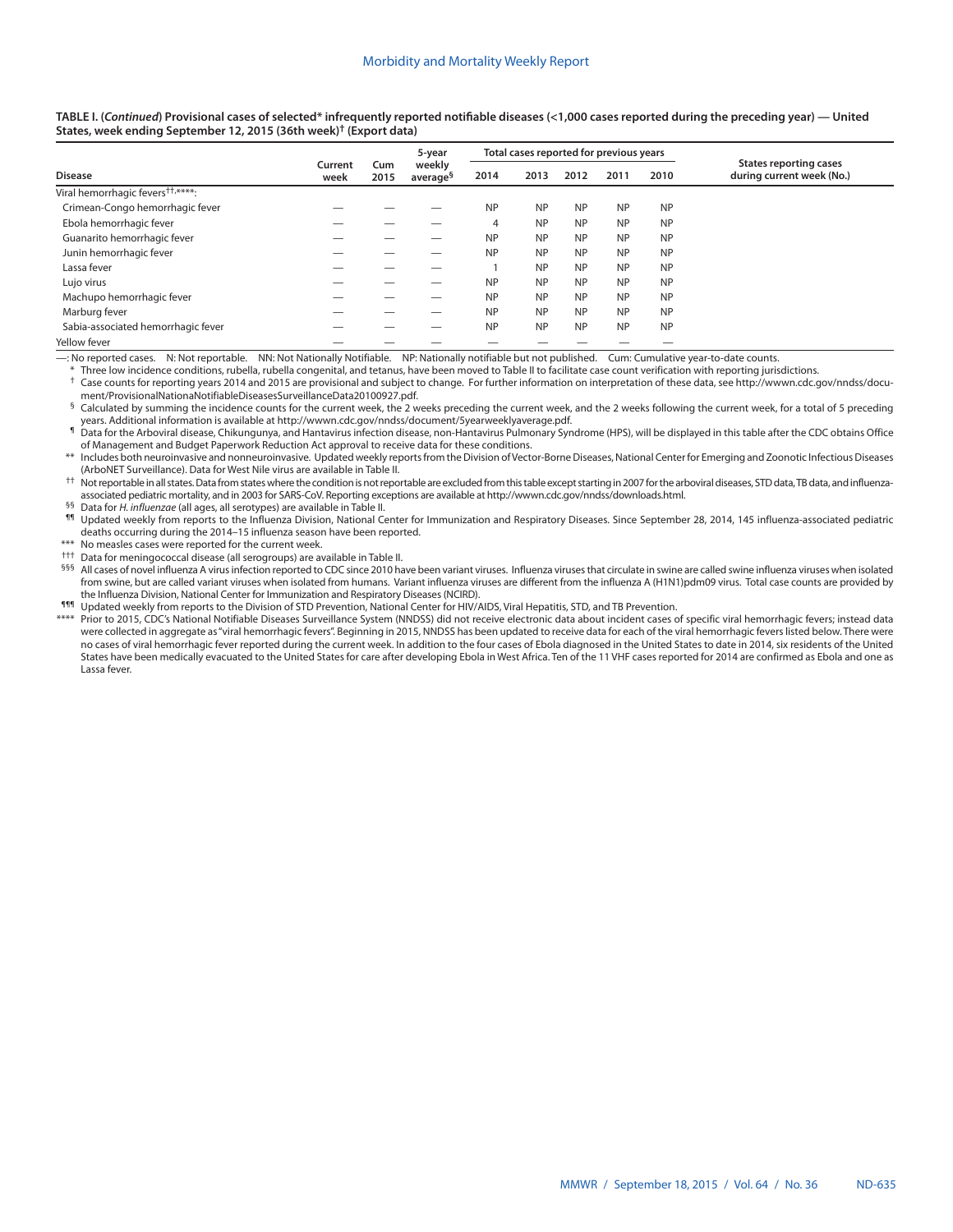

**FIGURE I. Selected notifiable disease reports, United States, comparison of provisional 4-week totals September 12, 2015, with historical data**

\* Ratio of current 4-week total to mean of 15 4-week totals (from previous, comparable, and subsequent 4-week periods for the past 5 years). The point where the hatched area begins is based on the mean and two standard deviations of these 4-week totals.

## **Notifiable Disease Data Team and 122 Cities Mortality Data Team**

David W. Walker<br>Deborah A. Adams Wi Deborah A. Adams Willie J. Anderson Diana Harris Onweh Pearl C. Sharp

Rosaline Dhara<br>Alan W. Schley

Data presented by the Notifiable Disease Data Team and 122 Cities Mortality Data Team in the weekly MMWR are provisional, based on weekly reports to CDC by state health departments. Readers who have difficulty accessing this PDF file may access the HTML file at http://www.cdc.gov/mmwr/preview/mmwrhtml/mm6436md.htm. Address all inquiries about the MMWR Series, including material to be considered for publication, to Editor, MMWR Series, Mailstop E-90, CDC, 1600 Clifton Rd., N.E., Atlanta, GA 30329-4027 or to [mmwrq@cdc.gov](mailto:mmwrq@cdc.gov).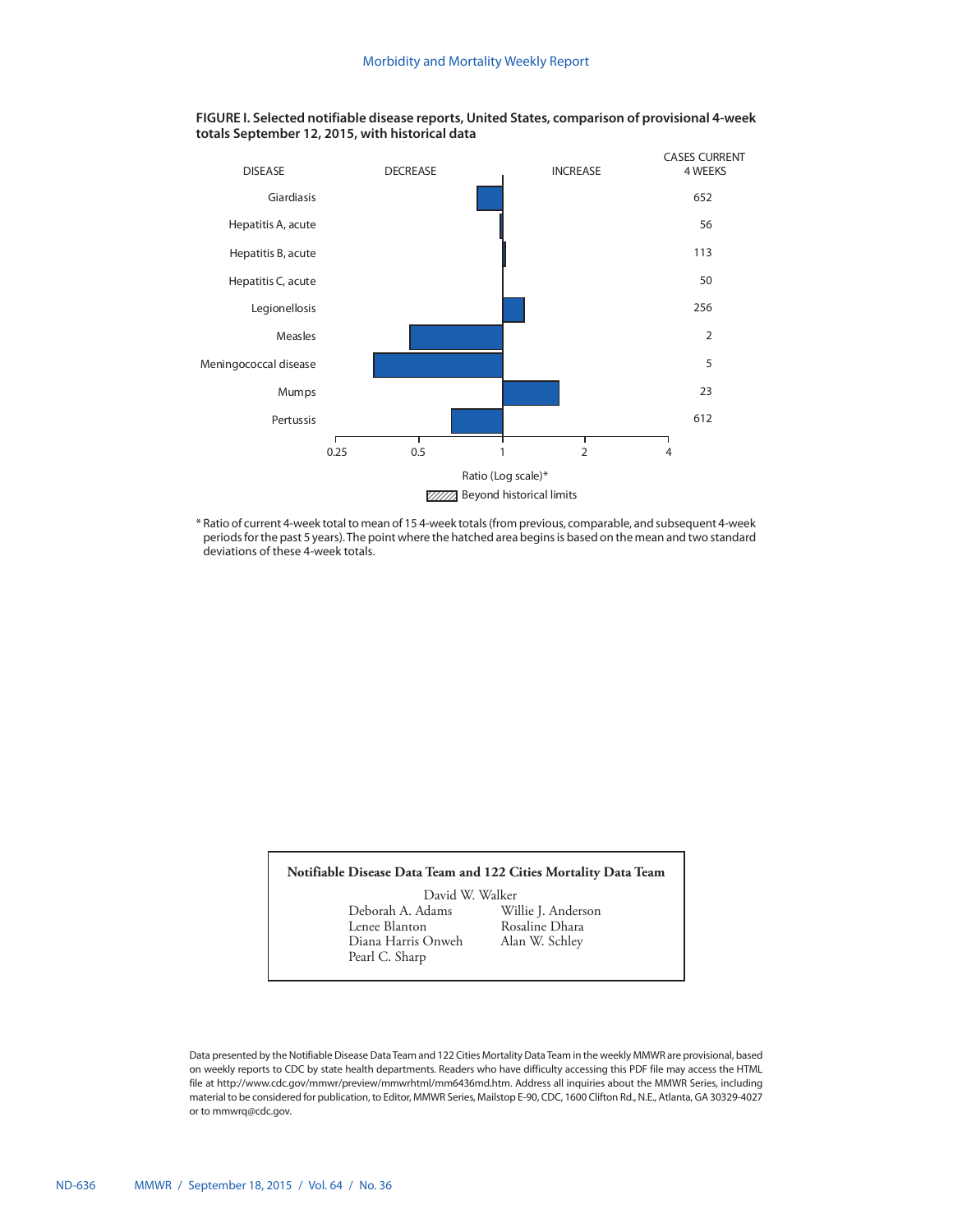| TABLE II. Provisional cases of selected notifiable diseases (≥1,000 cases reported during the preceding year), and selected* low frequency diseases, United |  |
|-------------------------------------------------------------------------------------------------------------------------------------------------------------|--|
| States, weeks ending September 12, 2015, and September 6, 2014 (36th week) <sup>†</sup> (Export data)                                                       |  |

|                               |                                                      |                          | <b>Babesiosis</b>              |                                |                                          | Campylobacteriosis                                          |                            |                             |                                |                 |  |  |  |
|-------------------------------|------------------------------------------------------|--------------------------|--------------------------------|--------------------------------|------------------------------------------|-------------------------------------------------------------|----------------------------|-----------------------------|--------------------------------|-----------------|--|--|--|
|                               | Current                                              | Previous 52 weeks        |                                |                                |                                          |                                                             |                            | Previous 52 weeks           |                                |                 |  |  |  |
| Reporting area                | week                                                 | Med                      | Max                            | <b>Cum 2015</b>                | <b>Cum 2014</b>                          | <b>Current week</b>                                         | Med                        | Max                         | <b>Cum 2015</b>                | <b>Cum 2014</b> |  |  |  |
| <b>United States</b>          | 12                                                   | 14                       | 116                            | 1,123                          | 1,424                                    | 495                                                         | 811                        | 1,269                       | 30,498                         | N               |  |  |  |
| <b>New England</b>            | $\mathbf{1}$                                         | 7                        | 76                             | 594                            | 862                                      | 13                                                          | 49                         | 113                         | 2,062                          | N               |  |  |  |
| Connecticut<br>Maine          | $\overline{\phantom{0}}$<br>$\mathbf{1}$             | 1<br>0                   | 29<br>6                        | 153<br>34                      | 198<br>30                                | $\overbrace{\phantom{1232211}}$<br>$\overline{1}$           | 13<br>4                    | 32<br>8                     | 549<br>140                     | N<br>N          |  |  |  |
| Massachusetts                 | $\overline{\phantom{0}}$                             | $\overline{2}$           | 43                             | 282                            | 491                                      | 12                                                          | 25                         | 47                          | 973                            | N               |  |  |  |
| New Hampshire                 | $\overline{\phantom{0}}$                             | 0                        | 5                              | 25                             | 35                                       | $\overbrace{\phantom{1232211}}$                             | 4                          | 9                           | 147                            | N               |  |  |  |
| Rhode Island<br>Vermont       | $\overline{\phantom{0}}$<br>$\overline{\phantom{0}}$ | 1<br>0                   | 19<br>3                        | 95<br>5                        | 106<br>2                                 | $\overline{\phantom{0}}$<br>$\overline{\phantom{0}}$        | $\mathbf{1}$<br>2          | 21<br>10                    | 139<br>114                     | N<br>Ν          |  |  |  |
| Mid. Atlantic                 | 11                                                   | 5                        | 50                             | 478                            | 474                                      | 96                                                          | 122                        | 217                         | 4,878                          | N               |  |  |  |
| New Jersey                    | $\overline{\phantom{0}}$                             | $\mathbf{1}$             | 24                             | 193                            | 151                                      | $\overbrace{\phantom{12322111}}$                            | 28                         | 58                          | 873                            | N               |  |  |  |
| New York (Upstate)            | 8                                                    | 3                        | 35                             | 229                            | 275                                      | 50                                                          | 30                         | 60                          | 1,271                          | N               |  |  |  |
| New York City<br>Pennsylvania | 3<br>N                                               | 0<br>0                   | 11<br>$\pmb{0}$                | 56<br>N                        | 48<br>N                                  | 31<br>15                                                    | 32<br>42                   | 48<br>93                    | 1,107<br>1,627                 | N<br>N          |  |  |  |
| E.N. Central                  | $\overline{\phantom{0}}$                             | 0                        | 6                              | 38                             | 42                                       | 45                                                          | 88                         | 197                         | 3,433                          | N               |  |  |  |
| Illinois                      | $\overline{\phantom{0}}$                             | 0                        | $\mathbf{1}$                   | $\overline{2}$                 | 1                                        | U                                                           | $\mathbf 0$                | $\mathbf 0$                 | U                              | U               |  |  |  |
| Indiana                       | $\overline{\phantom{0}}$                             | 0                        | $\pmb{0}$                      | $\equiv$                       | $\overline{\phantom{0}}$                 | $\overline{\phantom{0}}$                                    | 13                         | 30                          | 469                            | N               |  |  |  |
| Michigan<br>Ohio              | -<br>$\overline{\phantom{0}}$                        | 0<br>0                   | $\mathbf{1}$<br>$\mathbf{1}$   | $\overline{2}$<br>$\mathbf{1}$ | $\mathbf 2$<br>$\overline{\phantom{0}}$  | 11<br>29                                                    | 21<br>34                   | 48<br>93                    | 865                            | N<br>N          |  |  |  |
| Wisconsin                     | $\overline{\phantom{0}}$                             | 0                        | 5                              | 33                             | 39                                       | 5                                                           | 24                         | 42                          | 1,235<br>864                   | N               |  |  |  |
| W.N. Central                  |                                                      | 0                        | $\overline{4}$                 | $\mathbf{1}$                   | 37                                       | $\overline{4}$                                              | 31                         | 91                          | 1,357                          | N               |  |  |  |
| lowa                          | N                                                    | 0                        | $\mathbf 0$                    | N                              | N                                        | 3                                                           | 10                         | 46                          | 495                            | N               |  |  |  |
| Kansas                        | N                                                    | 0                        | $\pmb{0}$                      | N                              | N                                        | $\overline{\phantom{0}}$                                    | 5                          | 12                          | 201                            | N               |  |  |  |
| Minnesota<br>Missouri         | -<br>N                                               | 0<br>0                   | $\overline{4}$<br>$\pmb{0}$    | $\overline{\phantom{0}}$<br>N  | 36<br>N                                  | $\overbrace{\phantom{1232211}}$<br>$\overline{\phantom{0}}$ | $\pmb{0}$<br>$\pmb{0}$     | $\overline{1}$<br>17        | $\overline{1}$<br>88           | N<br>N          |  |  |  |
| Nebraska                      | $\overline{\phantom{0}}$                             | 0                        | $\mathbf 0$                    | $\overline{\phantom{0}}$       |                                          | $\mathbf{1}$                                                | 9                          | 25                          | 356                            | N               |  |  |  |
| North Dakota                  |                                                      | 0                        | $\mathbf{1}$                   | $\mathbf{1}$                   |                                          |                                                             | $\pmb{0}$                  | $\mathbf 0$                 |                                | N               |  |  |  |
| South Dakota                  | $\overline{\phantom{0}}$                             | 0<br>0                   | $\pmb{0}$<br>$\mathbf{1}$      | 3                              | $\mathbf{1}$<br>4                        | $\overbrace{\phantom{1232211}}$<br>155                      | 5<br>156                   | 23<br>262                   | 216                            | N<br>N          |  |  |  |
| S. Atlantic<br>Delaware       | $\overline{\phantom{0}}$<br>-                        | 0                        | $\mathbf{1}$                   | $\mathbf{1}$                   | 1                                        | $\overline{2}$                                              | $\overline{2}$             | 5                           | 5,947<br>83                    | N               |  |  |  |
| District of Columbia          | N                                                    | 0                        | $\pmb{0}$                      | N                              | N                                        | $\overbrace{\phantom{12322111}}$                            | $\pmb{0}$                  | $\overline{2}$              | 7                              | N               |  |  |  |
| Florida                       | N                                                    | 0                        | $\mathbf 0$                    | N                              | N                                        | 67                                                          | 71                         | 106                         | 2,590                          | N               |  |  |  |
| Georgia<br>Maryland           | N                                                    | 0<br>0                   | $\pmb{0}$<br>$\mathbf{1}$      | N<br>$\overline{\phantom{0}}$  | N<br>1                                   | 5<br>18                                                     | 13<br>14                   | 27<br>33                    | 500<br>568                     | N<br>N          |  |  |  |
| North Carolina                | N                                                    | 0                        | $\pmb{0}$                      | N                              | N                                        | 34                                                          | 21                         | 71                          | 784                            | N               |  |  |  |
| South Carolina                |                                                      | 0                        | $\mathbf{1}$                   | $\overline{2}$                 | $\overline{2}$                           | 6                                                           | 6                          | 15                          | 221                            | N               |  |  |  |
| Virginia<br>West Virginia     | N<br>$\overline{\phantom{0}}$                        | 0<br>0                   | $\pmb{0}$<br>$\pmb{0}$         | N<br>$\overline{\phantom{0}}$  | N                                        | 23<br>$\overline{\phantom{0}}$                              | 26<br>5                    | 53<br>11                    | 1,018<br>176                   | N<br>N          |  |  |  |
| E.S. Central                  | -                                                    | 0                        | $\mathbf{1}$                   | $\overline{4}$                 | $\overline{\phantom{0}}$                 | 17                                                          | 45                         | 71                          | 1,555                          | N               |  |  |  |
| Alabama                       | $\overline{\phantom{0}}$                             | 0                        | $\mathbf{1}$                   | 3                              |                                          | 5                                                           | 10                         | 25                          | 370                            | N               |  |  |  |
| Kentucky                      | N                                                    | 0                        | $\pmb{0}$                      | N                              | N                                        | 5                                                           | 14                         | 28                          | 537                            | N               |  |  |  |
| Mississippi                   | N                                                    | 0                        | $\pmb{0}$<br>$\mathbf{1}$      | N                              | N                                        | $\mathbf{1}$                                                | 3                          | 9                           | 126                            | N               |  |  |  |
| Tennessee                     | -<br>-                                               | 0<br>0                   | $\mathbf{1}$                   | $\mathbf{1}$<br>$\mathbf{1}$   | $\overline{\phantom{0}}$<br>$\mathbf{1}$ | 6<br>38                                                     | 15<br>58                   | 30<br>177                   | 522<br>2,367                   | N<br>N          |  |  |  |
| W.S. Central<br>Arkansas      |                                                      | 0                        | $\pmb{0}$                      | $\overline{\phantom{0}}$       |                                          | 13                                                          | 8                          | 21                          | 306                            | N               |  |  |  |
| Louisiana                     | $\overline{\phantom{0}}$                             | 0                        | $\pmb{0}$                      | $\overline{\phantom{0}}$       |                                          | 5                                                           | 11                         | 22                          | 371                            | N               |  |  |  |
| Oklahoma<br>Texas             | N                                                    | 0<br>0                   | $\pmb{0}$<br>$\mathbf{1}$      | N                              | N                                        | 20                                                          | 14<br>32                   | 59<br>86                    | 588                            | N<br>N          |  |  |  |
|                               | $\overline{\phantom{0}}$                             | 0                        | $\pmb{0}$                      | $\mathbf{1}$                   | 1                                        | 27                                                          | 75                         | 129                         | 1,102<br>2,779                 | N               |  |  |  |
| Mountain<br>Arizona           | $\overline{\phantom{0}}$                             | 0                        | $\mathbf 0$                    |                                |                                          | 19                                                          | 28                         | 52                          | 1,004                          | N               |  |  |  |
| Colorado                      | N                                                    | 0                        | $\pmb{0}$                      | N                              | N                                        | $\overline{\phantom{0}}$                                    | 13                         | 40                          | 586                            | N               |  |  |  |
| Idaho                         | N                                                    | 0                        | $\mathbf 0$                    | N                              | N                                        | 5                                                           | $\overline{7}$             | 20                          | 267                            | N               |  |  |  |
| Montana<br>Nevada             | $\mathsf N$                                          | 0<br>0                   | 0<br>$\pmb{0}$                 | N                              | N                                        | $\mathbf{1}$                                                | 7<br>$\overline{2}$        | 15<br>6                     | 238<br>98                      | N<br>N          |  |  |  |
| New Mexico                    | N                                                    | 0                        | $\pmb{0}$                      | N                              | N                                        |                                                             | 8                          | 17                          | 283                            | N               |  |  |  |
| Utah                          | $\overline{\phantom{0}}$                             | 0                        | $\pmb{0}$                      |                                |                                          | $\overline{\phantom{0}}$                                    | 5                          | 20                          | 211                            | N               |  |  |  |
| Wyoming                       | $\overline{\phantom{0}}$<br>-                        | 0<br>0                   | $\mathbf 0$<br>$\overline{4}$  | 4                              | 4                                        | $\overline{1}$<br>100                                       | 2<br>176                   | 8<br>267                    | 92<br>6,120                    | N<br>N          |  |  |  |
| Pacific<br>Alaska             | N                                                    | 0                        | $\mathbf 0$                    | N                              | N                                        | 2                                                           | $\mathbf{1}$               | 5                           | 57                             | N               |  |  |  |
| California                    |                                                      | 0                        | $\mathbf{1}$                   | 2                              | 3                                        | 39                                                          | 118                        | 157                         | 4,193                          | N               |  |  |  |
| Hawaii                        | N                                                    | $\mathbf 0$              | $\pmb{0}$                      | N                              | N                                        | 8                                                           | 10                         | 28                          | 400                            | N               |  |  |  |
| Oregon<br>Washington          | $\overline{\phantom{0}}$<br>$\overline{\phantom{0}}$ | 0<br>0                   | $\mathbf{1}$<br>$\overline{4}$ | 2                              | $\mathbf{1}$<br>$\qquad \qquad$          | 6<br>45                                                     | 16<br>20                   | 32<br>73                    | 626<br>844                     | N<br>N          |  |  |  |
| <b>Territories</b>            |                                                      |                          |                                |                                |                                          |                                                             |                            |                             |                                |                 |  |  |  |
| American Samoa                | U                                                    | $\overline{\phantom{0}}$ |                                | U                              | U                                        |                                                             |                            | $\overline{\phantom{0}}$    |                                | N               |  |  |  |
| C.N.M.I.                      | $\overline{\phantom{0}}$                             |                          |                                |                                |                                          |                                                             |                            | $\overline{\phantom{0}}$    |                                | N               |  |  |  |
| Guam<br>Puerto Rico           | $\overline{\phantom{0}}$<br>N                        | $\bf 0$<br>$\mathbf 0$   | $\mathbf 0$<br>$\pmb{0}$       | -<br>N                         | N                                        | $\overbrace{\phantom{1232211}}$                             | $\mathsf 0$<br>$\mathbf 0$ | $\pmb{0}$<br>$\overline{2}$ | $\overline{\phantom{0}}$<br>14 | N<br>N          |  |  |  |
| U.S. Virgin Islands           | N                                                    | $\mathbf 0$              | $\pmb{0}$                      | N                              | N                                        | $\overline{\phantom{0}}$                                    | $\mathbf 0$                | $\mathbf 0$                 | $\overline{\phantom{m}}$       | N               |  |  |  |
|                               |                                                      |                          |                                |                                |                                          |                                                             |                            |                             |                                |                 |  |  |  |

C.N.M.I.: Commonwealth of Northern Mariana Islands.

U: Unavailable. —: No reported cases. N: Not reportable. NN: Not Nationally Notifiable. NP: Nationally notifiable but not published. Cum: Cumulative year-to-date counts. Med: Median. Max: Maximum.

\* Three low incidence conditions, rubella, rubella congenital, and tetanus, have been moved to Table II to facilitate case count verification with reporting jurisdictions.

† Case counts for reporting year 2014 and 2015 are provisional and subject to change. For further information on interpretation of these data, see [http://wwwn.cdc.gov/nndss/document/](http://wwwn.cdc.gov/nndss/document/ProvisionalNationaNotifiableDiseasesSurveillanceData20100927.pdf) [ProvisionalNationaNotifiableDiseasesSurveillanceData20100927.pdf](http://wwwn.cdc.gov/nndss/document/ProvisionalNationaNotifiableDiseasesSurveillanceData20100927.pdf). Data for TB are displayed in Table IV, which appears quarterly.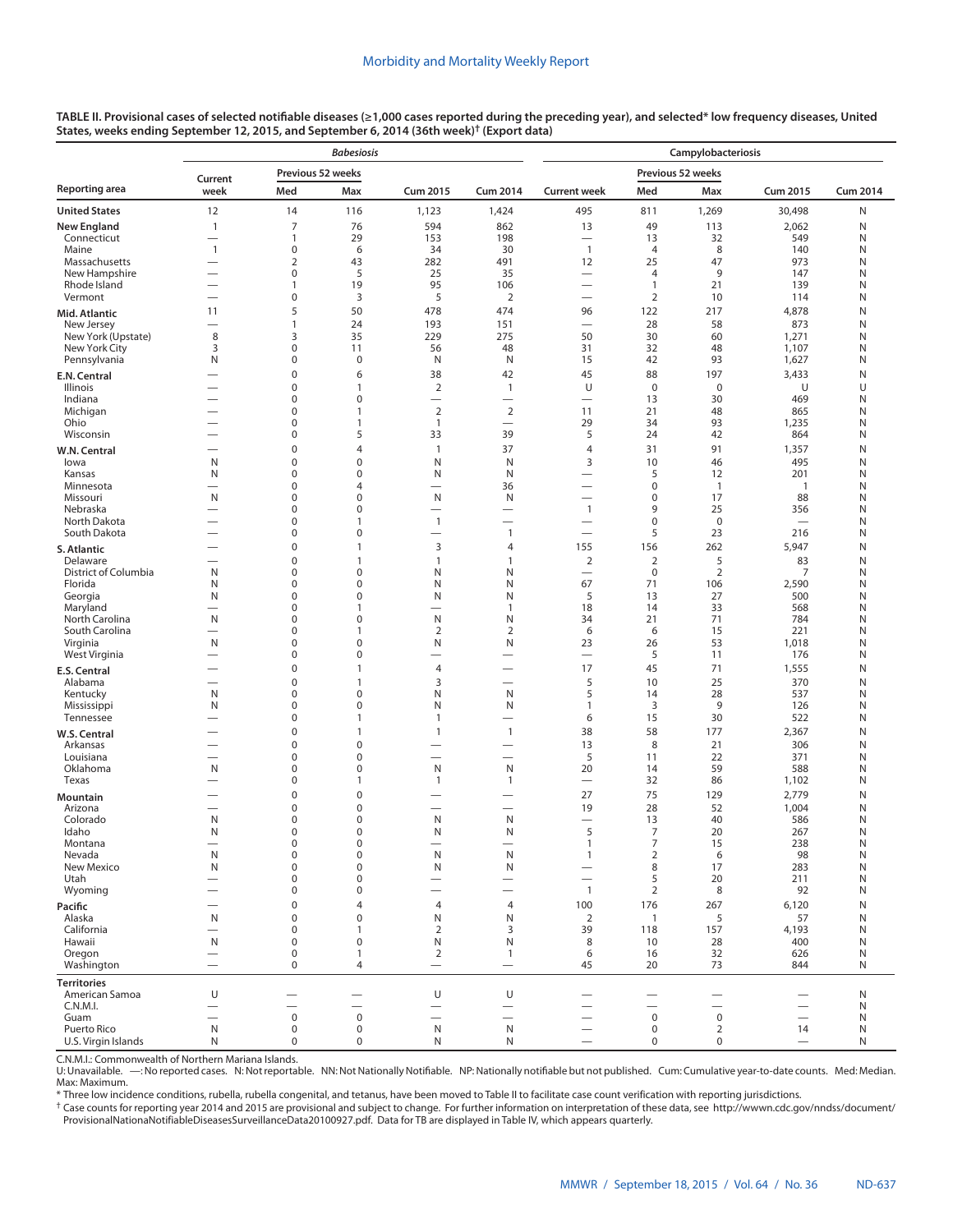|                                      |                                 |                | Chlamydia trachomatis infection |                  |                  |                          |                         | Coccidioidomycosis             |                          |                          |
|--------------------------------------|---------------------------------|----------------|---------------------------------|------------------|------------------|--------------------------|-------------------------|--------------------------------|--------------------------|--------------------------|
|                                      | Current                         |                | Previous 52 weeks               |                  |                  |                          | Previous 52 weeks       |                                |                          |                          |
| <b>Reporting area</b>                | week                            | Med            | Max                             | <b>Cum 2015</b>  | <b>Cum 2014</b>  | <b>Current week</b>      | Med                     | Max                            | <b>Cum 2015</b>          | <b>Cum 2014</b>          |
| United States                        | 12,519                          | 27,800         | 30,209                          | 963,824          | 979,730          | 223                      | 161                     | 259                            | 6,725                    | 6,019                    |
| New England<br>Connecticut           | 321<br>33                       | 896<br>250     | 1,193<br>343                    | 31,258<br>8,506  | 31,447<br>8,943  | -<br>N                   | 0<br>0                  | $\mathbf{1}$<br>$\mathbf 0$    | N                        | $\overline{4}$<br>N      |
| Maine                                | 73                              | 74             | 123                             | 2,541            | 2,270            | N                        | 0                       | $\mathbf 0$                    | N                        | N                        |
| Massachusetts                        | 203                             | 470            | 534                             | 15,867           | 13,512           | $\overline{\phantom{0}}$ | 0                       | $\mathbf 0$                    | $\overline{\phantom{0}}$ | $\overline{\phantom{0}}$ |
| New Hampshire                        |                                 | $\overline{7}$ | 110                             | 257              | 2,290            | $\overline{\phantom{0}}$ | 0                       | $\mathbf{1}$                   | $\overline{\phantom{0}}$ | $\sqrt{2}$               |
| Rhode Island<br>Vermont              | 9<br>3                          | 92<br>32       | 243<br>56                       | 3,103<br>984     | 2,877<br>1,555   | N                        | 0<br>0                  | $\mathbf 0$<br>$\mathbf 0$     | N                        | $\overline{2}$<br>N      |
| Mid. Atlantic                        | 2,179                           | 3,584          | 4,072                           | 126,658          | 119,872          |                          | $\mathbf 0$             | $\mathbf 0$                    | -                        |                          |
| New Jersey                           | 187                             | 602            | 720                             | 21,229           | 20,208           | N                        | $\mathbf 0$             | $\mathbf 0$                    | N                        | N                        |
| New York (Upstate)                   | 741                             | 788            | 1,166                           | 27,330           | 24,974           | N                        | 0                       | $\mathbf 0$                    | N                        | N                        |
| New York City                        | 475                             | 1,213          | 1,352                           | 42,250           | 40,583           | N                        | 0                       | $\mathbf 0$                    | N                        | N                        |
| Pennsylvania                         | 776                             | 985            | 1,444                           | 35,849           | 34,107           | N                        | 0                       | $\mathbf 0$                    | N                        | N                        |
| E.N. Central                         | 1,287                           | 4,071          | 4,950                           | 137,973          | 147,656          | $\mathbf{1}$             | $\mathbf{1}$            | $\overline{2}$                 | 26                       | 47                       |
| <b>Illinois</b><br>Indiana           | 36<br>261                       | 1,203<br>546   | 1,404<br>920                    | 36,676<br>18,686 | 45,571<br>19,218 | N<br>N                   | $\mathbf 0$<br>$\Omega$ | $\mathbf 0$<br>$\mathbf 0$     | N<br>N                   | N<br>N                   |
| Michigan                             | 586                             | 890            | 1,139                           | 30,457           | 29,654           |                          | 0                       | $\overline{2}$                 | 14                       | 30                       |
| Ohio                                 | 182                             | 1,066          | 1,249                           | 36,948           | 37,627           | 1                        | 0                       | $\overline{2}$                 | 7                        | 12                       |
| Wisconsin                            | 222                             | 455            | 556                             | 15,206           | 15,586           |                          | 0                       | $\overline{2}$                 | 5                        | 5                        |
| W.N. Central                         | 269                             | 1,678          | 1,960                           | 56,714           | 58,802           |                          | $\overline{2}$          | $\overline{7}$                 | 72                       | 83                       |
| lowa                                 | 16                              | 224            | 276                             | 7,828            | 8,097            | N                        | $\mathbf 0$             | $\mathbf 0$                    | N                        | N                        |
| Kansas                               | 30                              | 216            | 353                             | 7,770            | 7,639            | N                        | 0                       | $\mathbf 0$                    | N                        | N                        |
| Minnesota<br>Missouri                | $\overline{1}$<br>109           | 390<br>553     | 510<br>636                      | 12,689<br>18,720 | 13,555<br>18,906 |                          | 1<br>0                  | $\overline{7}$<br>$\mathbf{1}$ | 61<br>$\mathbf{1}$       | 65<br>11                 |
| Nebraska                             | 72                              | 143            | 232                             | 5,413            | 5,313            | -                        | 0                       | $\mathbf{1}$                   | 6                        | 3                        |
| North Dakota                         | 6                               | 59             | 85                              | 1,953            | 2,385            |                          | 0                       | $\overline{2}$                 | $\overline{4}$           | $\overline{4}$           |
| South Dakota                         | 35                              | 70             | 104                             | 2,341            | 2,907            | N                        | 0                       | $\mathbf 0$                    | N                        | N                        |
| S. Atlantic                          | 3,358                           | 5,832          | 7,643                           | 213,439          | 198,198          |                          | 0                       | $\mathbf{1}$                   | 4                        | 8                        |
| Delaware                             | 110                             | 136            | 261                             | 5,359            | 2,906            |                          | 0                       | $\mathbf 0$                    |                          |                          |
| District of Columbia                 | -                               | 75             | 336                             | 2,235            | 3,611            |                          | 0                       | $\mathbf{1}$                   | -                        | -                        |
| Florida<br>Georgia                   | 686<br>329                      | 1,717<br>1,089 | 2,128<br>1,264                  | 60,086<br>39,241 | 56,719<br>35,807 | N<br>N                   | 0<br>0                  | $\mathbf 0$<br>$\mathbf 0$     | N<br>N                   | N<br>N                   |
| Maryland                             | 283                             | 514            | 936                             | 16,392           | 16,924           |                          | 0                       | $\mathbf{1}$                   | $\overline{4}$           | 8                        |
| North Carolina                       | 783                             | 1,000          | 2,547                           | 43,253           | 34,859           | N                        | 0                       | $\mathbf 0$                    | N                        | N                        |
| South Carolina                       | 495                             | 536            | 734                             | 19,288           | 19,210           | N                        | 0                       | $\mathbf 0$                    | N                        | N                        |
| Virginia                             | 585                             | 694            | 1,056                           | 25,200           | 24,897           | N                        | 0                       | $\mathbf 0$                    | N                        | N                        |
| West Virginia                        | 87                              | 72             | 139                             | 2,385            | 3,265            | N                        | 0                       | $\mathbf 0$                    | N                        | N                        |
| E.S. Central                         | 377                             | 1,360          | 2,586                           | 45,125           | 65,594           |                          | $\mathbf 0$             | $\mathbf 0$                    |                          |                          |
| Alabama<br>Kentucky                  | $\overline{\phantom{0}}$<br>256 | 515<br>297     | 1,191<br>600                    | 17,320<br>9,613  | 19,865<br>11,197 | N<br>-                   | 0<br>0                  | $\mathbf 0$<br>$\mathbf 0$     | N                        | N<br>N                   |
| Mississippi                          |                                 | 209            | 557                             | 5,100            | 13,025           | N                        | 0                       | 0                              | N                        | N                        |
| Tennessee                            | 121                             | 540            | 751                             | 13,092           | 21,507           | N                        | 0                       | $\mathbf 0$                    | N                        | N                        |
| W.S. Central                         | 2,243                           | 3,627          | 6,539                           | 129,557          | 133,834          |                          | $\mathbf 0$             | $\mathbf{1}$                   | $\overline{4}$           | $\mathbf{1}$             |
| Arkansas                             | 520                             | 304            | 628                             | 8,861            | 10,763           |                          | 0                       | $\mathbf{1}$                   | $\overline{2}$           |                          |
| Louisiana                            |                                 | 393            | 3,358                           | 16,356           | 18,151           | -                        | 0                       | $\mathbf{1}$                   | 2                        | $\mathbf{1}$             |
| Oklahoma<br>Texas                    | 31<br>1,692                     | 298<br>2,616   | 430<br>3,371                    | 9,518<br>94,822  | 14,419<br>90,501 | N<br>N                   | 0<br>0                  | $\mathbf 0$<br>0               | N<br>N                   | N<br>N                   |
|                                      | 936                             | 1,810          | 2,527                           | 65,139           | 66,719           | 208                      | 106                     | 220                            | 4,868                    | 4,326                    |
| Mountain<br>Arizona                  | 367                             | 616            | 873                             | 21,515           | 21,929           | 208                      | 103                     | 219                            | 4,758                    | 4,206                    |
| Colorado                             | 464                             | 448            | 1,013                           | 17,079           | 14,609           | N                        | 0                       | 0                              | N                        | N                        |
| Idaho                                |                                 | 103            | 148                             | 3,560            | 3,662            | N                        | 0                       | $\mathbf 0$                    | N                        | N                        |
| Montana                              |                                 | 80             | 126                             | 2,679            | 2,756            |                          |                         | $\angle$                       |                          | ୪                        |
| Nevada                               | 49                              | 180            | 419                             | 5,250            | 8,937            |                          |                         | 5<br>$\overline{2}$            | 57                       | 51                       |
| New Mexico<br>Utah                   | 56                              | 219<br>160     | 376<br>202                      | 8,329<br>5,525   | 7,969<br>5,587   |                          | 0<br>1                  | 3                              | 14<br>22                 | 31<br>28                 |
| Wyoming                              |                                 | 37             | 96                              | 1,202            | 1,270            |                          | 0                       | 3                              | 10                       | $\overline{2}$           |
| Pacific                              | 1,549                           | 4,510          | 4,975                           | 157,961          | 157,608          | 14                       | 47                      | 86                             | 1,751                    | 1,550                    |
| Alaska                               | 14                              | 93             | 132                             | 2,400            | 4,060            | N                        | $\mathbf 0$             | $\boldsymbol{0}$               | N                        | N                        |
| California                           | 1,268                           | 3,537          | 3,973                           | 126,169          | 120,656          | 14                       | 47                      | 86                             | 1,743                    | 1,548                    |
| Hawaii                               |                                 | 131            | 167                             | 4,388            | 4,381            | N                        | 0                       | 0                              | N                        | N                        |
| Oregon                               | 267                             | 314            | 402                             | 11,175           | 10,609           |                          | $\pmb{0}$               | $\mathbf{1}$                   | 8                        | 2                        |
| Washington                           | $\overline{\phantom{0}}$        | 434            | 595                             | 13,829           | 17,902           | N                        | 0                       | $\boldsymbol{0}$               | N                        | N                        |
| <b>Territories</b><br>American Samoa |                                 |                |                                 |                  |                  | N                        |                         |                                | N                        | N                        |
| C.N.M.I.                             |                                 |                | —                               |                  |                  |                          |                         |                                | $\qquad \qquad$          |                          |
| Guam                                 |                                 | $\pmb{0}$      | $\mathbf 0$                     |                  |                  |                          | $\pmb{0}$               | $\pmb{0}$                      |                          |                          |
| Puerto Rico                          |                                 | 79             | 297                             | 3,691            | 3,621            | N                        | 0                       | 0                              | N                        | N                        |
| U.S. Virgin Islands                  |                                 | 15             | 29                              | 408              | 532              |                          | 0                       | $\pmb{0}$                      |                          |                          |

C.N.M.I.: Commonwealth of Northern Mariana Islands.

U: Unavailable. —: No reported cases. N: Not reportable. NN: Not Nationally Notifiable. NP: Nationally notifiable but not published. Cum: Cumulative year-to-date counts. Med: Median. Max: Maximum.

\* Three low incidence conditions, rubella, rubella congenital, and tetanus, have been moved to Table II to facilitate case count verification with reporting jurisdictions.

† Case counts for reporting year 2014 and 2015 are provisional and subject to change. For further information on interpretation of these data, see [http://wwwn.cdc.gov/nndss/document/](http://wwwn.cdc.gov/nndss/document/ProvisionalNationaNotifiableDiseasesSurveillanceData20100927.pdf) [ProvisionalNationaNotifiableDiseasesSurveillanceData20100927.pdf](http://wwwn.cdc.gov/nndss/document/ProvisionalNationaNotifiableDiseasesSurveillanceData20100927.pdf). Data for TB are displayed in Table IV, which appears quarterly.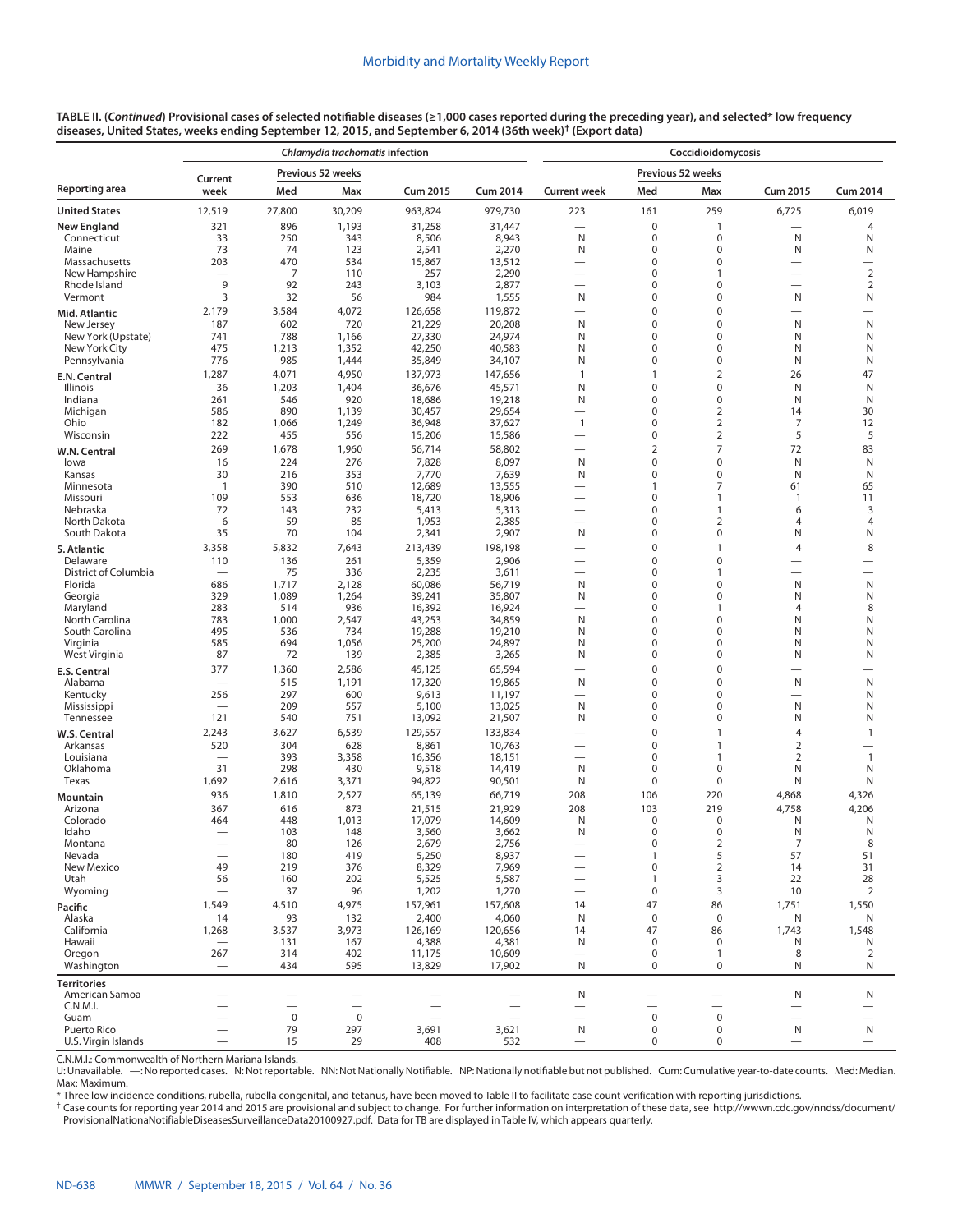## Morbidity and Mortality Weekly Report

**TABLE II. (***Continued***) Provisional cases of selected notifiable diseases (≥1,000 cases reported during the preceding year), and selected\* low frequency diseases, United States, weeks ending September 12, 2015, and September 6, 2014 (36th week)† ([Export data\)](https://data.cdc.gov/NNDSS/NNDSS-Table-II-Cryptosporidiosis-to-Dengue/9n3x-apcd)**

|                               |                                                      |                                |                      |                                |                          | <b>Denque Virus Infection</b>                        |                             |                                  |                                                      |                                 |                                                      |                   |                            |                                                      |                                                      |  |  |
|-------------------------------|------------------------------------------------------|--------------------------------|----------------------|--------------------------------|--------------------------|------------------------------------------------------|-----------------------------|----------------------------------|------------------------------------------------------|---------------------------------|------------------------------------------------------|-------------------|----------------------------|------------------------------------------------------|------------------------------------------------------|--|--|
|                               |                                                      |                                | Cryptosporidiosis    |                                |                          |                                                      |                             | Dengue <sup>§</sup>              |                                                      |                                 |                                                      |                   | <b>Severe Dengue</b>       |                                                      |                                                      |  |  |
|                               | Current                                              |                                | Previous 52 weeks    | Cum                            | Cum                      | Current                                              | Previous 52 weeks           |                                  | Cum                                                  | Cum                             | Current                                              | Previous 52 weeks |                            | Cum                                                  | Cum                                                  |  |  |
| Reporting area                | week                                                 | Med                            | Max                  | 2015                           | 2014                     | week                                                 | Med                         | Max                              | 2015                                                 | 2014                            | week                                                 | Med               | Max                        | 2015                                                 | 2014                                                 |  |  |
| <b>United States</b>          | 162                                                  | 119                            | 331                  | 5,005                          | 5,538                    | $\overline{\phantom{0}}$                             | 5                           | 38                               | 154                                                  | 398                             | $\overline{\phantom{0}}$                             | 0                 | 0                          | $\overline{\phantom{0}}$                             |                                                      |  |  |
| <b>New England</b>            | 8                                                    | 5                              | 17                   | 243                            | 227                      | $\overline{\phantom{0}}$                             | $\mathbf 0$                 | $\overline{2}$                   | 9                                                    | 30                              |                                                      | 0                 | $\mathbf 0$                |                                                      |                                                      |  |  |
| Connecticut<br>Maine          | 3                                                    | $\mathbf{1}$<br>$\mathbf 0$    | 9<br>5               | 48<br>24                       | 33<br>35                 |                                                      | 0<br>$\mathbf 0$            | 1<br>1                           | 1<br>$\overline{2}$                                  | $\overline{2}$<br>$\mathbf{1}$  |                                                      | 0<br>0            | 0<br>$\mathbf 0$           |                                                      |                                                      |  |  |
| Massachusetts                 | 3                                                    | 3                              | 10                   | 118                            | 98                       | $\overline{\phantom{0}}$                             | $\mathbf 0$                 | 1                                | $\overline{2}$                                       | 16                              | $\overline{\phantom{0}}$                             | 0                 | $\mathbf 0$                |                                                      |                                                      |  |  |
| New Hampshire                 | $\mathbf{1}$                                         | $\mathbf 0$                    | 3                    | 23                             | 26                       | $\qquad \qquad$                                      | $\mathbf 0$                 | 1                                | 1                                                    | 4                               |                                                      | 0                 | $\mathbf 0$                | $\overline{\phantom{0}}$                             |                                                      |  |  |
| Rhode Island<br>Vermont       | $\overline{\phantom{0}}$<br>$\mathbf{1}$             | $\mathbf 0$<br>$\mathsf 0$     | 3<br>3               | 8<br>22                        | 14<br>21                 | $\overline{\phantom{0}}$<br>$\overline{\phantom{0}}$ | $\mathbf 0$<br>$\bf 0$      | 1<br>1                           | $\overline{2}$<br>1                                  | 4<br>3                          | $\overline{\phantom{0}}$<br>$\overline{\phantom{0}}$ | 0<br>0            | $\mathbf 0$<br>$\mathbf 0$ | $\overline{\phantom{0}}$                             |                                                      |  |  |
| Mid. Atlantic                 | 23                                                   | 11                             | 40                   | 466                            | 516                      |                                                      | $\mathbf{1}$                | $\overline{7}$                   | 27                                                   | 115                             |                                                      | $\mathbf 0$       | $\bf 0$                    |                                                      | $\overline{\phantom{0}}$                             |  |  |
| New Jersey                    | $\mathbf{1}$                                         | $\overline{1}$                 | 5                    | 31                             | 46                       | $\overline{\phantom{0}}$                             | $\mathbf 0$                 | 5                                | 6                                                    | 55                              | $\overline{\phantom{0}}$                             | 0                 | $\mathbf 0$                |                                                      | $\overline{\phantom{0}}$                             |  |  |
| New York (Upstate)            | 14                                                   | $\overline{3}$                 | 20                   | 161                            | 155                      | $\overline{\phantom{0}}$                             | $\mathbf 0$                 | $\overline{2}$                   | $\overline{4}$                                       | 20                              |                                                      | 0                 | $\mathbf 0$                |                                                      |                                                      |  |  |
| New York City<br>Pennsylvania | 5<br>3                                               | $\overline{2}$<br>5            | 10<br>17             | 66<br>208                      | 63<br>252                | $\overline{\phantom{0}}$                             | $\mathbf 0$<br>$\mathbf 0$  | $\overline{2}$<br>$\overline{2}$ | 14<br>3                                              | 34<br>6                         | $\overline{\phantom{0}}$                             | 0<br>0            | $\mathbf 0$<br>$\mathbf 0$ | $\overline{\phantom{0}}$                             |                                                      |  |  |
| E.N. Central                  | 14                                                   | 22                             | 50                   | 909                            | 1,019                    |                                                      | $\mathbf 0$                 | 4                                | 26                                                   | 20                              | $\overline{\phantom{0}}$                             | 0                 | $\mathbf 0$                |                                                      | $\overline{\phantom{0}}$                             |  |  |
| Illinois                      |                                                      | $\overline{2}$                 | 5                    | 76                             | 121                      |                                                      | $\mathbf 0$                 | $\overline{2}$                   | 12                                                   | 5                               |                                                      | 0                 | $\mathbf 0$                | $\overline{\phantom{0}}$                             | —                                                    |  |  |
| Indiana                       | $\overline{\phantom{0}}$                             | 3                              | 8                    | 89                             | 116                      | $\overline{\phantom{0}}$                             | $\mathbf 0$                 | $\overline{2}$                   | $\overline{\phantom{0}}$                             | $\overline{2}$                  | $\overline{\phantom{0}}$                             | 0                 | $\mathbf 0$                |                                                      |                                                      |  |  |
| Michigan<br>Ohio              | $\overline{\phantom{0}}$<br>10                       | 3<br>5                         | 13<br>26             | 131<br>271                     | 171<br>229               | $\overline{\phantom{0}}$<br>$\qquad \qquad$          | $\mathbf 0$<br>$\mathbf 0$  | 1<br>$\overline{2}$              | 6<br>6                                               | 1<br>7                          | $\overline{\phantom{0}}$                             | 0<br>0            | $\mathbf 0$<br>$\mathbf 0$ | $\overline{\phantom{0}}$<br>$\overline{\phantom{0}}$ |                                                      |  |  |
| Wisconsin                     | $\overline{4}$                                       | 8                              | 27                   | 342                            | 382                      |                                                      | $\mathbf 0$                 | 1                                | 2                                                    | 5                               | $\overline{\phantom{0}}$                             | 0                 | 0                          |                                                      |                                                      |  |  |
| W.N. Central                  | 5                                                    | 14                             | 42                   | 563                            | 868                      | $\overline{\phantom{0}}$                             | $\mathbf 0$                 | 1                                | 6                                                    | 8                               |                                                      | 0                 | $\mathbf 0$                |                                                      | $\overline{\phantom{0}}$                             |  |  |
| lowa                          | $\overline{2}$                                       | $\overline{4}$                 | 17                   | 210                            | 207                      | $\overline{\phantom{0}}$                             | $\mathbf 0$                 | $\mathbf{1}$                     | 4                                                    | $\overline{2}$                  |                                                      | 0                 | $\mathbf 0$                | $\overline{\phantom{0}}$                             | —                                                    |  |  |
| Kansas<br>Minnesota           | $\overline{\phantom{0}}$                             | $\overline{1}$<br>$\mathbf 0$  | 13<br>17             | 96<br>$\overline{\phantom{0}}$ | 52<br>219                | $\overline{\phantom{0}}$<br>$\overline{\phantom{0}}$ | $\mathbf 0$<br>$\mathbf 0$  | 1<br>$\mathbf 0$                 | 1<br>$\overline{\phantom{0}}$                        | 1<br>3                          | $\overline{\phantom{0}}$<br>$\overline{\phantom{0}}$ | 0<br>0            | $\mathbf 0$<br>$\mathbf 0$ |                                                      |                                                      |  |  |
| Missouri                      | $\overline{\phantom{0}}$                             | $\mathbf 0$                    | 6                    | 18                             | 120                      | $\qquad \qquad$                                      | $\mathbf 0$                 | 1                                | $\overline{1}$                                       | $\overline{2}$                  |                                                      | 0                 | $\mathbf 0$                | $\overline{\phantom{0}}$                             |                                                      |  |  |
| Nebraska                      | 3                                                    | $\overline{2}$                 | 19                   | 129                            | 83                       | $\overline{\phantom{0}}$                             | $\mathbf 0$                 | $\mathbf 0$                      |                                                      | $\overline{\phantom{0}}$        | —                                                    | 0                 | $\mathbf 0$                | $\overline{\phantom{0}}$                             |                                                      |  |  |
| North Dakota<br>South Dakota  | $\overline{\phantom{0}}$<br>$\overline{\phantom{0}}$ | $\mathsf 0$<br>3               | 12<br>8              | 9<br>101                       | 80<br>107                | $\qquad \qquad$                                      | $\mathbf 0$<br>$\mathbf 0$  | $\mathbf 0$<br>$\mathbf 0$       | $\overline{\phantom{0}}$<br>$\overline{\phantom{0}}$ | $\overline{\phantom{0}}$        | $\overline{\phantom{0}}$                             | 0<br>0            | $\mathbf 0$<br>0           | $\overline{\phantom{0}}$                             | $\overline{\phantom{0}}$                             |  |  |
|                               | 67                                                   | 31                             | 130                  | 1,162                          | 1,460                    | $\qquad \qquad$                                      | 1                           | 4                                | 21                                                   | 88                              |                                                      | 0                 | $\mathbf 0$                |                                                      |                                                      |  |  |
| S. Atlantic<br>Delaware       |                                                      | $\mathbf 0$                    | $\mathbf{1}$         | 6                              | $\overline{4}$           |                                                      | $\mathbf 0$                 | $\mathbf{1}$                     | $\mathbf{1}$                                         | $\mathbf{1}$                    |                                                      | 0                 | $\mathbf 0$                | $\overline{\phantom{0}}$                             | $\overline{\phantom{0}}$                             |  |  |
| District of Columbia          | $\overline{\phantom{0}}$                             | $\mathbf 0$                    | $\overline{2}$       | 2                              | 3                        | $\qquad \qquad$                                      | $\mathbf 0$                 | 3                                | 3                                                    | 2                               |                                                      | 0                 | $\mathbf 0$                | $\overline{\phantom{0}}$                             |                                                      |  |  |
| Florida                       | 42                                                   | 15                             | 122                  | 598                            | 965                      | $\overline{\phantom{0}}$                             | $\mathbf 0$                 | $\overline{4}$                   | 8                                                    | 60                              | —                                                    | 0                 | $\mathbf 0$                | $\overline{\phantom{0}}$                             |                                                      |  |  |
| Georgia<br>Maryland           | 6<br>$\mathbf{1}$                                    | 5<br>$\overline{1}$            | 13<br>5              | 209<br>45                      | 161<br>49                | $\qquad \qquad$                                      | $\mathbf 0$<br>$\mathbf 0$  | $\overline{2}$<br>1              | $\overline{2}$<br>$\mathbf{1}$                       | 3<br>6                          |                                                      | 0<br>0            | $\mathbf 0$<br>$\mathbf 0$ |                                                      | $\overline{\phantom{0}}$                             |  |  |
| North Carolina                | 15                                                   | $\mathbf 0$                    | 62                   | 140                            | 116                      | $\overline{\phantom{0}}$                             | 0                           | 1                                |                                                      | 7                               | $\overline{\phantom{0}}$                             | 0                 | 0                          | $\overline{\phantom{0}}$                             | $\overline{\phantom{0}}$                             |  |  |
| South Carolina                |                                                      | $\overline{1}$                 | 5                    | 44                             | 55                       |                                                      | $\mathbf 0$                 | 1                                | $\mathbf 2$                                          | $\overline{2}$                  |                                                      | 0                 | 0                          | $\overline{\phantom{0}}$                             | $\overline{\phantom{0}}$                             |  |  |
| Virginia<br>West Virginia     | 3<br>$\overline{\phantom{0}}$                        | $\overline{2}$<br>$\mathbf 0$  | 13<br>3              | 109<br>9                       | 100<br>7                 | $\overline{\phantom{0}}$                             | 0<br>0                      | 3<br>1                           | 3<br>$\mathbf{1}$                                    | 7                               | $\overline{\phantom{0}}$                             | 0<br>0            | 0<br>0                     | $\overline{\phantom{0}}$                             |                                                      |  |  |
| <b>E.S. Central</b>           | 16                                                   | 10                             | 65                   | 444                            | 246                      |                                                      | 0                           | 5                                | 16                                                   | 6                               |                                                      | 0                 | 0                          |                                                      | $\overline{\phantom{0}}$                             |  |  |
| Alabama                       | 4                                                    | $\overline{3}$                 | 41                   | 173                            | 83                       |                                                      | $\mathbf 0$                 | $\mathbf{1}$                     |                                                      | $\overline{2}$                  |                                                      | 0                 | $\mathbf 0$                |                                                      |                                                      |  |  |
| Kentucky                      | $\overline{\phantom{0}}$                             | $\overline{2}$                 | 6                    | 64                             | 56                       | $\overline{\phantom{0}}$                             | 0                           | 1                                | $\mathbf{1}$                                         | 1                               | $\overline{\phantom{0}}$                             | 0                 | 0                          | $\overline{\phantom{0}}$                             | $\overline{\phantom{0}}$                             |  |  |
| Mississippi<br>Tennessee      | 12                                                   | $\mathbf{1}$<br>$\overline{2}$ | 6<br>21              | 25<br>182                      | 37<br>70                 | $\overline{\phantom{0}}$                             | $\mathbf 0$<br>0            | 1<br>5                           | 15                                                   | 1<br>$\overline{2}$             | $\overline{\phantom{0}}$                             | 0<br>0            | 0<br>0                     | $\overline{\phantom{0}}$<br>$\overline{\phantom{0}}$ | $\overline{\phantom{0}}$<br>$\overline{\phantom{0}}$ |  |  |
|                               | 15                                                   | 12                             | 42                   | 497                            | 494                      |                                                      | 0                           | 4                                | 15                                                   | 26                              |                                                      | 0                 | 0                          |                                                      | $\overline{\phantom{0}}$                             |  |  |
| W.S. Central<br>Arkansas      | $\overline{2}$                                       | $\mathbf{1}$                   | 12                   | 42                             | 24                       | $\overline{\phantom{0}}$                             | $\bf 0$                     | 1                                | $\overline{\phantom{0}}$                             | $\overline{2}$                  | $\overline{\phantom{0}}$                             | 0                 | 0                          | $\overline{\phantom{0}}$                             | $\overline{\phantom{0}}$                             |  |  |
| Louisiana                     | 2                                                    | $\overline{2}$                 | 13                   | 91                             | 196                      |                                                      | 0                           | 1                                |                                                      | $\overline{2}$                  |                                                      | 0                 | 0                          |                                                      |                                                      |  |  |
| Oklahoma<br>Texas             | $\overline{2}$<br>9                                  | $\mathbf{1}$<br>9              | 10<br>27             | 52<br>312                      | 54<br>220                | $\overline{\phantom{0}}$                             | 0<br>0                      | $\mathbf 0$<br>3                 | 15                                                   | $\overline{\phantom{0}}$<br>22  | $\overline{\phantom{0}}$                             | 0<br>0            | 0<br>0                     |                                                      | $\overline{\phantom{0}}$<br>$\overline{\phantom{0}}$ |  |  |
|                               | 7                                                    | 9                              | 23                   | 346                            | 333                      |                                                      | $\mathbf 0$                 | 22                               | $\overline{2}$                                       | 16                              |                                                      | 0                 | 0                          |                                                      |                                                      |  |  |
| Mountain<br>Arizona           | 3                                                    | $\mathbf{1}$                   | 5                    | 43                             | 36                       |                                                      | $\mathbf 0$                 | 22                               | 1                                                    | 5                               |                                                      | $\mathbf 0$       | $\Omega$                   |                                                      | $\overline{\phantom{0}}$                             |  |  |
| Colorado                      |                                                      | $\mathbf{1}$                   | 7                    | 61                             | 62                       |                                                      | 0                           | 2                                |                                                      | 5                               |                                                      | 0                 | 0                          | $\overline{\phantom{0}}$                             |                                                      |  |  |
| Idaho<br>Montana              | 3                                                    | $\mathbf{1}$<br>$\overline{1}$ | 14<br>5              | 63<br>27                       | 58<br>46                 | $\overline{\phantom{0}}$                             | $\pmb{0}$<br>$\pmb{0}$      | $\mathbf 0$<br>$\mathbf{1}$      | $\overline{1}$                                       | $\mathbf{1}$<br>$\overline{2}$  | $\qquad \qquad -$<br>$\overline{\phantom{0}}$        | 0<br>0            | $\pmb{0}$<br>$\mathbf 0$   | $\overbrace{\phantom{12322111}}$                     | $\overline{\phantom{0}}$                             |  |  |
| Nevada                        | $\equiv$                                             | $\mathsf 0$                    | $\overline{2}$       | 5                              | 9                        | $\overline{\phantom{0}}$                             | $\mathbf 0$                 | $\mathbf 0$                      | $\overline{\phantom{0}}$                             | 3                               | $\overline{\phantom{0}}$                             | 0                 | $\mathbf 0$                | $\overline{\phantom{0}}$                             | $\equiv$                                             |  |  |
| New Mexico                    | $\overline{\phantom{0}}$                             | $\mathbf{1}$                   | 4                    | 29                             | 69                       | $\overline{\phantom{0}}$                             | $\pmb{0}$                   | $\mathbf 0$                      | $\overline{\phantom{0}}$                             | $\overline{\phantom{0}}$        |                                                      | 0                 | $\mathbf 0$                | $\overbrace{\phantom{1232211}}$                      | $\qquad \qquad -$                                    |  |  |
| Utah                          | $\mathbf{1}$<br>$\overline{\phantom{0}}$             | 3                              | 5                    | 97                             | 32                       | $\overline{\phantom{0}}$                             | $\mathbf 0$                 | $\mathbf 0$                      | $\overline{\phantom{0}}$<br>$\overline{\phantom{0}}$ | $\overline{\phantom{0}}$        | $\overline{\phantom{0}}$<br>$\overline{\phantom{0}}$ | $\Omega$<br>0     | $\mathbf 0$<br>$\mathbf 0$ | $\overline{\phantom{0}}$                             |                                                      |  |  |
| Wyoming                       | $\overline{7}$                                       | $\mathbf 0$<br>10              | 4<br>23              | 21<br>375                      | 21<br>375                | $\overline{\phantom{0}}$                             | $\pmb{0}$<br>$\mathbf{1}$   | $\mathbf 0$<br>8                 | 32                                                   | 89                              | $\overline{\phantom{0}}$                             | 0                 | $\mathbf 0$                |                                                      | $\overline{\phantom{0}}$<br>$\overline{\phantom{0}}$ |  |  |
| Pacific<br>Alaska             | $\overline{\phantom{0}}$                             | $\mathsf 0$                    | $\mathbf 2$          | $\overline{4}$                 | 3                        | $\overline{\phantom{0}}$                             | $\mathbf 0$                 | $\mathbf{1}$                     | $\equiv$                                             | $\overline{2}$                  | $\overline{\phantom{0}}$                             | $\mathbf 0$       | $\mathbf 0$                | $\overline{\phantom{0}}$                             |                                                      |  |  |
| California                    | $\overline{3}$                                       | 5                              | 15                   | 217                            | 253                      |                                                      | $\mathbf{1}$                | 8                                | 26                                                   | 76                              |                                                      | 0                 | $\mathbf 0$                | $\overline{\phantom{0}}$                             | $\equiv$                                             |  |  |
| Hawaii                        | $\overline{\phantom{0}}$                             | $\mathsf 0$                    | 3                    | 11                             | $\overline{2}$           | $\overline{\phantom{0}}$                             | $\mathbf 0$                 | $\overline{2}$                   | $\overline{\phantom{0}}$                             | $\overline{7}$                  | $\overline{\phantom{0}}$                             | $\mathbf 0$       | $\mathbf 0$                | $\overbrace{\phantom{1232211}}$                      | $\overline{\phantom{0}}$                             |  |  |
| Oregon<br>Washington          | $\overline{4}$                                       | $\overline{2}$<br>$\mathbf 0$  | $\overline{7}$<br>15 | 110<br>33                      | 75<br>42                 | $\overline{\phantom{0}}$                             | $\mathbf 0$<br>0            | $\mathbf{1}$<br>2                | $\overline{2}$<br>$\overline{4}$                     | $\overline{\phantom{0}}$<br>4   | $\overline{\phantom{0}}$<br>$\overline{\phantom{0}}$ | $\Omega$<br>0     | $\mathbf 0$<br>$\mathbf 0$ | $\overline{\phantom{0}}$                             | $\qquad \qquad -$                                    |  |  |
| <b>Territories</b>            |                                                      |                                |                      |                                |                          |                                                      |                             |                                  |                                                      |                                 |                                                      |                   |                            |                                                      |                                                      |  |  |
| American Samoa                | ${\sf N}$                                            | —                              |                      | N                              | N                        |                                                      | $\overline{\phantom{0}}$    |                                  |                                                      |                                 |                                                      |                   |                            | $\overline{\phantom{0}}$                             |                                                      |  |  |
| C.N.M.I.                      | $\overline{\phantom{0}}$                             | $\overline{\phantom{0}}$       |                      | $\overline{\phantom{0}}$       | $\overline{\phantom{0}}$ |                                                      | $\overline{\phantom{0}}$    |                                  |                                                      |                                 |                                                      |                   | $\overline{\phantom{0}}$   |                                                      |                                                      |  |  |
| Guam<br>Puerto Rico           | $\overline{\phantom{0}}$                             | $\mathsf 0$<br>$\mathsf 0$     | $\mathbf 0$<br>0     | $\qquad \qquad$                |                          | $\qquad \qquad$                                      | $\mathbf 0$<br>$\mathbf{1}$ | $\mathbf 0$<br>12                | $\overline{\phantom{0}}$<br>26                       | $\overline{\phantom{0}}$<br>466 | $\overline{\phantom{0}}$                             | $\mathbf 0$<br>0  | $\mathsf 0$<br>0           | $\overline{\phantom{0}}$                             |                                                      |  |  |
| U.S. Virgin Islands           |                                                      | $\mathbf 0$                    | $\mathbf 0$          | $\qquad \qquad$                | $\overline{\phantom{0}}$ | $\overline{\phantom{0}}$                             | $\mathbf 0$                 | $\overline{2}$                   | 3                                                    | 15                              | $\overbrace{\phantom{13333}}$                        | 0                 | 0                          | $\overline{\phantom{0}}$                             | $\overline{\phantom{0}}$                             |  |  |

C.N.M.I.: Commonwealth of Northern Mariana Islands.

U: Unavailable. —: No reported cases. N: Not reportable. NN: Not Nationally Notifiable. NP: Nationally notifiable but not published. Cum: Cumulative year-to-date counts. Med: Median. Max: Maximum. \* Three low incidence conditions, rubella, rubella congenital, and tetanus, have been moved to Table II to facilitate case count verification with reporting jurisdictions.

† Case counts for reporting year 2014 and 2015 are provisional and subject to change. For further information on interpretation of these data, see [http://wwwn.cdc.gov/nndss/document/](http://wwwn.cdc.gov/nndss/document/ProvisionalNationaNotifiableDiseasesSurveillanceData20100927.pdf)

<sup>§</sup> Data for Dengue-like illness will be included in this table with Dengue case counts after the CDC obtains Office of Management and Budget (OMB) Paperwork Reduction Act (PRA) to receive data for this condition.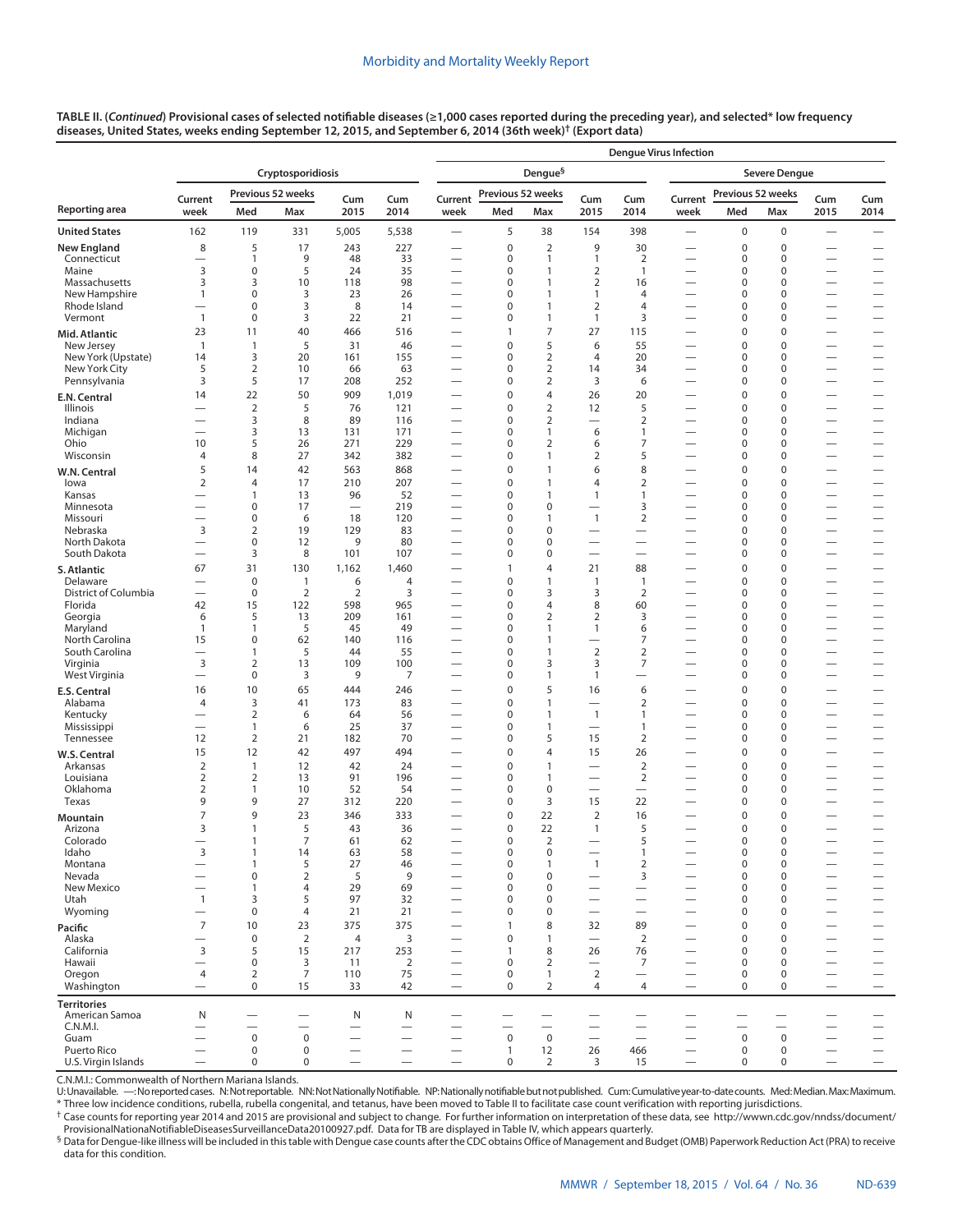| TABLE II. ( <i>Continued</i> ) Provisional cases of selected notifiable diseases (≥1,000 cases reported during the preceding year), and selected* low frequency |  |
|-----------------------------------------------------------------------------------------------------------------------------------------------------------------|--|
| diseases, United States, weeks ending September 12, 2015, and September 6, 2014 (36th week)† (Export data)                                                      |  |

|                           |                          |                               |                                  |                                            |                                            |                                          |                     | Ehrlichiosis/Anaplasmosis <sup>§</sup> |                                                |                               |                                                      |                            |                                         |                                |                                                     |
|---------------------------|--------------------------|-------------------------------|----------------------------------|--------------------------------------------|--------------------------------------------|------------------------------------------|---------------------|----------------------------------------|------------------------------------------------|-------------------------------|------------------------------------------------------|----------------------------|-----------------------------------------|--------------------------------|-----------------------------------------------------|
|                           |                          |                               | <b>Ehrlichia chaffeensis</b>     |                                            |                                            |                                          |                     | Anaplasma phagocytophilum              |                                                |                               |                                                      |                            | Undetermined                            |                                |                                                     |
|                           | Current                  |                               | Previous 52 weeks                | Cum                                        | Cum                                        | Current                                  | Previous 52 weeks   |                                        | Cum                                            | Cum                           | Current                                              | Previous 52 weeks          |                                         | Cum                            | Cum                                                 |
| Reporting area            | week                     | Med                           | Max                              | 2015                                       | 2014                                       | week                                     | Med                 | Max                                    | 2015                                           | 2014                          | week                                                 | Med                        | Max                                     | 2015                           | 2014                                                |
| <b>United States</b>      | 7                        | 14                            | 70                               | 823                                        | 1,148                                      | 13                                       | 36                  | 177                                    | 1,750                                          | 2,106                         | $\overline{\phantom{0}}$                             | $\overline{2}$             | 7                                       | 80                             | 158                                                 |
| <b>New England</b>        |                          | 1                             | 6                                | 33                                         | 45                                         | $\mathbf{1}$                             | 13                  | 93                                     | 862                                            | 875                           |                                                      | $\pmb{0}$                  | $\overline{2}$                          | 3                              | 5                                                   |
| Connecticut<br>Maine      |                          | 0<br>$\mathbf 0$              | 0<br>$\mathbf{1}$                | $\overline{\phantom{0}}$<br>$\overline{4}$ | $\overline{\phantom{0}}$<br>$\overline{7}$ | $\overline{\phantom{0}}$<br>$\mathbf{1}$ | 0<br>$\overline{2}$ | 12<br>14                               | 69<br>114                                      | 69<br>128                     | $\overline{\phantom{0}}$<br>—                        | 0<br>$\mathbf 0$           | 0<br>2                                  | $\mathbf{1}$                   | $\qquad \qquad -$<br>$\overline{2}$                 |
| Massachusetts             |                          | 0                             | $\overline{2}$                   | 3                                          | 17                                         | $\overline{\phantom{0}}$                 | 5                   | 55                                     | 502                                            | 478                           |                                                      | 0                          | 0                                       |                                | $\mathbf{1}$                                        |
| New Hampshire             |                          | $\mathbf 0$                   | $\overline{2}$                   | 7                                          | $\overline{4}$                             |                                          | $\mathbf{1}$        | 8                                      | 38                                             | 92                            | $\overline{\phantom{0}}$                             | 0                          | 0                                       | $\overline{\phantom{0}}$       | $\overline{2}$                                      |
| Rhode Island<br>Vermont   |                          | $\mathbf 0$<br>$\mathbf 0$    | $\overline{4}$<br>$\overline{2}$ | 16<br>3                                    | 16<br>$\mathbf{1}$                         | $\overline{\phantom{0}}$                 | 0<br>$\mathbf{1}$   | 10<br>12                               | 46<br>93                                       | 66<br>42                      |                                                      | $\mathbf 0$<br>$\mathbf 0$ | 0<br>$\mathbf{1}$                       | $\overline{2}$                 | $\qquad \qquad$<br>$\overbrace{\phantom{12322111}}$ |
| Mid. Atlantic             | $\overline{2}$           | $\overline{2}$                | 14                               | 102                                        | 110                                        | 12                                       | 10                  | 60                                     | 559                                            | 344                           |                                                      | $\pmb{0}$                  | $\overline{2}$                          | 7                              | 18                                                  |
| New Jersey                |                          | $\mathbf 0$                   | 5                                | 41                                         | 48                                         | $\overbrace{\phantom{1232211}}$          | $\mathbf{1}$        | 11                                     | 87                                             | 53                            | $\overline{\phantom{0}}$                             | $\mathbf 0$                | 2                                       | 3                              | 5                                                   |
| New York (Upstate)        | $\overline{2}$           | $\mathbf{1}$                  | 11                               | 46                                         | 51                                         | 12                                       | 8                   | 50                                     | 435                                            | 247                           | $\overline{\phantom{0}}$                             | 0                          | 2                                       | 4                              | 8                                                   |
| New York City             |                          | $\mathbf 0$                   | $\overline{2}$                   | 14                                         | 7                                          | —                                        | 0                   | 5                                      | 37                                             | 27                            | —                                                    | $\mathbf 0$                | 0                                       |                                | $\overline{\phantom{0}}$                            |
| Pennsylvania              |                          | 0<br>$\mathbf 0$              | $\mathbf{1}$                     | $\overline{1}$                             | $\overline{4}$                             |                                          | 0                   | $\overline{2}$                         | $\overline{\phantom{0}}$                       | 17                            | $\overline{\phantom{0}}$                             | 0<br>$\overline{1}$        | 0                                       |                                | 5                                                   |
| E.N. Central<br>Illinois  |                          | 0                             | 6<br>3                           | 46<br>21                                   | 59<br>45                                   |                                          | 3<br>0              | 31<br>1                                | 248<br>5                                       | 427<br>13                     | $\overline{\phantom{0}}$                             | 0                          | 5<br>1                                  | 36<br>2                        | 83<br>$\overbrace{\phantom{12322111}}$              |
| Indiana                   |                          | $\mathbf 0$                   | $\mathbf 0$                      | $\overline{\phantom{0}}$                   |                                            |                                          | 0                   | $\mathbf 0$                            |                                                |                               | $\overline{\phantom{0}}$                             | 0                          | 4                                       | 8                              | 41                                                  |
| Michigan                  |                          | $\mathbf 0$                   | $\overline{2}$                   | $\overline{4}$                             | 3                                          |                                          | 0                   | 1                                      | 6                                              | $\mathbf{1}$                  |                                                      | $\mathbf 0$                | 0                                       | —                              |                                                     |
| Ohio                      |                          | $\mathbf 0$                   | $\overline{2}$                   | 14                                         | $\overline{4}$                             |                                          | 0                   | 1                                      | $\mathbf{1}$                                   | $\mathbf{1}$                  | $\overline{\phantom{0}}$                             | $\mathbf 0$                | 2                                       | 2                              | $\overline{1}$                                      |
| Wisconsin                 |                          | $\mathbf 0$                   | $\overline{2}$                   | 7                                          | $\overline{7}$                             |                                          | $\overline{2}$      | 30                                     | 236                                            | 412                           |                                                      | $\mathbf 0$                | 3                                       | 24                             | 41                                                  |
| W.N. Central<br>lowa      | N                        | $\overline{2}$<br>$\mathbf 0$ | 20<br>$\mathbf 0$                | 187<br>N                                   | 336<br>N                                   | N                                        | $\mathbf{1}$<br>0   | 14<br>$\mathbf 0$                      | 17<br>N                                        | 407<br>N                      | N                                                    | $\pmb{0}$<br>0             | 3<br>0                                  | 10<br>N                        | 35<br>N                                             |
| Kansas                    |                          | $\mathbf 0$                   | 5                                | 35                                         | 40                                         |                                          | 0                   | $\mathbf{1}$                           | 5                                              | $\overline{4}$                | $\overline{\phantom{0}}$                             | $\mathbf 0$                | $\mathbf{1}$                            | $\mathbf{1}$                   | 3                                                   |
| Minnesota                 |                          | $\mathbf 0$                   | $\boldsymbol{0}$                 |                                            | 5                                          |                                          | 0                   | 13                                     | $\overline{\phantom{0}}$                       | 382                           |                                                      | $\mathbf 0$                | 1                                       |                                | 14                                                  |
| Missouri                  |                          | $\mathbf{1}$                  | 17                               | 148                                        | 285                                        |                                          | 0                   | 3                                      | 10                                             | 15                            |                                                      | $\mathbf 0$                | 3                                       | 9                              | 18                                                  |
| Nebraska<br>North Dakota  |                          | $\mathbf 0$<br>$\mathbf 0$    | $\mathbf{1}$<br>$\mathbf{1}$     | 3<br>$\overline{1}$                        | 5<br>$\mathbf{1}$                          |                                          | 0<br>0              | 1<br>1                                 | $\mathbf{1}$<br>$\mathbf{1}$                   | $\mathbf{1}$<br>5             |                                                      | $\mathbf 0$<br>$\mathbf 0$ | 0<br>0                                  | —<br>—                         | $\overline{\phantom{m}}$<br>$\qquad \qquad$         |
| South Dakota              |                          | $\mathbf 0$                   | $\mathbf 0$                      | -                                          | $\overline{\phantom{0}}$                   |                                          | 0                   | $\mathbf 0$                            |                                                | $\overline{\phantom{0}}$      |                                                      | $\mathbf 0$                | 0                                       | $\overline{\phantom{0}}$       | $\overline{\phantom{0}}$                            |
| S. Atlantic               | 4                        | 3                             | 25                               | 200                                        | 228                                        |                                          | 0                   | $\overline{7}$                         | 27                                             | 26                            |                                                      | $\mathbf 0$                | 3                                       | 10                             | 5                                                   |
| Delaware                  |                          | $\mathbf 0$                   | 3                                | 10                                         | 20                                         |                                          | 0                   | 1                                      | $\overline{1}$                                 | $\overline{2}$                |                                                      | $\pmb{0}$                  | 0                                       |                                | $\overbrace{\phantom{12322111}}$                    |
| District of Columbia      |                          | $\mathbf 0$                   | $\mathbf 0$                      | $\overline{\phantom{0}}$                   | $\overline{\phantom{0}}$                   |                                          | 0                   | $\mathbf 0$                            |                                                | $\overline{\phantom{0}}$      | $\overline{\phantom{0}}$                             | $\mathbf 0$                | 1                                       |                                | $\qquad \qquad$                                     |
| Florida<br>Georgia        | $\mathbf{1}$<br>—        | $\mathbf 0$<br>$\mathbf 0$    | 3<br>$\overline{4}$              | 16<br>11                                   | 25<br>14                                   |                                          | 0<br>0              | 1<br>$\mathbf 0$                       | $\overline{4}$<br>$\overline{\phantom{0}}$     | 6<br>$\mathbf{1}$             | $\overline{\phantom{0}}$                             | $\mathbf 0$<br>$\mathbf 0$ | 0<br>1                                  | $\mathbf{1}$                   | $\qquad \qquad$<br>$\qquad \qquad$                  |
| Maryland                  | $\overline{1}$           | $\mathbf 0$                   | 6                                | 36                                         | 26                                         |                                          | 0                   | 1                                      | $\overline{4}$                                 | $\overline{2}$                |                                                      | $\mathbf 0$                | $\mathbf{1}$                            | $\mathbf{1}$                   | $\overline{\phantom{0}}$                            |
| North Carolina            |                          | $\mathbf 0$                   | 23                               | 39                                         | 36                                         |                                          | 0                   | 6                                      | 8                                              | $\overline{4}$                |                                                      | $\mathbf 0$                | 0                                       | —                              | $\qquad \qquad$                                     |
| South Carolina            |                          | $\mathbf 0$                   | $\mathbf{1}$                     | $\overline{3}$                             | 8                                          |                                          | 0                   | 1                                      | 1                                              | $\overline{\phantom{0}}$      |                                                      | $\mathbf 0$                | $\mathbf 0$                             |                                |                                                     |
| Virginia<br>West Virginia | $\overline{2}$<br>—      | $\mathbf{1}$<br>$\mathbf 0$   | 8<br>$\mathbf{1}$                | 83<br>$\overline{2}$                       | 96<br>3                                    | —<br>—                                   | 0<br>0              | 3<br>1                                 | 9<br>$\overline{\phantom{0}}$                  | 11                            | $\overline{\phantom{0}}$<br>$\overline{\phantom{0}}$ | $\mathbf 0$<br>$\mathbf 0$ | $\overline{2}$<br>$\mathbf{1}$          | $\overline{7}$<br>$\mathbf{1}$ | 5<br>$\hspace{0.1mm}-\hspace{0.1mm}$                |
| <b>E.S. Central</b>       |                          | $\mathbf{1}$                  | 13                               | 110                                        | 148                                        |                                          | 0                   | 3                                      | 15                                             | $\overline{7}$                | $\overline{\phantom{0}}$                             | $\mathbf 0$                | 5                                       | 10                             | 11                                                  |
| Alabama                   |                          | $\mathbf 0$                   | 3                                | 6                                          | 9                                          |                                          | 0                   | $\overline{2}$                         | $\overline{7}$                                 | 5                             |                                                      | $\pmb{0}$                  | $\mathbf{1}$                            | $\overline{2}$                 | $\mathbf{1}$                                        |
| Kentucky                  |                          | $\mathbf 0$                   | 6                                | 50                                         | 60                                         | —                                        | 0                   | $\mathbf 0$                            | $\overline{\phantom{0}}$                       | $\overline{\phantom{0}}$      | $\overline{\phantom{0}}$                             | $\mathbf 0$                | 0                                       |                                | $\overline{\phantom{0}}$                            |
| Mississippi               | -                        | 0                             | $\mathbf{1}$                     | 6                                          | 3                                          |                                          | 0                   | $\mathbf 0$                            |                                                | $\mathbf{1}$                  |                                                      | $\mathbf 0$                | $\mathbf 0$                             |                                | $\qquad \qquad -$                                   |
| Tennessee                 |                          | $\mathbf 0$<br>$\overline{4}$ | 7                                | 48                                         | 76                                         | —                                        | 0<br>0              | 3<br>$\overline{2}$                    | 8                                              | $\mathbf{1}$                  | $\overline{\phantom{0}}$                             | $\mathbf 0$<br>$\mathbf 0$ | 5                                       | 8                              | 10                                                  |
| W.S. Central<br>Arkansas  | $\overline{1}$           | 3                             | 22<br>16                         | 145<br>138                                 | 222<br>169                                 | $\overline{\phantom{0}}$                 | 0                   | $\overline{2}$                         | 18<br>15                                       | 18<br>13                      | $\overline{\phantom{0}}$<br>$\overline{\phantom{0}}$ | $\mathbf 0$                | 0<br>0                                  | —                              | $\qquad \qquad$                                     |
| Louisiana                 |                          | $\mathbf 0$                   | $\mathbf{1}$                     | $\mathbf{1}$                               | 3                                          |                                          | 0                   | 1                                      |                                                |                               |                                                      | $\pmb{0}$                  | 0                                       |                                |                                                     |
| Oklahoma                  |                          | $\mathbf 0$                   | 20                               | $\overline{2}$                             | 41                                         |                                          | 0                   | 1                                      | $\overline{\phantom{0}}$                       | 3                             | $\overline{\phantom{0}}$                             | $\mathbf 0$                | $\mathbf 0$                             |                                | $\qquad \qquad$                                     |
| Texas                     | $\mathbf{1}$             | 0                             | 3                                | 4                                          | 9                                          |                                          | 0                   | 1                                      | 3                                              | 2                             | $\overline{\phantom{0}}$                             | $\mathbf 0$                | 0                                       | $\overline{\phantom{0}}$       |                                                     |
| Mountain                  |                          | $\Omega$                      | $\mathbf 0$                      |                                            |                                            |                                          | $\mathbf 0$         | 1                                      | $\overline{2}$                                 | -                             |                                                      | $\mathbf 0$                | $\mathbf{1}$                            | 3                              | $\overline{\phantom{0}}$                            |
| Arizona<br>Colorado       | —<br>N                   | $\mathbf 0$<br>0              | $\mathbf 0$<br>$\Omega$          | $\overline{\phantom{0}}$<br>N              | $\overline{\phantom{0}}$<br>N              | $\overline{\phantom{0}}$<br>N            | 0<br>0              | 0<br>0                                 | $\overline{\phantom{0}}$<br>N                  | $\overline{\phantom{0}}$<br>N | $\overline{\phantom{0}}$<br>N                        | $\mathbf 0$<br>0           | $\mathbf{1}$<br>0                       | 3<br>N                         | $\overline{\phantom{0}}$<br>N                       |
| Idaho                     | N                        | $\mathbf 0$                   | $\mathbf 0$                      | N                                          | N                                          | N                                        | $\pmb{0}$           | $\mathbf 0$                            | N                                              | Ν                             | N                                                    | $\mathbf 0$                | $\mathsf 0$                             | N                              | N                                                   |
| Montana                   |                          | $\mathbf 0$                   | $\mathbf 0$                      |                                            |                                            |                                          | 0                   | 1                                      | $\mathbf{1}$                                   |                               |                                                      | $\mathbf 0$                | 0                                       |                                | $\overline{\phantom{m}}$                            |
| Nevada<br>New Mexico      | N                        | $\mathbf 0$<br>$\mathbf 0$    | $\mathbf 0$<br>$\mathbf 0$       | N                                          | N                                          | N                                        | 0<br>0              | $\mathbf 0$<br>$\mathbf 0$             | $\overline{\phantom{0}}$<br>$\mathsf{N}$       | ${\sf N}$                     | N                                                    | $\mathbf 0$<br>$\mathbf 0$ | $\mathbf 0$<br>$\mathbf 0$              | N                              | $\overline{\phantom{0}}$<br>$\mathsf{N}$            |
| Utah                      |                          | $\mathbf 0$                   | $\mathbf 0$                      |                                            |                                            |                                          | 0                   | 1                                      | $\mathbf{1}$                                   |                               |                                                      | $\mathbf 0$                | $\mathbf 0$                             | $\overline{\phantom{0}}$       | $\qquad \qquad -$                                   |
| Wyoming                   | $\overline{\phantom{0}}$ | $\mathbf 0$                   | $\mathbf 0$                      |                                            |                                            |                                          | 0                   | $\mathbf 0$                            | $\overline{\phantom{0}}$                       |                               | $\qquad \qquad$                                      | $\mathbf 0$                | 0                                       |                                | $\qquad \qquad -$                                   |
| Pacific                   |                          | $\mathbf 0$                   | $\mathbf 0$                      | $\overline{\phantom{0}}$                   | $\overline{\phantom{0}}$                   | $\overline{\phantom{0}}$                 | $\mathbf 0$         | $\mathbf{1}$                           | $\overline{2}$                                 | $\overline{2}$                | $\overline{\phantom{0}}$                             | $\mathbf 0$                | $\mathbf{1}$                            | $\mathbf{1}$                   | $\mathbf{1}$                                        |
| Alaska                    | N                        | $\mathbf 0$                   | $\mathbf 0$                      | N                                          | N                                          | N                                        | 0                   | $\mathbf 0$                            | ${\sf N}$                                      | N                             | N                                                    | $\mathbf 0$                | $\mathbf 0$                             | N                              | ${\sf N}$                                           |
| California<br>Hawaii      | $\mathsf{N}$             | $\mathbf 0$<br>$\mathbf 0$    | $\mathbf 0$<br>$\mathbf 0$       | N                                          | $\overline{\phantom{0}}$<br>N              | N                                        | 0<br>0              | $\mathbf{1}$<br>$\mathbf 0$            | $\overbrace{\phantom{123221111}}$<br>${\sf N}$ | 2<br>N                        | N                                                    | $\mathbf 0$<br>$\mathbf 0$ | $\mathbf{1}$<br>$\mathbf 0$             | 1<br>N                         | $\mathbf{1}$                                        |
| Oregon                    |                          | $\mathbf 0$                   | $\mathbf 0$                      |                                            |                                            |                                          | 0                   | $\mathbf{1}$                           | $\overline{2}$                                 |                               | $\qquad \qquad$                                      | $\mathbf 0$                | $\mathbf 0$                             | —                              | N<br>$\qquad \qquad -$                              |
| Washington                | $\overline{\phantom{0}}$ | $\mathbf 0$                   | $\mathbf 0$                      | $\overline{\phantom{0}}$                   | $\overline{\phantom{0}}$                   | $\overline{\phantom{0}}$                 | 0                   | 0                                      | $\overbrace{\phantom{12322111}}$               |                               | $\overline{\phantom{0}}$                             | $\mathbf 0$                | $\mathbf 0$                             | $\overline{\phantom{0}}$       | $\overline{\phantom{0}}$                            |
| <b>Territories</b>        |                          |                               |                                  |                                            |                                            |                                          |                     |                                        |                                                |                               |                                                      |                            |                                         |                                |                                                     |
| American Samoa            | N                        |                               |                                  | N                                          | N                                          | N                                        |                     |                                        | N                                              | N                             | N                                                    |                            |                                         | N                              | N                                                   |
| C.N.M.I.<br>Guam          | $\mathsf{N}$             | $\boldsymbol{0}$              | $\boldsymbol{0}$                 | N                                          | N                                          | N                                        | $\mathbf 0$         | $\pmb{0}$                              | $\overbrace{\phantom{123221111}}$<br>N         | N                             | $\qquad \qquad$<br>N                                 | $\mathbf 0$                | $\overline{\phantom{0}}$<br>$\mathbf 0$ | N                              | $\hspace{0.1mm}-\hspace{0.1mm}$<br>N                |
| Puerto Rico               | N                        | $\mathbf 0$                   | $\mathbf 0$                      | N                                          | N                                          | N                                        | $\mathbf 0$         | 0                                      | N                                              | N                             | N                                                    | $\mathbf 0$                | $\mathbf 0$                             | N                              | N                                                   |
| U.S. Virgin Islands       |                          | 0                             | 0                                | $\overline{\phantom{0}}$                   | $\overline{\phantom{0}}$                   | $\overbrace{\phantom{1232211}}$          | 0                   | 0                                      | $\overbrace{\phantom{12322111}}$               |                               | $\overline{\phantom{0}}$                             | 0                          | $\mathbf 0$                             | $\overline{\phantom{0}}$       | $\qquad \qquad -$                                   |

C.N.M.I.: Commonwealth of Northern Mariana Islands.

U: Unavailable. —: No reported cases. N: Not reportable. NN: Not Nationally Notifiable. NP: Nationally notifiable but not published. Cum: Cumulative year-to-date counts. Med: Median. Max: Maximum.<br>\* Three low incidence conditions, rubella, rubella congenital, and tetanus, have been moved to Table II to facilitate case count verification with reporting jurisdictions.

† Case counts for reporting year 2014 and 2015 are provisional and subject to change. For further information on interpretation of these data, see [http://wwwn.cdc.gov/nndss/document/](http://wwwn.cdc.gov/nndss/document/ProvisionalNationaNotifiableDiseasesSurveillanceData20100927.pdf) [ProvisionalNationaNotifiableDiseasesSurveillanceData20100927.pdf](http://wwwn.cdc.gov/nndss/document/ProvisionalNationaNotifiableDiseasesSurveillanceData20100927.pdf). Data for TB are displayed in Table IV, which appears quarterly.<br><sup>§</sup> Cumulative total *E. ewingii* cases reported for year 2015 = 7, and 17 cases reported fo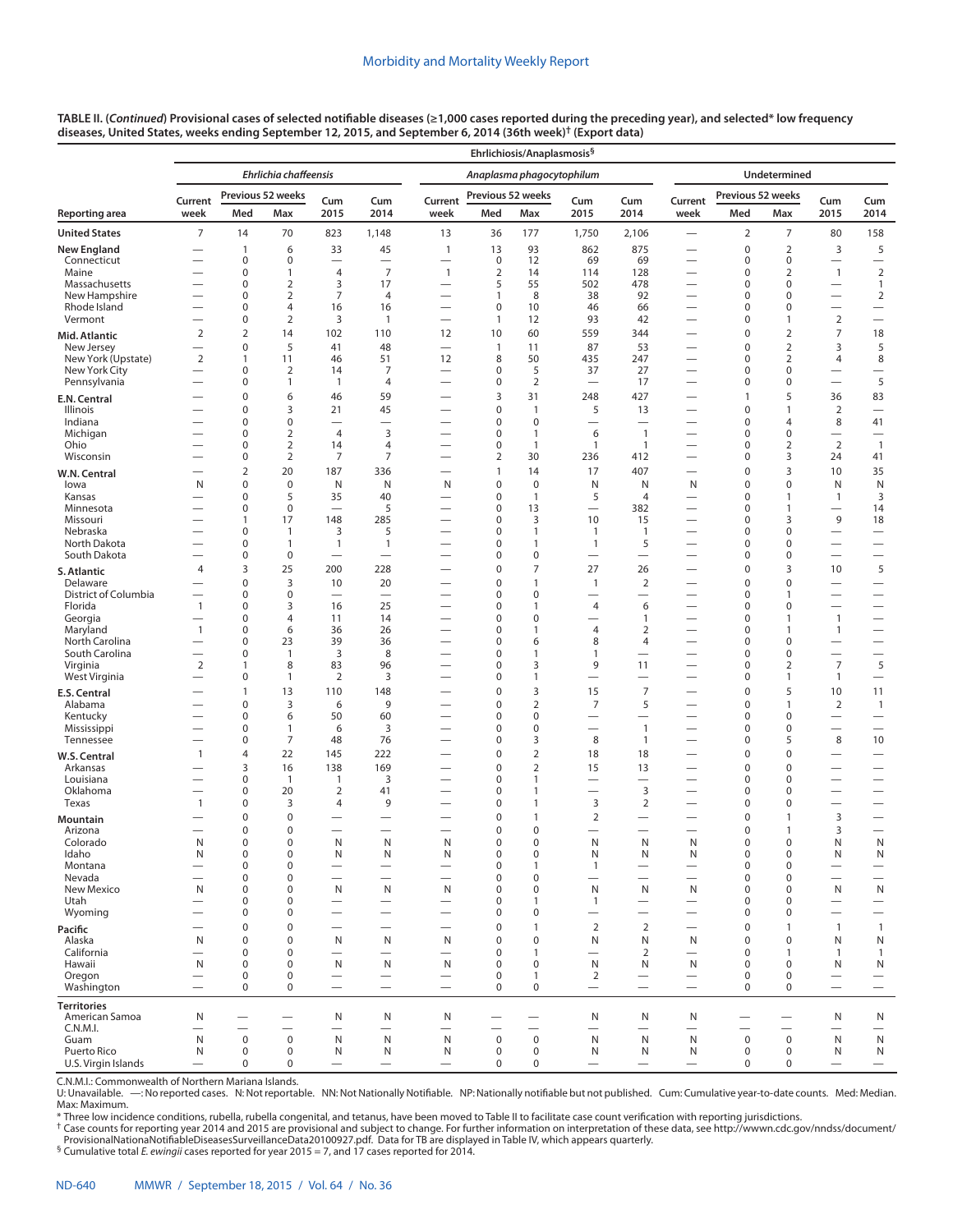|                               | <b>Giardiasis</b>                          |                                         |                                         |                          |                                            |                                         |                                       | Gonorrhea                               |                                                      |                          | Haemophilus influenzae, invasive <sup>§</sup><br>All ages, all serotypes |                                         |                                         |                          |                                      |
|-------------------------------|--------------------------------------------|-----------------------------------------|-----------------------------------------|--------------------------|--------------------------------------------|-----------------------------------------|---------------------------------------|-----------------------------------------|------------------------------------------------------|--------------------------|--------------------------------------------------------------------------|-----------------------------------------|-----------------------------------------|--------------------------|--------------------------------------|
|                               | Previous 52 weeks<br>Cum<br>Cum<br>Current |                                         |                                         |                          |                                            | Current                                 | Previous 52 weeks                     |                                         | Cum                                                  | Cum                      | Current                                                                  | Previous 52 weeks                       |                                         | Cum                      | Cum                                  |
| Reporting area                | week                                       | Med                                     | Max                                     | 2015                     | 2014                                       | week                                    | Med                                   | Max                                     | 2015                                                 | 2014                     | week                                                                     | Med                                     | Max                                     | 2015                     | 2014                                 |
| <b>United States</b>          | 137                                        | 228                                     | 393                                     | 7,703                    | 9,595                                      | 3,465                                   | 6,819                                 | 7,951                                   | 240,982                                              | 234,053                  | 83                                                                       | 67                                      | 130                                     | 2,538                    | 2,389                                |
| <b>New England</b>            | 14                                         | 20                                      | 37                                      | 665                      | 843                                        | 73                                      | 132                                   | 181                                     | 4,502                                                | 4,633                    | $\mathbf{1}$                                                             | 5                                       | 10                                      | 173                      | 158                                  |
| Connecticut<br>Maine          | 5                                          | 3<br>$\overline{2}$                     | 9<br>$\overline{7}$                     | 109<br>66                | 159<br>99                                  | 29<br>12                                | 40<br>$\overline{4}$                  | 70<br>11                                | 1,326<br>181                                         | 1,554<br>163             | —<br>$\overline{\phantom{0}}$                                            | $\overline{1}$<br>$\overline{1}$        | 3<br>3                                  | 27<br>28                 | 45<br>14                             |
| Massachusetts                 | 9                                          | 11                                      | 27                                      | 418                      | 505                                        | 30                                      | 76                                    | 99                                      | 2,489                                                | 2,358                    | $\mathbf{1}$                                                             | 2                                       | 7                                       | 87                       | 67                                   |
| New Hampshire<br>Rhode Island |                                            | 2<br>$\mathbf 0$                        | 7<br>7                                  | 55<br>17                 | 49<br>31                                   | $\overline{\phantom{0}}$<br>$\mathbf 2$ | $\overline{4}$<br>11                  | 8                                       | 100<br>333                                           | 144<br>352               | -<br>—                                                                   | $\mathbf 0$<br>$\mathbf 0$              | $\overline{2}$<br>3                     | 11<br>12                 | 15                                   |
| Vermont                       | N                                          | $\mathbf 0$                             | 8                                       | N                        | N                                          | $\overline{\phantom{0}}$                | 2                                     | 29<br>6                                 | 73                                                   | 62                       | $\overline{\phantom{0}}$                                                 | $\mathbf 0$                             | $\overline{2}$                          | 8                        | 10<br>7                              |
| Mid. Atlantic                 | 38                                         | 48                                      | 73                                      | 1,628                    | 1,975                                      | 501                                     | 840                                   | 980                                     | 29,610                                               | 26,173                   | 10                                                                       | 11                                      | 31                                      | 415                      | 399                                  |
| New Jersey                    |                                            | 5                                       | 16                                      | 127                      | 256                                        | 57                                      | 132                                   | 167                                     | 4,509                                                | 4,409                    | $\overline{\phantom{0}}$                                                 | $\mathbf 2$                             | 5                                       | 80                       | 104                                  |
| New York (Upstate)            | 22                                         | 15<br>16                                | 33                                      | 522                      | 625                                        | 144<br>139                              | 165                                   | 253                                     | 5,794                                                | 3,935                    | $\overline{4}$<br>$\overline{4}$                                         | 3<br>$\mathbf{1}$                       | 17                                      | 135<br>68                | 90                                   |
| New York City<br>Pennsylvania | 12<br>4                                    | 12                                      | 30<br>22                                | 563<br>416               | 607<br>487                                 | 161                                     | 318<br>235                            | 374<br>327                              | 10,975<br>8,332                                      | 9,172<br>8,657           | $\overline{2}$                                                           | 4                                       | 7<br>10                                 | 132                      | 87<br>118                            |
| E.N. Central                  | 15                                         | 23                                      | 57                                      | 839                      | 1,049                                      | 378                                     | 981                                   | 1,284                                   | 33,166                                               | 36,018                   | 5                                                                        | 12                                      | 27                                      | 394                      | 362                                  |
| Illinois                      | N                                          | $\mathbf 0$                             | $\mathbf 0$                             | N                        | N                                          | 12                                      | 250                                   | 374                                     | 8,151                                                | 10,757                   | $\overline{\phantom{0}}$                                                 | 3                                       | 8                                       | 124                      | 95                                   |
| Indiana                       |                                            | 2                                       | 7                                       | 76                       | 120                                        | 66                                      | 136                                   | 279                                     | 4,805                                                | 4,852                    | $\overline{\phantom{0}}$                                                 | $\overline{2}$                          | 5                                       | 60                       | 59                                   |
| Michigan<br>Ohio              | 3<br>6                                     | 8<br>7                                  | 16<br>21                                | 265<br>266               | 329<br>261                                 | 170<br>60                               | 191<br>304                            | 278<br>372                              | 6,898<br>10,360                                      | 6,586<br>11,078          | 3<br>2                                                                   | 2<br>3                                  | 7<br>11                                 | 75<br>113                | 59<br>90                             |
| Wisconsin                     | 6                                          | $\overline{7}$                          | 25                                      | 232                      | 339                                        | 70                                      | 81                                    | 125                                     | 2,952                                                | 2,745                    | $\overline{\phantom{0}}$                                                 | $\overline{1}$                          | 4                                       | 22                       | 59                                   |
| W.N. Central                  | $\mathbf{1}$                               | 10                                      | 42                                      | 279                      | 1,033                                      | 130                                     | 384                                   | 441                                     | 13,492                                               | 12,481                   | $\mathbf{1}$                                                             | 4                                       | 15                                      | 122                      | 189                                  |
| lowa                          |                                            | $\mathbf{1}$                            | 10                                      | 29                       | 144                                        | 1                                       | 38                                    | 56                                      | 1,399                                                | 1,058                    | $\overline{\phantom{0}}$                                                 | 0                                       | $\overline{2}$                          | $\overline{1}$           | $\overline{2}$                       |
| Kansas<br>Minnesota           |                                            | 2<br>$\pmb{0}$                          | $\overline{4}$<br>17                    | 57                       | 73<br>457                                  | 7<br>$\overline{\phantom{0}}$           | 48<br>78                              | 84<br>98                                | 1,714<br>2,521                                       | 1,737<br>2,723           | $\mathbf{1}$<br>$\overline{\phantom{0}}$                                 | 1<br>$\overline{2}$                     | 3<br>7                                  | 23<br>50                 | 28<br>74                             |
| Missouri                      |                                            | $\mathbf 0$                             | 12                                      | 25                       | 141                                        | 101                                     | 162                                   | 206                                     | 5,854                                                | 4,906                    | —                                                                        | $\mathbf 0$                             | 6                                       | 12                       | 62                                   |
| Nebraska                      | $\mathbf{1}$                               | 2                                       | 8                                       | 87                       | 93                                         | 17                                      | 30                                    | 51                                      | 1,060                                                | 984                      | —                                                                        | 0                                       | 3                                       | 22                       | 18                                   |
| North Dakota<br>South Dakota  |                                            | $\mathbf 0$<br>2                        | 3<br>6                                  | 24<br>57                 | 32<br>93                                   | $\mathbf{1}$<br>3                       | 12<br>18                              | 19<br>33                                | 391<br>553                                           | 459<br>614               | $\overline{\phantom{0}}$<br>$\overline{\phantom{0}}$                     | $\mathbf 0$<br>0                        | 2<br>$\mathbf{1}$                       | 13<br>$\mathbf{1}$       | 5<br>$\overline{\phantom{0}}$        |
| S. Atlantic                   | 36                                         | 43                                      | 80                                      | 1,421                    | 1,782                                      | 906                                     | 1,547                                 | 2,229                                   | 56,189                                               | 51,685                   | 60                                                                       | 15                                      | 37                                      | 679                      | 598                                  |
| Delaware                      |                                            | $\pmb{0}$                               | $\overline{2}$                          | 18                       | 12                                         | 35                                      | 32                                    | 66                                      | 1,397                                                | 847                      | $\mathbf{1}$                                                             | $\pmb{0}$                               | $\mathbf{1}$                            | 13                       | 12                                   |
| District of Columbia          | $\overline{\phantom{0}}$                   | $\mathbf 0$                             | 6                                       | 17                       | 43                                         | $\overline{\phantom{0}}$                | 17                                    | 78                                      | 556                                                  | 1,355                    | —                                                                        | $\mathbf 0$                             | 3                                       | 5                        | 5                                    |
| Florida                       | 28                                         | 20<br>8                                 | 37<br>33                                | 754<br>224               | 793                                        | 151<br>101                              | 426                                   | 505                                     | 15,182                                               | 14,271                   | 58                                                                       | 3<br>3                                  | 9<br>14                                 | 176                      | 205<br>88                            |
| Georgia<br>Maryland           | $\overline{2}$                             | 5                                       | 11                                      | 148                      | 469<br>168                                 | 63                                      | 296<br>117                            | 352<br>210                              | 10,538<br>3,938                                      | 9,253<br>3,630           | $\mathbf{1}$<br>$\overline{\phantom{0}}$                                 | $\overline{1}$                          | 6                                       | 134<br>61                | 61                                   |
| North Carolina                | N                                          | $\mathbf 0$                             | $\mathbf 0$                             | N                        | N                                          | 250                                     | 283                                   | 1,026                                   | 12,811                                               | 10,548                   |                                                                          | 3                                       | 22                                      | 118                      | 100                                  |
| South Carolina                |                                            | 2                                       | 8                                       | 71                       | 101                                        | 141                                     | 152                                   | 227                                     | 5,474                                                | 5,627                    | $\overline{\phantom{0}}$                                                 | $\overline{1}$                          | 5                                       | 71                       | 43                                   |
| Virginia<br>West Virginia     | 6                                          | 5<br>$\mathbf{1}$                       | 18<br>6                                 | 155<br>34                | 154<br>42                                  | 145<br>20                               | 154<br>13                             | 243<br>31                               | 5,844<br>449                                         | 5,553<br>601             | —                                                                        | $\overline{2}$<br>$\mathbf{1}$          | 9<br>3                                  | 69<br>32                 | 55<br>29                             |
| <b>E.S. Central</b>           | $\overline{2}$                             | 3                                       | 10                                      | 119                      | 107                                        | 119                                     | 350                                   | 678                                     | 11,994                                               | 16,458                   | $\overline{2}$                                                           | $\overline{4}$                          | 12                                      | 180                      | 167                                  |
| Alabama                       | $\overline{2}$                             | 3                                       | 10                                      | 117                      | 107                                        | $\overline{\phantom{0}}$                | 140                                   | 250                                     | 4,610                                                | 5,179                    | $\overline{\phantom{0}}$                                                 | $\overline{1}$                          | 6                                       | 58                       | 47                                   |
| Kentucky                      |                                            | $\mathbf 0$                             | $\mathbf{1}$                            | 2                        | N                                          | 78                                      | 75                                    | 166                                     | 2,471                                                | 2,664                    | $\overline{\phantom{0}}$                                                 | 0                                       | 3                                       | 2                        | 26                                   |
| Mississippi<br>Tennessee      | N<br>N                                     | $\mathbf 0$<br>$\mathbf 0$              | $\mathbf 0$<br>$\mathbf 0$              | N<br>N                   | N<br>N                                     | 41                                      | 83<br>128                             | 142<br>214                              | 1,713<br>3,200                                       | 3,748<br>4,867           | $\mathbf{1}$<br>$\mathbf{1}$                                             | $\mathbf{1}$<br>$\overline{2}$          | $\overline{2}$<br>7                     | 31<br>89                 | 23<br>71                             |
| W.S. Central                  | $\overline{2}$                             | 6                                       | 15                                      | 193                      | 272                                        | 685                                     | 1,017                                 | 1,822                                   | 36,646                                               | 36,821                   | $\mathbf{1}$                                                             | $\overline{4}$                          | 16                                      | 164                      | 141                                  |
| Arkansas                      | 2                                          | $\overline{2}$                          | 6                                       | 69                       | 66                                         | 185                                     | 75                                    | 199                                     | 2,576                                                | 3,193                    | —                                                                        | $\overline{1}$                          | 5                                       | 31                       | 35                                   |
| Louisiana                     |                                            | 3                                       | 11                                      | 124                      | 206                                        | $\overline{\phantom{0}}$                | 117                                   | 925                                     | 4,831                                                | 5,568                    | $\mathbf{1}$                                                             | $\mathbf{1}$                            | 5                                       | 46                       | 38                                   |
| Oklahoma<br>Texas             | N<br>N                                     | $\mathbf 0$<br>$\pmb{0}$                | $\mathbf 0$<br>$\pmb{0}$                | N<br>N                   | N<br>N                                     | 10<br>490                               | 91<br>719                             | 141<br>1,016                            | 3,029<br>26,210                                      | 4,178<br>23,882          | —                                                                        | $\overline{2}$<br>$\pmb{0}$             | 10<br>2                                 | 79<br>8                  | 60<br>8                              |
| Mountain                      | 9                                          | 19                                      | 49                                      | 733                      | 714                                        | 206                                     | 356                                   | 510                                     | 12,655                                               | 12,642                   | $\overline{2}$                                                           | 7                                       | 15                                      | 273                      | 244                                  |
| Arizona                       | $\overline{2}$                             | $\overline{2}$                          | 11                                      | 98                       | 70                                         | 101                                     | 140                                   | 204                                     | 5,190                                                | 5,289                    | $\overline{2}$                                                           | $\overline{2}$                          | 8                                       | 100                      | 72                                   |
| Colorado                      | $\overline{\phantom{0}}$                   | $\overline{7}$                          | 20                                      | 251                      | 232                                        | 85                                      | 73                                    | 172                                     | 2,799                                                | 2,044                    | $\overline{\phantom{0}}$                                                 | $\overline{1}$                          | 5                                       | 68                       | 54                                   |
| Idaho<br>Montana              | 3<br>$\overline{2}$                        | 3<br>$\mathbf{1}$                       | 8<br>6                                  | 107<br>59                | 108                                        |                                         | 8<br>14                               | 21<br>22                                | 232<br>516                                           | 297<br>240               |                                                                          | 0<br>$\mathbf 0$                        | 2<br>2                                  | 15<br>8                  | 15<br>8                              |
| Nevada                        | $\overline{\phantom{0}}$                   | $\mathbf{1}$                            | 5                                       | 32                       | 39                                         | $\overline{\phantom{0}}$                | 50                                    | 131                                     | 1,463                                                | 2,265                    |                                                                          | $\mathbf 0$                             | $\overline{2}$                          | 20                       | 13                                   |
| New Mexico                    | $\overline{\phantom{0}}$                   | $\mathbf{1}$                            | 5                                       | 50                       | 73                                         | 8                                       | 41                                    | 72                                      | 1,457                                                | 1,489                    |                                                                          | $\mathbf{1}$                            | 5                                       | 39                       | 34                                   |
| Utah<br>Wyoming               | $\overline{2}$                             | 3<br>$\mathbf 0$                        | 10<br>3                                 | 118<br>18                | 171<br>21                                  | 12                                      | 26<br>3                               | 48<br>8                                 | 900<br>98                                            | 944<br>74                | $\overbrace{\phantom{123221111}}$                                        | $\mathbf 0$<br>0                        | $\overline{2}$<br>$\mathbf{1}$          | 22<br>$\overline{1}$     | 44<br>$\overline{4}$                 |
| Pacific                       | 20                                         | 50                                      | 100                                     | 1,826                    | 1,820                                      | 467                                     | 1,184                                 | 1,324                                   | 42,728                                               | 37,142                   | $\overline{1}$                                                           | 3                                       | 11                                      | 138                      | 131                                  |
| Alaska                        | 3                                          | $\overline{1}$                          | 8                                       | 59                       | 57                                         | 3                                       | 16                                    | 38                                      | 454                                                  | 903                      | $\mathbf{1}$                                                             | $\mathbf 0$                             | 3                                       | 17                       | 16                                   |
| California                    | 7                                          | 35                                      | 76                                      | 1,279                    | 1,254                                      | 393                                     | 973                                   | 1,132                                   | 35,772                                               | 30,085                   |                                                                          | $\mathbf{1}$                            | 5                                       | 36                       | 33                                   |
| Hawaii<br>Oregon              | $\overline{2}$<br>1                        | $\mathbf{1}$<br>6                       | 3<br>15                                 | 23<br>217                | 30<br>239                                  | 2<br>69                                 | 24<br>53                              | 40<br>79                                | 813<br>2,046                                         | 632<br>1,514             | $\overline{\phantom{0}}$                                                 | $\mathbf 0$<br>$\overline{2}$           | 2<br>5                                  | 9<br>73                  | 20<br>57                             |
| Washington                    | $\overline{7}$                             | $\overline{7}$                          | 63                                      | 248                      | 240                                        | $\overline{\phantom{0}}$                | 114                                   | 164                                     | 3,643                                                | 4,008                    | $\overline{\phantom{0}}$                                                 | $\mathbf 0$                             | $\overline{2}$                          | 3                        | 5                                    |
| <b>Territories</b>            |                                            |                                         |                                         |                          |                                            |                                         |                                       |                                         |                                                      |                          |                                                                          |                                         |                                         |                          |                                      |
| American Samoa                |                                            |                                         |                                         |                          |                                            |                                         | —                                     |                                         |                                                      |                          |                                                                          |                                         |                                         |                          |                                      |
| C.N.M.I.                      |                                            | $\overline{\phantom{0}}$<br>$\mathbf 0$ | $\overline{\phantom{0}}$<br>$\mathbf 0$ | $\overline{\phantom{0}}$ | $\overline{\phantom{0}}$<br>$\overline{1}$ | $\overline{\phantom{0}}$                | $\overline{\phantom{0}}$<br>$\pmb{0}$ | $\overline{\phantom{0}}$<br>$\mathbf 0$ | $\overline{\phantom{0}}$<br>$\overline{\phantom{0}}$ | $\overline{\phantom{0}}$ | $\overline{\phantom{0}}$<br>$\overline{\phantom{0}}$                     | $\overline{\phantom{0}}$<br>$\mathbf 0$ | $\overline{\phantom{0}}$<br>$\mathbf 0$ | $\overline{\phantom{0}}$ | $\overline{\phantom{m}}$<br>$\equiv$ |
| Guam<br>Puerto Rico           |                                            | $\pmb{0}$                               | 3                                       | 10                       | 25                                         | $\overbrace{\phantom{123221111}}$       | 8                                     | 39                                      | 319                                                  | 321                      | $\overline{\phantom{0}}$                                                 | 0                                       | $\mathbf{1}$                            | $\mathbf{1}$             | 3                                    |
| U.S. Virgin Islands           |                                            | $\pmb{0}$                               | 0                                       | $\overline{\phantom{0}}$ |                                            | $\overbrace{\phantom{1232211}}$         | $\mathbf{1}$                          | 6                                       | 31                                                   | 56                       | N                                                                        | 0                                       | $\mathbf 0$                             | N                        | N                                    |

C.N.M.I.: Commonwealth of Northern Mariana Islands.

U: Unavailable. —: No reported cases. N: Not reportable. NN: Not Nationally Notifiable. NP: Nationally notifiable but not published. Cum: Cumulative year-to-date counts. Med: Median. Max: Maximum.

\* Three low incidence conditions, rubella, rubella congenital, and tetanus, have been moved to Table II to facilitate case count verification with reporting jurisdictions.

† Case counts for reporting year 2014 and 2015 are provisional and subject to change. For further information on interpretation of these data, see [http://wwwn.cdc.gov/nndss/document/](http://wwwn.cdc.gov/nndss/document/ProvisionalNationaNotifiableDiseasesSurveillanceData20100927.pdf) [ProvisionalNationaNotifiableDiseasesSurveillanceData20100927.pdf](http://wwwn.cdc.gov/nndss/document/ProvisionalNationaNotifiableDiseasesSurveillanceData20100927.pdf). Data for TB are displayed in Table IV, which appears quarterly.<br><sup>§</sup> Data for *H. influenzae* (age <5 years for serotype b, nonserotype b, and unknown seroty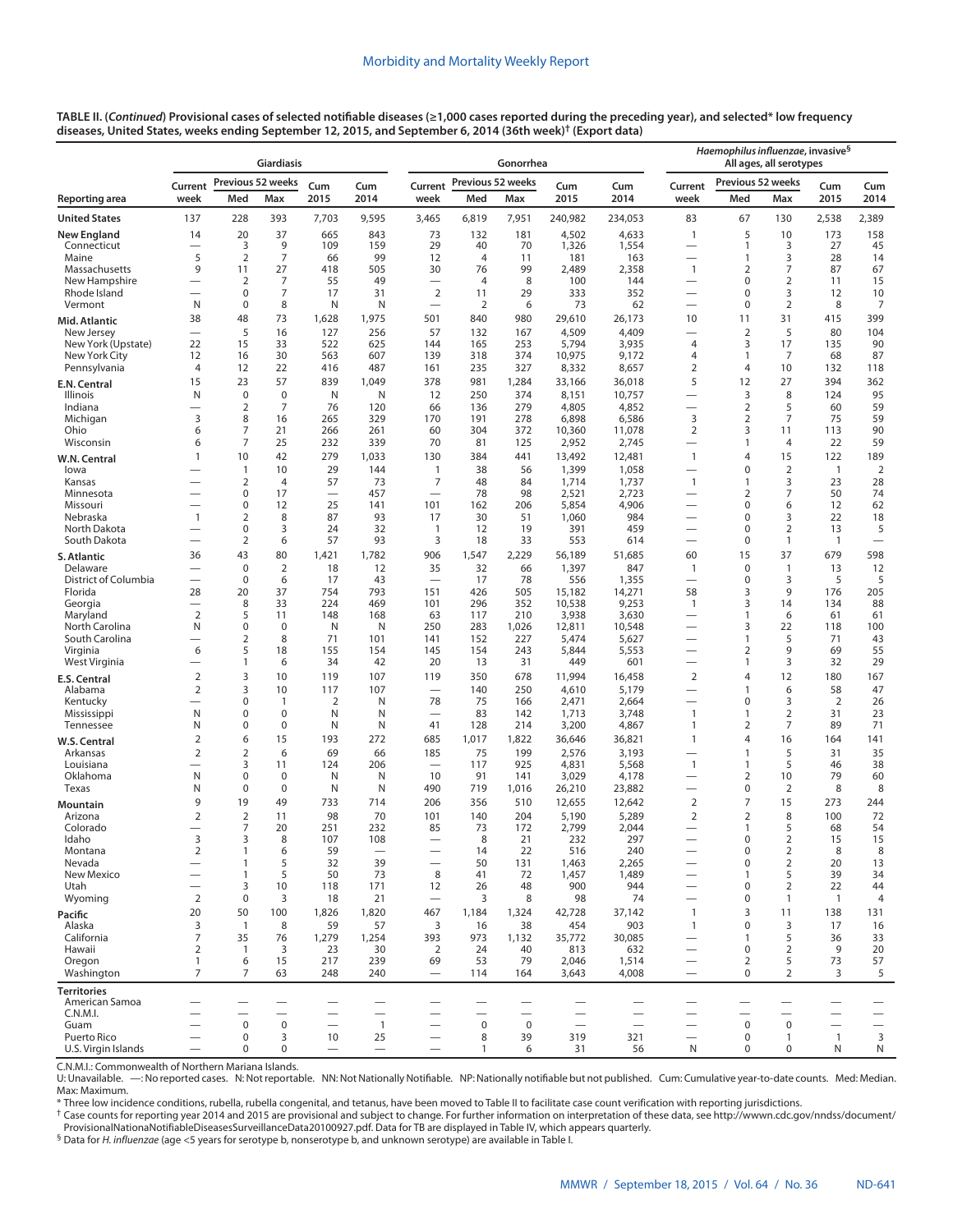|                                  |                                |                                |                                  |                                            |                                          |                                            | Hepatitis (viral, acute), by type |                                  |                               |                               |                                                      |                                  |                                  |                               |                                          |
|----------------------------------|--------------------------------|--------------------------------|----------------------------------|--------------------------------------------|------------------------------------------|--------------------------------------------|-----------------------------------|----------------------------------|-------------------------------|-------------------------------|------------------------------------------------------|----------------------------------|----------------------------------|-------------------------------|------------------------------------------|
|                                  |                                |                                | А                                |                                            |                                          |                                            |                                   | B                                |                               |                               |                                                      |                                  | C                                |                               |                                          |
|                                  | Current                        |                                | Previous 52 weeks                | Cum                                        | Cum                                      | Current                                    | Previous 52 weeks                 |                                  | Cum                           | Cum                           | Current                                              | Previous 52 weeks                |                                  | Cum                           | Cum                                      |
| Reporting area                   | week                           | Med                            | Max                              | 2015                                       | 2014                                     | week                                       | Med                               | Max                              | 2015                          | 2014                          | week                                                 | Med                              | Max                              | 2015                          | 2014                                     |
| <b>United States</b>             | 11                             | 24                             | 39                               | 863                                        | 846                                      | 36                                         | 53                                | 134                              | 1,972                         | 2,054                         | 13                                                   | 34                               | 76                               | 1,138                         | 1,502                                    |
| New England                      |                                | $\mathbf{1}$                   | 6                                | 39                                         | 57                                       |                                            | $\mathbf 0$                       | 3                                | 12                            | 47                            |                                                      | 3                                | 9                                | 107                           | 196                                      |
| Connecticut<br>Maine             |                                | 0<br>0                         | $\overline{2}$<br>2              | 6<br>3                                     | 19<br>$\overline{2}$                     |                                            | 0<br>0                            | $\mathbf{1}$<br>$\mathbf{1}$     | 3<br>$\overline{\phantom{0}}$ | 8<br>8                        |                                                      | $\pmb{0}$<br>$\mathbf 0$         | 2<br>3                           | 10<br>21                      | 5<br>21                                  |
| Massachusetts                    | —                              | 1                              | 3                                | 24                                         | 28                                       | —                                          | 0                                 | $\overline{2}$                   | 8                             | 25                            |                                                      | 3                                | 8                                | 76                            | 169                                      |
| New Hampshire<br>Rhode Island    |                                | 0<br>0                         | $\overline{2}$<br>$\overline{2}$ | $\overline{\phantom{0}}$<br>$\overline{4}$ | 3<br>$\overline{4}$                      | -<br>U                                     | 0<br>0                            | $\mathbf{1}$<br>$\mathbf 0$      | $\overline{\phantom{0}}$<br>U | $\overline{2}$<br>U           | N<br>U                                               | $\pmb{0}$<br>$\mathbf 0$         | $\mathbf 0$<br>0                 | N<br>U                        | N<br>U                                   |
| Vermont                          |                                | 0                              | $\mathbf{1}$                     | $\overline{2}$                             | 1                                        |                                            | 0                                 | $\mathbf{1}$                     | $\mathbf{1}$                  | $\overline{4}$                | $\overline{\phantom{0}}$                             | $\pmb{0}$                        | $\mathbf{1}$                     | $\overline{\phantom{0}}$      | $\mathbf{1}$                             |
| Mid. Atlantic                    | $\overline{2}$                 | 4                              | 9                                | 131                                        | 131                                      | 3                                          | 3                                 | 9                                | 117                           | 171                           | $\mathbf{1}$                                         | $\overline{4}$                   | 16                               | 140                           | 221                                      |
| New Jersey<br>New York (Upstate) | $\overline{\phantom{0}}$       | 1<br>$\mathbf{1}$              | $\overline{4}$<br>$\overline{4}$ | 27<br>26                                   | 38<br>27                                 | $\mathbf{1}$                               | 1<br>1                            | $\overline{4}$<br>3              | 26<br>22                      | 54<br>25                      |                                                      | $\mathbf 0$<br>$\overline{2}$    | 5<br>11                          | 20<br>60                      | 80<br>72                                 |
| New York City                    | $\mathbf{1}$                   | $\mathbf{1}$                   | 5                                | 48                                         | 34                                       | $\overline{\phantom{0}}$                   | 1                                 | $\overline{4}$                   | 34                            | 40                            | $\overline{\phantom{0}}$                             | $\pmb{0}$                        | 5                                | 8                             | 11                                       |
| Pennsylvania                     | $\mathbf{1}$                   | $\mathbf{1}$<br>$\overline{2}$ | 3<br>12                          | 30<br>101                                  | 32<br>125                                | $\mathbf 2$<br>5                           | 1<br>8                            | $\overline{4}$<br>78             | 35<br>440                     | 52<br>481                     | $\mathbf{1}$<br>$\overline{2}$                       | 1<br>6                           | 5<br>14                          | 52<br>202                     | 58<br>243                                |
| E.N. Central<br>Illinois         |                                | $\mathbf{1}$                   | 9                                | 34                                         | 49                                       |                                            | $\mathbf{1}$                      | $\overline{4}$                   | 36                            | 40                            |                                                      | $\pmb{0}$                        | $\overline{2}$                   | 18                            | 20                                       |
| Indiana                          |                                | 0                              | $\overline{2}$                   | 10                                         | 15                                       |                                            | $\overline{2}$                    | $\overline{7}$                   | 83                            | 95                            | $\overline{\phantom{0}}$                             | 1                                | 7                                | 21                            | 76                                       |
| Michigan<br>Ohio                 |                                | 1<br>0                         | 3<br>5                           | 26<br>25                                   | 32<br>23                                 | $\overline{\phantom{0}}$<br>5              | 1<br>4                            | 3<br>74                          | 27<br>289                     | 37<br>140                     | $\overline{\phantom{0}}$<br>$\overline{2}$           | $\overline{2}$<br>$\overline{2}$ | 6<br>6                           | 66<br>84                      | 43<br>72                                 |
| Wisconsin                        |                                | 0                              | $\mathbf{1}$                     | 6                                          | 6                                        | -                                          | 0                                 | 3                                | 5                             | 169                           | —                                                    | $\pmb{0}$                        | 4                                | 13                            | 32                                       |
| W.N. Central                     |                                | 1                              | $\overline{4}$                   | 38                                         | 58                                       |                                            | 1                                 | $\overline{4}$                   | 33                            | 55                            | $\overline{\phantom{0}}$                             | $\mathbf{1}$                     | 6                                | 34                            | 55                                       |
| lowa<br>Kansas                   |                                | 0<br>0                         | 3<br>$\overline{2}$              | 10<br>$\overline{4}$                       | 8<br>$\overline{4}$                      | -                                          | $\mathbf 0$<br>0                  | $\overline{2}$<br>$\overline{2}$ | 14<br>6                       | $\overline{7}$<br>6           | -                                                    | $\mathbf 0$<br>$\mathbf 0$       | $\mathbf 0$<br>$\overline{4}$    | —<br>14                       | 21                                       |
| Minnesota                        |                                | 0                              | $\overline{2}$                   | 12                                         | 18                                       |                                            | 0                                 | $\overline{2}$                   | 8                             | 10                            |                                                      | $\mathbf 0$                      | 3                                | 14                            | 28                                       |
| Missouri                         |                                | 0                              | $\overline{2}$<br>$\overline{2}$ | $\overline{1}$<br>5                        | 14<br>9                                  | -                                          | 0                                 | $\mathbf{1}$                     | 4                             | 24                            | $\overline{\phantom{0}}$                             | $\mathbf 0$                      | $\overline{2}$                   | 3                             | 5                                        |
| Nebraska<br>North Dakota         | $\overline{\phantom{0}}$       | 0<br>0                         | 3                                | 5                                          | 5                                        | <u>—</u><br>$\overline{\phantom{0}}$       | 0<br>0                            | $\mathbf{1}$<br>$\mathbf 0$      | $\overline{\phantom{0}}$      | 6<br>$\overline{\phantom{0}}$ | <u>—</u>                                             | $\mathbf 0$<br>$\mathbf 0$       | $\mathbf{1}$<br>0                | 3                             | $\mathbf{1}$<br>$\overline{\phantom{0}}$ |
| South Dakota                     |                                | 0                              | $\mathbf{1}$                     | $\mathbf{1}$                               | $\overline{\phantom{0}}$                 |                                            | 0                                 | $\mathbf{1}$                     | $\mathbf{1}$                  | $\overline{2}$                |                                                      | $\mathbf 0$                      | 0                                | $\overline{\phantom{0}}$      |                                          |
| S. Atlantic                      | $\overline{4}$                 | 5                              | 12                               | 192                                        | 151                                      | 15                                         | 18                                | 35                               | 702                           | 574                           | 9                                                    | 6                                | 32                               | 270                           | 300                                      |
| Delaware<br>District of Columbia |                                | 0<br>0                         | $\mathbf{1}$<br>$\mathbf 0$      | $\overline{2}$<br>$\overline{\phantom{0}}$ | $\mathbf{1}$<br>$\overline{\phantom{0}}$ | $\overline{\phantom{0}}$                   | $\mathbf 0$<br>$\mathbf 0$        | $\mathbf 2$<br>$\mathbf 0$       | 6<br>$\overline{\phantom{0}}$ | 4<br>$\overline{\phantom{0}}$ | U<br>$\overline{\phantom{0}}$                        | $\mathbf 0$<br>$\mathbf 0$       | $\mathbf 0$<br>$\mathbf 0$       | U<br>$\overline{\phantom{0}}$ | U<br>$\overline{\phantom{0}}$            |
| Florida                          | $\overline{2}$                 | $\overline{2}$                 | 8                                | 78                                         | 64                                       | $\overline{7}$                             | 8                                 | 13                               | 282                           | 194                           | 3                                                    | $\overline{2}$                   | 5                                | 67                            | 67                                       |
| Georgia<br>Maryland              | $\mathbf{1}$<br>$\mathbf{1}$   | 1<br>0                         | 6<br>$\overline{2}$              | 36<br>10                                   | 17<br>16                                 | $\overline{2}$<br>$\overline{\phantom{0}}$ | 2<br>$\Omega$                     | $\overline{4}$<br>3              | 67<br>25                      | 78<br>29                      | $\overline{\phantom{0}}$                             | $\mathbf 0$<br>$\mathbf 0$       | 3<br>3                           | 15<br>20                      | 40<br>34                                 |
| North Carolina                   |                                | 0                              | $\overline{7}$                   | 31                                         | 24                                       | 5                                          | 1                                 | 19                               | 108                           | 73                            | 5                                                    | $\pmb{0}$                        | 26                               | 86                            | 64                                       |
| South Carolina<br>Virginia       |                                | $\Omega$<br>0                  | 1<br>2                           | 7<br>24                                    | $\overline{4}$<br>19                     | -<br>$\mathbf{1}$                          | 0<br>1                            | $\overline{4}$<br>$\overline{4}$ | 18<br>40                      | 23<br>43                      | $\mathbf{1}$                                         | 0<br>$\mathbf{1}$                | 1<br>3                           | $\overline{2}$<br>33          | 3<br>41                                  |
| West Virginia                    |                                | 0                              | 1                                | 4                                          | 6                                        | $\overline{\phantom{0}}$                   | 4                                 | 11                               | 156                           | 130                           | $\overline{\phantom{0}}$                             | 1                                | 4                                | 47                            | 51                                       |
| E.S. Central                     | $\mathbf{1}$                   | $\mathbf{1}$                   | 5                                | 34                                         | 26                                       | 5                                          | 11                                | 17                               | 334                           | 375                           |                                                      | 6                                | 13                               | 204                           | 223                                      |
| Alabama                          | $\mathbf{1}$                   | 0<br>0                         | 3<br>$\overline{2}$              | 16<br>9                                    | 8<br>8                                   |                                            | $\mathbf 2$                       | 6<br>5                           | 75<br>58                      | 74<br>114                     | $\overline{\phantom{0}}$                             | $\mathbf{1}$                     | 6                                | 51<br>43                      | 21<br>128                                |
| Kentucky<br>Mississippi          |                                | 0                              | 1                                | -                                          | 2                                        | -                                          | 2<br>1                            | $\overline{4}$                   | 35                            | 32                            | U                                                    | 2<br>$\mathbf 0$                 | 6<br>$\mathbf 0$                 | U                             | U                                        |
| Tennessee                        |                                | 0                              | $\overline{2}$                   | 9                                          | 8                                        | 5                                          | 5                                 | 10                               | 166                           | 155                           |                                                      | 3                                | 9                                | 110                           | 74                                       |
| W.S. Central                     | $\overline{2}$                 | 3                              | 8                                | 108                                        | 103<br>$\mathbf{1}$                      | 5                                          | $\overline{4}$                    | 39                               | 151                           | 164                           | $\mathbf{1}$                                         | $\mathbf{1}$                     | 24                               | 44                            | 65<br>9                                  |
| Arkansas<br>Louisiana            |                                | 0<br>$\Omega$                  | $\mathbf{1}$<br>$\mathbf{1}$     | 6<br>3                                     | 5                                        | 1                                          | 0<br>1                            | $\overline{2}$<br>5              | 13<br>32                      | 18<br>57                      | $\overline{\phantom{0}}$<br>$\overline{\phantom{0}}$ | $\mathbf 0$<br>$\mathbf 0$       | $\mathbf{1}$<br>$\overline{2}$   | $\mathbf{1}$<br>11            | 14                                       |
| Oklahoma                         |                                | 0                              | 2                                | 6                                          | 12                                       |                                            | 0                                 | 22                               | 17                            | 18                            | $\mathbf{1}$                                         | 0                                | 19                               | 7                             | 16                                       |
| Texas                            | $\overline{2}$<br>$\mathbf{1}$ | 2<br>$\overline{2}$            | 7<br>6                           | 93<br>82                                   | 85<br>68                                 | 4<br>1                                     | 2<br>1                            | 17<br>$\overline{4}$             | 89<br>47                      | 71<br>68                      | $\overline{\phantom{0}}$<br>$\overline{\phantom{0}}$ | 1<br>$\mathbf{1}$                | 6<br>6                           | 25<br>61                      | 26<br>83                                 |
| Mountain<br>Arizona              | $\mathbf{1}$                   | $\mathbf{1}$                   | 4                                | 33                                         | 19                                       | 1                                          | $\mathbf 0$                       | 3                                | 12                            | 22                            | U                                                    | $\mathbf 0$                      | $\Omega$                         | U                             | U                                        |
| Colorado                         |                                | $\Omega$                       | 3                                | 20                                         | 19                                       |                                            | $\Omega$                          | 2                                | 5                             | 18                            |                                                      | $\Omega$                         | 4                                | 27                            | 24                                       |
| Idaho<br>Montana                 |                                | 0<br>0                         | 2<br>1                           | 8<br>$\mathbf{1}$                          | 4<br>5                                   |                                            | 0<br>0                            | $\mathbf{1}$<br>$\overline{2}$   | 7<br>$\overline{2}$           | 6<br>$\equiv$                 |                                                      | 0<br>$\pmb{0}$                   | $\overline{2}$<br>$\overline{2}$ | $\overline{1}$<br>10          | 4<br>11                                  |
| Nevada                           |                                | 0                              | $\overline{2}$                   | 8                                          | 5                                        |                                            | 0                                 | 3                                | 14                            | 15                            | —                                                    | $\mathbf 0$                      | $\overline{2}$                   | 8                             | $\overline{4}$                           |
| New Mexico<br>Utah               | —                              | 0<br>0                         | $\mathbf{1}$<br>$\mathbf{1}$     | 5<br>4                                     | 8<br>7                                   | $\overline{\phantom{0}}$                   | 0<br>$\Omega$                     | $\mathbf{1}$<br>$\overline{2}$   | 1<br>6                        | $\mathbf{1}$<br>6             |                                                      | 0<br>$\mathbf 0$                 | $\overline{2}$<br>$\overline{4}$ | $\mathbf{1}$<br>14            | 12<br>28                                 |
| Wyoming                          | $\overline{\phantom{0}}$       | 0                              | 1                                | 3                                          | $\mathbf{1}$                             | $\overbrace{\phantom{1232211}}$            | 0                                 | $\mathbf 0$                      |                               | $\overline{\phantom{0}}$      | $\overline{\phantom{0}}$                             | 0                                | 0                                | $\overline{\phantom{0}}$      | $\overbrace{\phantom{12322111}}$         |
| Pacific                          | $\mathbf{1}$                   | 4                              | 11                               | 138                                        | 127                                      | $\overline{2}$                             | 4                                 | 9                                | 136                           | 119                           | $\qquad \qquad$                                      | $\overline{2}$                   | 14                               | 76                            | 116                                      |
| Alaska<br>California             | $\mathbf{1}$                   | $\pmb{0}$<br>$\overline{2}$    | $\overline{1}$<br>10             | 4<br>93                                    | $\mathbf{1}$<br>99                       | $\overline{\phantom{0}}$<br>-              | $\mathbf 0$<br>2                  | $\mathbf{1}$<br>5                | 3<br>85                       | 3<br>73                       | N                                                    | $\pmb{0}$<br>$\mathbf{1}$        | $\mathbf 0$<br>4                 | $\mathsf{N}$<br>32            | N<br>52                                  |
| Hawaii                           | -                              | 0                              | $\overline{2}$                   | 3                                          | 5                                        | $\overline{\phantom{0}}$                   | 0                                 | $\overline{2}$                   | 9                             | 4                             |                                                      | $\pmb{0}$                        | $\mathbf{1}$                     | $\overline{\phantom{0}}$      | $\overbrace{\phantom{12322111}}$         |
| Oregon                           | $\overline{\phantom{0}}$       | 0                              | $\overline{2}$                   | 19                                         | 10                                       | $\mathbf{1}$                               | 0                                 | $\overline{4}$                   | 19                            | 23                            | $\overline{\phantom{0}}$                             | $\mathbf 0$                      | $\mathbf{1}$                     | 9                             | 15                                       |
| Washington                       | $\overline{\phantom{0}}$       | $\mathbf 0$                    | 5                                | 19                                         | 12                                       | $\mathbf{1}$                               | 1                                 | 7                                | 20                            | 16                            |                                                      | $\mathbf{1}$                     | 14                               | 35                            | 49                                       |
| Territories<br>American Samoa    |                                |                                |                                  |                                            | —                                        |                                            |                                   |                                  |                               |                               |                                                      |                                  |                                  |                               |                                          |
| C.N.M.I.<br>Guam                 |                                | $\mathsf 0$                    | $\pmb{0}$                        |                                            | 5                                        |                                            | $\pmb{0}$                         | $\mathsf 0$                      |                               | 9                             | $\overline{\phantom{0}}$                             | $\mathsf 0$                      | $\overline{\phantom{0}}$<br>0    |                               | $\qquad \qquad$<br>5                     |
| Puerto Rico                      | $\overline{\phantom{0}}$       | $\boldsymbol{0}$               | $\mathbf{1}$                     | $\overline{2}$                             | 4                                        |                                            | 0                                 | 4                                | 13                            | 15                            | N                                                    | $\mathbf 0$                      | 0                                | $\overline{\phantom{0}}$<br>N | ${\sf N}$                                |
| U.S. Virgin Islands              |                                | $\mathbf 0$                    | 0                                | $\overline{\phantom{m}}$                   | $\overline{\phantom{m}}$                 |                                            | $\mathbf 0$                       | $\mathbf 0$                      | $\overline{\phantom{0}}$      | $\qquad \qquad -$             | $\qquad \qquad -$                                    | $\mathbf 0$                      | 0                                |                               | $\qquad \qquad -$                        |

**TABLE II. (***Continued***) Provisional cases of selected notifiable diseases (≥1,000 cases reported during the preceding year), and selected\* low frequency diseases, United States, weeks ending September 12, 2015, and September 6, 2014 (36th week)† [\(Export data](https://data.cdc.gov/NNDSS/NNDSS-Table-II-Hepatitis-viral-acute-/65xe-6neq))**

C.N.M.I.: Commonwealth of Northern Mariana Islands.<br>U: Unavailable. —: No reported cases. N: Not reportable. NN: Not Nationally Notifiable. NP: Nationally notifiable but not published. Cum: Cumulative year-to-dat Max: Maximum.

\* Three low incidence conditions, rubella, rubella congenital, and tetanus, have been moved to Table II to facilitate case count verification with reporting jurisdictions.

† Case counts for reporting year 2014 and 2015 are provisional and subject to change. For further information on interpretation of these data, see [http://wwwn.cdc.gov/nndss/document/](http://wwwn.cdc.gov/nndss/document/ProvisionalNationaNotifiableDiseasesSurveillanceData20100927.pdf)<br>ProvisionalNationaNotifiableDiseasesSur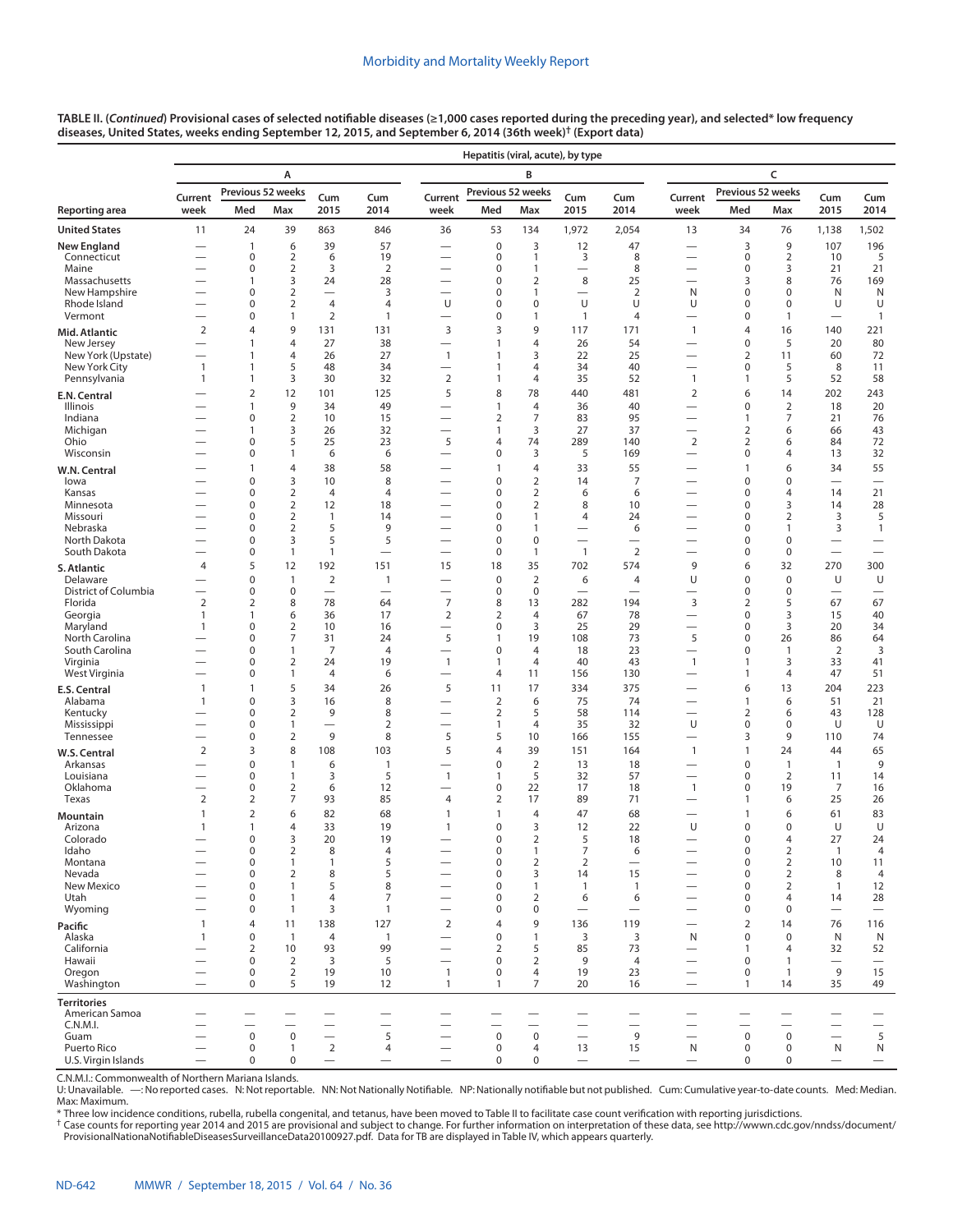| TABLE II. (Continued) Provisional cases of selected notifiable diseases (≥1,000 cases reported during the preceding year), and selected* low frequency |  |
|--------------------------------------------------------------------------------------------------------------------------------------------------------|--|
| diseases, United States, weeks ending September 12, 2015, and September 6, 2014 (36th week)† (Export data)                                             |  |

| Legionellosis<br>All ages<br>Age $<$ 5<br>Previous 52 weeks<br>Previous 52 weeks<br>Previous 52 weeks<br>Current<br>Cum<br>Cum<br>Current<br>Cum<br>Current<br>Cum<br>Cum<br>Cum<br>2015<br>2014<br>Med<br>Max<br>2015<br>week<br>Med<br>2015<br>2014<br>week<br>Med<br>Max<br>week<br>2014<br>Max<br>78<br>299<br>10,503<br>22<br>732<br>682<br>96<br>3,625<br>3,273<br>761<br>10,511<br>16<br>41<br>61<br>208<br>6<br>21<br>729<br>775<br>5<br>33<br>36<br>10<br>5<br>15<br>186<br>178<br>55<br>$\mathbf{1}$<br>$\overline{7}$<br>Connecticut<br>4<br>11<br>161<br>167<br>0<br>$\overline{4}$<br>$\overline{1}$<br>4<br>33<br>38<br>1<br>—<br>3<br>3<br>5<br>9<br>Maine<br>7<br>96<br>99<br>0<br>1<br>0<br>2<br>15<br>—<br>5<br>9<br>3<br>7<br>95<br>97<br>Massachusetts<br>29<br>333<br>360<br>0<br>17<br>19<br>4<br>2<br>$\overline{2}$<br>5<br>9<br>New Hampshire<br>$\mathbf{1}$<br>7<br>57<br>66<br>0<br>5<br>4<br>$\mathbf 0$<br>20<br>8<br>Rhode Island<br>43<br>47<br>0<br>2<br>1<br>6<br>$\mathbf 0$<br>4<br>15<br>14<br>$\mathbf{1}$<br>1<br>$\overline{\phantom{0}}$<br>5<br>Vermont<br>$\mathbf{1}$<br>$\mathbf{1}$<br>4<br>39<br>36<br>0<br>1<br>3<br>0<br>2<br>14<br>$\overline{\phantom{0}}$<br>$\overline{\phantom{0}}$<br>7<br>42<br>3<br>$\overline{2}$<br>11<br>78<br>69<br>19<br>97<br>883<br>754<br>118<br>1,633<br>1,339<br>21<br>9<br>3<br>27<br>0<br>$\overline{2}$<br>8<br>26<br>9<br>84<br>131<br>New Jersey<br>300<br>356<br>$\overline{\phantom{0}}$<br>$\overline{\phantom{0}}$<br>$\overline{\phantom{0}}$<br>3<br>$\overline{7}$<br>New York (Upstate)<br>5<br>27<br>276<br>16<br>63<br>540<br>524<br>9<br>22<br>12<br>23<br>299<br>1<br>3<br>5<br>New York City<br>2<br>12<br>28<br>464<br>459<br>23<br>21<br>3<br>84<br>293<br>136<br>1<br>$\overline{\phantom{0}}$<br>Pennsylvania<br>10<br>23<br>329<br>N<br>0<br>2<br>20<br>N<br>6<br>5<br>18<br>207<br>211<br>$\overline{\phantom{0}}$<br>52<br>123<br>1,740<br>$\overline{2}$<br>3<br>11<br>82<br>12<br>19<br>92<br>833<br>702<br>20<br>1,818<br>121<br>3<br>$\mathbf 0$<br>$\mathbf 0$<br>0<br>3<br>20<br>148<br>174<br>Illinois<br>N<br>N<br>N<br>17<br>$\overline{\phantom{0}}$<br>$\overline{\phantom{0}}$<br>—<br>$\overline{2}$<br>Indiana<br>12<br>33<br>377<br>409<br>3<br>23<br>21<br>14<br>97<br>60<br>1<br>$\overline{\phantom{0}}$<br>$\overline{\phantom{0}}$<br>$\overline{2}$<br>$\mathbf 2$<br>Michigan<br>14<br>37<br>484<br>393<br>3<br>29<br>21<br>$\overline{4}$<br>11<br>124<br>145<br>1<br>$\overline{2}$<br>7<br>Ohio<br>14<br>18<br>54<br>688<br>657<br>4<br>32<br>30<br>10<br>74<br>435<br>261<br>1<br>8<br>20<br>281<br>$\overline{2}$<br>20<br>8<br>29<br>Wisconsin<br>$\overline{4}$<br>269<br>0<br>10<br>$\mathbf{1}$<br>62<br>$\overline{\phantom{0}}$<br>$\overline{\phantom{0}}$<br>20<br>34<br>618<br>6<br>42<br>4<br>22<br>182<br>152<br>618<br>$\mathbf{1}$<br>41<br>$\mathbf{1}$<br>W.N. Central<br>3<br>$\boldsymbol{0}$<br>$\mathbf 0$<br>0<br>$\mathbf 0$<br>N<br>$\mathbf 0$<br>23<br>24<br>N<br>N<br>N<br>N<br>N<br>lowa<br>—<br>$\overline{7}$<br>$\overline{2}$<br>3<br>115<br>97<br>0<br>2<br>11<br>N<br>0<br>13<br>14<br>Kansas<br>7<br>30<br>9<br>19<br>279<br>312<br>0<br>4<br>18<br>17<br>$\mathbf{1}$<br>$\overline{1}$<br>31<br>Minnesota<br>N<br>0<br>3<br>19<br>96<br>62<br>Missouri<br>0<br>Ν<br>N<br>0<br>2<br>16<br>2<br>$\overline{\phantom{0}}$<br>8<br>92<br>95<br>5<br>7<br>$\mathbf 0$<br>3<br>12<br>Nebraska<br>3<br>0<br>4<br>12<br>$\overline{\phantom{0}}$<br>$\overline{2}$<br>$\overline{2}$<br>North Dakota<br>6<br>60<br>54<br>0<br>1<br>5<br>0<br>$\mathbf{1}$<br>2<br>4<br>$\overline{\phantom{0}}$<br>$\overline{2}$<br>60<br>$\mathbf 0$<br>N<br>$\overline{2}$<br>5<br>South Dakota<br>11<br>72<br>N<br>0<br>N<br>0<br>6<br>$\overline{\phantom{0}}$<br>22<br>49<br>130<br>1,825<br>2,139<br>10<br>159<br>19<br>35<br>630<br>605<br>4<br>4<br>146<br>14<br>S. Atlantic<br>5<br>26<br>0<br>$\mathbf 0$<br>$\overline{2}$<br>16<br>14<br>Delaware<br>$\mathbf{1}$<br>$\overline{1}$<br>52<br>$\mathbf{1}$<br>1<br>4<br>$\mathbf{1}$<br>$\overline{\phantom{0}}$<br>District of Columbia<br>5<br>$\overline{2}$<br>$\overline{2}$<br>5<br>$\mathbf{1}$<br>47<br>48<br>0<br>$\overline{4}$<br>$\mathbf{1}$<br>0<br>$\overline{\phantom{0}}$<br>$\overline{\phantom{0}}$<br>$\overline{7}$<br>8<br>17<br>290<br>659<br>$\overline{2}$<br>55<br>13<br>206<br>183<br>Florida<br>$\mathbf{1}$<br>6<br>42<br>6<br>6<br>596<br>5<br>Georgia<br>6<br>17<br>48<br>643<br>$\mathbf{1}$<br>4<br>41<br>38<br>2<br>58<br>67<br>$\overline{\phantom{0}}$<br>$\overline{\phantom{0}}$<br>24<br>314<br>3<br>21<br>$\overline{2}$<br>$\overline{2}$<br>9<br>92<br>Maryland<br>4<br>7<br>315<br>$\overline{1}$<br>0<br>17<br>102<br>3<br>21<br>118<br>North Carolina<br>N<br>0<br>0<br>Ν<br>N<br>N<br>0<br>0<br>N<br>N<br>3<br>105<br>32<br>33<br>South Carolina<br>4<br>7<br>315<br>301<br>0<br>3<br>14<br>19<br>1<br>$\overline{1}$<br>3<br>39<br>$\overline{2}$<br>$\overline{2}$<br>$\overline{2}$<br>$\overline{2}$<br>Virginia<br>0<br>15<br>14<br>0<br>15<br>14<br>9<br>86<br>67<br>West Virginia<br>3<br>14<br>181<br>0<br>$\overline{2}$<br>9<br>10<br>$\overline{4}$<br>18<br>26<br>148<br>$\overline{1}$<br>8<br>29<br>75<br>968<br>$\mathbf{1}$<br>$\overline{2}$<br>4<br>72<br>67<br>$\overline{2}$<br>6<br>14<br>213<br>243<br>1,064<br>3<br>$\overline{4}$<br>143<br>0<br>$\overline{2}$<br>19<br>6<br>45<br>45<br>Alabama<br>16<br>178<br>10<br>$\overline{1}$<br>$\overline{\phantom{0}}$<br>58<br>4<br>10<br>146<br>135<br>0<br>1<br>3<br>9<br>$\mathbf{1}$<br>$\overline{1}$<br>7<br>56<br>Kentucky<br>$\overline{\phantom{0}}$<br>$\overline{\phantom{0}}$<br>5<br>3<br>30<br>24<br>Mississippi<br>16<br>141<br>158<br>0<br>15<br>15<br>$\overline{1}$<br>4<br>$\overline{\phantom{0}}$<br>5<br>51<br>599<br>532<br>$\mathbf{1}$<br>35<br>33<br>$\mathbf{1}$<br>$\overline{2}$<br>82<br>Tennessee<br>14<br>$\mathbf{1}$<br>4<br>10<br>116<br>8<br>39<br>229<br>1,450<br>15<br>140<br>132<br>8<br>35<br>251<br>221<br>1,418<br>4<br>4<br>W.S. Central<br>5<br>37<br>167<br>0<br>3<br>$\pmb{0}$<br>Arkansas<br>205<br>16<br>11<br>4<br>26<br>26<br>$\overline{2}$<br>5<br>289<br>$\overline{2}$<br>28<br>38<br>Louisiana<br>16<br>217<br>0<br>$\overline{4}$<br>16<br>$\overline{1}$<br>4<br>16<br>$\overline{\phantom{0}}$<br>$\overline{2}$<br>Oklahoma<br>N<br>0<br>0<br>Ν<br>N<br>0<br>11<br>19<br>0<br>10<br>25<br>10<br>$\overline{\phantom{0}}$<br>$\overline{\phantom{0}}$<br>Texas<br>996<br>994<br>$\overline{2}$<br>$\overline{2}$<br>12<br>97<br>5<br>26<br>172<br>147<br>6<br>26<br>183<br>86<br>5<br>35<br>$\overline{2}$<br>8<br>92<br>80<br>8<br>131<br>141<br>66<br>1,281<br>1,353<br>1<br>4<br>Mountain<br>5<br>9<br>40<br>570<br>5<br>32<br>29<br>65<br>44<br>Arizona<br>474<br>$\mathbf{1}$<br>$\mathbf{1}$<br>$\overline{1}$<br>4<br>9<br>299<br>Colorado<br>24<br>334<br>0<br>3<br>21<br>15<br>0<br>5<br>9<br>48<br>$\overline{\phantom{0}}$<br>$\overline{\phantom{0}}$<br>N<br>N<br>9<br>7<br>0<br>0<br>0<br>idaho<br>N<br>O<br>6<br>3<br>2<br>$\overline{2}$<br>4<br>Montana<br>$\mathbf{1}$<br>6<br>41<br>26<br>0<br>1<br>0<br>$\mathbf{1}$<br>$\overline{\phantom{0}}$<br>$\qquad \qquad$<br>$\qquad \qquad$<br>$\overline{\phantom{0}}$<br>$\overline{\phantom{0}}$<br>9<br>16<br>Nevada<br>3<br>10<br>96<br>0<br>$\overline{2}$<br>6<br>$\mathbf 0$<br>$\overline{2}$<br>17<br>112<br>$\overline{3}$<br>New Mexico<br>15<br>197<br>231<br>0<br>$\overline{4}$<br>12<br>$\mathbf 0$<br>6<br>4<br>11<br>$\mathbf{1}$<br>19<br>Utah<br>13<br>108<br>114<br>0<br>3<br>$\mathbf 0$<br>$\overline{2}$<br>21<br>4<br>11<br>14<br>$\overline{\phantom{0}}$<br>$\overline{\phantom{0}}$<br>Wyoming<br>0<br>$\overline{4}$<br>15<br>0<br>$\overline{2}$<br>$\mathbf 0$<br>$\overline{2}$<br>17<br>1<br>$\mathbf{1}$<br>0<br>3<br>8<br>$\mathbf 0$<br>$\overline{2}$<br>9<br>9<br>22<br>$\overline{2}$<br>117<br>129<br>15<br>277<br>$\mathbf{1}$<br>$\mathbf{1}$<br>316<br>$\overline{2}$<br>Alaska<br>$\overline{2}$<br>7<br>74<br>59<br>0<br>$\mathbf{1}$<br>7<br>$\overline{7}$<br>$\mathbf 0$<br>$\mathbf 0$<br>2<br>$\mathbf{1}$<br>$\overline{\phantom{0}}$<br>California<br>N<br>0<br>0<br>N<br>N<br>N<br>0<br>$\mathbf 0$<br>N<br>N<br>7<br>248<br>227<br>16<br>$\overline{\phantom{0}}$<br>Hawaii<br>$\overline{4}$<br>70<br>0<br>$\overline{2}$<br>8<br>$\mathbf 0$<br>5<br>$\mathbf{1}$<br>43<br>1<br>$\mathbf{1}$<br>6<br>$\overline{\phantom{0}}$<br>Oregon<br>N<br>$\boldsymbol{0}$<br>0<br>N<br>N<br>N<br>0<br>$\mathbf 0$<br>N<br>N<br>3<br>33<br>18<br>$\mathbf{1}$<br>$\mathbf{1}$<br>Washington<br>N<br>$\mathbf 0$<br>0<br>0<br>$\mathbf 0$<br>$\mathbf 0$<br>29<br>25<br>N<br>N<br>N<br>N<br>N<br>11<br>$\qquad \qquad -$<br><b>Territories</b><br>American Samoa<br>N<br>N<br>N<br>N<br>N<br>N<br>C.N.M.I.<br>$\overline{\phantom{0}}$<br>$\overline{\phantom{0}}$<br>$\overline{\phantom{0}}$<br>—<br>-<br>$\overline{\phantom{0}}$<br>$\overbrace{\phantom{123221111}}$<br>$\mathbf 0$<br>$\pmb{0}$<br>$\mathbf 0$<br>$\mathbf 0$<br>$\mathbf 0$<br>$\mathbf 0$<br>Guam<br>$\overline{\phantom{0}}$<br>$\overline{\phantom{0}}$<br>—<br>$\overbrace{\phantom{12322111}}$<br>Puerto Rico<br>$\boldsymbol{0}$<br>$\mathbf 0$<br>$\overline{2}$<br>10<br>6<br>0<br>0<br>$\equiv$<br>$\equiv$<br>$\mathbf 0$<br>$\overline{\phantom{0}}$<br>$\overline{\phantom{0}}$<br>$\overbrace{\phantom{1232211}}$<br>$\overline{\phantom{0}}$<br>U.S. Virgin Islands<br>0<br>0<br>$\overline{\phantom{0}}$<br>0<br>0<br>$\mathbf 0$<br>$\mathbf 0$<br>$\overbrace{\phantom{12322111}}$<br>$\overline{\phantom{0}}$<br>$\overline{\phantom{0}}$<br>$\overbrace{\phantom{12322111}}$<br>$\overline{\phantom{0}}$<br>$\overline{\phantom{0}}$<br>$\overline{\phantom{m}}$<br>$\overline{\phantom{m}}$ |                      |  |  | Invasive Pneumococcal disease <sup>§</sup> |  |  |  |  |  |
|-----------------------------------------------------------------------------------------------------------------------------------------------------------------------------------------------------------------------------------------------------------------------------------------------------------------------------------------------------------------------------------------------------------------------------------------------------------------------------------------------------------------------------------------------------------------------------------------------------------------------------------------------------------------------------------------------------------------------------------------------------------------------------------------------------------------------------------------------------------------------------------------------------------------------------------------------------------------------------------------------------------------------------------------------------------------------------------------------------------------------------------------------------------------------------------------------------------------------------------------------------------------------------------------------------------------------------------------------------------------------------------------------------------------------------------------------------------------------------------------------------------------------------------------------------------------------------------------------------------------------------------------------------------------------------------------------------------------------------------------------------------------------------------------------------------------------------------------------------------------------------------------------------------------------------------------------------------------------------------------------------------------------------------------------------------------------------------------------------------------------------------------------------------------------------------------------------------------------------------------------------------------------------------------------------------------------------------------------------------------------------------------------------------------------------------------------------------------------------------------------------------------------------------------------------------------------------------------------------------------------------------------------------------------------------------------------------------------------------------------------------------------------------------------------------------------------------------------------------------------------------------------------------------------------------------------------------------------------------------------------------------------------------------------------------------------------------------------------------------------------------------------------------------------------------------------------------------------------------------------------------------------------------------------------------------------------------------------------------------------------------------------------------------------------------------------------------------------------------------------------------------------------------------------------------------------------------------------------------------------------------------------------------------------------------------------------------------------------------------------------------------------------------------------------------------------------------------------------------------------------------------------------------------------------------------------------------------------------------------------------------------------------------------------------------------------------------------------------------------------------------------------------------------------------------------------------------------------------------------------------------------------------------------------------------------------------------------------------------------------------------------------------------------------------------------------------------------------------------------------------------------------------------------------------------------------------------------------------------------------------------------------------------------------------------------------------------------------------------------------------------------------------------------------------------------------------------------------------------------------------------------------------------------------------------------------------------------------------------------------------------------------------------------------------------------------------------------------------------------------------------------------------------------------------------------------------------------------------------------------------------------------------------------------------------------------------------------------------------------------------------------------------------------------------------------------------------------------------------------------------------------------------------------------------------------------------------------------------------------------------------------------------------------------------------------------------------------------------------------------------------------------------------------------------------------------------------------------------------------------------------------------------------------------------------------------------------------------------------------------------------------------------------------------------------------------------------------------------------------------------------------------------------------------------------------------------------------------------------------------------------------------------------------------------------------------------------------------------------------------------------------------------------------------------------------------------------------------------------------------------------------------------------------------------------------------------------------------------------------------------------------------------------------------------------------------------------------------------------------------------------------------------------------------------------------------------------------------------------------------------------------------------------------------------------------------------------------------------------------------------------------------------------------------------------------------------------------------------------------------------------------------------------------------------------------------------------------------------------------------------------------------------------------------------------------------------------------------------------------------------------------------------------------------------------------------------------------------------------------------------------------------------------------------------------------------------------------------------------------------------------------------------------------------------------------------------------------------------------------------------------------------------------------------------------------------------------------------------------------------------------------------------------------------------------------------------------------------------------------------------------------------------------------------------------------------------------------------------------------------------------------------------------------------------------------------------------------------------------------------------------------------------------------------------------------------------------------------------------------------------------------------------------------------------------------------------------------------------------------------------------------------------------------------------------------------------------------------------------------------------------------------------------------------------------------------------------------------------------------------------------------------------------------------------------------------------------------------------------------------------------------------------------------------------------------------------------------------------------------------------------------------------------------------------------------------------------------------------------------------------------------------------------------------------------------------------------------------------------------------------------------------------------------------------------------------------------------------------------------------------------------------------------------------------------------------------------------------------------------------------------------------------------------------------------------------------------------------------------------------------------------------------------------------------------------------------------------------------------------------------------------------------------------------------------------------------------------------------------------------------------------------------|----------------------|--|--|--------------------------------------------|--|--|--|--|--|
|                                                                                                                                                                                                                                                                                                                                                                                                                                                                                                                                                                                                                                                                                                                                                                                                                                                                                                                                                                                                                                                                                                                                                                                                                                                                                                                                                                                                                                                                                                                                                                                                                                                                                                                                                                                                                                                                                                                                                                                                                                                                                                                                                                                                                                                                                                                                                                                                                                                                                                                                                                                                                                                                                                                                                                                                                                                                                                                                                                                                                                                                                                                                                                                                                                                                                                                                                                                                                                                                                                                                                                                                                                                                                                                                                                                                                                                                                                                                                                                                                                                                                                                                                                                                                                                                                                                                                                                                                                                                                                                                                                                                                                                                                                                                                                                                                                                                                                                                                                                                                                                                                                                                                                                                                                                                                                                                                                                                                                                                                                                                                                                                                                                                                                                                                                                                                                                                                                                                                                                                                                                                                                                                                                                                                                                                                                                                                                                                                                                                                                                                                                                                                                                                                                                                                                                                                                                                                                                                                                                                                                                                                                                                                                                                                                                                                                                                                                                                                                                                                                                                                                                                                                                                                                                                                                                                                                                                                                                                                                                                                                                                                                                                                                                                                                                                                                                                                                                                                                                                                                                                                                                                                                                                                                                                                                                                                                                                                                                                                                                                                                                                                                                                                                                                                                                                                                                                                                                                                                                                                                                                                                                                                                                                                                                                                                                                                                                                                               |                      |  |  |                                            |  |  |  |  |  |
|                                                                                                                                                                                                                                                                                                                                                                                                                                                                                                                                                                                                                                                                                                                                                                                                                                                                                                                                                                                                                                                                                                                                                                                                                                                                                                                                                                                                                                                                                                                                                                                                                                                                                                                                                                                                                                                                                                                                                                                                                                                                                                                                                                                                                                                                                                                                                                                                                                                                                                                                                                                                                                                                                                                                                                                                                                                                                                                                                                                                                                                                                                                                                                                                                                                                                                                                                                                                                                                                                                                                                                                                                                                                                                                                                                                                                                                                                                                                                                                                                                                                                                                                                                                                                                                                                                                                                                                                                                                                                                                                                                                                                                                                                                                                                                                                                                                                                                                                                                                                                                                                                                                                                                                                                                                                                                                                                                                                                                                                                                                                                                                                                                                                                                                                                                                                                                                                                                                                                                                                                                                                                                                                                                                                                                                                                                                                                                                                                                                                                                                                                                                                                                                                                                                                                                                                                                                                                                                                                                                                                                                                                                                                                                                                                                                                                                                                                                                                                                                                                                                                                                                                                                                                                                                                                                                                                                                                                                                                                                                                                                                                                                                                                                                                                                                                                                                                                                                                                                                                                                                                                                                                                                                                                                                                                                                                                                                                                                                                                                                                                                                                                                                                                                                                                                                                                                                                                                                                                                                                                                                                                                                                                                                                                                                                                                                                                                                                                               |                      |  |  |                                            |  |  |  |  |  |
|                                                                                                                                                                                                                                                                                                                                                                                                                                                                                                                                                                                                                                                                                                                                                                                                                                                                                                                                                                                                                                                                                                                                                                                                                                                                                                                                                                                                                                                                                                                                                                                                                                                                                                                                                                                                                                                                                                                                                                                                                                                                                                                                                                                                                                                                                                                                                                                                                                                                                                                                                                                                                                                                                                                                                                                                                                                                                                                                                                                                                                                                                                                                                                                                                                                                                                                                                                                                                                                                                                                                                                                                                                                                                                                                                                                                                                                                                                                                                                                                                                                                                                                                                                                                                                                                                                                                                                                                                                                                                                                                                                                                                                                                                                                                                                                                                                                                                                                                                                                                                                                                                                                                                                                                                                                                                                                                                                                                                                                                                                                                                                                                                                                                                                                                                                                                                                                                                                                                                                                                                                                                                                                                                                                                                                                                                                                                                                                                                                                                                                                                                                                                                                                                                                                                                                                                                                                                                                                                                                                                                                                                                                                                                                                                                                                                                                                                                                                                                                                                                                                                                                                                                                                                                                                                                                                                                                                                                                                                                                                                                                                                                                                                                                                                                                                                                                                                                                                                                                                                                                                                                                                                                                                                                                                                                                                                                                                                                                                                                                                                                                                                                                                                                                                                                                                                                                                                                                                                                                                                                                                                                                                                                                                                                                                                                                                                                                                                                               | Reporting area       |  |  |                                            |  |  |  |  |  |
|                                                                                                                                                                                                                                                                                                                                                                                                                                                                                                                                                                                                                                                                                                                                                                                                                                                                                                                                                                                                                                                                                                                                                                                                                                                                                                                                                                                                                                                                                                                                                                                                                                                                                                                                                                                                                                                                                                                                                                                                                                                                                                                                                                                                                                                                                                                                                                                                                                                                                                                                                                                                                                                                                                                                                                                                                                                                                                                                                                                                                                                                                                                                                                                                                                                                                                                                                                                                                                                                                                                                                                                                                                                                                                                                                                                                                                                                                                                                                                                                                                                                                                                                                                                                                                                                                                                                                                                                                                                                                                                                                                                                                                                                                                                                                                                                                                                                                                                                                                                                                                                                                                                                                                                                                                                                                                                                                                                                                                                                                                                                                                                                                                                                                                                                                                                                                                                                                                                                                                                                                                                                                                                                                                                                                                                                                                                                                                                                                                                                                                                                                                                                                                                                                                                                                                                                                                                                                                                                                                                                                                                                                                                                                                                                                                                                                                                                                                                                                                                                                                                                                                                                                                                                                                                                                                                                                                                                                                                                                                                                                                                                                                                                                                                                                                                                                                                                                                                                                                                                                                                                                                                                                                                                                                                                                                                                                                                                                                                                                                                                                                                                                                                                                                                                                                                                                                                                                                                                                                                                                                                                                                                                                                                                                                                                                                                                                                                                                               | <b>United States</b> |  |  |                                            |  |  |  |  |  |
|                                                                                                                                                                                                                                                                                                                                                                                                                                                                                                                                                                                                                                                                                                                                                                                                                                                                                                                                                                                                                                                                                                                                                                                                                                                                                                                                                                                                                                                                                                                                                                                                                                                                                                                                                                                                                                                                                                                                                                                                                                                                                                                                                                                                                                                                                                                                                                                                                                                                                                                                                                                                                                                                                                                                                                                                                                                                                                                                                                                                                                                                                                                                                                                                                                                                                                                                                                                                                                                                                                                                                                                                                                                                                                                                                                                                                                                                                                                                                                                                                                                                                                                                                                                                                                                                                                                                                                                                                                                                                                                                                                                                                                                                                                                                                                                                                                                                                                                                                                                                                                                                                                                                                                                                                                                                                                                                                                                                                                                                                                                                                                                                                                                                                                                                                                                                                                                                                                                                                                                                                                                                                                                                                                                                                                                                                                                                                                                                                                                                                                                                                                                                                                                                                                                                                                                                                                                                                                                                                                                                                                                                                                                                                                                                                                                                                                                                                                                                                                                                                                                                                                                                                                                                                                                                                                                                                                                                                                                                                                                                                                                                                                                                                                                                                                                                                                                                                                                                                                                                                                                                                                                                                                                                                                                                                                                                                                                                                                                                                                                                                                                                                                                                                                                                                                                                                                                                                                                                                                                                                                                                                                                                                                                                                                                                                                                                                                                                                               | <b>New England</b>   |  |  |                                            |  |  |  |  |  |
|                                                                                                                                                                                                                                                                                                                                                                                                                                                                                                                                                                                                                                                                                                                                                                                                                                                                                                                                                                                                                                                                                                                                                                                                                                                                                                                                                                                                                                                                                                                                                                                                                                                                                                                                                                                                                                                                                                                                                                                                                                                                                                                                                                                                                                                                                                                                                                                                                                                                                                                                                                                                                                                                                                                                                                                                                                                                                                                                                                                                                                                                                                                                                                                                                                                                                                                                                                                                                                                                                                                                                                                                                                                                                                                                                                                                                                                                                                                                                                                                                                                                                                                                                                                                                                                                                                                                                                                                                                                                                                                                                                                                                                                                                                                                                                                                                                                                                                                                                                                                                                                                                                                                                                                                                                                                                                                                                                                                                                                                                                                                                                                                                                                                                                                                                                                                                                                                                                                                                                                                                                                                                                                                                                                                                                                                                                                                                                                                                                                                                                                                                                                                                                                                                                                                                                                                                                                                                                                                                                                                                                                                                                                                                                                                                                                                                                                                                                                                                                                                                                                                                                                                                                                                                                                                                                                                                                                                                                                                                                                                                                                                                                                                                                                                                                                                                                                                                                                                                                                                                                                                                                                                                                                                                                                                                                                                                                                                                                                                                                                                                                                                                                                                                                                                                                                                                                                                                                                                                                                                                                                                                                                                                                                                                                                                                                                                                                                                                               |                      |  |  |                                            |  |  |  |  |  |
|                                                                                                                                                                                                                                                                                                                                                                                                                                                                                                                                                                                                                                                                                                                                                                                                                                                                                                                                                                                                                                                                                                                                                                                                                                                                                                                                                                                                                                                                                                                                                                                                                                                                                                                                                                                                                                                                                                                                                                                                                                                                                                                                                                                                                                                                                                                                                                                                                                                                                                                                                                                                                                                                                                                                                                                                                                                                                                                                                                                                                                                                                                                                                                                                                                                                                                                                                                                                                                                                                                                                                                                                                                                                                                                                                                                                                                                                                                                                                                                                                                                                                                                                                                                                                                                                                                                                                                                                                                                                                                                                                                                                                                                                                                                                                                                                                                                                                                                                                                                                                                                                                                                                                                                                                                                                                                                                                                                                                                                                                                                                                                                                                                                                                                                                                                                                                                                                                                                                                                                                                                                                                                                                                                                                                                                                                                                                                                                                                                                                                                                                                                                                                                                                                                                                                                                                                                                                                                                                                                                                                                                                                                                                                                                                                                                                                                                                                                                                                                                                                                                                                                                                                                                                                                                                                                                                                                                                                                                                                                                                                                                                                                                                                                                                                                                                                                                                                                                                                                                                                                                                                                                                                                                                                                                                                                                                                                                                                                                                                                                                                                                                                                                                                                                                                                                                                                                                                                                                                                                                                                                                                                                                                                                                                                                                                                                                                                                                                               |                      |  |  |                                            |  |  |  |  |  |
|                                                                                                                                                                                                                                                                                                                                                                                                                                                                                                                                                                                                                                                                                                                                                                                                                                                                                                                                                                                                                                                                                                                                                                                                                                                                                                                                                                                                                                                                                                                                                                                                                                                                                                                                                                                                                                                                                                                                                                                                                                                                                                                                                                                                                                                                                                                                                                                                                                                                                                                                                                                                                                                                                                                                                                                                                                                                                                                                                                                                                                                                                                                                                                                                                                                                                                                                                                                                                                                                                                                                                                                                                                                                                                                                                                                                                                                                                                                                                                                                                                                                                                                                                                                                                                                                                                                                                                                                                                                                                                                                                                                                                                                                                                                                                                                                                                                                                                                                                                                                                                                                                                                                                                                                                                                                                                                                                                                                                                                                                                                                                                                                                                                                                                                                                                                                                                                                                                                                                                                                                                                                                                                                                                                                                                                                                                                                                                                                                                                                                                                                                                                                                                                                                                                                                                                                                                                                                                                                                                                                                                                                                                                                                                                                                                                                                                                                                                                                                                                                                                                                                                                                                                                                                                                                                                                                                                                                                                                                                                                                                                                                                                                                                                                                                                                                                                                                                                                                                                                                                                                                                                                                                                                                                                                                                                                                                                                                                                                                                                                                                                                                                                                                                                                                                                                                                                                                                                                                                                                                                                                                                                                                                                                                                                                                                                                                                                                                                               |                      |  |  |                                            |  |  |  |  |  |
|                                                                                                                                                                                                                                                                                                                                                                                                                                                                                                                                                                                                                                                                                                                                                                                                                                                                                                                                                                                                                                                                                                                                                                                                                                                                                                                                                                                                                                                                                                                                                                                                                                                                                                                                                                                                                                                                                                                                                                                                                                                                                                                                                                                                                                                                                                                                                                                                                                                                                                                                                                                                                                                                                                                                                                                                                                                                                                                                                                                                                                                                                                                                                                                                                                                                                                                                                                                                                                                                                                                                                                                                                                                                                                                                                                                                                                                                                                                                                                                                                                                                                                                                                                                                                                                                                                                                                                                                                                                                                                                                                                                                                                                                                                                                                                                                                                                                                                                                                                                                                                                                                                                                                                                                                                                                                                                                                                                                                                                                                                                                                                                                                                                                                                                                                                                                                                                                                                                                                                                                                                                                                                                                                                                                                                                                                                                                                                                                                                                                                                                                                                                                                                                                                                                                                                                                                                                                                                                                                                                                                                                                                                                                                                                                                                                                                                                                                                                                                                                                                                                                                                                                                                                                                                                                                                                                                                                                                                                                                                                                                                                                                                                                                                                                                                                                                                                                                                                                                                                                                                                                                                                                                                                                                                                                                                                                                                                                                                                                                                                                                                                                                                                                                                                                                                                                                                                                                                                                                                                                                                                                                                                                                                                                                                                                                                                                                                                                                               |                      |  |  |                                            |  |  |  |  |  |
|                                                                                                                                                                                                                                                                                                                                                                                                                                                                                                                                                                                                                                                                                                                                                                                                                                                                                                                                                                                                                                                                                                                                                                                                                                                                                                                                                                                                                                                                                                                                                                                                                                                                                                                                                                                                                                                                                                                                                                                                                                                                                                                                                                                                                                                                                                                                                                                                                                                                                                                                                                                                                                                                                                                                                                                                                                                                                                                                                                                                                                                                                                                                                                                                                                                                                                                                                                                                                                                                                                                                                                                                                                                                                                                                                                                                                                                                                                                                                                                                                                                                                                                                                                                                                                                                                                                                                                                                                                                                                                                                                                                                                                                                                                                                                                                                                                                                                                                                                                                                                                                                                                                                                                                                                                                                                                                                                                                                                                                                                                                                                                                                                                                                                                                                                                                                                                                                                                                                                                                                                                                                                                                                                                                                                                                                                                                                                                                                                                                                                                                                                                                                                                                                                                                                                                                                                                                                                                                                                                                                                                                                                                                                                                                                                                                                                                                                                                                                                                                                                                                                                                                                                                                                                                                                                                                                                                                                                                                                                                                                                                                                                                                                                                                                                                                                                                                                                                                                                                                                                                                                                                                                                                                                                                                                                                                                                                                                                                                                                                                                                                                                                                                                                                                                                                                                                                                                                                                                                                                                                                                                                                                                                                                                                                                                                                                                                                                                                               | Mid. Atlantic        |  |  |                                            |  |  |  |  |  |
|                                                                                                                                                                                                                                                                                                                                                                                                                                                                                                                                                                                                                                                                                                                                                                                                                                                                                                                                                                                                                                                                                                                                                                                                                                                                                                                                                                                                                                                                                                                                                                                                                                                                                                                                                                                                                                                                                                                                                                                                                                                                                                                                                                                                                                                                                                                                                                                                                                                                                                                                                                                                                                                                                                                                                                                                                                                                                                                                                                                                                                                                                                                                                                                                                                                                                                                                                                                                                                                                                                                                                                                                                                                                                                                                                                                                                                                                                                                                                                                                                                                                                                                                                                                                                                                                                                                                                                                                                                                                                                                                                                                                                                                                                                                                                                                                                                                                                                                                                                                                                                                                                                                                                                                                                                                                                                                                                                                                                                                                                                                                                                                                                                                                                                                                                                                                                                                                                                                                                                                                                                                                                                                                                                                                                                                                                                                                                                                                                                                                                                                                                                                                                                                                                                                                                                                                                                                                                                                                                                                                                                                                                                                                                                                                                                                                                                                                                                                                                                                                                                                                                                                                                                                                                                                                                                                                                                                                                                                                                                                                                                                                                                                                                                                                                                                                                                                                                                                                                                                                                                                                                                                                                                                                                                                                                                                                                                                                                                                                                                                                                                                                                                                                                                                                                                                                                                                                                                                                                                                                                                                                                                                                                                                                                                                                                                                                                                                                                               |                      |  |  |                                            |  |  |  |  |  |
|                                                                                                                                                                                                                                                                                                                                                                                                                                                                                                                                                                                                                                                                                                                                                                                                                                                                                                                                                                                                                                                                                                                                                                                                                                                                                                                                                                                                                                                                                                                                                                                                                                                                                                                                                                                                                                                                                                                                                                                                                                                                                                                                                                                                                                                                                                                                                                                                                                                                                                                                                                                                                                                                                                                                                                                                                                                                                                                                                                                                                                                                                                                                                                                                                                                                                                                                                                                                                                                                                                                                                                                                                                                                                                                                                                                                                                                                                                                                                                                                                                                                                                                                                                                                                                                                                                                                                                                                                                                                                                                                                                                                                                                                                                                                                                                                                                                                                                                                                                                                                                                                                                                                                                                                                                                                                                                                                                                                                                                                                                                                                                                                                                                                                                                                                                                                                                                                                                                                                                                                                                                                                                                                                                                                                                                                                                                                                                                                                                                                                                                                                                                                                                                                                                                                                                                                                                                                                                                                                                                                                                                                                                                                                                                                                                                                                                                                                                                                                                                                                                                                                                                                                                                                                                                                                                                                                                                                                                                                                                                                                                                                                                                                                                                                                                                                                                                                                                                                                                                                                                                                                                                                                                                                                                                                                                                                                                                                                                                                                                                                                                                                                                                                                                                                                                                                                                                                                                                                                                                                                                                                                                                                                                                                                                                                                                                                                                                                                               |                      |  |  |                                            |  |  |  |  |  |
|                                                                                                                                                                                                                                                                                                                                                                                                                                                                                                                                                                                                                                                                                                                                                                                                                                                                                                                                                                                                                                                                                                                                                                                                                                                                                                                                                                                                                                                                                                                                                                                                                                                                                                                                                                                                                                                                                                                                                                                                                                                                                                                                                                                                                                                                                                                                                                                                                                                                                                                                                                                                                                                                                                                                                                                                                                                                                                                                                                                                                                                                                                                                                                                                                                                                                                                                                                                                                                                                                                                                                                                                                                                                                                                                                                                                                                                                                                                                                                                                                                                                                                                                                                                                                                                                                                                                                                                                                                                                                                                                                                                                                                                                                                                                                                                                                                                                                                                                                                                                                                                                                                                                                                                                                                                                                                                                                                                                                                                                                                                                                                                                                                                                                                                                                                                                                                                                                                                                                                                                                                                                                                                                                                                                                                                                                                                                                                                                                                                                                                                                                                                                                                                                                                                                                                                                                                                                                                                                                                                                                                                                                                                                                                                                                                                                                                                                                                                                                                                                                                                                                                                                                                                                                                                                                                                                                                                                                                                                                                                                                                                                                                                                                                                                                                                                                                                                                                                                                                                                                                                                                                                                                                                                                                                                                                                                                                                                                                                                                                                                                                                                                                                                                                                                                                                                                                                                                                                                                                                                                                                                                                                                                                                                                                                                                                                                                                                                                               |                      |  |  |                                            |  |  |  |  |  |
|                                                                                                                                                                                                                                                                                                                                                                                                                                                                                                                                                                                                                                                                                                                                                                                                                                                                                                                                                                                                                                                                                                                                                                                                                                                                                                                                                                                                                                                                                                                                                                                                                                                                                                                                                                                                                                                                                                                                                                                                                                                                                                                                                                                                                                                                                                                                                                                                                                                                                                                                                                                                                                                                                                                                                                                                                                                                                                                                                                                                                                                                                                                                                                                                                                                                                                                                                                                                                                                                                                                                                                                                                                                                                                                                                                                                                                                                                                                                                                                                                                                                                                                                                                                                                                                                                                                                                                                                                                                                                                                                                                                                                                                                                                                                                                                                                                                                                                                                                                                                                                                                                                                                                                                                                                                                                                                                                                                                                                                                                                                                                                                                                                                                                                                                                                                                                                                                                                                                                                                                                                                                                                                                                                                                                                                                                                                                                                                                                                                                                                                                                                                                                                                                                                                                                                                                                                                                                                                                                                                                                                                                                                                                                                                                                                                                                                                                                                                                                                                                                                                                                                                                                                                                                                                                                                                                                                                                                                                                                                                                                                                                                                                                                                                                                                                                                                                                                                                                                                                                                                                                                                                                                                                                                                                                                                                                                                                                                                                                                                                                                                                                                                                                                                                                                                                                                                                                                                                                                                                                                                                                                                                                                                                                                                                                                                                                                                                                                               | E.N. Central         |  |  |                                            |  |  |  |  |  |
|                                                                                                                                                                                                                                                                                                                                                                                                                                                                                                                                                                                                                                                                                                                                                                                                                                                                                                                                                                                                                                                                                                                                                                                                                                                                                                                                                                                                                                                                                                                                                                                                                                                                                                                                                                                                                                                                                                                                                                                                                                                                                                                                                                                                                                                                                                                                                                                                                                                                                                                                                                                                                                                                                                                                                                                                                                                                                                                                                                                                                                                                                                                                                                                                                                                                                                                                                                                                                                                                                                                                                                                                                                                                                                                                                                                                                                                                                                                                                                                                                                                                                                                                                                                                                                                                                                                                                                                                                                                                                                                                                                                                                                                                                                                                                                                                                                                                                                                                                                                                                                                                                                                                                                                                                                                                                                                                                                                                                                                                                                                                                                                                                                                                                                                                                                                                                                                                                                                                                                                                                                                                                                                                                                                                                                                                                                                                                                                                                                                                                                                                                                                                                                                                                                                                                                                                                                                                                                                                                                                                                                                                                                                                                                                                                                                                                                                                                                                                                                                                                                                                                                                                                                                                                                                                                                                                                                                                                                                                                                                                                                                                                                                                                                                                                                                                                                                                                                                                                                                                                                                                                                                                                                                                                                                                                                                                                                                                                                                                                                                                                                                                                                                                                                                                                                                                                                                                                                                                                                                                                                                                                                                                                                                                                                                                                                                                                                                                                               |                      |  |  |                                            |  |  |  |  |  |
|                                                                                                                                                                                                                                                                                                                                                                                                                                                                                                                                                                                                                                                                                                                                                                                                                                                                                                                                                                                                                                                                                                                                                                                                                                                                                                                                                                                                                                                                                                                                                                                                                                                                                                                                                                                                                                                                                                                                                                                                                                                                                                                                                                                                                                                                                                                                                                                                                                                                                                                                                                                                                                                                                                                                                                                                                                                                                                                                                                                                                                                                                                                                                                                                                                                                                                                                                                                                                                                                                                                                                                                                                                                                                                                                                                                                                                                                                                                                                                                                                                                                                                                                                                                                                                                                                                                                                                                                                                                                                                                                                                                                                                                                                                                                                                                                                                                                                                                                                                                                                                                                                                                                                                                                                                                                                                                                                                                                                                                                                                                                                                                                                                                                                                                                                                                                                                                                                                                                                                                                                                                                                                                                                                                                                                                                                                                                                                                                                                                                                                                                                                                                                                                                                                                                                                                                                                                                                                                                                                                                                                                                                                                                                                                                                                                                                                                                                                                                                                                                                                                                                                                                                                                                                                                                                                                                                                                                                                                                                                                                                                                                                                                                                                                                                                                                                                                                                                                                                                                                                                                                                                                                                                                                                                                                                                                                                                                                                                                                                                                                                                                                                                                                                                                                                                                                                                                                                                                                                                                                                                                                                                                                                                                                                                                                                                                                                                                                                               |                      |  |  |                                            |  |  |  |  |  |
|                                                                                                                                                                                                                                                                                                                                                                                                                                                                                                                                                                                                                                                                                                                                                                                                                                                                                                                                                                                                                                                                                                                                                                                                                                                                                                                                                                                                                                                                                                                                                                                                                                                                                                                                                                                                                                                                                                                                                                                                                                                                                                                                                                                                                                                                                                                                                                                                                                                                                                                                                                                                                                                                                                                                                                                                                                                                                                                                                                                                                                                                                                                                                                                                                                                                                                                                                                                                                                                                                                                                                                                                                                                                                                                                                                                                                                                                                                                                                                                                                                                                                                                                                                                                                                                                                                                                                                                                                                                                                                                                                                                                                                                                                                                                                                                                                                                                                                                                                                                                                                                                                                                                                                                                                                                                                                                                                                                                                                                                                                                                                                                                                                                                                                                                                                                                                                                                                                                                                                                                                                                                                                                                                                                                                                                                                                                                                                                                                                                                                                                                                                                                                                                                                                                                                                                                                                                                                                                                                                                                                                                                                                                                                                                                                                                                                                                                                                                                                                                                                                                                                                                                                                                                                                                                                                                                                                                                                                                                                                                                                                                                                                                                                                                                                                                                                                                                                                                                                                                                                                                                                                                                                                                                                                                                                                                                                                                                                                                                                                                                                                                                                                                                                                                                                                                                                                                                                                                                                                                                                                                                                                                                                                                                                                                                                                                                                                                                                               |                      |  |  |                                            |  |  |  |  |  |
|                                                                                                                                                                                                                                                                                                                                                                                                                                                                                                                                                                                                                                                                                                                                                                                                                                                                                                                                                                                                                                                                                                                                                                                                                                                                                                                                                                                                                                                                                                                                                                                                                                                                                                                                                                                                                                                                                                                                                                                                                                                                                                                                                                                                                                                                                                                                                                                                                                                                                                                                                                                                                                                                                                                                                                                                                                                                                                                                                                                                                                                                                                                                                                                                                                                                                                                                                                                                                                                                                                                                                                                                                                                                                                                                                                                                                                                                                                                                                                                                                                                                                                                                                                                                                                                                                                                                                                                                                                                                                                                                                                                                                                                                                                                                                                                                                                                                                                                                                                                                                                                                                                                                                                                                                                                                                                                                                                                                                                                                                                                                                                                                                                                                                                                                                                                                                                                                                                                                                                                                                                                                                                                                                                                                                                                                                                                                                                                                                                                                                                                                                                                                                                                                                                                                                                                                                                                                                                                                                                                                                                                                                                                                                                                                                                                                                                                                                                                                                                                                                                                                                                                                                                                                                                                                                                                                                                                                                                                                                                                                                                                                                                                                                                                                                                                                                                                                                                                                                                                                                                                                                                                                                                                                                                                                                                                                                                                                                                                                                                                                                                                                                                                                                                                                                                                                                                                                                                                                                                                                                                                                                                                                                                                                                                                                                                                                                                                                                               |                      |  |  |                                            |  |  |  |  |  |
|                                                                                                                                                                                                                                                                                                                                                                                                                                                                                                                                                                                                                                                                                                                                                                                                                                                                                                                                                                                                                                                                                                                                                                                                                                                                                                                                                                                                                                                                                                                                                                                                                                                                                                                                                                                                                                                                                                                                                                                                                                                                                                                                                                                                                                                                                                                                                                                                                                                                                                                                                                                                                                                                                                                                                                                                                                                                                                                                                                                                                                                                                                                                                                                                                                                                                                                                                                                                                                                                                                                                                                                                                                                                                                                                                                                                                                                                                                                                                                                                                                                                                                                                                                                                                                                                                                                                                                                                                                                                                                                                                                                                                                                                                                                                                                                                                                                                                                                                                                                                                                                                                                                                                                                                                                                                                                                                                                                                                                                                                                                                                                                                                                                                                                                                                                                                                                                                                                                                                                                                                                                                                                                                                                                                                                                                                                                                                                                                                                                                                                                                                                                                                                                                                                                                                                                                                                                                                                                                                                                                                                                                                                                                                                                                                                                                                                                                                                                                                                                                                                                                                                                                                                                                                                                                                                                                                                                                                                                                                                                                                                                                                                                                                                                                                                                                                                                                                                                                                                                                                                                                                                                                                                                                                                                                                                                                                                                                                                                                                                                                                                                                                                                                                                                                                                                                                                                                                                                                                                                                                                                                                                                                                                                                                                                                                                                                                                                                                               |                      |  |  |                                            |  |  |  |  |  |
|                                                                                                                                                                                                                                                                                                                                                                                                                                                                                                                                                                                                                                                                                                                                                                                                                                                                                                                                                                                                                                                                                                                                                                                                                                                                                                                                                                                                                                                                                                                                                                                                                                                                                                                                                                                                                                                                                                                                                                                                                                                                                                                                                                                                                                                                                                                                                                                                                                                                                                                                                                                                                                                                                                                                                                                                                                                                                                                                                                                                                                                                                                                                                                                                                                                                                                                                                                                                                                                                                                                                                                                                                                                                                                                                                                                                                                                                                                                                                                                                                                                                                                                                                                                                                                                                                                                                                                                                                                                                                                                                                                                                                                                                                                                                                                                                                                                                                                                                                                                                                                                                                                                                                                                                                                                                                                                                                                                                                                                                                                                                                                                                                                                                                                                                                                                                                                                                                                                                                                                                                                                                                                                                                                                                                                                                                                                                                                                                                                                                                                                                                                                                                                                                                                                                                                                                                                                                                                                                                                                                                                                                                                                                                                                                                                                                                                                                                                                                                                                                                                                                                                                                                                                                                                                                                                                                                                                                                                                                                                                                                                                                                                                                                                                                                                                                                                                                                                                                                                                                                                                                                                                                                                                                                                                                                                                                                                                                                                                                                                                                                                                                                                                                                                                                                                                                                                                                                                                                                                                                                                                                                                                                                                                                                                                                                                                                                                                                                               |                      |  |  |                                            |  |  |  |  |  |
|                                                                                                                                                                                                                                                                                                                                                                                                                                                                                                                                                                                                                                                                                                                                                                                                                                                                                                                                                                                                                                                                                                                                                                                                                                                                                                                                                                                                                                                                                                                                                                                                                                                                                                                                                                                                                                                                                                                                                                                                                                                                                                                                                                                                                                                                                                                                                                                                                                                                                                                                                                                                                                                                                                                                                                                                                                                                                                                                                                                                                                                                                                                                                                                                                                                                                                                                                                                                                                                                                                                                                                                                                                                                                                                                                                                                                                                                                                                                                                                                                                                                                                                                                                                                                                                                                                                                                                                                                                                                                                                                                                                                                                                                                                                                                                                                                                                                                                                                                                                                                                                                                                                                                                                                                                                                                                                                                                                                                                                                                                                                                                                                                                                                                                                                                                                                                                                                                                                                                                                                                                                                                                                                                                                                                                                                                                                                                                                                                                                                                                                                                                                                                                                                                                                                                                                                                                                                                                                                                                                                                                                                                                                                                                                                                                                                                                                                                                                                                                                                                                                                                                                                                                                                                                                                                                                                                                                                                                                                                                                                                                                                                                                                                                                                                                                                                                                                                                                                                                                                                                                                                                                                                                                                                                                                                                                                                                                                                                                                                                                                                                                                                                                                                                                                                                                                                                                                                                                                                                                                                                                                                                                                                                                                                                                                                                                                                                                                                               |                      |  |  |                                            |  |  |  |  |  |
|                                                                                                                                                                                                                                                                                                                                                                                                                                                                                                                                                                                                                                                                                                                                                                                                                                                                                                                                                                                                                                                                                                                                                                                                                                                                                                                                                                                                                                                                                                                                                                                                                                                                                                                                                                                                                                                                                                                                                                                                                                                                                                                                                                                                                                                                                                                                                                                                                                                                                                                                                                                                                                                                                                                                                                                                                                                                                                                                                                                                                                                                                                                                                                                                                                                                                                                                                                                                                                                                                                                                                                                                                                                                                                                                                                                                                                                                                                                                                                                                                                                                                                                                                                                                                                                                                                                                                                                                                                                                                                                                                                                                                                                                                                                                                                                                                                                                                                                                                                                                                                                                                                                                                                                                                                                                                                                                                                                                                                                                                                                                                                                                                                                                                                                                                                                                                                                                                                                                                                                                                                                                                                                                                                                                                                                                                                                                                                                                                                                                                                                                                                                                                                                                                                                                                                                                                                                                                                                                                                                                                                                                                                                                                                                                                                                                                                                                                                                                                                                                                                                                                                                                                                                                                                                                                                                                                                                                                                                                                                                                                                                                                                                                                                                                                                                                                                                                                                                                                                                                                                                                                                                                                                                                                                                                                                                                                                                                                                                                                                                                                                                                                                                                                                                                                                                                                                                                                                                                                                                                                                                                                                                                                                                                                                                                                                                                                                                                                               |                      |  |  |                                            |  |  |  |  |  |
|                                                                                                                                                                                                                                                                                                                                                                                                                                                                                                                                                                                                                                                                                                                                                                                                                                                                                                                                                                                                                                                                                                                                                                                                                                                                                                                                                                                                                                                                                                                                                                                                                                                                                                                                                                                                                                                                                                                                                                                                                                                                                                                                                                                                                                                                                                                                                                                                                                                                                                                                                                                                                                                                                                                                                                                                                                                                                                                                                                                                                                                                                                                                                                                                                                                                                                                                                                                                                                                                                                                                                                                                                                                                                                                                                                                                                                                                                                                                                                                                                                                                                                                                                                                                                                                                                                                                                                                                                                                                                                                                                                                                                                                                                                                                                                                                                                                                                                                                                                                                                                                                                                                                                                                                                                                                                                                                                                                                                                                                                                                                                                                                                                                                                                                                                                                                                                                                                                                                                                                                                                                                                                                                                                                                                                                                                                                                                                                                                                                                                                                                                                                                                                                                                                                                                                                                                                                                                                                                                                                                                                                                                                                                                                                                                                                                                                                                                                                                                                                                                                                                                                                                                                                                                                                                                                                                                                                                                                                                                                                                                                                                                                                                                                                                                                                                                                                                                                                                                                                                                                                                                                                                                                                                                                                                                                                                                                                                                                                                                                                                                                                                                                                                                                                                                                                                                                                                                                                                                                                                                                                                                                                                                                                                                                                                                                                                                                                                                               |                      |  |  |                                            |  |  |  |  |  |
|                                                                                                                                                                                                                                                                                                                                                                                                                                                                                                                                                                                                                                                                                                                                                                                                                                                                                                                                                                                                                                                                                                                                                                                                                                                                                                                                                                                                                                                                                                                                                                                                                                                                                                                                                                                                                                                                                                                                                                                                                                                                                                                                                                                                                                                                                                                                                                                                                                                                                                                                                                                                                                                                                                                                                                                                                                                                                                                                                                                                                                                                                                                                                                                                                                                                                                                                                                                                                                                                                                                                                                                                                                                                                                                                                                                                                                                                                                                                                                                                                                                                                                                                                                                                                                                                                                                                                                                                                                                                                                                                                                                                                                                                                                                                                                                                                                                                                                                                                                                                                                                                                                                                                                                                                                                                                                                                                                                                                                                                                                                                                                                                                                                                                                                                                                                                                                                                                                                                                                                                                                                                                                                                                                                                                                                                                                                                                                                                                                                                                                                                                                                                                                                                                                                                                                                                                                                                                                                                                                                                                                                                                                                                                                                                                                                                                                                                                                                                                                                                                                                                                                                                                                                                                                                                                                                                                                                                                                                                                                                                                                                                                                                                                                                                                                                                                                                                                                                                                                                                                                                                                                                                                                                                                                                                                                                                                                                                                                                                                                                                                                                                                                                                                                                                                                                                                                                                                                                                                                                                                                                                                                                                                                                                                                                                                                                                                                                                                               |                      |  |  |                                            |  |  |  |  |  |
|                                                                                                                                                                                                                                                                                                                                                                                                                                                                                                                                                                                                                                                                                                                                                                                                                                                                                                                                                                                                                                                                                                                                                                                                                                                                                                                                                                                                                                                                                                                                                                                                                                                                                                                                                                                                                                                                                                                                                                                                                                                                                                                                                                                                                                                                                                                                                                                                                                                                                                                                                                                                                                                                                                                                                                                                                                                                                                                                                                                                                                                                                                                                                                                                                                                                                                                                                                                                                                                                                                                                                                                                                                                                                                                                                                                                                                                                                                                                                                                                                                                                                                                                                                                                                                                                                                                                                                                                                                                                                                                                                                                                                                                                                                                                                                                                                                                                                                                                                                                                                                                                                                                                                                                                                                                                                                                                                                                                                                                                                                                                                                                                                                                                                                                                                                                                                                                                                                                                                                                                                                                                                                                                                                                                                                                                                                                                                                                                                                                                                                                                                                                                                                                                                                                                                                                                                                                                                                                                                                                                                                                                                                                                                                                                                                                                                                                                                                                                                                                                                                                                                                                                                                                                                                                                                                                                                                                                                                                                                                                                                                                                                                                                                                                                                                                                                                                                                                                                                                                                                                                                                                                                                                                                                                                                                                                                                                                                                                                                                                                                                                                                                                                                                                                                                                                                                                                                                                                                                                                                                                                                                                                                                                                                                                                                                                                                                                                                                               |                      |  |  |                                            |  |  |  |  |  |
|                                                                                                                                                                                                                                                                                                                                                                                                                                                                                                                                                                                                                                                                                                                                                                                                                                                                                                                                                                                                                                                                                                                                                                                                                                                                                                                                                                                                                                                                                                                                                                                                                                                                                                                                                                                                                                                                                                                                                                                                                                                                                                                                                                                                                                                                                                                                                                                                                                                                                                                                                                                                                                                                                                                                                                                                                                                                                                                                                                                                                                                                                                                                                                                                                                                                                                                                                                                                                                                                                                                                                                                                                                                                                                                                                                                                                                                                                                                                                                                                                                                                                                                                                                                                                                                                                                                                                                                                                                                                                                                                                                                                                                                                                                                                                                                                                                                                                                                                                                                                                                                                                                                                                                                                                                                                                                                                                                                                                                                                                                                                                                                                                                                                                                                                                                                                                                                                                                                                                                                                                                                                                                                                                                                                                                                                                                                                                                                                                                                                                                                                                                                                                                                                                                                                                                                                                                                                                                                                                                                                                                                                                                                                                                                                                                                                                                                                                                                                                                                                                                                                                                                                                                                                                                                                                                                                                                                                                                                                                                                                                                                                                                                                                                                                                                                                                                                                                                                                                                                                                                                                                                                                                                                                                                                                                                                                                                                                                                                                                                                                                                                                                                                                                                                                                                                                                                                                                                                                                                                                                                                                                                                                                                                                                                                                                                                                                                                                                               |                      |  |  |                                            |  |  |  |  |  |
|                                                                                                                                                                                                                                                                                                                                                                                                                                                                                                                                                                                                                                                                                                                                                                                                                                                                                                                                                                                                                                                                                                                                                                                                                                                                                                                                                                                                                                                                                                                                                                                                                                                                                                                                                                                                                                                                                                                                                                                                                                                                                                                                                                                                                                                                                                                                                                                                                                                                                                                                                                                                                                                                                                                                                                                                                                                                                                                                                                                                                                                                                                                                                                                                                                                                                                                                                                                                                                                                                                                                                                                                                                                                                                                                                                                                                                                                                                                                                                                                                                                                                                                                                                                                                                                                                                                                                                                                                                                                                                                                                                                                                                                                                                                                                                                                                                                                                                                                                                                                                                                                                                                                                                                                                                                                                                                                                                                                                                                                                                                                                                                                                                                                                                                                                                                                                                                                                                                                                                                                                                                                                                                                                                                                                                                                                                                                                                                                                                                                                                                                                                                                                                                                                                                                                                                                                                                                                                                                                                                                                                                                                                                                                                                                                                                                                                                                                                                                                                                                                                                                                                                                                                                                                                                                                                                                                                                                                                                                                                                                                                                                                                                                                                                                                                                                                                                                                                                                                                                                                                                                                                                                                                                                                                                                                                                                                                                                                                                                                                                                                                                                                                                                                                                                                                                                                                                                                                                                                                                                                                                                                                                                                                                                                                                                                                                                                                                                                               |                      |  |  |                                            |  |  |  |  |  |
|                                                                                                                                                                                                                                                                                                                                                                                                                                                                                                                                                                                                                                                                                                                                                                                                                                                                                                                                                                                                                                                                                                                                                                                                                                                                                                                                                                                                                                                                                                                                                                                                                                                                                                                                                                                                                                                                                                                                                                                                                                                                                                                                                                                                                                                                                                                                                                                                                                                                                                                                                                                                                                                                                                                                                                                                                                                                                                                                                                                                                                                                                                                                                                                                                                                                                                                                                                                                                                                                                                                                                                                                                                                                                                                                                                                                                                                                                                                                                                                                                                                                                                                                                                                                                                                                                                                                                                                                                                                                                                                                                                                                                                                                                                                                                                                                                                                                                                                                                                                                                                                                                                                                                                                                                                                                                                                                                                                                                                                                                                                                                                                                                                                                                                                                                                                                                                                                                                                                                                                                                                                                                                                                                                                                                                                                                                                                                                                                                                                                                                                                                                                                                                                                                                                                                                                                                                                                                                                                                                                                                                                                                                                                                                                                                                                                                                                                                                                                                                                                                                                                                                                                                                                                                                                                                                                                                                                                                                                                                                                                                                                                                                                                                                                                                                                                                                                                                                                                                                                                                                                                                                                                                                                                                                                                                                                                                                                                                                                                                                                                                                                                                                                                                                                                                                                                                                                                                                                                                                                                                                                                                                                                                                                                                                                                                                                                                                                                                               |                      |  |  |                                            |  |  |  |  |  |
|                                                                                                                                                                                                                                                                                                                                                                                                                                                                                                                                                                                                                                                                                                                                                                                                                                                                                                                                                                                                                                                                                                                                                                                                                                                                                                                                                                                                                                                                                                                                                                                                                                                                                                                                                                                                                                                                                                                                                                                                                                                                                                                                                                                                                                                                                                                                                                                                                                                                                                                                                                                                                                                                                                                                                                                                                                                                                                                                                                                                                                                                                                                                                                                                                                                                                                                                                                                                                                                                                                                                                                                                                                                                                                                                                                                                                                                                                                                                                                                                                                                                                                                                                                                                                                                                                                                                                                                                                                                                                                                                                                                                                                                                                                                                                                                                                                                                                                                                                                                                                                                                                                                                                                                                                                                                                                                                                                                                                                                                                                                                                                                                                                                                                                                                                                                                                                                                                                                                                                                                                                                                                                                                                                                                                                                                                                                                                                                                                                                                                                                                                                                                                                                                                                                                                                                                                                                                                                                                                                                                                                                                                                                                                                                                                                                                                                                                                                                                                                                                                                                                                                                                                                                                                                                                                                                                                                                                                                                                                                                                                                                                                                                                                                                                                                                                                                                                                                                                                                                                                                                                                                                                                                                                                                                                                                                                                                                                                                                                                                                                                                                                                                                                                                                                                                                                                                                                                                                                                                                                                                                                                                                                                                                                                                                                                                                                                                                                                               |                      |  |  |                                            |  |  |  |  |  |
|                                                                                                                                                                                                                                                                                                                                                                                                                                                                                                                                                                                                                                                                                                                                                                                                                                                                                                                                                                                                                                                                                                                                                                                                                                                                                                                                                                                                                                                                                                                                                                                                                                                                                                                                                                                                                                                                                                                                                                                                                                                                                                                                                                                                                                                                                                                                                                                                                                                                                                                                                                                                                                                                                                                                                                                                                                                                                                                                                                                                                                                                                                                                                                                                                                                                                                                                                                                                                                                                                                                                                                                                                                                                                                                                                                                                                                                                                                                                                                                                                                                                                                                                                                                                                                                                                                                                                                                                                                                                                                                                                                                                                                                                                                                                                                                                                                                                                                                                                                                                                                                                                                                                                                                                                                                                                                                                                                                                                                                                                                                                                                                                                                                                                                                                                                                                                                                                                                                                                                                                                                                                                                                                                                                                                                                                                                                                                                                                                                                                                                                                                                                                                                                                                                                                                                                                                                                                                                                                                                                                                                                                                                                                                                                                                                                                                                                                                                                                                                                                                                                                                                                                                                                                                                                                                                                                                                                                                                                                                                                                                                                                                                                                                                                                                                                                                                                                                                                                                                                                                                                                                                                                                                                                                                                                                                                                                                                                                                                                                                                                                                                                                                                                                                                                                                                                                                                                                                                                                                                                                                                                                                                                                                                                                                                                                                                                                                                                                               |                      |  |  |                                            |  |  |  |  |  |
|                                                                                                                                                                                                                                                                                                                                                                                                                                                                                                                                                                                                                                                                                                                                                                                                                                                                                                                                                                                                                                                                                                                                                                                                                                                                                                                                                                                                                                                                                                                                                                                                                                                                                                                                                                                                                                                                                                                                                                                                                                                                                                                                                                                                                                                                                                                                                                                                                                                                                                                                                                                                                                                                                                                                                                                                                                                                                                                                                                                                                                                                                                                                                                                                                                                                                                                                                                                                                                                                                                                                                                                                                                                                                                                                                                                                                                                                                                                                                                                                                                                                                                                                                                                                                                                                                                                                                                                                                                                                                                                                                                                                                                                                                                                                                                                                                                                                                                                                                                                                                                                                                                                                                                                                                                                                                                                                                                                                                                                                                                                                                                                                                                                                                                                                                                                                                                                                                                                                                                                                                                                                                                                                                                                                                                                                                                                                                                                                                                                                                                                                                                                                                                                                                                                                                                                                                                                                                                                                                                                                                                                                                                                                                                                                                                                                                                                                                                                                                                                                                                                                                                                                                                                                                                                                                                                                                                                                                                                                                                                                                                                                                                                                                                                                                                                                                                                                                                                                                                                                                                                                                                                                                                                                                                                                                                                                                                                                                                                                                                                                                                                                                                                                                                                                                                                                                                                                                                                                                                                                                                                                                                                                                                                                                                                                                                                                                                                                                               |                      |  |  |                                            |  |  |  |  |  |
|                                                                                                                                                                                                                                                                                                                                                                                                                                                                                                                                                                                                                                                                                                                                                                                                                                                                                                                                                                                                                                                                                                                                                                                                                                                                                                                                                                                                                                                                                                                                                                                                                                                                                                                                                                                                                                                                                                                                                                                                                                                                                                                                                                                                                                                                                                                                                                                                                                                                                                                                                                                                                                                                                                                                                                                                                                                                                                                                                                                                                                                                                                                                                                                                                                                                                                                                                                                                                                                                                                                                                                                                                                                                                                                                                                                                                                                                                                                                                                                                                                                                                                                                                                                                                                                                                                                                                                                                                                                                                                                                                                                                                                                                                                                                                                                                                                                                                                                                                                                                                                                                                                                                                                                                                                                                                                                                                                                                                                                                                                                                                                                                                                                                                                                                                                                                                                                                                                                                                                                                                                                                                                                                                                                                                                                                                                                                                                                                                                                                                                                                                                                                                                                                                                                                                                                                                                                                                                                                                                                                                                                                                                                                                                                                                                                                                                                                                                                                                                                                                                                                                                                                                                                                                                                                                                                                                                                                                                                                                                                                                                                                                                                                                                                                                                                                                                                                                                                                                                                                                                                                                                                                                                                                                                                                                                                                                                                                                                                                                                                                                                                                                                                                                                                                                                                                                                                                                                                                                                                                                                                                                                                                                                                                                                                                                                                                                                                                                               | E.S. Central         |  |  |                                            |  |  |  |  |  |
|                                                                                                                                                                                                                                                                                                                                                                                                                                                                                                                                                                                                                                                                                                                                                                                                                                                                                                                                                                                                                                                                                                                                                                                                                                                                                                                                                                                                                                                                                                                                                                                                                                                                                                                                                                                                                                                                                                                                                                                                                                                                                                                                                                                                                                                                                                                                                                                                                                                                                                                                                                                                                                                                                                                                                                                                                                                                                                                                                                                                                                                                                                                                                                                                                                                                                                                                                                                                                                                                                                                                                                                                                                                                                                                                                                                                                                                                                                                                                                                                                                                                                                                                                                                                                                                                                                                                                                                                                                                                                                                                                                                                                                                                                                                                                                                                                                                                                                                                                                                                                                                                                                                                                                                                                                                                                                                                                                                                                                                                                                                                                                                                                                                                                                                                                                                                                                                                                                                                                                                                                                                                                                                                                                                                                                                                                                                                                                                                                                                                                                                                                                                                                                                                                                                                                                                                                                                                                                                                                                                                                                                                                                                                                                                                                                                                                                                                                                                                                                                                                                                                                                                                                                                                                                                                                                                                                                                                                                                                                                                                                                                                                                                                                                                                                                                                                                                                                                                                                                                                                                                                                                                                                                                                                                                                                                                                                                                                                                                                                                                                                                                                                                                                                                                                                                                                                                                                                                                                                                                                                                                                                                                                                                                                                                                                                                                                                                                                                               |                      |  |  |                                            |  |  |  |  |  |
|                                                                                                                                                                                                                                                                                                                                                                                                                                                                                                                                                                                                                                                                                                                                                                                                                                                                                                                                                                                                                                                                                                                                                                                                                                                                                                                                                                                                                                                                                                                                                                                                                                                                                                                                                                                                                                                                                                                                                                                                                                                                                                                                                                                                                                                                                                                                                                                                                                                                                                                                                                                                                                                                                                                                                                                                                                                                                                                                                                                                                                                                                                                                                                                                                                                                                                                                                                                                                                                                                                                                                                                                                                                                                                                                                                                                                                                                                                                                                                                                                                                                                                                                                                                                                                                                                                                                                                                                                                                                                                                                                                                                                                                                                                                                                                                                                                                                                                                                                                                                                                                                                                                                                                                                                                                                                                                                                                                                                                                                                                                                                                                                                                                                                                                                                                                                                                                                                                                                                                                                                                                                                                                                                                                                                                                                                                                                                                                                                                                                                                                                                                                                                                                                                                                                                                                                                                                                                                                                                                                                                                                                                                                                                                                                                                                                                                                                                                                                                                                                                                                                                                                                                                                                                                                                                                                                                                                                                                                                                                                                                                                                                                                                                                                                                                                                                                                                                                                                                                                                                                                                                                                                                                                                                                                                                                                                                                                                                                                                                                                                                                                                                                                                                                                                                                                                                                                                                                                                                                                                                                                                                                                                                                                                                                                                                                                                                                                                                               |                      |  |  |                                            |  |  |  |  |  |
|                                                                                                                                                                                                                                                                                                                                                                                                                                                                                                                                                                                                                                                                                                                                                                                                                                                                                                                                                                                                                                                                                                                                                                                                                                                                                                                                                                                                                                                                                                                                                                                                                                                                                                                                                                                                                                                                                                                                                                                                                                                                                                                                                                                                                                                                                                                                                                                                                                                                                                                                                                                                                                                                                                                                                                                                                                                                                                                                                                                                                                                                                                                                                                                                                                                                                                                                                                                                                                                                                                                                                                                                                                                                                                                                                                                                                                                                                                                                                                                                                                                                                                                                                                                                                                                                                                                                                                                                                                                                                                                                                                                                                                                                                                                                                                                                                                                                                                                                                                                                                                                                                                                                                                                                                                                                                                                                                                                                                                                                                                                                                                                                                                                                                                                                                                                                                                                                                                                                                                                                                                                                                                                                                                                                                                                                                                                                                                                                                                                                                                                                                                                                                                                                                                                                                                                                                                                                                                                                                                                                                                                                                                                                                                                                                                                                                                                                                                                                                                                                                                                                                                                                                                                                                                                                                                                                                                                                                                                                                                                                                                                                                                                                                                                                                                                                                                                                                                                                                                                                                                                                                                                                                                                                                                                                                                                                                                                                                                                                                                                                                                                                                                                                                                                                                                                                                                                                                                                                                                                                                                                                                                                                                                                                                                                                                                                                                                                                                               |                      |  |  |                                            |  |  |  |  |  |
|                                                                                                                                                                                                                                                                                                                                                                                                                                                                                                                                                                                                                                                                                                                                                                                                                                                                                                                                                                                                                                                                                                                                                                                                                                                                                                                                                                                                                                                                                                                                                                                                                                                                                                                                                                                                                                                                                                                                                                                                                                                                                                                                                                                                                                                                                                                                                                                                                                                                                                                                                                                                                                                                                                                                                                                                                                                                                                                                                                                                                                                                                                                                                                                                                                                                                                                                                                                                                                                                                                                                                                                                                                                                                                                                                                                                                                                                                                                                                                                                                                                                                                                                                                                                                                                                                                                                                                                                                                                                                                                                                                                                                                                                                                                                                                                                                                                                                                                                                                                                                                                                                                                                                                                                                                                                                                                                                                                                                                                                                                                                                                                                                                                                                                                                                                                                                                                                                                                                                                                                                                                                                                                                                                                                                                                                                                                                                                                                                                                                                                                                                                                                                                                                                                                                                                                                                                                                                                                                                                                                                                                                                                                                                                                                                                                                                                                                                                                                                                                                                                                                                                                                                                                                                                                                                                                                                                                                                                                                                                                                                                                                                                                                                                                                                                                                                                                                                                                                                                                                                                                                                                                                                                                                                                                                                                                                                                                                                                                                                                                                                                                                                                                                                                                                                                                                                                                                                                                                                                                                                                                                                                                                                                                                                                                                                                                                                                                                                               |                      |  |  |                                            |  |  |  |  |  |
|                                                                                                                                                                                                                                                                                                                                                                                                                                                                                                                                                                                                                                                                                                                                                                                                                                                                                                                                                                                                                                                                                                                                                                                                                                                                                                                                                                                                                                                                                                                                                                                                                                                                                                                                                                                                                                                                                                                                                                                                                                                                                                                                                                                                                                                                                                                                                                                                                                                                                                                                                                                                                                                                                                                                                                                                                                                                                                                                                                                                                                                                                                                                                                                                                                                                                                                                                                                                                                                                                                                                                                                                                                                                                                                                                                                                                                                                                                                                                                                                                                                                                                                                                                                                                                                                                                                                                                                                                                                                                                                                                                                                                                                                                                                                                                                                                                                                                                                                                                                                                                                                                                                                                                                                                                                                                                                                                                                                                                                                                                                                                                                                                                                                                                                                                                                                                                                                                                                                                                                                                                                                                                                                                                                                                                                                                                                                                                                                                                                                                                                                                                                                                                                                                                                                                                                                                                                                                                                                                                                                                                                                                                                                                                                                                                                                                                                                                                                                                                                                                                                                                                                                                                                                                                                                                                                                                                                                                                                                                                                                                                                                                                                                                                                                                                                                                                                                                                                                                                                                                                                                                                                                                                                                                                                                                                                                                                                                                                                                                                                                                                                                                                                                                                                                                                                                                                                                                                                                                                                                                                                                                                                                                                                                                                                                                                                                                                                                                               |                      |  |  |                                            |  |  |  |  |  |
|                                                                                                                                                                                                                                                                                                                                                                                                                                                                                                                                                                                                                                                                                                                                                                                                                                                                                                                                                                                                                                                                                                                                                                                                                                                                                                                                                                                                                                                                                                                                                                                                                                                                                                                                                                                                                                                                                                                                                                                                                                                                                                                                                                                                                                                                                                                                                                                                                                                                                                                                                                                                                                                                                                                                                                                                                                                                                                                                                                                                                                                                                                                                                                                                                                                                                                                                                                                                                                                                                                                                                                                                                                                                                                                                                                                                                                                                                                                                                                                                                                                                                                                                                                                                                                                                                                                                                                                                                                                                                                                                                                                                                                                                                                                                                                                                                                                                                                                                                                                                                                                                                                                                                                                                                                                                                                                                                                                                                                                                                                                                                                                                                                                                                                                                                                                                                                                                                                                                                                                                                                                                                                                                                                                                                                                                                                                                                                                                                                                                                                                                                                                                                                                                                                                                                                                                                                                                                                                                                                                                                                                                                                                                                                                                                                                                                                                                                                                                                                                                                                                                                                                                                                                                                                                                                                                                                                                                                                                                                                                                                                                                                                                                                                                                                                                                                                                                                                                                                                                                                                                                                                                                                                                                                                                                                                                                                                                                                                                                                                                                                                                                                                                                                                                                                                                                                                                                                                                                                                                                                                                                                                                                                                                                                                                                                                                                                                                                                               |                      |  |  |                                            |  |  |  |  |  |
|                                                                                                                                                                                                                                                                                                                                                                                                                                                                                                                                                                                                                                                                                                                                                                                                                                                                                                                                                                                                                                                                                                                                                                                                                                                                                                                                                                                                                                                                                                                                                                                                                                                                                                                                                                                                                                                                                                                                                                                                                                                                                                                                                                                                                                                                                                                                                                                                                                                                                                                                                                                                                                                                                                                                                                                                                                                                                                                                                                                                                                                                                                                                                                                                                                                                                                                                                                                                                                                                                                                                                                                                                                                                                                                                                                                                                                                                                                                                                                                                                                                                                                                                                                                                                                                                                                                                                                                                                                                                                                                                                                                                                                                                                                                                                                                                                                                                                                                                                                                                                                                                                                                                                                                                                                                                                                                                                                                                                                                                                                                                                                                                                                                                                                                                                                                                                                                                                                                                                                                                                                                                                                                                                                                                                                                                                                                                                                                                                                                                                                                                                                                                                                                                                                                                                                                                                                                                                                                                                                                                                                                                                                                                                                                                                                                                                                                                                                                                                                                                                                                                                                                                                                                                                                                                                                                                                                                                                                                                                                                                                                                                                                                                                                                                                                                                                                                                                                                                                                                                                                                                                                                                                                                                                                                                                                                                                                                                                                                                                                                                                                                                                                                                                                                                                                                                                                                                                                                                                                                                                                                                                                                                                                                                                                                                                                                                                                                                                               |                      |  |  |                                            |  |  |  |  |  |
|                                                                                                                                                                                                                                                                                                                                                                                                                                                                                                                                                                                                                                                                                                                                                                                                                                                                                                                                                                                                                                                                                                                                                                                                                                                                                                                                                                                                                                                                                                                                                                                                                                                                                                                                                                                                                                                                                                                                                                                                                                                                                                                                                                                                                                                                                                                                                                                                                                                                                                                                                                                                                                                                                                                                                                                                                                                                                                                                                                                                                                                                                                                                                                                                                                                                                                                                                                                                                                                                                                                                                                                                                                                                                                                                                                                                                                                                                                                                                                                                                                                                                                                                                                                                                                                                                                                                                                                                                                                                                                                                                                                                                                                                                                                                                                                                                                                                                                                                                                                                                                                                                                                                                                                                                                                                                                                                                                                                                                                                                                                                                                                                                                                                                                                                                                                                                                                                                                                                                                                                                                                                                                                                                                                                                                                                                                                                                                                                                                                                                                                                                                                                                                                                                                                                                                                                                                                                                                                                                                                                                                                                                                                                                                                                                                                                                                                                                                                                                                                                                                                                                                                                                                                                                                                                                                                                                                                                                                                                                                                                                                                                                                                                                                                                                                                                                                                                                                                                                                                                                                                                                                                                                                                                                                                                                                                                                                                                                                                                                                                                                                                                                                                                                                                                                                                                                                                                                                                                                                                                                                                                                                                                                                                                                                                                                                                                                                                                                               |                      |  |  |                                            |  |  |  |  |  |
|                                                                                                                                                                                                                                                                                                                                                                                                                                                                                                                                                                                                                                                                                                                                                                                                                                                                                                                                                                                                                                                                                                                                                                                                                                                                                                                                                                                                                                                                                                                                                                                                                                                                                                                                                                                                                                                                                                                                                                                                                                                                                                                                                                                                                                                                                                                                                                                                                                                                                                                                                                                                                                                                                                                                                                                                                                                                                                                                                                                                                                                                                                                                                                                                                                                                                                                                                                                                                                                                                                                                                                                                                                                                                                                                                                                                                                                                                                                                                                                                                                                                                                                                                                                                                                                                                                                                                                                                                                                                                                                                                                                                                                                                                                                                                                                                                                                                                                                                                                                                                                                                                                                                                                                                                                                                                                                                                                                                                                                                                                                                                                                                                                                                                                                                                                                                                                                                                                                                                                                                                                                                                                                                                                                                                                                                                                                                                                                                                                                                                                                                                                                                                                                                                                                                                                                                                                                                                                                                                                                                                                                                                                                                                                                                                                                                                                                                                                                                                                                                                                                                                                                                                                                                                                                                                                                                                                                                                                                                                                                                                                                                                                                                                                                                                                                                                                                                                                                                                                                                                                                                                                                                                                                                                                                                                                                                                                                                                                                                                                                                                                                                                                                                                                                                                                                                                                                                                                                                                                                                                                                                                                                                                                                                                                                                                                                                                                                                                               |                      |  |  |                                            |  |  |  |  |  |
|                                                                                                                                                                                                                                                                                                                                                                                                                                                                                                                                                                                                                                                                                                                                                                                                                                                                                                                                                                                                                                                                                                                                                                                                                                                                                                                                                                                                                                                                                                                                                                                                                                                                                                                                                                                                                                                                                                                                                                                                                                                                                                                                                                                                                                                                                                                                                                                                                                                                                                                                                                                                                                                                                                                                                                                                                                                                                                                                                                                                                                                                                                                                                                                                                                                                                                                                                                                                                                                                                                                                                                                                                                                                                                                                                                                                                                                                                                                                                                                                                                                                                                                                                                                                                                                                                                                                                                                                                                                                                                                                                                                                                                                                                                                                                                                                                                                                                                                                                                                                                                                                                                                                                                                                                                                                                                                                                                                                                                                                                                                                                                                                                                                                                                                                                                                                                                                                                                                                                                                                                                                                                                                                                                                                                                                                                                                                                                                                                                                                                                                                                                                                                                                                                                                                                                                                                                                                                                                                                                                                                                                                                                                                                                                                                                                                                                                                                                                                                                                                                                                                                                                                                                                                                                                                                                                                                                                                                                                                                                                                                                                                                                                                                                                                                                                                                                                                                                                                                                                                                                                                                                                                                                                                                                                                                                                                                                                                                                                                                                                                                                                                                                                                                                                                                                                                                                                                                                                                                                                                                                                                                                                                                                                                                                                                                                                                                                                                                               |                      |  |  |                                            |  |  |  |  |  |
|                                                                                                                                                                                                                                                                                                                                                                                                                                                                                                                                                                                                                                                                                                                                                                                                                                                                                                                                                                                                                                                                                                                                                                                                                                                                                                                                                                                                                                                                                                                                                                                                                                                                                                                                                                                                                                                                                                                                                                                                                                                                                                                                                                                                                                                                                                                                                                                                                                                                                                                                                                                                                                                                                                                                                                                                                                                                                                                                                                                                                                                                                                                                                                                                                                                                                                                                                                                                                                                                                                                                                                                                                                                                                                                                                                                                                                                                                                                                                                                                                                                                                                                                                                                                                                                                                                                                                                                                                                                                                                                                                                                                                                                                                                                                                                                                                                                                                                                                                                                                                                                                                                                                                                                                                                                                                                                                                                                                                                                                                                                                                                                                                                                                                                                                                                                                                                                                                                                                                                                                                                                                                                                                                                                                                                                                                                                                                                                                                                                                                                                                                                                                                                                                                                                                                                                                                                                                                                                                                                                                                                                                                                                                                                                                                                                                                                                                                                                                                                                                                                                                                                                                                                                                                                                                                                                                                                                                                                                                                                                                                                                                                                                                                                                                                                                                                                                                                                                                                                                                                                                                                                                                                                                                                                                                                                                                                                                                                                                                                                                                                                                                                                                                                                                                                                                                                                                                                                                                                                                                                                                                                                                                                                                                                                                                                                                                                                                                                               |                      |  |  |                                            |  |  |  |  |  |
|                                                                                                                                                                                                                                                                                                                                                                                                                                                                                                                                                                                                                                                                                                                                                                                                                                                                                                                                                                                                                                                                                                                                                                                                                                                                                                                                                                                                                                                                                                                                                                                                                                                                                                                                                                                                                                                                                                                                                                                                                                                                                                                                                                                                                                                                                                                                                                                                                                                                                                                                                                                                                                                                                                                                                                                                                                                                                                                                                                                                                                                                                                                                                                                                                                                                                                                                                                                                                                                                                                                                                                                                                                                                                                                                                                                                                                                                                                                                                                                                                                                                                                                                                                                                                                                                                                                                                                                                                                                                                                                                                                                                                                                                                                                                                                                                                                                                                                                                                                                                                                                                                                                                                                                                                                                                                                                                                                                                                                                                                                                                                                                                                                                                                                                                                                                                                                                                                                                                                                                                                                                                                                                                                                                                                                                                                                                                                                                                                                                                                                                                                                                                                                                                                                                                                                                                                                                                                                                                                                                                                                                                                                                                                                                                                                                                                                                                                                                                                                                                                                                                                                                                                                                                                                                                                                                                                                                                                                                                                                                                                                                                                                                                                                                                                                                                                                                                                                                                                                                                                                                                                                                                                                                                                                                                                                                                                                                                                                                                                                                                                                                                                                                                                                                                                                                                                                                                                                                                                                                                                                                                                                                                                                                                                                                                                                                                                                                                                               |                      |  |  |                                            |  |  |  |  |  |
|                                                                                                                                                                                                                                                                                                                                                                                                                                                                                                                                                                                                                                                                                                                                                                                                                                                                                                                                                                                                                                                                                                                                                                                                                                                                                                                                                                                                                                                                                                                                                                                                                                                                                                                                                                                                                                                                                                                                                                                                                                                                                                                                                                                                                                                                                                                                                                                                                                                                                                                                                                                                                                                                                                                                                                                                                                                                                                                                                                                                                                                                                                                                                                                                                                                                                                                                                                                                                                                                                                                                                                                                                                                                                                                                                                                                                                                                                                                                                                                                                                                                                                                                                                                                                                                                                                                                                                                                                                                                                                                                                                                                                                                                                                                                                                                                                                                                                                                                                                                                                                                                                                                                                                                                                                                                                                                                                                                                                                                                                                                                                                                                                                                                                                                                                                                                                                                                                                                                                                                                                                                                                                                                                                                                                                                                                                                                                                                                                                                                                                                                                                                                                                                                                                                                                                                                                                                                                                                                                                                                                                                                                                                                                                                                                                                                                                                                                                                                                                                                                                                                                                                                                                                                                                                                                                                                                                                                                                                                                                                                                                                                                                                                                                                                                                                                                                                                                                                                                                                                                                                                                                                                                                                                                                                                                                                                                                                                                                                                                                                                                                                                                                                                                                                                                                                                                                                                                                                                                                                                                                                                                                                                                                                                                                                                                                                                                                                                                               |                      |  |  |                                            |  |  |  |  |  |
|                                                                                                                                                                                                                                                                                                                                                                                                                                                                                                                                                                                                                                                                                                                                                                                                                                                                                                                                                                                                                                                                                                                                                                                                                                                                                                                                                                                                                                                                                                                                                                                                                                                                                                                                                                                                                                                                                                                                                                                                                                                                                                                                                                                                                                                                                                                                                                                                                                                                                                                                                                                                                                                                                                                                                                                                                                                                                                                                                                                                                                                                                                                                                                                                                                                                                                                                                                                                                                                                                                                                                                                                                                                                                                                                                                                                                                                                                                                                                                                                                                                                                                                                                                                                                                                                                                                                                                                                                                                                                                                                                                                                                                                                                                                                                                                                                                                                                                                                                                                                                                                                                                                                                                                                                                                                                                                                                                                                                                                                                                                                                                                                                                                                                                                                                                                                                                                                                                                                                                                                                                                                                                                                                                                                                                                                                                                                                                                                                                                                                                                                                                                                                                                                                                                                                                                                                                                                                                                                                                                                                                                                                                                                                                                                                                                                                                                                                                                                                                                                                                                                                                                                                                                                                                                                                                                                                                                                                                                                                                                                                                                                                                                                                                                                                                                                                                                                                                                                                                                                                                                                                                                                                                                                                                                                                                                                                                                                                                                                                                                                                                                                                                                                                                                                                                                                                                                                                                                                                                                                                                                                                                                                                                                                                                                                                                                                                                                                                               | Pacific              |  |  |                                            |  |  |  |  |  |
|                                                                                                                                                                                                                                                                                                                                                                                                                                                                                                                                                                                                                                                                                                                                                                                                                                                                                                                                                                                                                                                                                                                                                                                                                                                                                                                                                                                                                                                                                                                                                                                                                                                                                                                                                                                                                                                                                                                                                                                                                                                                                                                                                                                                                                                                                                                                                                                                                                                                                                                                                                                                                                                                                                                                                                                                                                                                                                                                                                                                                                                                                                                                                                                                                                                                                                                                                                                                                                                                                                                                                                                                                                                                                                                                                                                                                                                                                                                                                                                                                                                                                                                                                                                                                                                                                                                                                                                                                                                                                                                                                                                                                                                                                                                                                                                                                                                                                                                                                                                                                                                                                                                                                                                                                                                                                                                                                                                                                                                                                                                                                                                                                                                                                                                                                                                                                                                                                                                                                                                                                                                                                                                                                                                                                                                                                                                                                                                                                                                                                                                                                                                                                                                                                                                                                                                                                                                                                                                                                                                                                                                                                                                                                                                                                                                                                                                                                                                                                                                                                                                                                                                                                                                                                                                                                                                                                                                                                                                                                                                                                                                                                                                                                                                                                                                                                                                                                                                                                                                                                                                                                                                                                                                                                                                                                                                                                                                                                                                                                                                                                                                                                                                                                                                                                                                                                                                                                                                                                                                                                                                                                                                                                                                                                                                                                                                                                                                                                               |                      |  |  |                                            |  |  |  |  |  |
|                                                                                                                                                                                                                                                                                                                                                                                                                                                                                                                                                                                                                                                                                                                                                                                                                                                                                                                                                                                                                                                                                                                                                                                                                                                                                                                                                                                                                                                                                                                                                                                                                                                                                                                                                                                                                                                                                                                                                                                                                                                                                                                                                                                                                                                                                                                                                                                                                                                                                                                                                                                                                                                                                                                                                                                                                                                                                                                                                                                                                                                                                                                                                                                                                                                                                                                                                                                                                                                                                                                                                                                                                                                                                                                                                                                                                                                                                                                                                                                                                                                                                                                                                                                                                                                                                                                                                                                                                                                                                                                                                                                                                                                                                                                                                                                                                                                                                                                                                                                                                                                                                                                                                                                                                                                                                                                                                                                                                                                                                                                                                                                                                                                                                                                                                                                                                                                                                                                                                                                                                                                                                                                                                                                                                                                                                                                                                                                                                                                                                                                                                                                                                                                                                                                                                                                                                                                                                                                                                                                                                                                                                                                                                                                                                                                                                                                                                                                                                                                                                                                                                                                                                                                                                                                                                                                                                                                                                                                                                                                                                                                                                                                                                                                                                                                                                                                                                                                                                                                                                                                                                                                                                                                                                                                                                                                                                                                                                                                                                                                                                                                                                                                                                                                                                                                                                                                                                                                                                                                                                                                                                                                                                                                                                                                                                                                                                                                                                               |                      |  |  |                                            |  |  |  |  |  |
|                                                                                                                                                                                                                                                                                                                                                                                                                                                                                                                                                                                                                                                                                                                                                                                                                                                                                                                                                                                                                                                                                                                                                                                                                                                                                                                                                                                                                                                                                                                                                                                                                                                                                                                                                                                                                                                                                                                                                                                                                                                                                                                                                                                                                                                                                                                                                                                                                                                                                                                                                                                                                                                                                                                                                                                                                                                                                                                                                                                                                                                                                                                                                                                                                                                                                                                                                                                                                                                                                                                                                                                                                                                                                                                                                                                                                                                                                                                                                                                                                                                                                                                                                                                                                                                                                                                                                                                                                                                                                                                                                                                                                                                                                                                                                                                                                                                                                                                                                                                                                                                                                                                                                                                                                                                                                                                                                                                                                                                                                                                                                                                                                                                                                                                                                                                                                                                                                                                                                                                                                                                                                                                                                                                                                                                                                                                                                                                                                                                                                                                                                                                                                                                                                                                                                                                                                                                                                                                                                                                                                                                                                                                                                                                                                                                                                                                                                                                                                                                                                                                                                                                                                                                                                                                                                                                                                                                                                                                                                                                                                                                                                                                                                                                                                                                                                                                                                                                                                                                                                                                                                                                                                                                                                                                                                                                                                                                                                                                                                                                                                                                                                                                                                                                                                                                                                                                                                                                                                                                                                                                                                                                                                                                                                                                                                                                                                                                                                               |                      |  |  |                                            |  |  |  |  |  |
|                                                                                                                                                                                                                                                                                                                                                                                                                                                                                                                                                                                                                                                                                                                                                                                                                                                                                                                                                                                                                                                                                                                                                                                                                                                                                                                                                                                                                                                                                                                                                                                                                                                                                                                                                                                                                                                                                                                                                                                                                                                                                                                                                                                                                                                                                                                                                                                                                                                                                                                                                                                                                                                                                                                                                                                                                                                                                                                                                                                                                                                                                                                                                                                                                                                                                                                                                                                                                                                                                                                                                                                                                                                                                                                                                                                                                                                                                                                                                                                                                                                                                                                                                                                                                                                                                                                                                                                                                                                                                                                                                                                                                                                                                                                                                                                                                                                                                                                                                                                                                                                                                                                                                                                                                                                                                                                                                                                                                                                                                                                                                                                                                                                                                                                                                                                                                                                                                                                                                                                                                                                                                                                                                                                                                                                                                                                                                                                                                                                                                                                                                                                                                                                                                                                                                                                                                                                                                                                                                                                                                                                                                                                                                                                                                                                                                                                                                                                                                                                                                                                                                                                                                                                                                                                                                                                                                                                                                                                                                                                                                                                                                                                                                                                                                                                                                                                                                                                                                                                                                                                                                                                                                                                                                                                                                                                                                                                                                                                                                                                                                                                                                                                                                                                                                                                                                                                                                                                                                                                                                                                                                                                                                                                                                                                                                                                                                                                                                               |                      |  |  |                                            |  |  |  |  |  |
|                                                                                                                                                                                                                                                                                                                                                                                                                                                                                                                                                                                                                                                                                                                                                                                                                                                                                                                                                                                                                                                                                                                                                                                                                                                                                                                                                                                                                                                                                                                                                                                                                                                                                                                                                                                                                                                                                                                                                                                                                                                                                                                                                                                                                                                                                                                                                                                                                                                                                                                                                                                                                                                                                                                                                                                                                                                                                                                                                                                                                                                                                                                                                                                                                                                                                                                                                                                                                                                                                                                                                                                                                                                                                                                                                                                                                                                                                                                                                                                                                                                                                                                                                                                                                                                                                                                                                                                                                                                                                                                                                                                                                                                                                                                                                                                                                                                                                                                                                                                                                                                                                                                                                                                                                                                                                                                                                                                                                                                                                                                                                                                                                                                                                                                                                                                                                                                                                                                                                                                                                                                                                                                                                                                                                                                                                                                                                                                                                                                                                                                                                                                                                                                                                                                                                                                                                                                                                                                                                                                                                                                                                                                                                                                                                                                                                                                                                                                                                                                                                                                                                                                                                                                                                                                                                                                                                                                                                                                                                                                                                                                                                                                                                                                                                                                                                                                                                                                                                                                                                                                                                                                                                                                                                                                                                                                                                                                                                                                                                                                                                                                                                                                                                                                                                                                                                                                                                                                                                                                                                                                                                                                                                                                                                                                                                                                                                                                                                               |                      |  |  |                                            |  |  |  |  |  |
|                                                                                                                                                                                                                                                                                                                                                                                                                                                                                                                                                                                                                                                                                                                                                                                                                                                                                                                                                                                                                                                                                                                                                                                                                                                                                                                                                                                                                                                                                                                                                                                                                                                                                                                                                                                                                                                                                                                                                                                                                                                                                                                                                                                                                                                                                                                                                                                                                                                                                                                                                                                                                                                                                                                                                                                                                                                                                                                                                                                                                                                                                                                                                                                                                                                                                                                                                                                                                                                                                                                                                                                                                                                                                                                                                                                                                                                                                                                                                                                                                                                                                                                                                                                                                                                                                                                                                                                                                                                                                                                                                                                                                                                                                                                                                                                                                                                                                                                                                                                                                                                                                                                                                                                                                                                                                                                                                                                                                                                                                                                                                                                                                                                                                                                                                                                                                                                                                                                                                                                                                                                                                                                                                                                                                                                                                                                                                                                                                                                                                                                                                                                                                                                                                                                                                                                                                                                                                                                                                                                                                                                                                                                                                                                                                                                                                                                                                                                                                                                                                                                                                                                                                                                                                                                                                                                                                                                                                                                                                                                                                                                                                                                                                                                                                                                                                                                                                                                                                                                                                                                                                                                                                                                                                                                                                                                                                                                                                                                                                                                                                                                                                                                                                                                                                                                                                                                                                                                                                                                                                                                                                                                                                                                                                                                                                                                                                                                                                               |                      |  |  |                                            |  |  |  |  |  |
|                                                                                                                                                                                                                                                                                                                                                                                                                                                                                                                                                                                                                                                                                                                                                                                                                                                                                                                                                                                                                                                                                                                                                                                                                                                                                                                                                                                                                                                                                                                                                                                                                                                                                                                                                                                                                                                                                                                                                                                                                                                                                                                                                                                                                                                                                                                                                                                                                                                                                                                                                                                                                                                                                                                                                                                                                                                                                                                                                                                                                                                                                                                                                                                                                                                                                                                                                                                                                                                                                                                                                                                                                                                                                                                                                                                                                                                                                                                                                                                                                                                                                                                                                                                                                                                                                                                                                                                                                                                                                                                                                                                                                                                                                                                                                                                                                                                                                                                                                                                                                                                                                                                                                                                                                                                                                                                                                                                                                                                                                                                                                                                                                                                                                                                                                                                                                                                                                                                                                                                                                                                                                                                                                                                                                                                                                                                                                                                                                                                                                                                                                                                                                                                                                                                                                                                                                                                                                                                                                                                                                                                                                                                                                                                                                                                                                                                                                                                                                                                                                                                                                                                                                                                                                                                                                                                                                                                                                                                                                                                                                                                                                                                                                                                                                                                                                                                                                                                                                                                                                                                                                                                                                                                                                                                                                                                                                                                                                                                                                                                                                                                                                                                                                                                                                                                                                                                                                                                                                                                                                                                                                                                                                                                                                                                                                                                                                                                                                               |                      |  |  |                                            |  |  |  |  |  |
|                                                                                                                                                                                                                                                                                                                                                                                                                                                                                                                                                                                                                                                                                                                                                                                                                                                                                                                                                                                                                                                                                                                                                                                                                                                                                                                                                                                                                                                                                                                                                                                                                                                                                                                                                                                                                                                                                                                                                                                                                                                                                                                                                                                                                                                                                                                                                                                                                                                                                                                                                                                                                                                                                                                                                                                                                                                                                                                                                                                                                                                                                                                                                                                                                                                                                                                                                                                                                                                                                                                                                                                                                                                                                                                                                                                                                                                                                                                                                                                                                                                                                                                                                                                                                                                                                                                                                                                                                                                                                                                                                                                                                                                                                                                                                                                                                                                                                                                                                                                                                                                                                                                                                                                                                                                                                                                                                                                                                                                                                                                                                                                                                                                                                                                                                                                                                                                                                                                                                                                                                                                                                                                                                                                                                                                                                                                                                                                                                                                                                                                                                                                                                                                                                                                                                                                                                                                                                                                                                                                                                                                                                                                                                                                                                                                                                                                                                                                                                                                                                                                                                                                                                                                                                                                                                                                                                                                                                                                                                                                                                                                                                                                                                                                                                                                                                                                                                                                                                                                                                                                                                                                                                                                                                                                                                                                                                                                                                                                                                                                                                                                                                                                                                                                                                                                                                                                                                                                                                                                                                                                                                                                                                                                                                                                                                                                                                                                                                               |                      |  |  |                                            |  |  |  |  |  |

C.N.M.I.: Commonwealth of Northern Mariana Islands.<br>U: Unavailable. —: No reported cases. N: Not reportable. NN: Not Nationally Notifiable. NP: Nationally notifiable but not published. Cum: Cumulative year-to-date

† Case counts for reporting year 2014 and 2015 are provisional and subject to change. For further information on interpretation of these data, see [http://wwwn.cdc.gov/nndss/document/](http://wwwn.cdc.gov/nndss/document/ProvisionalNationaNotifiableDiseasesSurveillanceData20100927.pdf)

<sup>§</sup> Includes drug resistant and susceptible cases of Invasive Pneumococcal Disease. This condition was previously named Streptococcus pneumoniae invasive disease and cases were reported to CDC using different event codes to specify whether the cases were drug resistant or in a defined age group, such as <5 years. Since 2010, case notifications for this condition were<br>consolidated under one event code for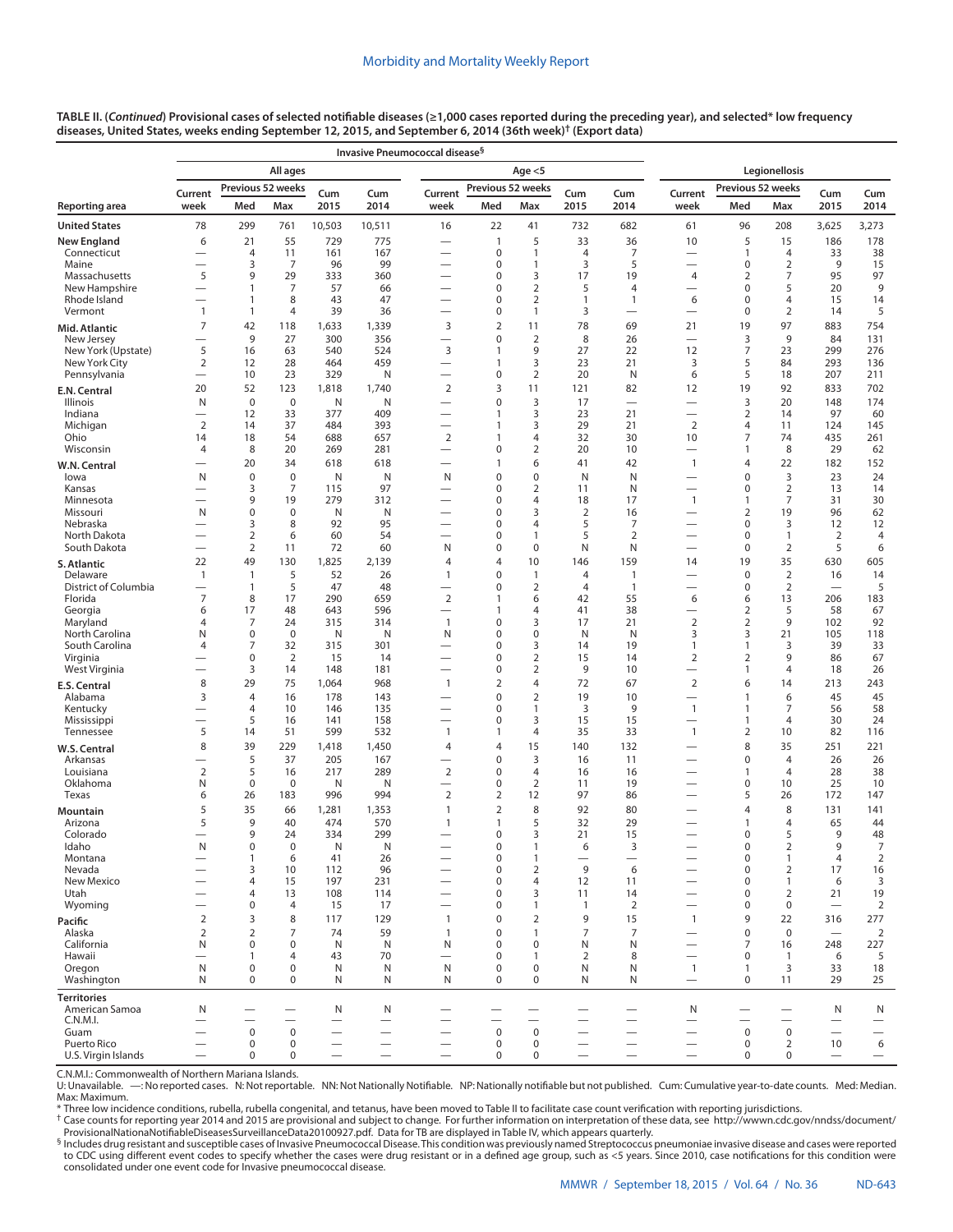|                                  |                                            |                                  | Lyme disease         |                                                      | <b>Malaria</b>                             |                                                      |                            |                                  |                                  |                                   | Meningococcal disease, invasive <sup>§</sup><br>All serogroups |                                         |                                         |                                                      |                                                    |
|----------------------------------|--------------------------------------------|----------------------------------|----------------------|------------------------------------------------------|--------------------------------------------|------------------------------------------------------|----------------------------|----------------------------------|----------------------------------|-----------------------------------|----------------------------------------------------------------|-----------------------------------------|-----------------------------------------|------------------------------------------------------|----------------------------------------------------|
|                                  | Current                                    |                                  | Previous 52 weeks    | Cum                                                  | Cum                                        | Current                                              | Previous 52 weeks          |                                  | Cum                              | Cum                               | Current                                                        | Previous 52 weeks                       |                                         | Cum                                                  | Cum                                                |
| Reporting area                   | week                                       | Med                              | Max                  | 2015                                                 | 2014                                       | week                                                 | Med                        | Max                              | 2015                             | 2014                              | week                                                           | Med                                     | Max                                     | 2015                                                 | 2014                                               |
| <b>United States</b>             | 202                                        | 428                              | 1,789                | 22,818                                               | 25,491                                     | 24                                                   | 23                         | 52                               | 753                              | 1,197                             | $\mathbf{1}$                                                   | 6                                       | 14                                      | 237                                                  | 308                                                |
| <b>New England</b>               | 3                                          | 111                              | 566                  | 5,599                                                | 9,074                                      | $\overline{\phantom{0}}$                             | $\mathbf{1}$               | 6                                | 50                               | 91                                |                                                                | $\mathbf 0$                             | $\overline{2}$                          | 14                                                   | 11                                                 |
| Connecticut<br>Maine             | $\overline{2}$<br>$\overline{\phantom{0}}$ | 25<br>15                         | 142<br>76            | 1,438<br>725                                         | 1,859<br>1,037                             | $\overline{\phantom{0}}$<br>-                        | $\mathbf 0$<br>0           | $\mathbf{1}$<br>3                | 6<br>5                           | 14<br>4                           | $\overline{\phantom{0}}$<br>-                                  | 0<br>0                                  | 1<br>2                                  | $\overline{\phantom{0}}$<br>4                        | $\overline{2}$<br>$\overbrace{\phantom{12322111}}$ |
| Massachusetts                    | $\mathbf{1}$                               | 36                               | 262                  | 2,143                                                | 4,501                                      |                                                      | 1                          | 3                                | 28                               | 51                                | -                                                              | $\mathbf 0$                             | $\overline{2}$                          | 6                                                    | $\,$ 8 $\,$                                        |
| New Hampshire<br>Rhode Island    | $\overline{\phantom{0}}$                   | 6<br>11                          | 64<br>67             | 522<br>488                                           | 678<br>541                                 | $\overline{\phantom{0}}$<br>$\overline{\phantom{0}}$ | 0<br>0                     | 1<br>3                           | 3<br>8                           | 6<br>12                           | $\overline{\phantom{0}}$<br>-                                  | 0<br>$\mathbf 0$                        | $\mathbf 0$<br>2                        | 3                                                    | $\overbrace{\phantom{12322111}}$<br>$\mathbf{1}$   |
| Vermont                          |                                            | 6                                | 33                   | 283                                                  | 458                                        | $\overline{\phantom{0}}$                             | 0                          | $\bf 0$                          | $\overline{\phantom{0}}$         | 4                                 |                                                                | 0                                       | $\mathbf{1}$                            | $\mathbf{1}$                                         | $\overline{\phantom{0}}$                           |
| Mid. Atlantic                    | 137                                        | 196                              | 1,086                | 12,975                                               | 10,794                                     | 12                                                   | $\overline{4}$             | 22                               | 199                              | 318                               |                                                                | $\mathbf{1}$                            | $\overline{4}$                          | 25                                                   | 38                                                 |
| New Jersey<br>New York (Upstate) | 86                                         | 40<br>37                         | 203<br>231           | 2,092<br>2,434                                       | 2,522<br>1,859                             | $\overline{\phantom{0}}$<br>$\overline{2}$           | 1<br>1                     | 5<br>$\overline{4}$              | 37<br>31                         | 58<br>46                          |                                                                | $\mathbf 0$<br>$\mathbf 0$              | $\mathbf{1}$<br>1                       | $\overline{4}$<br>6                                  | $\overline{7}$<br>6                                |
| New York City                    | 3                                          | 5                                | 560                  | 732                                                  | 616                                        | 10                                                   | 2                          | 17                               | 114                              | 148                               | —                                                              | 0                                       | 2                                       | 7                                                    | 14                                                 |
| Pennsylvania                     | 48                                         | 90                               | 802                  | 7,717                                                | 5,797                                      | $\overline{\phantom{0}}$                             | 0                          | $\overline{4}$                   | 17                               | 66                                | -                                                              | $\mathbf 0$                             | $\overline{2}$                          | 8                                                    | 11                                                 |
| E.N. Central                     | 1                                          | 11                               | 112                  | 987                                                  | 1,638                                      | $\mathbf{1}$                                         | 2                          | 6                                | 70                               | 102                               |                                                                | $\mathbf{1}$<br>$\mathbf 0$             | 5<br>$\mathbf{1}$                       | 31                                                   | 33                                                 |
| Illinois<br>Indiana              |                                            | $\mathbf{1}$<br>0                | 19<br>$\overline{2}$ | 162<br>7                                             | 202<br>94                                  | $\overline{\phantom{0}}$                             | 1<br>0                     | 3<br>$\mathbf{1}$                | 28<br>3                          | 41<br>16                          |                                                                | 0                                       | $\mathbf{1}$                            | 6<br>3                                               | 10<br>3                                            |
| Michigan                         |                                            | $\mathbf{1}$                     | 11                   | 90                                                   | 95                                         |                                                      | 0                          | $\mathbf 2$                      | 9                                | 12                                |                                                                | $\mathbf 0$                             | $\mathbf{1}$                            | 6                                                    | $\boldsymbol{7}$                                   |
| Ohio<br>Wisconsin                | $\mathbf{1}$                               | 2<br>8                           | 17<br>75             | 113<br>615                                           | 75<br>1,172                                | $\mathbf{1}$                                         | 1<br>0                     | 3<br>$\overline{2}$              | 28<br>$\overline{2}$             | 28<br>5                           | —<br>$\overline{\phantom{0}}$                                  | 0<br>0                                  | 4<br>$\mathbf{1}$                       | 12<br>$\overline{4}$                                 | $\boldsymbol{7}$<br>6                              |
| W.N. Central                     |                                            | 6                                | 42                   | 226                                                  | 1,345                                      |                                                      | $\mathbf{1}$               | 3                                | 21                               | 97                                | $\overline{\phantom{0}}$                                       | $\pmb{0}$                               | $\overline{2}$                          | 16                                                   | 18                                                 |
| lowa                             |                                            | $\mathbf{1}$                     | 24                   | 180                                                  | 163                                        | $\overline{\phantom{0}}$                             | 0                          | 3                                | 9                                | 10                                |                                                                | $\mathbf 0$                             | $\mathbf{1}$                            | 5                                                    | $\mathbf{1}$                                       |
| Kansas<br>Minnesota              |                                            | 0<br>0                           | $\overline{2}$<br>36 | 13<br>$\mathbf{1}$                                   | 15<br>1,142                                |                                                      | 0<br>0                     | $\mathbf{1}$<br>$\overline{1}$   | 4                                | 9<br>48                           |                                                                | 0<br>$\mathbf 0$                        | 1<br>2                                  | 3<br>5                                               | $\mathbf{1}$<br>5                                  |
| Missouri                         |                                            | 0                                | $\overline{2}$       |                                                      | 6                                          |                                                      | 0                          | $\mathbf{1}$                     | $\overline{2}$                   | 12                                | $\overline{\phantom{0}}$                                       | 0                                       | $\mathbf{1}$                            | $\overline{2}$                                       | $\boldsymbol{7}$                                   |
| Nebraska                         |                                            | 0                                | 1                    | 6                                                    | 7                                          |                                                      | 0                          | $\mathbf{1}$                     | 3                                | 8                                 |                                                                | $\mathbf 0$                             | $\mathbf{1}$                            | $\mathbf{1}$                                         | $\overline{\phantom{0}}$                           |
| North Dakota<br>South Dakota     | $\overline{\phantom{0}}$                   | 0<br>0                           | 4<br>1               | 22<br>$\overline{4}$                                 | 10<br>$\overline{2}$                       | $\overline{\phantom{0}}$                             | 0<br>0                     | $\mathbf{1}$<br>$\overline{1}$   | $\mathbf{1}$<br>$\overline{2}$   | 7<br>3                            | $\overline{\phantom{0}}$<br>$\overline{\phantom{0}}$           | 0<br>0                                  | $\mathbf 0$<br>0                        | $\overline{\phantom{0}}$<br>$\overline{\phantom{0}}$ | $\overline{2}$<br>$\overline{2}$                   |
| S. Atlantic                      | 59                                         | 61                               | 217                  | 2,839                                                | 2,353                                      | 8                                                    | 6                          | 14                               | 223                              | 314                               |                                                                | $\mathbf{1}$                            | 6                                       | 45                                                   | 64                                                 |
| Delaware                         | $\overline{2}$                             | 5                                | 30                   | 305                                                  | 329                                        |                                                      | 0                          | $\mathbf{1}$                     | $\mathbf{1}$                     | $\mathbf 2$                       |                                                                | $\mathbf 0$                             | $\Omega$                                | $\overline{\phantom{0}}$                             | $\mathbf{1}$                                       |
| District of Columbia<br>Florida  | 5                                          | $\mathbf{1}$<br>$\overline{2}$   | 7<br>15              | 52<br>129                                            | 22<br>94                                   | $\overline{\phantom{0}}$<br>$\mathbf{1}$             | 0<br>1                     | $\overline{2}$<br>3              | 9<br>29                          | 8<br>40                           | $\overline{\phantom{0}}$<br>—                                  | 0<br>$\mathbf{1}$                       | 1<br>3                                  | 3<br>17                                              | $\overline{\phantom{0}}$<br>30                     |
| Georgia                          |                                            | $\boldsymbol{0}$                 | 1                    |                                                      | 3                                          | $\mathbf{1}$                                         | $\mathbf{1}$               | 8                                | 35                               | 66                                | $\overline{\phantom{0}}$                                       | $\pmb{0}$                               | 3                                       | 8                                                    | 10                                                 |
| Maryland                         | 20                                         | 23                               | 107                  | 1,176                                                | 905                                        | 5                                                    | $\mathbf{1}$               | 9                                | 87                               | 111                               | $\overline{\phantom{0}}$                                       | $\pmb{0}$                               | $\mathbf{1}$                            | $\overline{2}$                                       | $\overline{4}$                                     |
| North Carolina<br>South Carolina |                                            | $\boldsymbol{0}$<br>$\mathbf{1}$ | 78<br>3              | 91<br>30                                             | 65<br>22                                   | $\overline{\phantom{0}}$<br>$\overline{\phantom{0}}$ | 0<br>0                     | 8<br>$\overline{1}$              | 14<br>3                          | 25<br>$\overline{4}$              | —<br>—                                                         | 0<br>0                                  | $\mathbf{1}$<br>3                       | $\overline{4}$<br>$\overline{2}$                     | 11<br>$\overline{2}$                               |
| Virginia                         | 32                                         | 22                               | 149                  | 881                                                  | 805                                        | $\mathbf{1}$                                         | 1                          | 5                                | 45                               | 56                                | $\overline{\phantom{0}}$                                       | 0                                       | $\overline{2}$                          | 9                                                    | 6                                                  |
| West Virginia                    | $\overline{\phantom{0}}$                   | 2                                | 20                   | 175                                                  | 108                                        | -                                                    | 0<br>0                     | $\pmb{0}$                        | $\overline{\phantom{0}}$         | 2                                 |                                                                | $\pmb{0}$                               | 1                                       | $\overline{\phantom{0}}$                             |                                                    |
| E.S. Central<br>Alabama          |                                            | $\mathbf{1}$<br>$\boldsymbol{0}$ | 11<br>3              | 72<br>24                                             | 108<br>51                                  |                                                      | 0                          | 3<br>$\overline{2}$              | 18<br>10                         | 38<br>11                          | $\overline{\phantom{0}}$                                       | $\pmb{0}$<br>$\pmb{0}$                  | $\overline{2}$<br>1                     | 6<br>$\overline{4}$                                  | 13<br>5                                            |
| Kentucky                         | $\overline{\phantom{0}}$                   | 0                                | 6                    | 37                                                   | 39                                         | -                                                    | 0                          | $\mathbf{1}$                     |                                  | 10                                | —                                                              | 0                                       | 1                                       |                                                      | $\overline{2}$                                     |
| Mississippi<br>Tennessee         |                                            | 0<br>$\boldsymbol{0}$            | 1<br>$\overline{2}$  | $\overline{1}$<br>10                                 | $\overline{2}$<br>16                       | $\overline{\phantom{0}}$<br>$\overline{\phantom{0}}$ | 0<br>0                     | $\mathbf{1}$<br>$\overline{1}$   | $\mathbf{1}$<br>7                | $\overline{\phantom{0}}$<br>17    | $\overline{\phantom{0}}$                                       | $\pmb{0}$<br>$\pmb{0}$                  | 0<br>$\overline{2}$                     | $\overline{\phantom{0}}$<br>$\overline{2}$           | $\mathbf{1}$<br>5                                  |
| W.S. Central                     |                                            | $\boldsymbol{0}$                 | 7                    | 25                                                   | 22                                         | 2                                                    | 2                          | 10                               | 67                               | 74                                |                                                                | $\mathbf{1}$                            | 3                                       | 29                                                   | 31                                                 |
| Arkansas                         |                                            | $\mathbf 0$                      | 0                    | $\overline{\phantom{0}}$                             | $\overline{\phantom{0}}$                   | $\overline{\phantom{0}}$                             | 0                          | $\overline{2}$                   | 5                                | 3                                 |                                                                | $\mathbf 0$                             | 1                                       | $\overline{2}$                                       | $\mathbf{1}$                                       |
| Louisiana                        |                                            | 0                                | 0                    |                                                      | $\overline{2}$<br>$\overline{\phantom{0}}$ | -                                                    | 0                          | $\overline{2}$                   | $\overline{4}$                   | 13                                | -                                                              | 0                                       | $\overline{2}$                          | $\overline{4}$                                       | 7                                                  |
| Oklahoma<br>Texas                | $\overline{\phantom{0}}$                   | 0<br>0                           | 0<br>7               | 25                                                   | 20                                         | $\overline{2}$                                       | 0<br>1                     | 3<br>8                           | 5<br>53                          | $\overline{2}$<br>56              | $\overline{\phantom{0}}$                                       | 0<br>$\mathbf 0$                        | 1<br>3                                  | 3<br>20                                              | 6<br>17                                            |
| <b>Mountain</b>                  | 1                                          | $\mathbf{1}$                     | $\overline{2}$       | 25                                                   | 47                                         | $\mathbf{1}$                                         | 1                          | 3                                | 27                               | 57                                | $\mathbf{1}$                                                   | $\pmb{0}$                               | 3                                       | 12                                                   | 23                                                 |
| Arizona                          |                                            | $\mathbf 0$                      | 1                    | 7                                                    | 17                                         | $\mathbf{1}$                                         | 0                          | $\overline{2}$                   | 11                               | 19                                | $\mathbf{1}$                                                   | $\mathbf 0$                             | $\mathbf{1}$                            | 5                                                    | 9                                                  |
| Colorado<br>idaho                | $\overline{\phantom{0}}$                   | 0<br>O                           | 0<br>2               | $\overline{\phantom{0}}$<br>7                        | 7                                          |                                                      | 0<br>U                     | $\overline{2}$                   | 6<br>$\mathcal{L}_{\mathcal{L}}$ | 23<br>$\mathcal{L}_{\mathcal{L}}$ |                                                                | $\mathbf 0$<br>0                        | $\overline{2}$                          | 3<br>$\overline{\phantom{0}}$                        | 3<br>2                                             |
| Montana                          |                                            | 0                                | 1                    | 3                                                    | 6                                          |                                                      | 0                          | $\mathbf{1}$                     | $\mathbf{1}$                     | $\mathbf{1}$                      | $\qquad \qquad -$                                              | $\pmb{0}$                               | 0                                       | $\overline{\phantom{0}}$                             | 4                                                  |
| Nevada<br>New Mexico             |                                            | $\mathbf 0$<br>$\boldsymbol{0}$  | $\mathbf{1}$<br>0    | 5                                                    | 6                                          |                                                      | 0<br>0                     | 2<br>$\mathbf{1}$                | 3<br>$\overline{2}$              | 8<br>$\mathbf{1}$                 |                                                                | $\mathbf 0$<br>$\pmb{0}$                | $\mathbf{1}$<br>1                       | $\overline{1}$<br>$\mathbf{1}$                       | $\overline{2}$<br>$\overline{2}$                   |
| Utah                             |                                            | 0                                | 1                    | $\overline{2}$                                       | 9                                          | $\overline{\phantom{0}}$                             | 0                          | $\mathbf{1}$                     | 2                                | 3                                 | $\overline{\phantom{0}}$                                       | $\pmb{0}$                               | 1                                       | $\mathbf{1}$                                         | $\mathbf{1}$                                       |
| Wyoming                          |                                            | $\boldsymbol{0}$                 | 1                    | $\mathbf{1}$                                         | $\overline{2}$                             |                                                      | 0                          | $\mathbf 0$                      |                                  |                                   |                                                                | 0                                       | 1                                       | $\mathbf{1}$                                         |                                                    |
| Pacific<br>Alaska                | 1<br>$\mathbf{1}$                          | $\overline{2}$<br>$\mathbf 0$    | 5<br>$\mathbf{1}$    | 70<br>5                                              | 110                                        |                                                      | 3<br>0                     | 6                                | 78                               | 106                               |                                                                | $\mathbf{1}$<br>$\mathbf 0$             | 8<br>$\mathbf{1}$                       | 59<br>$\overline{2}$                                 | 77                                                 |
| California                       |                                            | $\mathbf 0$                      | $\overline{2}$       | 20                                                   | 7<br>65                                    |                                                      | 1                          | $\overline{2}$<br>$\overline{4}$ | 3<br>53                          | $\mathbf{1}$<br>66                |                                                                | $\mathbf 0$                             | $\overline{4}$                          | 30                                                   | 51                                                 |
| Hawaii                           | N                                          | $\mathbf 0$                      | 0                    | N                                                    | N                                          |                                                      | 0                          | $\mathbf{1}$                     | $\overbrace{\phantom{12322111}}$ | 3                                 |                                                                | $\mathbf 0$                             | 1                                       | 3                                                    | $\overline{2}$                                     |
| Oregon<br>Washington             |                                            | $\mathbf{1}$<br>$\mathbf 0$      | 3<br>3               | 35<br>10                                             | 31<br>7                                    | $\overline{\phantom{0}}$                             | $\mathbf 0$<br>$\mathbf 0$ | 2<br>3                           | 11<br>11                         | 13<br>23                          | $\qquad \qquad -$                                              | $\pmb{0}$<br>$\mathbf 0$                | 3<br>6                                  | 16<br>8                                              | 14<br>10                                           |
| <b>Territories</b>               |                                            |                                  |                      |                                                      |                                            |                                                      |                            |                                  |                                  |                                   |                                                                |                                         |                                         |                                                      |                                                    |
| American Samoa                   | N                                          |                                  |                      | N                                                    | N                                          |                                                      |                            |                                  |                                  |                                   |                                                                |                                         |                                         |                                                      |                                                    |
| C.N.M.I.<br>Guam                 | $\overline{\phantom{0}}$                   | $\mathbf 0$                      | $\pmb{0}$            | $\overline{\phantom{0}}$<br>$\overline{\phantom{0}}$ | $\overline{\phantom{0}}$                   |                                                      | $\pmb{0}$                  | $\mathsf 0$                      | $\overline{\phantom{0}}$         | $\overline{\phantom{0}}$          |                                                                | $\overline{\phantom{0}}$<br>$\mathsf 0$ | $\overline{\phantom{0}}$<br>$\mathbf 0$ | $\overline{\phantom{0}}$                             | $\overline{\phantom{0}}$                           |
| Puerto Rico                      | ${\sf N}$                                  | 0                                | 0                    | ${\sf N}$                                            | N                                          | $\overline{\phantom{0}}$                             | $\mathbf 0$                | 4                                | 5                                | $\equiv$                          | $\qquad \qquad -$                                              | $\mathbf 0$                             | 0                                       | $\overline{\phantom{0}}$                             | $\qquad \qquad -$                                  |
| U.S. Virgin Islands              | N                                          | $\mathbf 0$                      | 0                    | N                                                    | N                                          |                                                      | $\mathbf 0$                | 0                                |                                  | $\overline{\phantom{0}}$          | $\qquad \qquad -$                                              | $\pmb{0}$                               | 0                                       | $\overline{\phantom{0}}$                             | $\qquad \qquad -$                                  |

C.N.M.I.: Commonwealth of Northern Mariana Islands.<br>U: Unavailable. —: No reported cases. N: Not reportable. NN: Not Nationally Notifiable. NP: Nationally notifiable but not published. Cum: Cumulative year-to-dat Max: Maximum.

\* Three low incidence conditions, rubella, rubella congenital, and tetanus, have been moved to Table II to facilitate case count verification with reporting jurisdictions.

† Case counts for reporting year 2014 and 2015 are provisional and subject to change. For further information on interpretation of these data, see [http://wwwn.cdc.gov/nndss/document/](http://wwwn.cdc.gov/nndss/document/ProvisionalNationaNotifiableDiseasesSurveillanceData20100927.pdf)

<sup>§</sup> Data for meningococcal disease, invasive caused by serogroups ACWY; serogroup B; other serogroup; and unknown serogroup are available in Table I.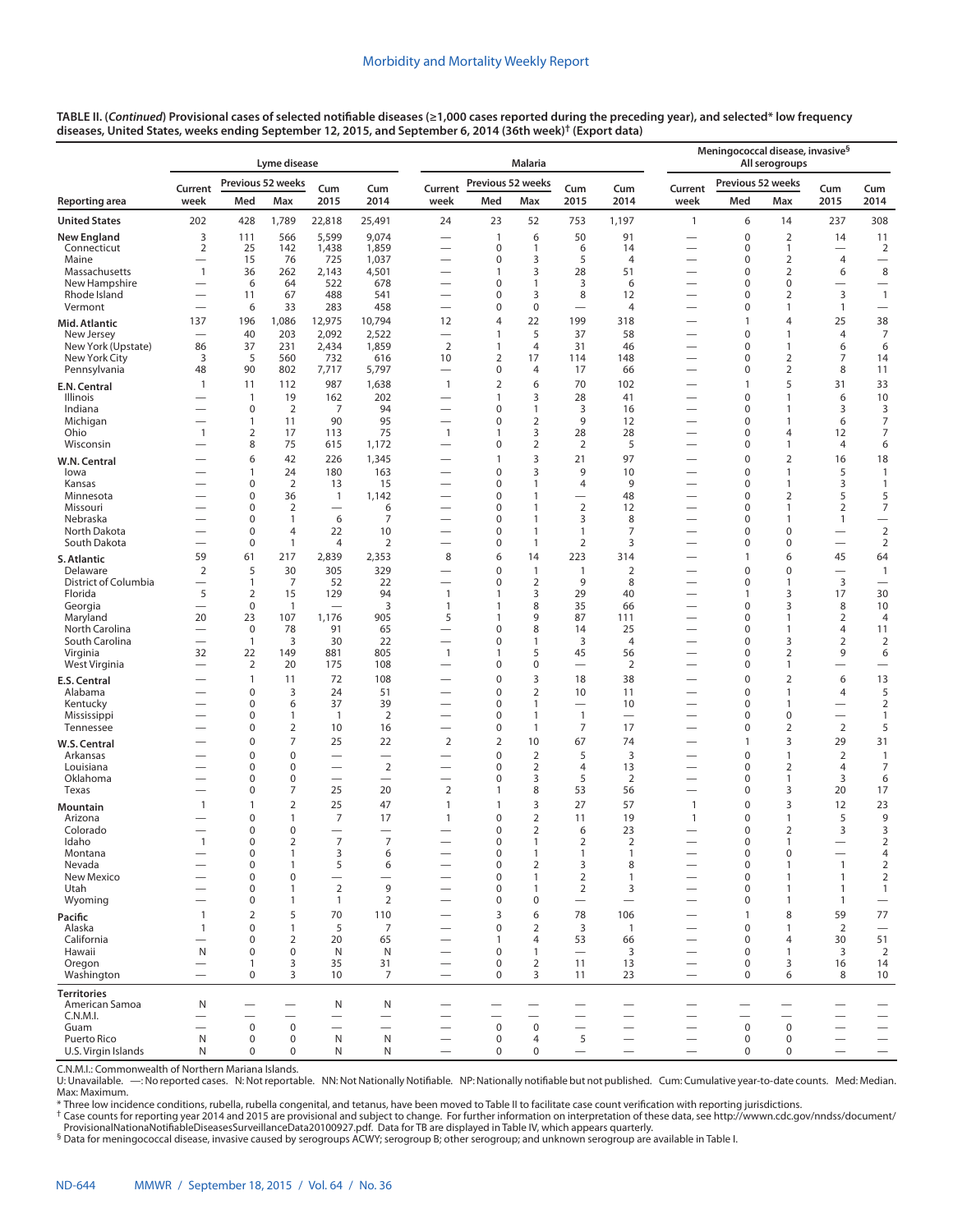|                                     |                          |                   | <b>Mumps</b>                   |                                  |                                            |                               |                                  | Pertussis                |            | Rabies, animal           |                                          |                             |                                    |                                               |                                   |
|-------------------------------------|--------------------------|-------------------|--------------------------------|----------------------------------|--------------------------------------------|-------------------------------|----------------------------------|--------------------------|------------|--------------------------|------------------------------------------|-----------------------------|------------------------------------|-----------------------------------------------|-----------------------------------|
|                                     | Current                  | Previous 52 weeks |                                | Cum                              | Cum                                        | Current                       | Previous 52 weeks                |                          | Cum        | Cum                      | Current                                  | Previous 52 weeks           |                                    | Cum<br>Cum                                    |                                   |
| Reporting area                      | week                     | Med               | Max                            | 2015                             | 2014                                       | week                          | Med                              | Max                      | 2015       | 2014                     | week                                     | Med                         | Max                                | 2015                                          | 2014                              |
| <b>United States</b>                | 12                       | 10                | 29                             | 422                              | 1,023                                      | 81                            | 415                              | 853                      | 13,004     | 22,547                   | 27                                       | 66                          | 151                                | 2,171                                         | 2,838                             |
| New England                         |                          | $\boldsymbol{0}$  | $\overline{2}$                 | 9                                | 7                                          | $\mathbf{1}$                  | 14                               | 55                       | 421        | 682                      | $\mathbf{1}$                             | 6                           | 16                                 | 159                                           | 215                               |
| Connecticut                         |                          | 0                 | $\overline{2}$                 | 1                                |                                            |                               | 2                                | 7                        | 53         | 45                       | $\overline{\phantom{0}}$                 | 3                           | 13                                 | 102                                           | 110                               |
| Maine<br>Massachusetts              |                          | 0<br>0            | 0<br>$\overline{2}$            | $\overline{4}$                   | 5                                          | $\mathbf{1}$                  | 6<br>4                           | 35<br>16                 | 202<br>126 | 299<br>158               |                                          | $\mathbf 0$<br>0            | $\overline{2}$<br>$\boldsymbol{0}$ | 19<br>$\overline{\phantom{0}}$                | 32                                |
| New Hampshire                       |                          | 0                 | 1                              | $\overline{2}$                   | $\overline{2}$                             | -                             | 1                                | 5                        | 17         | 55                       | $\mathbf{1}$                             | $\mathbf 0$                 | 2                                  | 14                                            | 14                                |
| Rhode Island                        | $\overline{\phantom{0}}$ | 0                 | $\mathbf{1}$                   | $\mathbf{1}$                     |                                            | —                             | 0                                | 5                        | 14         | 86                       | $\overline{\phantom{0}}$                 | 0                           | 3                                  | 10                                            | 18                                |
| Vermont                             |                          | 0                 | $\mathbf{1}$                   | $\mathbf{1}$                     | $\overline{\phantom{0}}$                   | $\overline{\phantom{0}}$      | 0                                | $\overline{4}$           | 9          | 39                       |                                          | $\mathbf 0$                 | 3                                  | 14                                            | 41                                |
| Mid. Atlantic                       |                          | $\overline{2}$    | 10                             | 86                               | 154                                        | 11                            | 39                               | 98                       | 1,361      | 1,329                    | $\overline{7}$                           | 8                           | 23                                 | 248                                           | 527                               |
| New Jersey                          |                          | $\mathbf 0$       | 3                              | 16                               | 33                                         |                               | 6                                | 15                       | 199        | 252                      |                                          | 0                           | $\mathbf 0$                        | $\overline{\phantom{0}}$                      | $\overline{\phantom{0}}$          |
| New York (Upstate)<br>New York City |                          | 0<br>$\mathbf{1}$ | 3<br>5                         | 17<br>48                         | 8<br>104                                   | 5<br>$\overline{\phantom{0}}$ | 13<br>$\overline{4}$             | 57<br>13                 | 383<br>160 | 507<br>69                | 7<br>$\overline{\phantom{0}}$            | 7<br>$\mathbf 0$            | 14<br>$\overline{1}$               | 248                                           | 243                               |
| Pennsylvania                        | $\overline{\phantom{0}}$ | 0                 | 5                              | 5                                | 9                                          | 6                             | 17                               | 38                       | 619        | 501                      | $\overline{\phantom{0}}$                 | 0                           | 15                                 | $\overbrace{\phantom{12322111}}$              | 11<br>273                         |
| E.N. Central                        | $\overline{2}$           | 3                 | 16                             | 183                              | 748                                        | 8                             | 53                               | 193                      | 1,623      | 3,444                    | 9                                        | $\mathbf{1}$                | 18                                 | 128                                           | 83                                |
| Illinois                            | $\overline{2}$           | $\overline{2}$    | 16                             | 159                              | 116                                        |                               | 12                               | 45                       | 356        | 389                      | 9                                        | $\pmb{0}$                   | 18                                 | 81                                            | 31                                |
| Indiana                             | $\overline{\phantom{0}}$ | 0                 | $\mathbf{1}$                   | $\overline{2}$                   | 23                                         | $\overline{\phantom{0}}$      | 5                                | 20                       | 135        | 347                      | $\overline{\phantom{0}}$                 | $\mathbf 0$                 | $\mathbf 0$                        | $\overline{\phantom{0}}$                      | 4                                 |
| Michigan                            |                          | 0                 | 3                              | $\mathbf{1}$                     | 10                                         | $\mathbf{1}$                  | 10                               | 73                       | 303        | 835                      |                                          | 0                           | 3                                  | 21                                            | 32                                |
| Ohio                                |                          | 0                 | 6                              | 16                               | 534                                        | 7                             | 15                               | 53                       | 506        | 1,073                    | $\overline{\phantom{0}}$                 | 0                           | 5                                  | 26                                            | 16                                |
| Wisconsin                           |                          | 0                 | 1                              | 5                                | 65                                         |                               | 12                               | 82                       | 323        | 800                      | N                                        | 0                           | 0                                  | N                                             | N                                 |
| W.N. Central                        |                          | $\mathbf 0$       | 4                              | 17                               | 22                                         |                               | 37                               | 104                      | 1,160      | 1,593                    | $\mathbf{1}$                             | 3                           | 9                                  | 134                                           | 99                                |
| lowa                                |                          | 0<br>0            | 3<br>1                         | 10                               | $\overline{4}$<br>$\mathbf{1}$             |                               | $\overline{2}$<br>9              | 10<br>23                 | 85<br>288  | 148<br>287               | $\mathbf{1}$                             | 0<br>2                      | 0<br>6                             | 83                                            | 50                                |
| Kansas<br>Minnesota                 |                          | 0                 | $\overline{2}$                 | $\overline{4}$                   | 12                                         | $\overline{\phantom{0}}$      | 10                               | 40                       | 233        | 578                      |                                          | 0                           | $\boldsymbol{0}$                   |                                               |                                   |
| Missouri                            |                          | 0                 | 1                              | $\mathbf{1}$                     | 5                                          |                               | 0                                | 26                       | 50         | 316                      | —                                        | $\mathbf 0$                 | 2                                  | $\overline{\phantom{0}}$                      | 22                                |
| Nebraska                            |                          | 0                 | $\mathbf{1}$                   | $\overline{2}$                   | $\overline{\phantom{0}}$                   | -                             | 6                                | 74                       | 485        | 146                      | —                                        | 0                           | 5                                  | 28                                            | 12                                |
| North Dakota                        |                          | 0                 | $\mathbf{1}$                   | $\overline{\phantom{0}}$         | $\overline{\phantom{0}}$                   |                               | 0                                | 5                        | 15         | 31                       |                                          | $\mathbf 0$                 | 0                                  | $\overline{\phantom{0}}$                      |                                   |
| South Dakota                        |                          | 0                 | 0                              | $\overline{\phantom{0}}$         | $\overline{\phantom{0}}$                   |                               | $\pmb{0}$                        | 5                        | 4          | 87                       |                                          | $\mathbf 0$                 | $\overline{2}$                     | 23                                            | 15                                |
| S. Atlantic                         | 9                        | 1                 | 5                              | 64                               | 38                                         | 10                            | 35                               | 96                       | 1,139      | 2,188                    | $\mathbf{1}$                             | 14                          | 47                                 | 499                                           | 805                               |
| Delaware<br>District of Columbia    | $\overline{\phantom{0}}$ | 0<br>0            | $\mathbf{1}$<br>0              | $\overline{2}$                   | 16                                         |                               | $\pmb{0}$<br>0                   | $\overline{2}$<br>3      | 8<br>7     | 200<br>12                | $\overline{\phantom{0}}$                 | $\pmb{0}$<br>0              | $\boldsymbol{0}$<br>$\mathbf 0$    | $\overline{\phantom{0}}$                      |                                   |
| Florida                             | $\mathbf{1}$             | 0                 | $\mathbf{1}$                   | 9                                |                                            | 5                             | 7                                | 14                       | 248        | 597                      |                                          | $\mathbf 0$                 | 42                                 | 47                                            | 94                                |
| Georgia                             |                          | 0                 | $\mathbf{1}$                   | $\overline{\phantom{0}}$         | $\mathbf{1}$                               | -                             | 5                                | 13                       | 147        | 307                      |                                          | $\mathbf 0$                 | 9                                  | $\overline{\phantom{0}}$                      | 190                               |
| Maryland                            | 8                        | 0                 | $\overline{4}$                 | 19                               | $\overline{2}$                             | $\mathbf{1}$                  | 3                                | 16                       | 83         | 93                       |                                          | 6                           | 14                                 | 189                                           | 244                               |
| North Carolina                      |                          | 0                 | $\mathbf{1}$                   | 3                                | $\overline{2}$                             | $\overline{2}$                | 6                                | 76                       | 263        | 519                      |                                          | 6                           | 15                                 | 235                                           | 246                               |
| South Carolina                      |                          | 0<br>0            | $\mathbf{1}$<br>5              | 30                               | $\mathbf{1}$                               | $\overline{2}$                | 3                                | 17<br>39                 | 118<br>225 | 106<br>340               | N                                        | $\mathbf 0$<br>$\mathbf 0$  | $\mathbf 0$<br>$\mathbf 0$         | N                                             | N                                 |
| Virginia<br>West Virginia           |                          | 0                 | $\mathbf{1}$                   | $\mathbf{1}$                     | 16                                         | -                             | 6<br>$\pmb{0}$                   | 6                        | 40         | 14                       | $\overline{\phantom{0}}$<br>$\mathbf{1}$ | $\pmb{0}$                   | 4                                  | $\overline{\phantom{0}}$<br>28                | $\overline{\phantom{0}}$<br>31    |
|                                     |                          | $\mathbf 0$       | $\overline{2}$                 | 8                                | 8                                          | $\overline{7}$                | 11                               | 28                       | 355        | 704                      |                                          | $\overline{2}$              | 6                                  | 76                                            | 54                                |
| E.S. Central<br>Alabama             |                          | 0                 | $\mathbf{1}$                   | $\mathbf{1}$                     | $\overline{2}$                             | $\mathbf{1}$                  | 3                                | 10                       | 113        | 203                      |                                          | $\overline{2}$              | 6                                  | 64                                            | 46                                |
| Kentucky                            |                          | 0                 | $\overline{2}$                 | 3                                | $\overline{2}$                             | 3                             | 3                                | 8                        | 88         | 226                      |                                          | $\mathbf 0$                 | 2                                  | 9                                             | 7                                 |
| Mississippi                         |                          | 0                 | 1                              | $\mathbf{1}$                     |                                            |                               | $\pmb{0}$                        | $\overline{2}$           | 13         | 58                       | $\overline{\phantom{0}}$                 | $\mathbf 0$                 | 2                                  | 3                                             | $\mathbf{1}$                      |
| Tennessee                           |                          | 0                 | $\overline{2}$                 | 3                                | $\overline{4}$                             | 3                             | $\overline{4}$                   | 16                       | 141        | 217                      | $\overline{\phantom{0}}$                 | $\mathbf 0$                 | $\boldsymbol{0}$                   | $\qquad \qquad$                               |                                   |
| W.S. Central                        | $\mathbf{1}$             | $\mathbf 0$       | 6                              | 23                               | 13                                         | 24                            | 37                               | 186                      | 1,099      | 2,121                    | 6                                        | 22                          | 108                                | 756                                           | 767                               |
| Arkansas                            |                          | $\mathbf 0$       | $\mathbf{1}$                   | $\overline{4}$                   | $\mathbf{1}$                               |                               | $\mathbf{1}$                     | 7                        | 34         | 223                      |                                          | $\overline{1}$              | 7                                  | 58                                            | 120                               |
| Louisiana<br>Oklahoma               |                          | 0<br>0            | $\mathbf{1}$<br>$\overline{2}$ | $\mathbf{1}$<br>$\mathbf{1}$     | $\overline{\phantom{0}}$<br>$\overline{2}$ |                               | $\mathbf{1}$<br>$\pmb{0}$        | $\overline{4}$<br>20     | 40<br>27   | 75<br>86                 | $\overline{\phantom{0}}$                 | $\mathbf 0$<br>$\mathbf{1}$ | $\mathbf{1}$<br>23                 | 72                                            | 3                                 |
| Texas                               | $\mathbf{1}$             | 0                 | 5                              | 17                               | 10                                         | 24                            | 33                               | 159                      | 998        | 1,737                    | 6                                        | 19                          | 108                                | 626                                           | 78<br>566                         |
|                                     |                          | $\mathbf 0$       | 6                              | 15                               | 14                                         | 11                            | 60                               | 88                       | 1,985      | 3,069                    | $\mathbf{1}$                             | $\mathbf 0$                 | $\overline{7}$                     | 24                                            | 99                                |
| Mountain<br>Arizona                 |                          | 0                 | 2                              | $\mathbf{1}$                     | 9                                          | $\mathbf{1}$                  | 11                               | 30                       | 453        | 363                      | N                                        | $\mathbf 0$                 | $\boldsymbol{0}$                   | N                                             | N                                 |
| Colorado                            |                          | 0                 | 3                              | 5                                | $\overline{2}$                             | 9                             | 19                               | 31                       | 651        | 953                      |                                          | $\mathbf 0$                 | 0                                  |                                               | $\overline{\phantom{0}}$          |
| Idaho                               |                          | 0                 | 6                              | 8                                |                                            | 1                             | $\overline{4}$                   | 20                       | 173        | 290                      |                                          | $\mathbf 0$                 | 2                                  |                                               | $\overline{7}$                    |
| Montana                             |                          | 0                 | 1                              |                                  | $\overline{\phantom{0}}$                   |                               | 6                                | 27                       | 221        | 288                      |                                          | $\Omega$                    | $\mathbf 0$                        |                                               | $\overline{\phantom{0}}$          |
| Nevada<br>New Mexico                |                          | 0<br>0            | 0<br>$\mathbf{1}$              | $\overline{1}$                   | $\overline{2}$<br>$\overline{\phantom{0}}$ |                               | $\overline{2}$<br>$\overline{4}$ | 8<br>17                  | 83<br>110  | 105                      | $\overline{\phantom{0}}$                 | $\mathbf 0$<br>$\mathbf 0$  | 2<br>$\mathbf{1}$                  | 5<br>5                                        | 11<br>10                          |
| Utah                                |                          | 0                 | $\mathbf{1}$                   |                                  | $\mathbf{1}$                               | $\overline{\phantom{0}}$      | 10                               | 20                       | 288        | 261<br>751               | $\mathbf{1}$                             | $\mathbf 0$                 | $\overline{4}$                     | 14                                            | 15                                |
| Wyoming                             | —                        | 0                 | 0                              | $\overline{\phantom{0}}$         |                                            |                               | 0                                | 2                        | 6          | 58                       |                                          | $\mathbf 0$                 | 2                                  | $\overline{\phantom{m}}$                      | 56                                |
| Pacific                             |                          | $\mathbf 0$       | $\overline{4}$                 | 17                               | 19                                         | 9                             | 125                              | 275                      | 3,861      | 7,417                    | $\mathbf{1}$                             | $\overline{2}$              | 24                                 | 147                                           | 189                               |
| Alaska                              |                          | $\mathbf 0$       | 0                              | $\overbrace{\phantom{12322111}}$ | $\overline{1}$                             | $\mathbf{1}$                  | 3                                | 18                       | 92         | 61                       |                                          | $\mathbf 0$                 | $\mathbf{1}$                       | 3                                             | 3                                 |
| California                          | —                        | $\mathbf 0$       | 4                              | 11                               | 15                                         | 3                             | 80                               | 154                      | 2,173      | 6,721                    |                                          | $\mathbf{1}$                | 24                                 | 136                                           | 179                               |
| Hawaii                              | —                        | $\mathbf 0$       | 1                              | $\mathbf{1}$                     |                                            | $\mathbf{1}$                  | $\mathbf 0$                      | $\overline{4}$           | 29         | 34                       | $\overline{\phantom{0}}$                 | $\mathbf 0$                 | $\mathbf 0$                        |                                               |                                   |
| Oregon                              |                          | 0                 | 1                              | $\overline{2}$                   | $\mathbf{1}$                               |                               | 10                               | 26                       | 466        | 316                      | $\mathbf{1}$                             | $\mathbf 0$                 | $\overline{2}$                     | $\,8\,$                                       | $\overline{7}$                    |
| Washington                          |                          | $\mathbf 0$       | 4                              | 3                                | 2                                          | 4                             | 20                               | 123                      | 1,101      | 285                      | $\qquad \qquad$                          | $\mathbf 0$                 | 15                                 | $\overline{\phantom{0}}$                      | $\overbrace{\phantom{123221111}}$ |
| <b>Territories</b>                  |                          |                   |                                |                                  |                                            |                               |                                  |                          |            |                          |                                          |                             |                                    |                                               |                                   |
| American Samoa<br>C.N.M.I.          |                          |                   | $\overline{\phantom{0}}$       | $\overline{\phantom{0}}$         | $\overline{\phantom{0}}$                   |                               |                                  | $\overline{\phantom{0}}$ |            |                          | U                                        | $\overline{\phantom{0}}$    | $\overline{\phantom{0}}$           | U                                             | U                                 |
| Guam                                |                          | $\mathbf 0$       | $\mathbf 0$                    | $\overline{\phantom{0}}$         | $\overline{\phantom{0}}$                   |                               | $\pmb{0}$                        | $\mathbf 0$              |            | $\overline{\phantom{0}}$ | $\overline{\phantom{0}}$                 | $\mathbf 0$                 | $\mathbf 0$                        | $\qquad \qquad -$<br>$\overline{\phantom{0}}$ | $\overline{\phantom{0}}$          |
| Puerto Rico                         |                          | 0                 | $\mathbf{1}$                   | 3                                | $\overline{\phantom{0}}$                   | $\overline{\phantom{0}}$      | 0                                | $\overline{2}$           | 9          | 14                       | $\overline{\phantom{0}}$                 | 0                           | 4                                  | 11                                            | 25                                |
| U.S. Virgin Islands                 |                          | $\mathbf 0$       | $\mathbf 0$                    |                                  |                                            |                               | $\pmb{0}$                        | $\mathbf 0$              |            | $\overline{\phantom{0}}$ |                                          | 0                           | $\boldsymbol{0}$                   | $\overline{\phantom{0}}$                      | $\overline{\phantom{m}}$          |

C.N.M.I.: Commonwealth of Northern Mariana Islands.

U: Unavailable. —: No reported cases. N: Not reportable. NN: Not Nationally Notifiable. NP: Nationally notifiable but not published. Cum: Cumulative year-to-date counts. Med: Median.

Max: Maximum.<br>\* Three low incidence conditions, rubella, rubella congenital, and tetanus, have been moved to Table II to facilitate case count verification with reporting jurisdictions.<br>† Case counts for reporting year 201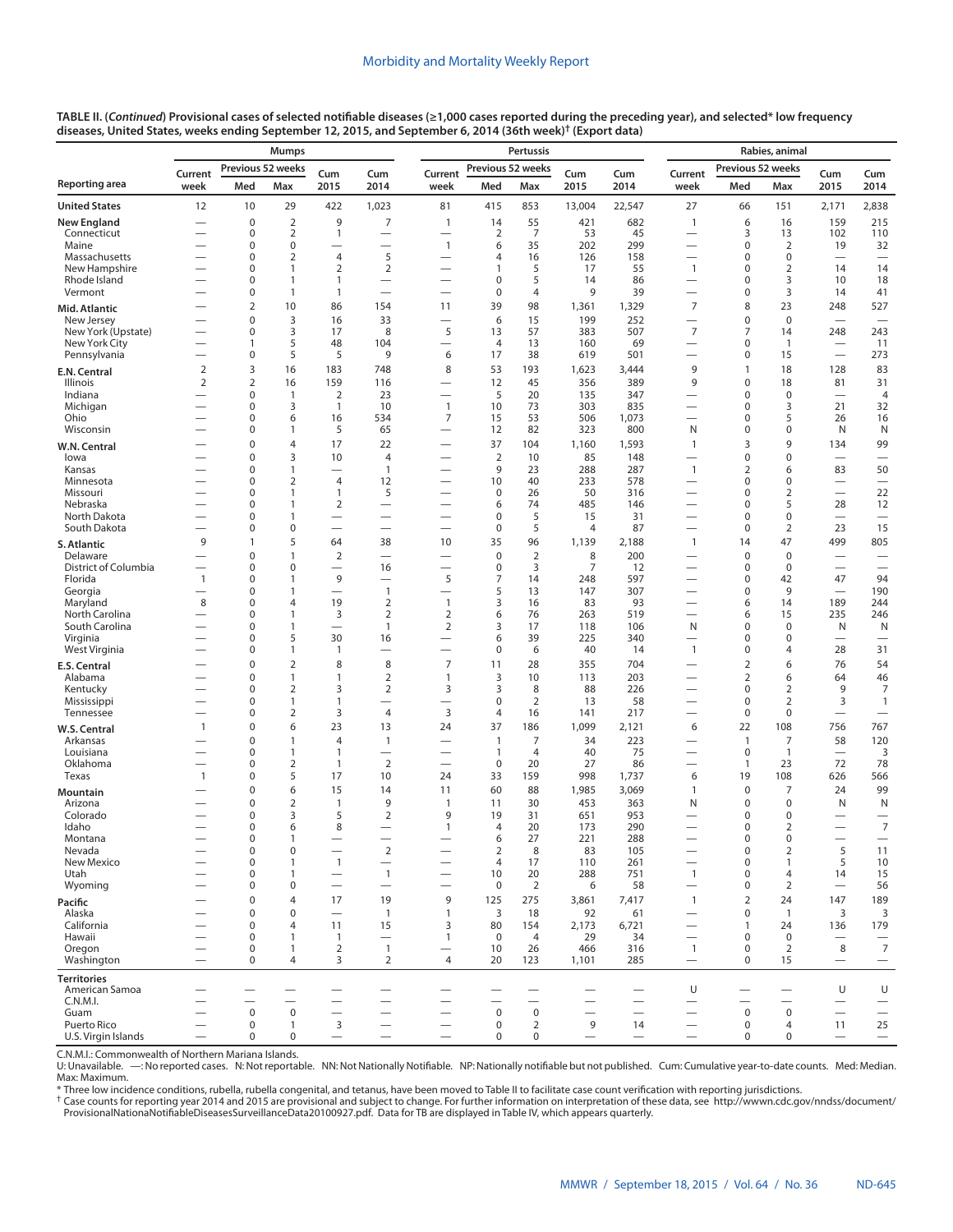|                                     |                          |                            | Rubella                     |                                                      |                                                      | Rubella, congenital syndrome                         | Salmonellosis                   |                             |                                                      |                                                      |                                        |                          |                          |                                 |                          |
|-------------------------------------|--------------------------|----------------------------|-----------------------------|------------------------------------------------------|------------------------------------------------------|------------------------------------------------------|---------------------------------|-----------------------------|------------------------------------------------------|------------------------------------------------------|----------------------------------------|--------------------------|--------------------------|---------------------------------|--------------------------|
|                                     | Current                  |                            | Previous 52 weeks           | Cum                                                  | Cum                                                  | Current                                              | Previous 52 weeks               |                             | Cum                                                  | Cum                                                  | Current                                |                          | Previous 52 weeks        | Cum                             | Cum                      |
| Reporting area                      | week                     | Med                        | Max                         | 2015                                                 | 2014                                                 | week                                                 | Med                             | Max                         | 2015                                                 | 2014                                                 | week                                   | Med                      | Max                      | 2015                            | 2014                     |
| <b>United States</b>                | $\mathbf{1}$             | $\mathbf 0$                | $\mathbf{1}$                | 4                                                    | $\overline{4}$                                       | $\overline{\phantom{0}}$                             | $\mathbf 0$                     | $\mathbf{1}$                | $\mathbf{1}$                                         | $\mathbf{1}$                                         | 833                                    | 916                      | 1,491                    | 31,235                          | 33,212                   |
| <b>New England</b>                  |                          | 0                          | $\mathbf 0$                 |                                                      |                                                      |                                                      | $\mathbf 0$                     | $\pmb{0}$                   |                                                      |                                                      | 12                                     | 42                       | 76                       | 1,444                           | 1,546                    |
| Connecticut                         |                          | 0                          | $\mathbf 0$                 | $\overline{\phantom{0}}$                             |                                                      |                                                      | $\mathbf 0$                     | $\mathbf 0$                 |                                                      | $\overline{\phantom{0}}$                             | $\overline{2}$                         | 8                        | 18                       | 312                             | 344                      |
| Maine<br>Massachusetts              |                          | 0<br>0                     | $\mathbf 0$<br>$\mathbf 0$  | $\overline{\phantom{0}}$                             |                                                      |                                                      | 0<br>0                          | $\mathbf 0$<br>$\mathbf 0$  |                                                      |                                                      | $\mathbf{1}$<br>9                      | 3<br>22                  | 8<br>50                  | 96<br>815                       | 86<br>824                |
| New Hampshire                       | -                        | 0                          | $\mathbf 0$                 | $\overline{\phantom{0}}$                             | $\overline{\phantom{0}}$                             |                                                      | 0                               | 0                           |                                                      |                                                      | $\overline{\phantom{0}}$               | 3                        | 8                        | 102                             | 139                      |
| Rhode Island                        |                          | 0                          | $\mathbf 0$                 | $\overline{\phantom{0}}$                             | $\overline{\phantom{0}}$                             |                                                      | 0                               | $\mathbf 0$                 |                                                      | $\overline{\phantom{0}}$                             | $\overline{\phantom{0}}$               | $\mathbf{1}$             | 14                       | 63                              | 88                       |
| Vermont                             |                          | 0                          | $\mathbf 0$                 |                                                      | —                                                    |                                                      | 0                               | $\mathbf 0$                 |                                                      |                                                      | $\overline{\phantom{0}}$               | $\overline{1}$           | 7                        | 56                              | 65                       |
| Mid. Atlantic                       | -                        | 0                          | $\mathbf 0$                 |                                                      | $\overline{1}$                                       | $\overline{\phantom{0}}$                             | 0                               | $\mathbf{1}$                | $\mathbf{1}$                                         | $\overline{\phantom{0}}$                             | 103                                    | 87                       | 145                      | 2,818                           | 3,470                    |
| New Jersey                          |                          | 0                          | $\mathbf 0$                 |                                                      | —                                                    |                                                      | $\mathbf 0$                     | $\mathbf 0$                 |                                                      |                                                      |                                        | 14                       | 38                       | 356                             | 843                      |
| New York (Upstate)<br>New York City |                          | 0<br>0                     | $\mathbf 0$<br>$\mathbf 0$  | $\overline{\phantom{0}}$<br>$\overline{\phantom{0}}$ | $\overline{\phantom{0}}$<br>$\overline{\phantom{0}}$ | $\overline{\phantom{0}}$                             | 0<br>0                          | $\mathbf 0$<br>$\mathbf{1}$ | $\overline{\phantom{0}}$<br>$\mathbf{1}$             | $\overline{\phantom{0}}$                             | 49<br>37                               | 24<br>16                 | 58<br>33                 | 889<br>594                      | 878<br>693               |
| Pennsylvania                        |                          | 0                          | $\mathbf 0$                 | $\overline{\phantom{0}}$                             | $\overline{1}$                                       | $\overline{\phantom{0}}$                             | 0                               | $\mathbf 0$                 | $\overline{\phantom{0}}$                             | $\overline{\phantom{0}}$                             | 17                                     | 27                       | 62                       | 979                             | 1,056                    |
| E.N. Central                        |                          | $\mathbf 0$                | $\mathbf{1}$                | $\mathbf{1}$                                         | —                                                    |                                                      | $\overline{0}$                  | 0                           | $\overline{\phantom{0}}$                             | $\mathbf{1}$                                         | 41                                     | 97                       | 183                      | 3,359                           | 3,989                    |
| Illinois                            |                          | 0                          | $\mathbf{1}$                | $\overline{\phantom{0}}$                             | $\overline{\phantom{0}}$                             |                                                      | 0                               | $\mathbf 0$                 |                                                      | $\mathbf{1}$                                         | $\overline{\phantom{0}}$               | 30                       | 52                       | 1,022                           | 1,257                    |
| Indiana                             |                          | 0                          | $\mathbf 0$                 |                                                      | $\overline{\phantom{0}}$                             |                                                      | 0                               | $\mathbf 0$                 |                                                      |                                                      |                                        | 12                       | 22                       | 370                             | 530                      |
| Michigan                            |                          | 0                          | $\mathbf 0$                 | $\overline{\phantom{0}}$                             |                                                      |                                                      | 0                               | $\mathbf 0$                 |                                                      |                                                      | $\overline{7}$                         | 17                       | 32                       | 578                             | 739                      |
| Ohio<br>Wisconsin                   |                          | 0<br>0                     | $\mathbf 0$<br>$\mathbf{1}$ | $\mathbf{1}$                                         | $\overline{\phantom{0}}$<br>$\overline{\phantom{0}}$ | $\overline{\phantom{0}}$<br>$\overline{\phantom{0}}$ | 0<br>0                          | 0<br>$\mathbf 0$            | $\overline{\phantom{0}}$<br>$\overline{\phantom{0}}$ | $\overline{\phantom{0}}$<br>$\overline{\phantom{0}}$ | 34<br>$\qquad \qquad$                  | 23<br>11                 | 48<br>82                 | 987<br>402                      | 830<br>633               |
|                                     |                          | $\mathbf 0$                | $\mathbf{1}$                | 1                                                    | -                                                    |                                                      | $\overline{0}$                  | 0                           |                                                      | —                                                    | 5                                      | 42                       | 81                       | 1,311                           | 2,104                    |
| W.N. Central<br>lowa                |                          | 0                          | $\mathbf 0$                 | $\overline{\phantom{0}}$                             | $\overline{\phantom{0}}$                             |                                                      | 0                               | $\mathbf 0$                 |                                                      | $\overline{\phantom{0}}$                             | 3                                      | 11                       | 26                       | 462                             | 361                      |
| Kansas                              |                          | 0                          | $\mathbf 0$                 |                                                      | $\overline{\phantom{0}}$                             |                                                      | 0                               | $\mathbf 0$                 |                                                      |                                                      |                                        | 8                        | 22                       | 323                             | 286                      |
| Minnesota                           |                          | 0                          | $\mathbf 0$                 | $\overline{\phantom{0}}$                             |                                                      |                                                      | 0                               | $\mathbf 0$                 |                                                      |                                                      | $\overline{\phantom{0}}$               | $\mathbf 0$              | 19                       | $\overline{\phantom{0}}$        | 548                      |
| Missouri                            | -                        | 0                          | $\mathbf{1}$                | $\mathbf{1}$                                         | $\overline{\phantom{0}}$                             | $\overline{\phantom{0}}$                             | 0                               | 0                           |                                                      | $\overline{\phantom{0}}$                             | $\overline{\phantom{0}}$               | 0                        | 30                       | 86                              | 545                      |
| Nebraska<br>North Dakota            |                          | 0<br>0                     | $\mathbf{1}$<br>$\mathbf 0$ |                                                      | $\overline{\phantom{0}}$<br>$\overline{\phantom{0}}$ | $\overline{\phantom{0}}$                             | 0<br>$\mathbf 0$                | $\mathbf 0$<br>0            | $\overline{\phantom{0}}$                             | $\overline{\phantom{0}}$<br>$\overline{\phantom{0}}$ | $\overline{2}$<br>$\qquad \qquad$      | 5<br>$\overline{2}$      | 13<br>6                  | 212<br>79                       | 179<br>65                |
| South Dakota                        |                          | 0                          | $\mathbf 0$                 | $\overline{\phantom{0}}$                             |                                                      |                                                      | 0                               | $\mathbf 0$                 | $\overline{\phantom{0}}$                             | $\overline{\phantom{0}}$                             |                                        | 3                        | 11                       | 149                             | 120                      |
| S. Atlantic                         |                          | $\mathbf 0$                | $\mathbf 0$                 | $\overline{\phantom{0}}$                             |                                                      |                                                      | $\overline{0}$                  | $\mathbf 0$                 |                                                      | $\overline{\phantom{0}}$                             | 339                                    | 248                      | 550                      | 8,697                           | 8,661                    |
| Delaware                            |                          | 0                          | $\mathbf 0$                 |                                                      | $\overline{\phantom{0}}$                             |                                                      | 0                               | $\mathbf 0$                 |                                                      |                                                      | $\overline{2}$                         | $\overline{2}$           | 8                        | 106                             | 116                      |
| District of Columbia                |                          | 0                          | $\mathbf 0$                 | $\overline{\phantom{0}}$                             | $\overline{\phantom{0}}$                             | $\overline{\phantom{0}}$                             | 0                               | $\mathbf 0$                 |                                                      | $\overline{\phantom{0}}$                             | $\overline{\phantom{0}}$               | $\mathbf 0$              | 5                        | 6                               | 47                       |
| Florida                             | —                        | 0                          | $\mathbf 0$                 |                                                      | —                                                    |                                                      | 0<br>$\mathbf 0$                | $\mathbf 0$                 |                                                      | $\overline{\phantom{0}}$                             | 163                                    | 114                      | 225                      | 3,676                           | 3,557                    |
| Georgia<br>Maryland                 |                          | 0<br>0                     | $\mathbf 0$<br>$\mathbf 0$  | $\overline{\phantom{0}}$<br>$\overline{\phantom{0}}$ | $\overline{\phantom{0}}$<br>—                        | $\overline{\phantom{0}}$                             | 0                               | $\mathbf 0$<br>$\mathbf 0$  | $\overline{\phantom{0}}$<br>$\overline{\phantom{0}}$ | $\overline{\phantom{0}}$                             | 38<br>27                               | 37<br>16                 | 77<br>37                 | 1,342<br>654                    | 1,467<br>608             |
| North Carolina                      |                          | 0                          | $\mathbf 0$                 |                                                      |                                                      | $\overline{\phantom{0}}$                             | 0                               | $\mathbf 0$                 |                                                      |                                                      | 44                                     | 29                       | 141                      | 1,113                           | 1,079                    |
| South Carolina                      |                          | 0                          | $\mathbf 0$                 | $\overline{\phantom{0}}$                             | —                                                    |                                                      | $\Omega$                        | $\mathbf 0$                 |                                                      | $\overline{\phantom{0}}$                             | 44                                     | 25                       | 61                       | 956                             | 889                      |
| Virginia                            |                          | 0                          | $\mathbf 0$                 | $\overline{\phantom{0}}$                             | $\overline{\phantom{0}}$                             | $\overline{\phantom{0}}$                             | 0                               | $\mathbf 0$                 |                                                      | $\overline{\phantom{0}}$                             | 21                                     | 20                       | 45                       | 729                             | 764                      |
| West Virginia                       | $\overline{\phantom{0}}$ | 0                          | $\mathbf 0$                 |                                                      |                                                      | $\overline{\phantom{0}}$                             | 0                               | $\mathbf 0$                 |                                                      |                                                      | $\overline{\phantom{0}}$               | 2                        | 10                       | 115                             | 134                      |
| E.S. Central<br>Alabama             | $\overline{\phantom{0}}$ | $\mathbf 0$<br>$\mathbf 0$ | $\mathbf 0$<br>$\mathbf 0$  | $\overline{\phantom{0}}$                             | $\overline{\phantom{0}}$                             |                                                      | $\mathbf 0$<br>$\overline{0}$   | $\mathbf 0$<br>$\mathbf 0$  | —                                                    |                                                      | 24<br>$\overline{7}$                   | 64<br>19                 | 154<br>41                | 2,153<br>668                    | 2,497<br>765             |
| Kentucky                            |                          | 0                          | $\mathbf 0$                 |                                                      | -                                                    | $\overline{\phantom{0}}$                             | 0                               | $\mathbf 0$                 |                                                      |                                                      | $\qquad \qquad$                        | $\overline{7}$           | 21                       | 274                             | 426                      |
| Mississippi                         |                          | 0                          | $\mathbf 0$                 | $\overline{\phantom{0}}$                             |                                                      |                                                      | 0                               | $\mathbf 0$                 |                                                      | $\overline{\phantom{0}}$                             |                                        | 18                       | 58                       | 644                             | 636                      |
| Tennessee                           |                          | 0                          | $\mathbf 0$                 | $\overline{\phantom{0}}$                             | $\overline{\phantom{0}}$                             |                                                      | 0                               | $\mathbf 0$                 |                                                      | $\overline{\phantom{0}}$                             | 17                                     | 16                       | 40                       | 567                             | 670                      |
| W.S. Central                        | $\mathbf{1}$             | 0                          | $\mathbf{1}$                | $\overline{2}$                                       |                                                      |                                                      | 0                               | $\mathbf 0$                 |                                                      | $\overline{\phantom{0}}$                             | 175                                    | 149                      | 275                      | 4,600                           | 4,329                    |
| Arkansas                            |                          | $\mathbf 0$                | $\mathbf 0$                 | $\overline{\phantom{0}}$                             | $\overline{\phantom{0}}$                             |                                                      | $\overline{0}$                  | $\mathbf 0$                 |                                                      |                                                      | 24                                     | 13                       | 34                       | 489                             | 370                      |
| Louisiana<br>Oklahoma               | $\overline{\phantom{0}}$ | 0<br>0                     | $\mathbf 0$<br>$\mathbf 0$  | $\overline{\phantom{0}}$<br>$\overline{\phantom{0}}$ | —                                                    | $\overline{\phantom{0}}$                             | 0<br>0                          | $\mathbf 0$<br>$\mathbf 0$  | $\overline{\phantom{0}}$                             | $\overline{\phantom{0}}$                             | 32<br>26                               | 22<br>10                 | 62<br>61                 | 844<br>473                      | 781<br>502               |
| Texas                               | $\mathbf{1}$             | 0                          | $\mathbf{1}$                | $\overline{2}$                                       |                                                      | $\overline{\phantom{0}}$                             | 0                               | $\mathbf 0$                 |                                                      | $\overline{\phantom{0}}$                             | 93                                     | 93                       | 218                      | 2,794                           | 2,676                    |
| Mountain                            |                          | $\mathbf 0$                | $\mathbf 0$                 | $\overline{\phantom{0}}$                             | $\mathbf{1}$                                         |                                                      | $\mathbf 0$                     | $\mathbf 0$                 | —                                                    |                                                      | 44                                     | 59                       | 175                      | 2,401                           | 1,915                    |
| Arizona                             |                          | 0                          | $\mathbf 0$                 |                                                      | —                                                    |                                                      | 0                               | 0                           |                                                      | $\overline{\phantom{0}}$                             | 31                                     | 19                       | 41                       | 684                             | 635                      |
| Colorado                            |                          | 0                          | $\mathbf 0$                 |                                                      |                                                      |                                                      | 0                               | 0                           |                                                      |                                                      | $\overline{\phantom{0}}$               | 10                       | 26                       | 337                             | 415                      |
| Idaho                               | —                        | 0                          | $\mathbf 0$                 |                                                      | -                                                    |                                                      | 0                               | $\mathbf 0$                 | $\overline{\phantom{0}}$                             | $\overline{\phantom{0}}$                             | 5                                      | $\overline{4}$           | 108                      | 470                             | 117                      |
| Montana<br>Nevada                   | $\overline{\phantom{0}}$ | 0<br>0                     | $\mathbf 0$<br>0            | $\overline{\phantom{0}}$                             | $\overline{\phantom{0}}$<br>$\qquad \qquad$          |                                                      | $\mathbf 0$<br>$\mathbf 0$      | $\Omega$<br>0               | $\overline{\phantom{0}}$<br>—                        | $\overline{\phantom{0}}$                             | $\overline{2}$                         | 3<br>4                   | 35<br>10                 | 148<br>165                      | 92<br>112                |
| New Mexico                          |                          | 0                          | $\mathbf 0$                 |                                                      | $\overline{\phantom{0}}$                             |                                                      | $\mathbf 0$                     | $\pmb{0}$                   | $\overline{\phantom{0}}$                             |                                                      | $\overline{\phantom{0}}$               | $\overline{7}$           | 23                       | 240                             | 218                      |
| Utah                                |                          | 0                          | $\mathbf 0$                 | $\overline{\phantom{0}}$                             | $\mathbf{1}$                                         |                                                      | $\mathbf 0$                     | $\mathbf 0$                 | —                                                    | $\overline{\phantom{0}}$                             | 4                                      | 7                        | 30                       | 305                             | 271                      |
| Wyoming                             | $\overline{\phantom{0}}$ | 0                          | $\mathbf 0$                 | $\overline{\phantom{0}}$                             | $\overline{\phantom{0}}$                             | $\overline{\phantom{0}}$                             | 0                               | $\pmb{0}$                   | $\overline{\phantom{0}}$                             | $\overline{\phantom{0}}$                             | $\overline{2}$                         | $\mathbf{1}$             | 5                        | 52                              | 55                       |
| Pacific                             |                          | 0                          | $\mathbf 0$                 |                                                      | $\overline{2}$                                       |                                                      | $\mathbf 0$                     | $\pmb{0}$                   |                                                      | $\overline{\phantom{0}}$                             | 90                                     | 119                      | 217                      | 4,452                           | 4,701                    |
| Alaska<br>California                | $\overline{\phantom{0}}$ | 0                          | $\mathbf 0$                 |                                                      | $\overline{\phantom{0}}$                             | $\overline{\phantom{0}}$                             | $\mathbf 0$                     | $\mathbf 0$                 |                                                      |                                                      | 3                                      | $\overline{1}$           | 7                        | 58                              | 50                       |
| Hawaii                              |                          | 0<br>0                     | $\mathbf 0$<br>$\mathbf 0$  | $\overline{\phantom{0}}$<br>$\overline{\phantom{0}}$ | $\overline{2}$                                       | $\overline{\phantom{0}}$<br>$\overline{\phantom{0}}$ | $\mathbf 0$<br>$\mathbf 0$      | $\mathbf 0$<br>$\mathbf 0$  | $\overline{\phantom{0}}$<br>$\overline{\phantom{0}}$ | $\overline{\phantom{0}}$                             | 74<br>$\overbrace{\phantom{12322111}}$ | 87<br>5                  | 168<br>15                | 3,281<br>165                    | 3,718<br>207             |
| Oregon                              |                          | 0                          | $\mathbf 0$                 | $\overline{\phantom{0}}$                             | $\overline{\phantom{0}}$                             | $\overline{\phantom{0}}$                             | $\mathbf 0$                     | 0                           | —                                                    |                                                      | 6                                      | 10                       | 19                       | 357                             | 270                      |
| Washington                          |                          | $\mathbf 0$                | $\mathbf 0$                 | $\overline{\phantom{0}}$                             | $\overline{\phantom{0}}$                             | $\overline{\phantom{0}}$                             | $\mathbf 0$                     | $\mathbf 0$                 | $\overline{\phantom{0}}$                             | $\overline{\phantom{0}}$                             | 7                                      | 14                       | 54                       | 591                             | 456                      |
| <b>Territories</b>                  |                          |                            |                             |                                                      |                                                      |                                                      |                                 |                             |                                                      |                                                      |                                        |                          |                          |                                 |                          |
| American Samoa                      |                          |                            |                             |                                                      |                                                      |                                                      |                                 |                             |                                                      |                                                      |                                        |                          |                          |                                 |                          |
| C.N.M.I.                            |                          |                            |                             |                                                      | $\overline{\phantom{0}}$                             |                                                      |                                 | $\overline{\phantom{0}}$    |                                                      | $\overline{\phantom{0}}$                             |                                        | $\overline{\phantom{0}}$ | $\overline{\phantom{0}}$ |                                 | $\overline{\phantom{0}}$ |
| Guam<br>Puerto Rico                 |                          | $\mathsf 0$<br>$\mathbf 0$ | $\mathbf 0$<br>0            |                                                      |                                                      |                                                      | $\mathbf 0$<br>$\boldsymbol{0}$ | $\mathbf 0$<br>0            |                                                      | N                                                    | $\qquad \qquad$                        | $\mathbf 0$<br>10        | 2<br>29                  | $\overline{\phantom{0}}$<br>309 | 11<br>573                |
| U.S. Virgin Islands                 |                          | 0                          | $\mathbf 0$                 |                                                      | $\overline{\phantom{0}}$                             |                                                      | $\mathbf 0$                     | 0                           |                                                      | $\overline{\phantom{0}}$                             |                                        | $\mathbf 0$              | $\mathbf 0$              | $\overline{\phantom{m}}$        | $\qquad \qquad -$        |

C.N.M.I.: Commonwealth of Northern Mariana Islands.

U: Unavailable. —: No reported cases. N: Not reportable. NN: Not Nationally Notifiable. NP: Nationally notifiable but not published. Cum: Cumulative year-to-date counts. Med: Median. Max: Maximum.

\* Three low incidence conditions, rubella, rubella congenital, and tetanus, have been moved to Table II to facilitate case count verification with reporting jurisdictions.<br><sup>†</sup> Case counts for reporting year 2014 and 2015 a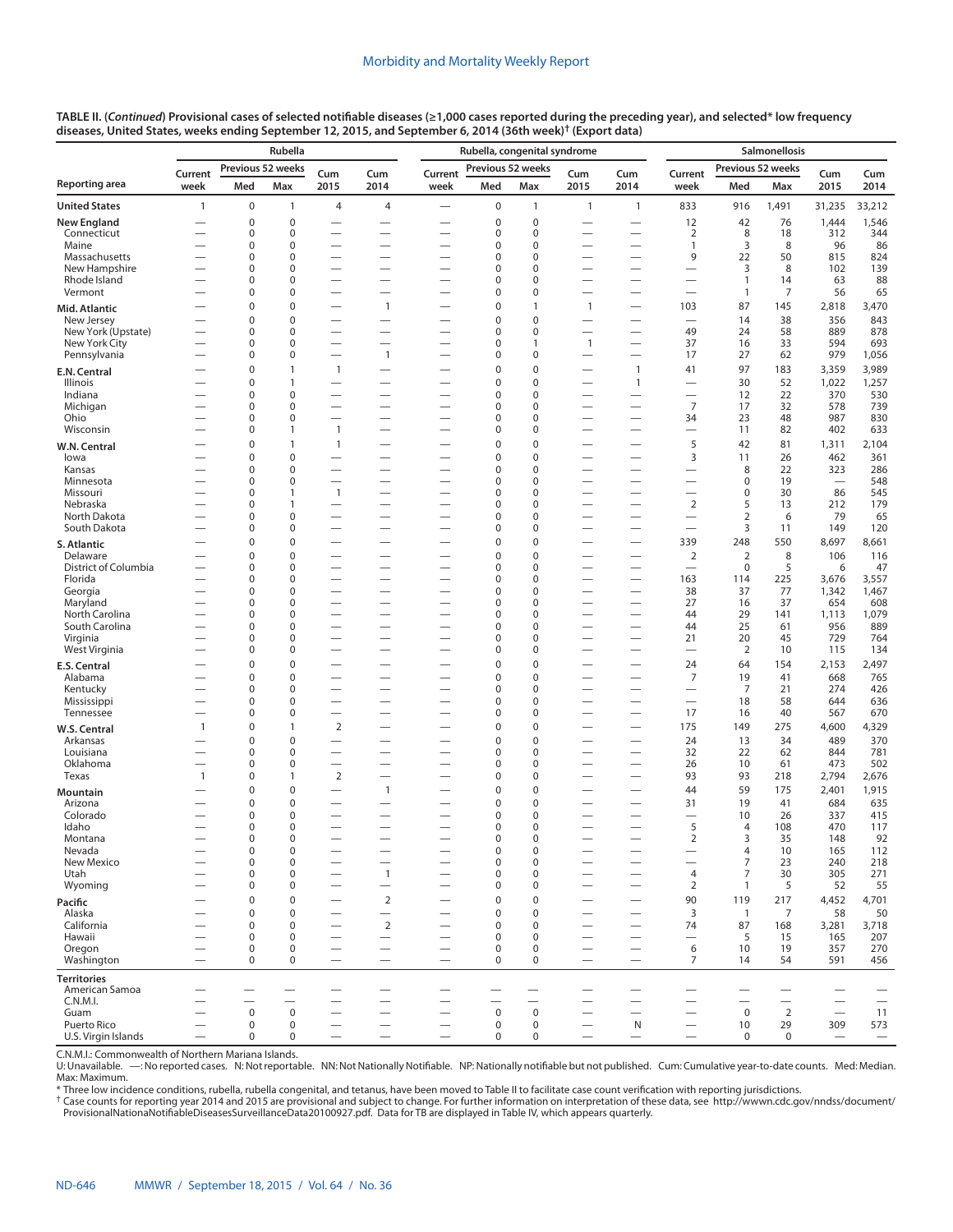|                                     |                               |                      | Shiga toxin-producing E. coli (STEC) <sup>§</sup> |                                |                          | Shigellosis                      |                                  |                     |                                   |                          |  |  |  |
|-------------------------------------|-------------------------------|----------------------|---------------------------------------------------|--------------------------------|--------------------------|----------------------------------|----------------------------------|---------------------|-----------------------------------|--------------------------|--|--|--|
|                                     | Current                       | Previous 52 weeks    |                                                   |                                |                          | Current                          | Previous 52 weeks                |                     |                                   |                          |  |  |  |
| Reporting area                      | week                          | Med                  | Max                                               | <b>Cum 2015</b>                | <b>Cum 2014</b>          | week                             | Med                              | Max                 | <b>Cum 2015</b>                   | <b>Cum 2014</b>          |  |  |  |
| United States                       | 35                            | 108                  | 178                                               | 3,705                          | 4,199                    | 168                              | 419                              | 586                 | 13,180                            | 12,480                   |  |  |  |
| New England<br>Connecticut          | $\overline{2}$<br>-           | 4<br>$\overline{2}$  | 12<br>8                                           | 155<br>63                      | 151<br>35                | $\overline{2}$<br>$\mathbf{1}$   | 6<br>1                           | 17<br>5             | 193<br>44                         | 198<br>34                |  |  |  |
| Maine                               | $\mathbf{1}$                  | 0                    | 3                                                 | 22                             | 25                       | $\overline{\phantom{0}}$         | $\mathbf 0$                      | 3                   | 3                                 | 14                       |  |  |  |
| Massachusetts                       | $\overline{\phantom{0}}$      | 1                    | 5                                                 | 37                             | 66                       | $\overline{\phantom{0}}$         | 3                                | 8                   | 115                               | 113                      |  |  |  |
| New Hampshire<br>Rhode Island       | $\overline{\phantom{0}}$      | 0<br>0               | $\overline{2}$<br>3                               | 14<br>6                        | 10<br>$\overline{4}$     | $\mathbf{1}$                     | $\pmb{0}$<br>$\pmb{0}$           | $\overline{2}$<br>6 | 3<br>23                           | 12<br>24                 |  |  |  |
| Vermont                             | $\mathbf{1}$                  | 0                    | 3                                                 | 13                             | 11                       | $\overline{\phantom{0}}$         | $\pmb{0}$                        | $\overline{2}$      | 5                                 | $\mathbf{1}$             |  |  |  |
| Mid. Atlantic                       | 10                            | 11                   | 22                                                | 414                            | 378                      | 30                               | 30                               | 83                  | 1,317                             | 608                      |  |  |  |
| New Jersey                          | $\overline{7}$                | 1                    | 5                                                 | 24                             | 90                       |                                  | 6                                | 17                  | 219                               | 161                      |  |  |  |
| New York (Upstate)<br>New York City | $\overline{2}$                | 4<br>$\overline{2}$  | 15<br>7                                           | 141<br>78                      | 117<br>49                | 6<br>15                          | 6<br>13                          | 26<br>51            | 264<br>600                        | 124<br>209               |  |  |  |
| Pennsylvania                        | $\mathbf{1}$                  | 4                    | 11                                                | 171                            | 122                      | 9                                | 6                                | 18                  | 234                               | 114                      |  |  |  |
| E.N. Central                        | 6                             | 11                   | 36                                                | 427                            | 621                      | 8                                | 41                               | 165                 | 1,358                             | 2,098                    |  |  |  |
| Illinois<br>Indiana                 | $\overline{\phantom{0}}$      | 3<br>$\mathbf{1}$    | 9<br>$\overline{7}$                               | 94<br>55                       | 140<br>91                | $\overline{\phantom{0}}$         | 14<br>7                          | 89<br>75            | 443<br>170                        | 473<br>766               |  |  |  |
| Michigan                            |                               | $\overline{2}$       | 8                                                 | 89                             | 100                      | <u>.</u>                         | 7                                | 23                  | 300                               | 208                      |  |  |  |
| Ohio                                | 6                             | 3                    | 16                                                | 167                            | 132                      | $\overline{7}$                   | 9                                | 32                  | 339                               | 421                      |  |  |  |
| Wisconsin                           | $\overline{\phantom{0}}$      | $\mathbf{1}$         | 13                                                | 22                             | 158                      | $\mathbf{1}$                     | 3                                | 16                  | 106                               | 230                      |  |  |  |
| W.N. Central<br>lowa                | $\overline{\phantom{a}}$      | 10<br>$\overline{2}$ | 24<br>10                                          | 346<br>107                     | 796<br>181               | $\overline{2}$<br>$\mathbf{1}$   | 35<br>5                          | 100<br>41           | 956<br>419                        | 1,565<br>139             |  |  |  |
| Kansas                              |                               | 1                    | 5                                                 | 70                             | 69                       | $\mathbf{1}$                     | $\mathbf{1}$                     | 12                  | 74                                | 39                       |  |  |  |
| Minnesota                           |                               | 0                    | 9                                                 |                                | 254                      | -                                | $\pmb{0}$                        | 7                   | $\overline{\phantom{0}}$          | 56                       |  |  |  |
| Missouri<br>Nebraska                | $\overline{\phantom{0}}$      | 0<br>$\overline{2}$  | 6<br>6                                            | 19<br>82                       | 143<br>86                | $\overline{\phantom{0}}$<br>-    | $\pmb{0}$<br>2                   | 58<br>6             | 172<br>48                         | 704<br>170               |  |  |  |
| North Dakota                        | $\overline{\phantom{0}}$      | 0                    | 5                                                 | 30                             | 33                       |                                  | $\mathbf 0$                      | $\overline{2}$      | 17                                | 17                       |  |  |  |
| South Dakota                        | $\overline{\phantom{0}}$      | 1                    | $\overline{4}$                                    | 38                             | 30                       |                                  | 5                                | 29                  | 226                               | 440                      |  |  |  |
| S. Atlantic                         | 3                             | 10                   | 20                                                | 345                            | 360                      | 40                               | 83                               | 153                 | 2,945                             | 3,202                    |  |  |  |
| Delaware<br>District of Columbia    | $\overline{\phantom{0}}$<br>— | 0<br>0               | 1<br>1                                            | $\overline{2}$<br>$\mathbf{1}$ | 9<br>5                   | $\overline{\phantom{0}}$         | $\overline{1}$<br>$\overline{1}$ | 4<br>$\overline{4}$ | 16<br>16                          | 52<br>91                 |  |  |  |
| Florida                             | $\overline{2}$                | 1                    | 8                                                 | 64                             | 88                       | 21                               | 37                               | 86                  | 1,375                             | 1,744                    |  |  |  |
| Georgia                             | -                             | $\overline{2}$       | $\overline{7}$                                    | 77                             | 78                       | 11                               | 24                               | 46                  | 844                               | 574                      |  |  |  |
| Maryland<br>North Carolina          | $\mathbf{1}$<br>-             | 1<br>1               | $\overline{7}$<br>5                               | 62<br>40                       | 50<br>26                 | $\overline{4}$<br>$\overline{2}$ | $\overline{4}$<br>5              | 12<br>33            | 157<br>184                        | 167<br>369               |  |  |  |
| South Carolina                      |                               | 0                    | $\overline{7}$                                    | 27                             | 9                        | $\mathbf{1}$                     | 3                                | 35                  | 131                               | 81                       |  |  |  |
| Virginia                            | -                             | 1                    | 6                                                 | 63                             | 82                       | $\mathbf{1}$                     | 5                                | 18                  | 210                               | 117                      |  |  |  |
| West Virginia                       | $\overline{\phantom{0}}$<br>3 | 0<br>5               | 3<br>14                                           | 9<br>211                       | 13<br>232                | $\overline{\phantom{0}}$<br>3    | $\pmb{0}$<br>32                  | 4<br>63             | 12<br>965                         | 7<br>1,098               |  |  |  |
| E.S. Central<br>Alabama             | $\overline{\phantom{0}}$      | $\mathbf 0$          | 5                                                 | 23                             | 36                       | $\overline{\phantom{0}}$         | 13                               | 30                  | 396                               | 211                      |  |  |  |
| Kentucky                            | —                             | 1                    | $\overline{7}$                                    | 52                             | 66                       | $\mathbf{1}$                     | 9                                | 30                  | 323                               | 147                      |  |  |  |
| Mississippi<br>Tennessee            | $\overline{\phantom{0}}$<br>3 | 0<br>3               | 3<br>11                                           | 17<br>119                      | 25<br>105                | $\mathbf 2$                      | $\overline{2}$<br>6              | 7<br>24             | 69<br>177                         | 157<br>583               |  |  |  |
| W.S. Central                        | $\mathbf{1}$                  | 13                   | 81                                                | 498                            | 560                      | 58                               | 95                               | 269                 | 3,613                             | 2,249                    |  |  |  |
| Arkansas                            | <u>—</u>                      | 1                    | 5                                                 | 51                             | 66                       | 6                                | $\mathbf 2$                      | 8                   | 46                                | 705                      |  |  |  |
| Louisiana                           |                               | 0                    | 12                                                | 33                             | 14                       | 3                                | $\overline{2}$                   | 11                  | 130                               | 114                      |  |  |  |
| Oklahoma<br>Texas                   | $\mathbf{1}$<br>-             | 1<br>9               | 32<br>70                                          | 96<br>318                      | 84<br>396                | 19<br>30                         | $\overline{7}$<br>82             | 165<br>171          | 585<br>2,852                      | 41<br>1,389              |  |  |  |
| Mountain                            | 6                             | 10                   | 37                                                | 467                            | 425                      | 11                               | 13                               | 27                  | 458                               | 466                      |  |  |  |
| Arizona                             | 3                             | 1                    | 9                                                 | 86                             | 67                       | 10                               | 8                                | 19                  | 283                               | 222                      |  |  |  |
| Colorado                            | -                             | 3                    | 16                                                | 125                            | 124                      |                                  | 1                                | 5                   | 45                                | 57                       |  |  |  |
| Idaho<br>Montana                    | $\overline{2}$                | $\overline{2}$       | $\overline{7}$<br>6                               | 86<br>54                       | 72<br>30                 | $\overline{1}$                   | 0<br>0                           | 5<br>7              | 17<br>11                          | 8<br>9                   |  |  |  |
| Nevada                              |                               | 0                    | 4                                                 | 24                             | 24                       |                                  | $\pmb{0}$                        | 6                   | 28                                | 24                       |  |  |  |
| New Mexico                          |                               | 0                    | 3                                                 | 26                             | 35                       |                                  | 1                                | 5                   | 44                                | 37                       |  |  |  |
| Utah<br>Wyoming                     |                               | 1<br>0               | 8<br>4                                            | 62<br>4                        | 57<br>16                 | -<br>$\overline{\phantom{0}}$    | 0<br>$\mathbf 0$                 | 8<br>3              | 25<br>5                           | 19<br>90                 |  |  |  |
| Pacific                             | 4                             | 22                   | 68                                                | 842                            | 676                      | 14                               | 41                               | 92                  | 1,375                             | 996                      |  |  |  |
| Alaska                              |                               | $\bf 0$              | 5                                                 | 12                             | $\overline{2}$           | $\overline{\phantom{0}}$         | $\mathbf 0$                      | $\mathbf{1}$        | 2                                 | $\overline{2}$           |  |  |  |
| California                          | $\mathbf{1}$                  | 13                   | 31                                                | 437                            | 435                      | 12                               | 39                               | 91                  | 1,197                             | 841                      |  |  |  |
| Hawaii<br>Oregon                    | ۰<br>$\overline{2}$           | $\mathbf{1}$<br>4    | 5<br>12                                           | 35<br>152                      | 7<br>112                 | $\mathbf{1}$<br>$\mathbf{1}$     | $\overline{1}$<br>$\mathbf 0$    | 5<br>6              | 57<br>35                          | 13<br>35                 |  |  |  |
| Washington                          | $\mathbf{1}$                  | 1                    | 45                                                | 206                            | 120                      |                                  | $\mathbf{1}$                     | 18                  | 84                                | 105                      |  |  |  |
| <b>Territories</b>                  |                               |                      |                                                   |                                |                          |                                  |                                  |                     |                                   |                          |  |  |  |
| American Samoa<br>C.N.M.I.          |                               |                      |                                                   |                                |                          |                                  |                                  |                     |                                   |                          |  |  |  |
| Guam                                |                               | $\pmb{0}$            | $\mathbf 0$                                       |                                |                          |                                  | $\mathbf 0$                      | $\sqrt{2}$          |                                   | $\overline{1}$           |  |  |  |
| Puerto Rico                         |                               | $\pmb{0}$            | $\mathbf{1}$                                      | $\overline{1}$                 | 4                        |                                  | $\mathbf 0$                      | 6                   | 11                                | 21                       |  |  |  |
| U.S. Virgin Islands                 |                               | $\pmb{0}$            | 0                                                 |                                | $\overline{\phantom{0}}$ |                                  | $\mathbf 0$                      | 0                   | $\overbrace{\phantom{123221111}}$ | $\overline{\phantom{m}}$ |  |  |  |

C.N.M.I.: Commonwealth of Northern Mariana Islands.

U: Unavailable. —: No reported cases. N: Not reportable. NN: Not Nationally Notifiable. NP: Nationally notifiable but not published. Cum: Cumulative year-to-date counts. Med: Median. Max: Maximum.

\* Three low incidence conditions, rubella, rubella congenital, and tetanus, have been moved to Table II to facilitate case count verification with reporting jurisdictions.

† Case counts for reporting year 2014 and 2015 are provisional and subject to change. For further information on interpretation of these data, see [http://wwwn.cdc.gov/nndss/document/](http://wwwn.cdc.gov/nndss/document/ProvisionalNationaNotifiableDiseasesSurveillanceData20100927.pdf) [ProvisionalNationaNotifiableDiseasesSurveillanceData20100927.pdf](http://wwwn.cdc.gov/nndss/document/ProvisionalNationaNotifiableDiseasesSurveillanceData20100927.pdf). Data for TB are displayed in Table IV, which appears quarterly.

§ Includes *E. coli* O157:H7; Shiga toxin-positive, serogroup non-O157; and Shiga toxin-positive, not serogrouped.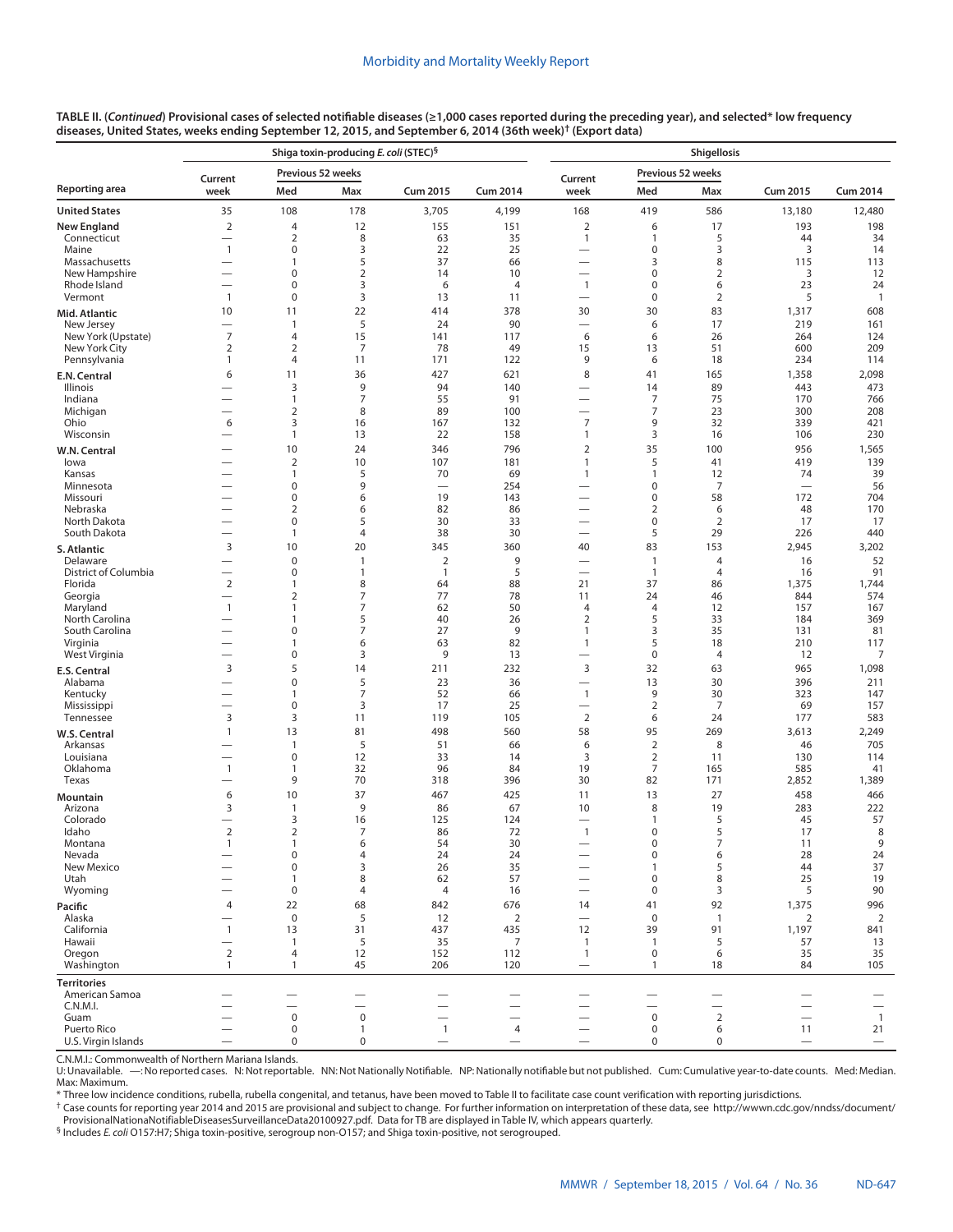|                               | Spotted Fever Rickettsiosis (including RMSF) <sup>§</sup> |             |                               |                                                      |                                                      |                                        |                   |                            |                          |                                                      |                                 |                        |                       |                          |                |  |
|-------------------------------|-----------------------------------------------------------|-------------|-------------------------------|------------------------------------------------------|------------------------------------------------------|----------------------------------------|-------------------|----------------------------|--------------------------|------------------------------------------------------|---------------------------------|------------------------|-----------------------|--------------------------|----------------|--|
|                               |                                                           |             | Confirmed                     |                                                      |                                                      |                                        |                   | Probable                   |                          |                                                      | Syphilis, primary and secondary |                        |                       |                          |                |  |
|                               | Current                                                   |             | Previous 52 weeks             | Cum                                                  | Cum                                                  | Current                                | Previous 52 weeks |                            | Cum                      | Cum                                                  | Current                         | Previous 52 weeks      |                       | Cum<br>Cum               |                |  |
| Reporting area                | week                                                      | Med         | Max                           | 2015                                                 | 2014                                                 | week                                   | Med               | Max                        | 2015                     | 2014                                                 | week                            | Med                    | Max                   | 2015                     | 2014           |  |
| <b>United States</b>          | $\overline{\phantom{0}}$                                  | 0           | 1                             | $\mathbf{1}$                                         | $\qquad \qquad$                                      | $\overline{\phantom{0}}$               | $\mathbf{1}$      | 12                         | 103                      | 96                                                   | 111                             | 395                    | 457                   | 13,560                   | 13,473         |  |
| New England                   |                                                           | 0           | $\mathbf 0$                   |                                                      |                                                      |                                        | 0                 | $\boldsymbol{0}$           |                          |                                                      |                                 | 9                      | 19                    | 315                      | 353            |  |
| Connecticut<br>Maine          |                                                           | 0<br>0      | $\mathbf 0$<br>$\mathbf 0$    |                                                      | $\overline{\phantom{0}}$                             | -                                      | 0<br>0            | $\mathbf 0$<br>$\mathbf 0$ | -                        | $\overline{\phantom{0}}$<br>$\overline{\phantom{0}}$ | -                               | 1<br>0                 | 4<br>6                | 26<br>11                 | 65<br>12       |  |
| Massachusetts                 |                                                           | 0           | $\mathbf 0$                   |                                                      | $\overline{\phantom{0}}$                             |                                        | $\Omega$          | $\mathbf 0$                |                          | $\overline{\phantom{0}}$                             | -                               | 6                      | 12                    | 210                      | 208            |  |
| New Hampshire                 |                                                           | 0           | $\mathbf 0$                   |                                                      |                                                      |                                        | $\Omega$          | $\mathbf 0$                |                          |                                                      |                                 | 0                      | 6                     | 22                       | 18             |  |
| Rhode Island                  |                                                           | 0<br>0      | $\mathbf 0$                   |                                                      |                                                      |                                        | 0<br>0            | $\mathbf 0$<br>$\mathbf 0$ |                          | $\overline{\phantom{0}}$<br>$\overline{\phantom{0}}$ |                                 | $\mathbf{1}$<br>0      | 5                     | 41                       | 47             |  |
| Vermont<br>Mid. Atlantic      |                                                           | $\Omega$    | 0<br>$\mathbf 0$              |                                                      | $\overline{\phantom{0}}$                             | $\overline{\phantom{0}}$               | $\Omega$          | $\mathbf 0$                | -                        | $\overline{\phantom{0}}$                             | —<br>21                         | 48                     | $\overline{2}$<br>68  | 5<br>1,649               | 3<br>1,726     |  |
| New Jersey                    |                                                           | 0           | $\mathbf 0$                   |                                                      | <u>—</u>                                             |                                        | 0                 | $\mathbf 0$                |                          |                                                      | $\hspace{0.1mm}-\hspace{0.1mm}$ | 5                      | 10                    | 160                      | 201            |  |
| New York (Upstate)            |                                                           | 0           | $\mathbf 0$                   |                                                      | $\overline{\phantom{0}}$                             |                                        | $\Omega$          | $\mathbf 0$                |                          |                                                      | 11                              | $\overline{7}$         | 24                    | 281                      | 251            |  |
| New York City<br>Pennsylvania |                                                           | 0<br>0      | $\mathbf 0$<br>$\mathbf 0$    |                                                      | -<br>$\overline{\phantom{0}}$                        |                                        | 0<br>$\Omega$     | $\mathbf 0$<br>$\mathbf 0$ |                          | $\overline{\phantom{0}}$                             | 6<br>4                          | 24<br>11               | 35<br>22              | 813<br>395               | 913<br>361     |  |
| E.N. Central                  |                                                           | $\mathbf 0$ | $\mathbf 0$                   |                                                      |                                                      |                                        | $\Omega$          | $\mathbf 0$                |                          | -                                                    | 5                               | 32                     | 60                    | 1,049                    | 1,393          |  |
| Illinois                      |                                                           | 0           | $\mathbf 0$                   |                                                      | <u>.</u>                                             |                                        | 0                 | $\mathbf 0$                |                          |                                                      | 3                               | 12                     | 26                    | 381                      | 582            |  |
| Indiana                       |                                                           | 0           | $\mathbf 0$                   |                                                      |                                                      |                                        | $\Omega$          | $\mathbf 0$                |                          |                                                      | $\overline{2}$                  | $\overline{4}$         | 12                    | 193                      | 108            |  |
| Michigan<br>Ohio              |                                                           | 0<br>0      | $\mathbf 0$<br>$\mathbf 0$    |                                                      |                                                      |                                        | 0<br>0            | $\mathbf 0$<br>$\mathbf 0$ |                          | $\overline{\phantom{0}}$                             |                                 | $\overline{2}$<br>11   | 15<br>21              | 75<br>351                | 295<br>353     |  |
| Wisconsin                     |                                                           | 0           | $\mathbf 0$                   |                                                      |                                                      | -                                      | $\Omega$          | $\mathbf 0$                | $\overline{\phantom{0}}$ |                                                      | -                               | $\overline{1}$         | $\overline{4}$        | 49                       | 55             |  |
| W.N. Central                  |                                                           | 0           | $\mathbf{1}$                  | $\mathbf{1}$                                         |                                                      |                                        | $\mathbf{1}$      | 12                         | 103                      | 96                                                   |                                 | 13                     | 23                    | 476                      | 619            |  |
| lowa                          |                                                           | 0           | 0                             |                                                      |                                                      |                                        | 0                 | $\mathbf 0$                |                          |                                                      |                                 | $\overline{1}$         | $\overline{4}$        | 21                       | 51             |  |
| Kansas<br>Minnesota           |                                                           | 0<br>0      | 0<br>$\mathbf 0$              |                                                      |                                                      |                                        | 1<br>0            | 12<br>$\mathbf 0$          | 103                      | 96                                                   | $\overline{\phantom{0}}$        | 1<br>5                 | 5<br>11               | 54<br>155                | 43<br>179      |  |
| Missouri                      |                                                           | 0           | $\mathbf{1}$                  | $\mathbf{1}$                                         |                                                      |                                        | 0                 | $\mathbf 0$                |                          |                                                      |                                 | 5                      | 13                    | 185                      | 252            |  |
| Nebraska                      |                                                           | 0           | $\mathbf 0$                   |                                                      |                                                      |                                        | 0                 | $\mathbf 0$                |                          | $\overline{\phantom{0}}$                             |                                 | $\pmb{0}$              | 3                     | 31                       | 43             |  |
| North Dakota<br>South Dakota  |                                                           | 0<br>0      | $\mathbf 0$<br>$\mathbf 0$    |                                                      | $\overline{\phantom{0}}$                             |                                        | 0<br>0            | $\mathbf 0$<br>$\mathbf 0$ |                          | $\overline{\phantom{0}}$                             |                                 | $\pmb{0}$<br>$\pmb{0}$ | 3<br>3                | 7<br>23                  | 7<br>44        |  |
| S. Atlantic                   |                                                           | 0           | $\mathbf 0$                   |                                                      |                                                      |                                        | $\mathbf 0$       | $\mathbf 0$                |                          |                                                      | 41                              | 106                    | 141                   | 3,866                    | 3,286          |  |
| Delaware                      |                                                           | 0           | 0                             | $\overline{\phantom{0}}$                             | $\overline{\phantom{0}}$                             |                                        | 0                 | 0                          | -                        |                                                      | -                               | 0                      | 10                    | 47                       | 27             |  |
| District of Columbia          |                                                           | 0           | $\mathbf 0$                   |                                                      |                                                      |                                        | 0                 | $\mathbf 0$                |                          | $\overline{\phantom{0}}$                             |                                 | $\mathbf 0$            | 5                     | 21                       | 83             |  |
| Florida<br>Georgia            |                                                           | 0<br>0      | 0<br>0                        |                                                      | $\overline{\phantom{0}}$                             |                                        | 0<br>0            | 0<br>$\mathbf 0$           |                          |                                                      | $\overline{1}$<br>21            | 34<br>28               | 50<br>44              | 1,228<br>1,082           | 1,175<br>894   |  |
| Maryland                      |                                                           | 0           | 0                             |                                                      |                                                      |                                        | 0                 | 0                          |                          | $\overline{\phantom{0}}$                             |                                 | 9                      | 20                    | 270                      | 286            |  |
| North Carolina                |                                                           | 0           | $\mathbf 0$                   |                                                      |                                                      |                                        | $\Omega$          | $\mathbf 0$                |                          | $\overline{\phantom{0}}$                             | 9                               | 18                     | 45                    | 768                      | 433            |  |
| South Carolina                |                                                           | 0           | $\mathbf 0$<br>$\mathbf 0$    |                                                      |                                                      |                                        | 0                 | $\mathbf 0$                |                          | $\overline{\phantom{0}}$                             | 4                               | 5<br>5                 | 11                    | 181                      | 160            |  |
| Virginia<br>West Virginia     |                                                           | 0<br>0      | $\mathbf 0$                   |                                                      |                                                      |                                        | 0<br>0            | $\mathbf 0$<br>$\mathbf 0$ |                          | $\overline{\phantom{0}}$                             | 5<br>1                          | $\pmb{0}$              | 31<br>$\overline{4}$  | 239<br>30                | 209<br>19      |  |
| E.S. Central                  |                                                           | 0           | $\mathbf 0$                   |                                                      |                                                      |                                        | $\Omega$          | $\mathbf 0$                |                          |                                                      | $\mathbf{1}$                    | 14                     | 25                    | 483                      | 473            |  |
| Alabama                       |                                                           | 0           | 0                             |                                                      |                                                      |                                        | 0                 | $\mathbf 0$                |                          |                                                      |                                 | 4                      | 10                    | 176                      | 105            |  |
| Kentucky                      |                                                           | 0<br>0      | 0<br>$\mathbf 0$              |                                                      | $\overline{\phantom{0}}$<br>$\overline{\phantom{0}}$ |                                        | 0<br>0            | 0<br>$\mathbf 0$           | $\overline{\phantom{0}}$ |                                                      | -<br>—                          | 3<br>3                 | 8<br>8                | 91<br>86                 | 96<br>118      |  |
| Mississippi<br>Tennessee      |                                                           | 0           | 0                             |                                                      |                                                      |                                        | 0                 | $\mathbf 0$                |                          |                                                      | $\mathbf{1}$                    | 4                      | 13                    | 130                      | 154            |  |
| W.S. Central                  |                                                           | 0           | $\mathbf 0$                   |                                                      |                                                      |                                        | $\Omega$          | $\mathbf 0$                |                          | $\overline{\phantom{0}}$                             | 17                              | 48                     | 70                    | 1,658                    | 1,676          |  |
| Arkansas                      |                                                           | 0           | $\mathbf 0$                   |                                                      | $\overline{\phantom{0}}$                             |                                        | O                 | $\mathbf 0$                |                          | $\overline{\phantom{0}}$                             | 3                               | $\mathbf{1}$           | 11                    | 70                       | 90             |  |
| Louisiana<br>Oklahoma         |                                                           | 0<br>0      | $\mathbf 0$<br>$\mathbf 0$    |                                                      | $\overline{\phantom{0}}$                             |                                        | 0<br>0            | $\mathbf 0$<br>0           |                          | $\overline{\phantom{0}}$<br>$\overline{\phantom{0}}$ | -                               | 9<br>$\overline{2}$    | 30<br>11              | 310<br>90                | 361<br>95      |  |
| Texas                         |                                                           | 0           | 0                             |                                                      | $\overline{\phantom{0}}$                             |                                        | 0                 | $\mathbf 0$                |                          | $\overline{\phantom{0}}$                             | 14                              | 33                     | 44                    | 1,188                    | 1,130          |  |
| Mountain                      |                                                           | $\Omega$    | $\mathbf 0$                   |                                                      |                                                      |                                        | $\Omega$          | $\mathbf 0$                |                          |                                                      |                                 | 23                     | 36                    | 778                      | 900            |  |
| Arizona                       |                                                           | 0           | $\mathbf 0$                   |                                                      |                                                      |                                        | 0                 | $\mathbf 0$                |                          | $\overline{\phantom{0}}$                             |                                 | 11                     | 21                    | 355                      | 371            |  |
| Colorado<br>Idaho             |                                                           | 0<br>0      | $\mathbf 0$<br>0              |                                                      |                                                      | $\overline{\phantom{0}}$               | $\Omega$<br>0     | $\mathbf 0$<br>$\mathbf 0$ | $\overline{\phantom{0}}$ | $\overline{\phantom{0}}$                             | $\overline{\phantom{0}}$        | 4<br>$\mathbf 0$       | 8<br>2                | 157<br>14                | 115<br>8       |  |
| Montana                       |                                                           | $\Omega$    | $\Omega$                      |                                                      |                                                      |                                        | $\Omega$          | $\Omega$                   |                          |                                                      |                                 | $\Omega$               | 2                     | 6                        | 6              |  |
| Nevada                        |                                                           | $\pmb{0}$   | $\pmb{0}$                     |                                                      |                                                      |                                        | 0                 | $\pmb{0}$                  |                          |                                                      |                                 | 4                      | 14                    | 148                      | 271            |  |
| New Mexico                    |                                                           | 0<br>0      | 0<br>0                        | $\overline{\phantom{0}}$                             | $\overline{\phantom{0}}$                             | $\overline{\phantom{0}}$               | 0                 | $\pmb{0}$                  |                          |                                                      | $\overline{\phantom{0}}$        | $\mathbf{1}$           | 7                     | 64                       | 93<br>35       |  |
| Utah<br>Wyoming               |                                                           | 0           | 0                             | $\overline{\phantom{0}}$<br>$\overline{\phantom{0}}$ | $\overline{\phantom{0}}$                             |                                        | 0<br>0            | 0<br>0                     |                          | $\equiv$                                             | —<br>$\overline{\phantom{0}}$   | $\mathbf{1}$<br>0      | 5<br>2                | 32<br>2                  | $\overline{1}$ |  |
| Pacific                       |                                                           | 0           | $\mathbf 0$                   |                                                      |                                                      |                                        | 0                 | $\mathbf 0$                |                          | $\overline{\phantom{0}}$                             | 26                              | 94                     | 119                   | 3,286                    | 3,047          |  |
| Alaska                        | N                                                         | 0           | 0                             | N                                                    | N                                                    | N                                      | 0                 | $\mathbf 0$                | N                        | N                                                    | $\qquad \qquad$                 | $\mathbf 0$            | $\mathbf{1}$          |                          | 14             |  |
| California<br>Hawaii          | N                                                         | 0<br>0      | 0<br>0                        | $\overbrace{\phantom{123221111}}$<br>N               | $\qquad \qquad$<br>N                                 | $\overbrace{\phantom{123221111}}$<br>N | 0<br>0            | $\mathbf 0$<br>$\mathbf 0$ | N                        | N                                                    | 25                              | 83<br>$\mathbf{1}$     | 104<br>$\overline{4}$ | 2,892                    | 2,582<br>42    |  |
| Oregon                        | $\overline{\phantom{0}}$                                  | $\pmb{0}$   | 0                             |                                                      |                                                      |                                        | 0                 | $\pmb{0}$                  |                          |                                                      | $\qquad \qquad$<br>$\mathbf{1}$ | 6                      | 11                    | 45<br>217                | 183            |  |
| Washington                    |                                                           | $\mathbf 0$ | 0                             | $\overline{\phantom{0}}$                             | $\qquad \qquad -$                                    |                                        | 0                 | 0                          |                          | $\overline{\phantom{m}}$                             | $\qquad \qquad -$               | 5                      | 16                    | 132                      | 226            |  |
| Territories                   |                                                           |             |                               |                                                      |                                                      |                                        |                   |                            |                          |                                                      |                                 |                        |                       |                          |                |  |
| American Samoa<br>C.N.M.I.    | N                                                         | —           | —<br>$\overline{\phantom{0}}$ | N<br>$\overline{\phantom{0}}$                        | N<br>$\overline{\phantom{0}}$                        | N<br>$\overline{\phantom{0}}$          |                   |                            | N                        | N                                                    | $\overline{\phantom{0}}$        |                        |                       | $\overline{\phantom{0}}$ |                |  |
| Guam                          | N                                                         | $\mathbf 0$ | $\mathbf 0$                   | N                                                    | N                                                    | N                                      | $\mathbf 0$       | $\mathbf 0$                | ${\sf N}$                | N                                                    |                                 | $\mathbf 0$            | $\mathbf 0$           | $\overline{\phantom{0}}$ |                |  |
| Puerto Rico                   | N                                                         | 0           | $\mathbf 0$                   | N                                                    | N                                                    | N                                      | 0                 | 0                          | N                        | N                                                    |                                 | 6                      | 37                    | 298                      | 323            |  |
| U.S. Virgin Islands           | N                                                         | $\mathbf 0$ | 0                             | N                                                    | N                                                    | N                                      | 0                 | $\pmb{0}$                  | N                        | N                                                    |                                 | 0                      | $\mathbf 0$           |                          | $\mathbf{1}$   |  |

C.N.M.I.: Commonwealth of Northern Mariana Islands.

U: Unavailable. —: No reported cases. N: Not reportable. NN: Not Nationally Notifiable. NP: Nationally notifiable but not published. Cum: Cumulative year-to-date counts. Med: Median. Max: Maximum.

\* Three low incidence conditions, rubella, rubella congenital, and tetanus, have been moved to Table II to facilitate case count verification with reporting jurisdictions.

† Case counts for reporting year 2014 and 2015 are provisional and subject to change. For further information on interpretation of these data, see [http://wwwn.cdc.gov/nndss/document/](http://wwwn.cdc.gov/nndss/document/ProvisionalNationaNotifiableDiseasesSurveillanceData20100927.pdf)

[ProvisionalNationaNotifiableDiseasesSurveillanceData20100927.pdf](http://wwwn.cdc.gov/nndss/document/ProvisionalNationaNotifiableDiseasesSurveillanceData20100927.pdf). Data for TB are displayed in Table IV, which appears quarterly.<br><sup>§</sup> Illnesses with similar clinical presentation that result from Spotted fever group ricket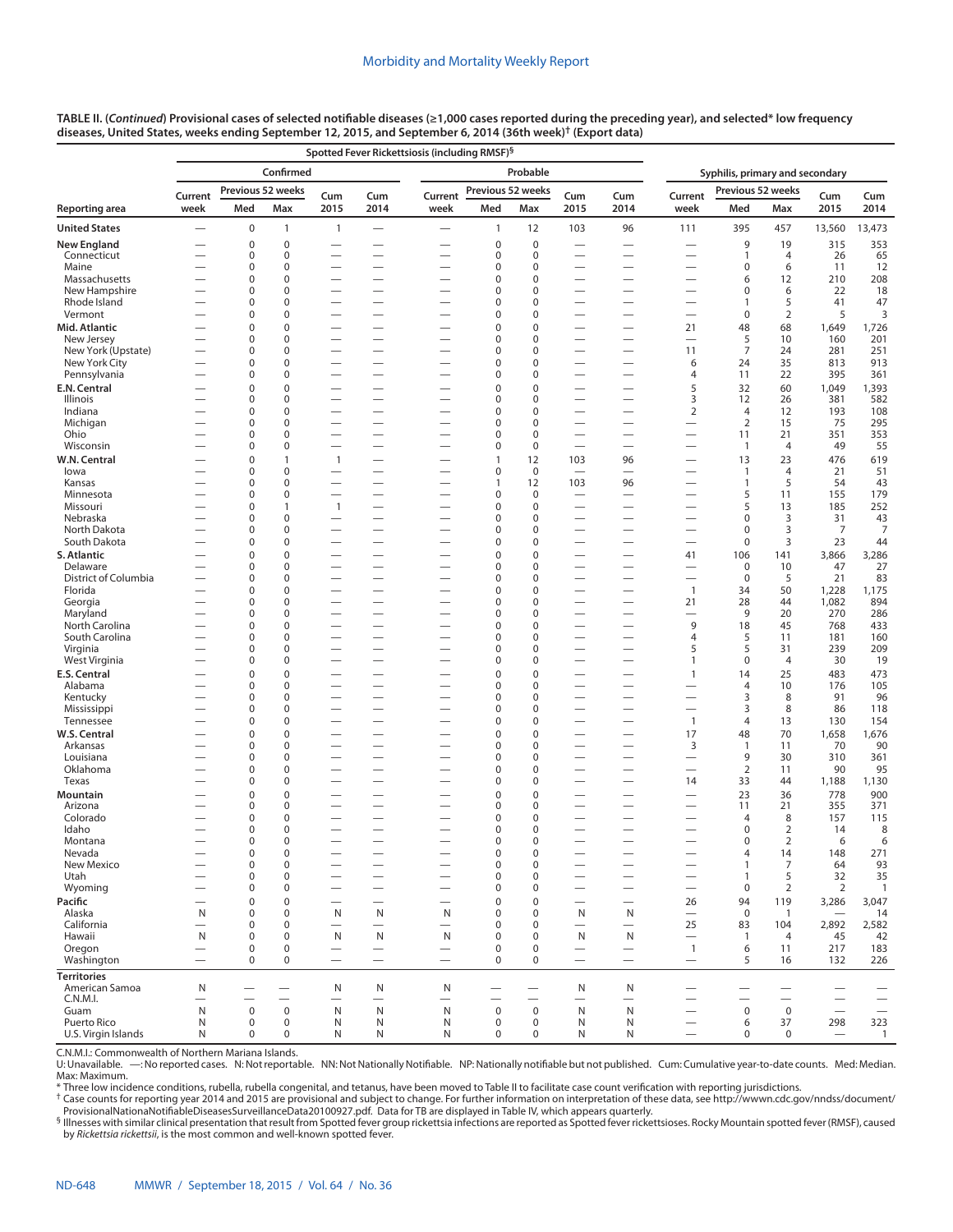|                                     |                          |                          | <b>Tetanus</b>                |                                                      |                                                                        |                                          | Vibriosis <sup>§</sup>      |                                  |                                   |                               |                                          |                          |                          |                          |                                  |
|-------------------------------------|--------------------------|--------------------------|-------------------------------|------------------------------------------------------|------------------------------------------------------------------------|------------------------------------------|-----------------------------|----------------------------------|-----------------------------------|-------------------------------|------------------------------------------|--------------------------|--------------------------|--------------------------|----------------------------------|
| Reporting area                      | Current<br>week          | Previous 52 weeks<br>Med | Max                           | Cum<br>2015                                          | Cum<br>2014                                                            | Current<br>week                          | Previous 52 weeks<br>Med    | Max                              | Cum<br>2015                       | Cum<br>2014                   | Current<br>week                          | Previous 52 weeks<br>Med | Max                      | Cum<br>2015              | Cum<br>2014                      |
| <b>United States</b>                |                          | $\mathbf 0$              | 3                             | 17                                                   | 20                                                                     | 58                                       | 178                         | 269                              | 5,373                             | 6,715                         | 16                                       | 16                       | 55                       | 735                      | 841                              |
| New England                         |                          | 0                        | $\overline{1}$                | $\overline{2}$                                       |                                                                        | $\overline{7}$                           | 17                          | 32                               | 546                               | 801                           | $\mathbf{1}$                             | $\overline{1}$           | 10                       | 75                       | 60                               |
| Connecticut                         |                          | $\mathbf 0$              | $\mathbf 0$                   |                                                      |                                                                        | $\overline{2}$                           | 3                           | 9                                | 109                               | 126                           | —                                        | $\mathbf 0$              | 6                        | 22                       | 9                                |
| Maine                               |                          | 0                        | $\mathbf 0$                   | $\overline{\phantom{0}}$                             |                                                                        | 3                                        | $\overline{4}$              | 12                               | 149                               | 123                           |                                          | $\pmb{0}$                | 3                        | 5                        | 6                                |
| Massachusetts<br>New Hampshire      |                          | $\mathbf 0$<br>0         | $\mathbf 0$<br>$\mathbf{1}$   | $\overline{\phantom{0}}$<br>$\overline{2}$           | $\overline{\phantom{0}}$<br>$\overline{\phantom{0}}$                   | $\mathbf{1}$<br>-                        | 7<br>$\pmb{0}$              | 21<br>5                          | 235                               | 335<br>78                     | $\mathbf{1}$<br>—                        | 0<br>$\mathbf 0$         | 7<br>1                   | 45<br>$\overline{2}$     | 37<br>$\overline{4}$             |
| Rhode Island                        |                          | 0                        | $\mathbf 0$                   |                                                      | $\overline{\phantom{0}}$                                               |                                          | $\mathbf 0$                 | 8                                | 30                                | 35                            |                                          | 0                        | $\mathbf{1}$             |                          | $\overline{4}$                   |
| Vermont                             |                          | 0                        | $\pmb{0}$                     |                                                      |                                                                        | $\mathbf{1}$                             | $\mathbf 0$                 | 3                                | 23                                | 104                           |                                          | 0                        | $\mathbf{1}$             | $\overline{1}$           |                                  |
| Mid. Atlantic                       |                          | $\Omega$                 | $\mathbf 0$                   | $\overline{\phantom{0}}$                             | $\overline{2}$                                                         | 6                                        | 21                          | 38                               | 639                               | 789                           | $\mathbf{1}$                             | $\mathbf{1}$             | 6                        | 48                       | 55                               |
| New Jersey                          |                          | $\mathbf 0$              | $\mathbf 0$                   |                                                      |                                                                        | $\overline{\phantom{0}}$                 | 5                           | 17                               | 225                               | 229                           | $\overline{\phantom{0}}$                 | 0                        | $\overline{4}$           | 21                       | 29                               |
| New York (Upstate)<br>New York City |                          | 0<br>0                   | $\pmb{0}$<br>$\mathbf 0$      | $\overline{\phantom{0}}$<br>$\overline{\phantom{0}}$ | $\overline{\phantom{0}}$<br>$\overline{\phantom{0}}$                   | N<br>$\overline{\phantom{0}}$            | $\mathbf 0$<br>$\mathbf 0$  | $\boldsymbol{0}$<br>$\mathbf 0$  | N                                 | N<br>$\overline{\phantom{0}}$ | N<br>$\mathbf{1}$                        | 0<br>0                   | 0<br>3                   | N<br>18                  | N<br>13                          |
| Pennsylvania                        |                          | 0                        | $\mathbf 0$                   | $\overline{\phantom{0}}$                             | $\overline{2}$                                                         | 6                                        | 14                          | 27                               | 414                               | 560                           | —                                        | $\mathbf 0$              | 3                        | 9                        | 13                               |
| E.N. Central                        |                          | $\mathbf 0$              | $\overline{1}$                | $\overline{2}$                                       | $\overline{2}$                                                         | 17                                       | 35                          | 68                               | 1,063                             | 1,656                         | $\overline{\phantom{0}}$                 | $\mathbf{1}$             | 5                        | 38                       | 40                               |
| Illinois                            |                          | $\mathbf 0$              | $\overline{1}$                | $\mathbf{1}$                                         | $\overbrace{\phantom{1232211}}$                                        | $\mathbf{1}$                             | 8                           | 19                               | 258                               | 416                           | $\overline{\phantom{0}}$                 | $\mathbf 0$              | $\overline{2}$           | 16                       | 15                               |
| Indiana                             |                          | $\mathbf 0$              | $\mathbf 0$                   | $\overline{\phantom{0}}$                             | $\overline{1}$                                                         |                                          | 3                           | 11                               | 101                               | 135                           |                                          | $\mathbf 0$              | $\mathbf{1}$             | $\overline{2}$           | 5                                |
| Michigan                            |                          | 0<br>0                   | $\mathbf 0$<br>$\mathbf{1}$   | $\overline{\phantom{0}}$<br>$\mathbf{1}$             | $\overline{\phantom{0}}$                                               | $\overline{2}$<br>13                     | 9<br>9                      | 33<br>19                         | 238<br>274                        | 463<br>359                    | $\overline{\phantom{0}}$                 | 0<br>$\mathbf 0$         | 3<br>$\overline{2}$      | 8                        | 5                                |
| Ohio<br>Wisconsin                   |                          | 0                        | $\mathbf 0$                   | $\overline{\phantom{0}}$                             | $\overline{1}$                                                         | $\mathbf{1}$                             | 6                           | 17                               | 192                               | 283                           |                                          | $\mathbf 0$              | $\overline{2}$           | 11<br>$\mathbf{1}$       | 8<br>7                           |
| W.N. Central                        |                          | $\mathbf 0$              | $\overline{1}$                | $\mathbf{1}$                                         | $\overline{2}$                                                         | $\overline{\phantom{0}}$                 | 14                          | 33                               | 349                               | 512                           |                                          | $\mathbf 0$              | 3                        | $\mathbf{1}$             | 26                               |
| lowa                                |                          | $\mathbf 0$              | $\pmb{0}$                     | $\overline{\phantom{0}}$                             | $\equiv$                                                               | N                                        | $\mathbf 0$                 | $\mathbf 0$                      | N                                 | N                             | N                                        | 0                        | 0                        | N                        | N                                |
| Kansas                              |                          | 0                        | $\mathbf 0$                   | $\overline{\phantom{0}}$                             | $\overline{\phantom{0}}$                                               | $\overline{\phantom{0}}$                 | $\mathbf 0$                 | 13                               | $\overline{\phantom{0}}$          | 178                           | —                                        | $\mathbf 0$              | 0                        |                          | $\overline{2}$                   |
| Minnesota                           |                          | 0                        | $\mathbf 0$                   |                                                      | $\overline{2}$                                                         |                                          | 7                           | 14                               | 215                               | 165                           |                                          | 0                        | $\overline{2}$           |                          | 17                               |
| Missouri<br>Nebraska                |                          | 0<br>0                   | $\mathbf 0$<br>$\mathbf 0$    |                                                      | —<br>$\overline{\phantom{0}}$                                          |                                          | 2<br>$\pmb{0}$              | 12<br>3                          | 69<br>15                          | 128<br>13                     |                                          | 0<br>0                   | 2<br>0                   | $\overline{\phantom{0}}$ | $\overline{4}$<br>$\overline{2}$ |
| North Dakota                        |                          | 0                        | $\mathbf 0$                   | $\overline{\phantom{0}}$                             |                                                                        | -                                        | $\mathbf{1}$                | $\overline{4}$                   | 32                                | 12                            | $\overline{\phantom{0}}$                 | $\mathbf 0$              | $\mathbf{1}$             | $\overline{1}$           | $\mathbf{1}$                     |
| South Dakota                        | —                        | 0                        | $\mathbf{1}$                  | $\mathbf{1}$                                         | $\overbrace{\phantom{123221111}}$                                      |                                          | $\mathbf 0$                 | 3                                | 18                                | 16                            | N                                        | $\mathbf 0$              | $\boldsymbol{0}$         | N                        | $\mathsf{N}$                     |
| S. Atlantic                         |                          | $\Omega$                 | $\overline{2}$                | 5                                                    | 3                                                                      | 15                                       | 26                          | 55                               | 978                               | 841                           | 6                                        | $\overline{7}$           | 13                       | 217                      | 211                              |
| Delaware                            |                          | $\mathbf 0$              | $\pmb{0}$                     | $\overline{\phantom{0}}$                             | $\overline{\phantom{0}}$                                               | $\overline{\phantom{0}}$                 | $\mathbf 0$                 | 3                                | 15                                | 11                            | $\overline{\phantom{0}}$                 | $\mathbf 0$              | $\mathbf{1}$             | 3                        | $\overline{2}$                   |
| District of Columbia                |                          | 0                        | $\mathbf 0$                   |                                                      |                                                                        | $\overline{\phantom{0}}$                 | $\mathbf 0$                 | $\bf 0$                          |                                   |                               |                                          | $\mathbf 0$              | $\mathbf 0$              |                          | $\mathbf{1}$                     |
| Florida<br>Georgia                  |                          | $\Omega$<br>0            | $\mathbf{1}$<br>$\mathbf 0$   | $\overline{2}$                                       | $\overline{2}$<br>$\overline{\phantom{0}}$                             | 9<br>$\overline{\phantom{0}}$            | 12<br>1                     | 36<br>7                          | 512<br>46                         | 383<br>40                     | 5                                        | 3<br>$\mathbf 0$         | 10<br>3                  | 139<br>14                | 103<br>9                         |
| Maryland                            | —                        | 0                        | $\mathbf 0$                   | $\overline{\phantom{0}}$                             | $\mathbf{1}$                                                           | N                                        | $\mathbf 0$                 | $\mathbf 0$                      | N                                 | N                             | $\mathbf{1}$                             | 0                        | 4                        | 20                       | 27                               |
| North Carolina                      | -                        | 0                        | $\mathbf{1}$                  | $\overline{2}$                                       |                                                                        | N                                        | $\mathbf 0$                 | $\mathbf 0$                      | N                                 | N                             | $\overline{\phantom{0}}$                 | 0                        | 5                        | 10                       | 11                               |
| South Carolina                      |                          | $\Omega$                 | $\mathbf{1}$                  | $\mathbf{1}$                                         | $\overline{\phantom{0}}$                                               | 6                                        | 3                           | 11                               | 119                               | 101                           | $\overline{\phantom{0}}$                 | $\mathbf 0$              | 2                        | 6                        | 15                               |
| Virginia<br>West Virginia           | —                        | 0<br>0                   | $\mathbf 0$<br>$\mathbf 0$    | $\overline{\phantom{0}}$<br>$\overline{\phantom{0}}$ | $\overbrace{\phantom{123221111}}$<br>$\overbrace{\phantom{123221111}}$ | -                                        | 6<br>$\overline{2}$         | 21<br>9                          | 211<br>75                         | 200<br>106                    | $\overline{\phantom{0}}$                 | 1<br>$\mathbf 0$         | 4<br>$\mathbf{1}$        | 24<br>$\overline{1}$     | 40<br>3                          |
|                                     |                          | $\mathbf 0$              | $\mathbf{1}$                  | $\mathbf{1}$                                         | $\overline{1}$                                                         |                                          | $\overline{2}$              | 11                               | 130                               | 73                            |                                          | $\pmb{0}$                | 4                        | 27                       | 38                               |
| E.S. Central<br>Alabama             |                          | $\mathbf 0$              | $\overline{1}$                | $\mathbf{1}$                                         | $\overbrace{\phantom{123221111}}$                                      | -                                        | $\overline{2}$              | 11                               | 119                               | 71                            |                                          | $\mathbf 0$              | $\overline{2}$           | 9                        | 14                               |
| Kentucky                            | -                        | 0                        | $\mathbf 0$                   | $\overline{\phantom{0}}$                             | $\overbrace{\phantom{123221111}}$                                      |                                          | $\mathbf 0$                 | $\mathbf 0$                      | $\overbrace{\phantom{123221111}}$ | N                             | $\overline{\phantom{0}}$                 | $\mathbf 0$              | $\overline{2}$           | 3                        | 5                                |
| Mississippi                         |                          | $\Omega$                 | $\mathbf 0$                   | $\overline{\phantom{0}}$                             | $\mathbf{1}$                                                           | $\overline{\phantom{0}}$                 | $\mathbf 0$                 | 3                                | 11                                | 2                             | $\overline{\phantom{0}}$                 | $\mathbf 0$              | 2                        | 11                       | 11                               |
| Tennessee                           |                          | 0                        | $\mathbf 0$                   | $\overline{\phantom{0}}$                             | $\overline{\phantom{0}}$                                               | N                                        | $\mathbf 0$                 | $\bf 0$                          | N                                 | N                             | $\overline{\phantom{0}}$                 | $\mathbf 0$              | 2                        | 4                        | 8                                |
| W.S. Central                        |                          | $\Omega$                 | $\overline{2}$                | $\overline{2}$                                       | 5                                                                      | 10                                       | 31                          | 81                               | 1,089                             | 1,197                         | $\mathbf{1}$                             | $\overline{2}$           | 8                        | 94                       | 90                               |
| Arkansas<br>Louisiana               |                          | $\Omega$<br>0            | $\mathbf 0$<br>$\mathbf{1}$   | $\overline{\phantom{0}}$<br>$\mathbf{1}$             | $\overline{\phantom{0}}$<br>$\mathbf{1}$                               | $\overline{\phantom{0}}$<br>$\mathbf{1}$ | $\overline{3}$<br>1         | 29<br>7                          | 88<br>51                          | 85<br>31                      |                                          | $\mathbf 0$<br>1         | $\mathbf{1}$<br>6        | $\mathbf 2$<br>38        | $\mathsf{N}$<br>37               |
| Oklahoma                            | -                        | 0                        | $\mathbf 0$                   |                                                      | $\mathbf{1}$                                                           | N                                        | $\mathbf 0$                 | $\mathbf 0$                      | N                                 | N                             |                                          | $\mathbf 0$              | 1                        | 3                        | $\overline{2}$                   |
| Texas                               |                          | 0                        | $\mathbf{1}$                  | $\mathbf{1}$                                         | 3                                                                      | 9                                        | 28                          | 78                               | 950                               | 1,081                         | $\mathbf{1}$                             | $\mathbf{1}$             | 8                        | 51                       | 51                               |
| Mountain                            |                          | 0                        | $\overline{1}$                | 3                                                    | $\overline{\phantom{0}}$                                               | 3                                        | 14                          | 33                               | 477                               | 752                           |                                          | $\mathbf{1}$             | 5                        | 31                       | 37                               |
| Arizona                             |                          | $\Omega$                 | $\mathbf{1}$                  | $\mathbf{1}$                                         | $\overline{\phantom{0}}$                                               | 3                                        | $\overline{4}$              | 12                               | 169                               | 226                           | $\overline{\phantom{0}}$                 | $\mathbf 0$              | 4                        | 18                       | 22                               |
| Colorado                            |                          | 0<br>0                   | $\mathbf{1}$<br>$\mathbf 0$   | $\overline{2}$                                       |                                                                        | -                                        | 3<br>$\pmb{0}$              | 27<br>$\mathbf 0$                | 95<br>N                           | 245<br>N                      | —                                        | $\mathbf 0$<br>0         | 1<br>$\mathbf 0$         | 3                        | 10                               |
| Idaho<br>Montana                    | —                        | 0                        | $\Omega$                      |                                                      | $\overbrace{\phantom{123221111}}$                                      | N                                        | 1                           | 16                               | 78                                | 59                            | N                                        | 0                        | 0                        | N                        | N<br>2                           |
| Nevada                              |                          | $\mathbf 0$              | $\pmb{0}$                     |                                                      |                                                                        | N                                        | $\pmb{0}$                   | $\bf 0$                          | N                                 | N                             |                                          | $\mathbf 0$              | $\mathbf{1}$             | $\overline{2}$           | $\overline{2}$                   |
| New Mexico                          |                          | 0                        | $\pmb{0}$                     |                                                      |                                                                        | $\overline{\phantom{0}}$                 | $\mathbf{1}$                | $\overline{4}$                   | 24                                | 53                            | —                                        | $\mathbf 0$              | $\mathbf{1}$             | $\overline{\phantom{0}}$ |                                  |
| Utah                                |                          | 0                        | $\mathbf 0$                   | $\overline{\phantom{0}}$                             | $\overline{\phantom{0}}$                                               |                                          | 2                           | 14                               | 109                               | 164                           | $\overline{\phantom{0}}$                 | 0                        | 3                        | 8                        | $\equiv$                         |
| Wyoming                             |                          | 0                        | $\mathbf 0$                   | $\overline{\phantom{0}}$                             |                                                                        | $\overline{\phantom{0}}$                 | $\mathbf 0$                 | $\overline{2}$                   | 2                                 | 5                             | $\overline{\phantom{0}}$                 | $\mathbf 0$              | $\mathbf 0$              |                          | $\overline{1}$                   |
| Pacific                             |                          | 0<br>$\mathbf 0$         | $\overline{2}$<br>$\mathbf 0$ | $\mathbf{1}$                                         | 5<br>$\mathbf{1}$                                                      |                                          | $\overline{2}$              | $\overline{7}$<br>$\overline{4}$ | 102                               | 94                            | $\overline{7}$                           | 5<br>$\mathbf 0$         | 25<br>3                  | 204<br>5                 | 284                              |
| Alaska<br>California                |                          | 0                        | $\mathbf{1}$                  | $\mathbf{1}$                                         | 3                                                                      | $\overline{\phantom{0}}$                 | $\mathbf{1}$<br>$\mathbf 0$ | $\mathbf 2$                      | 42<br>21                          | 24<br>36                      | $\mathbf{1}$<br>$\overline{\phantom{0}}$ | 4                        | 13                       | 117                      | $\overline{2}$<br>184            |
| Hawaii                              |                          | 0                        | $\mathbf 0$                   |                                                      | $\overline{\phantom{0}}$                                               |                                          | 1                           | 5                                | 39                                | 34                            | —                                        | $\mathbf 0$              | 4                        | 25                       | 30                               |
| Oregon                              | $\overline{\phantom{0}}$ | 0                        | $\mathbf 0$                   | $\overline{\phantom{0}}$                             | $\overbrace{\phantom{1232211}}$                                        | N                                        | 0                           | $\mathbf 0$                      | N                                 | N                             | $\overline{2}$                           | $\mathbf 0$              | $\overline{2}$           | 18                       | 23                               |
| Washington                          | $\overline{\phantom{0}}$ | 0                        | 2                             |                                                      | $\mathbf{1}$                                                           | N                                        | $\mathbf 0$                 | 0                                | N                                 | N                             | $\overline{4}$                           | $\Omega$                 | 18                       | 39                       | 45                               |
| <b>Territories</b>                  |                          |                          |                               |                                                      |                                                                        |                                          |                             |                                  |                                   |                               |                                          |                          |                          |                          |                                  |
| American Samoa<br>C.N.M.I.          |                          |                          |                               |                                                      |                                                                        | N                                        |                             |                                  | N                                 | N                             | N                                        | $\overline{\phantom{0}}$ | $\overline{\phantom{0}}$ | N                        | N                                |
| Guam                                |                          | $\mathbf 0$              | $\pmb{0}$                     |                                                      |                                                                        |                                          | $\mathbf 0$                 | $\overline{4}$                   |                                   | 24                            |                                          | $\mathbf 0$              | $\mathbf 0$              |                          |                                  |
| Puerto Rico                         |                          | 0                        | $\mathbf{1}$                  | $\mathbf{1}$                                         | $\overline{\phantom{0}}$                                               |                                          | $\overline{2}$              | 8                                | 68                                | 186                           |                                          | $\mathbf 0$              | $\mathbf 0$              |                          |                                  |
| U.S. Virgin Islands                 | $\overline{\phantom{0}}$ | 0                        | $\mathbf 0$                   | $\overline{\phantom{m}}$                             | $\overbrace{\phantom{123221111}}$                                      | $\overline{\phantom{0}}$                 | $\mathbf 0$                 | 0                                | $\overline{\phantom{0}}$          | $\overline{\phantom{0}}$      | $\overline{\phantom{0}}$                 | $\pmb{0}$                | $\mathbf 0$              |                          | $\qquad \qquad -$                |

C.N.M.I.: Commonwealth of Northern Mariana Islands.

U: Unavailable. —: No reported cases. N: Not reportable. NN: Not Nationally Notifiable. NP: Nationally notifiable but not published. Cum: Cumulative year-to-date counts. Med: Median. Max: Maximum.<br>\* Three low incidence conditions, rubella, rubella congenital, and tetanus, have been moved to Table II to facilitate case count verification with reporting jurisdictions.<br><sup>†</sup> Case counts for reporting year 2

[ProvisionalNationaNotifiableDiseasesSurveillanceData20100927.pdf](http://wwwn.cdc.gov/nndss/document/ProvisionalNationaNotifiableDiseasesSurveillanceData20100927.pdf). Data for TB are displayed in Table IV, which appears quarterly.<br><sup>§</sup> Any species of the family Vibrionaceae, other than toxigenic Vibrio cholerae O1 or O139.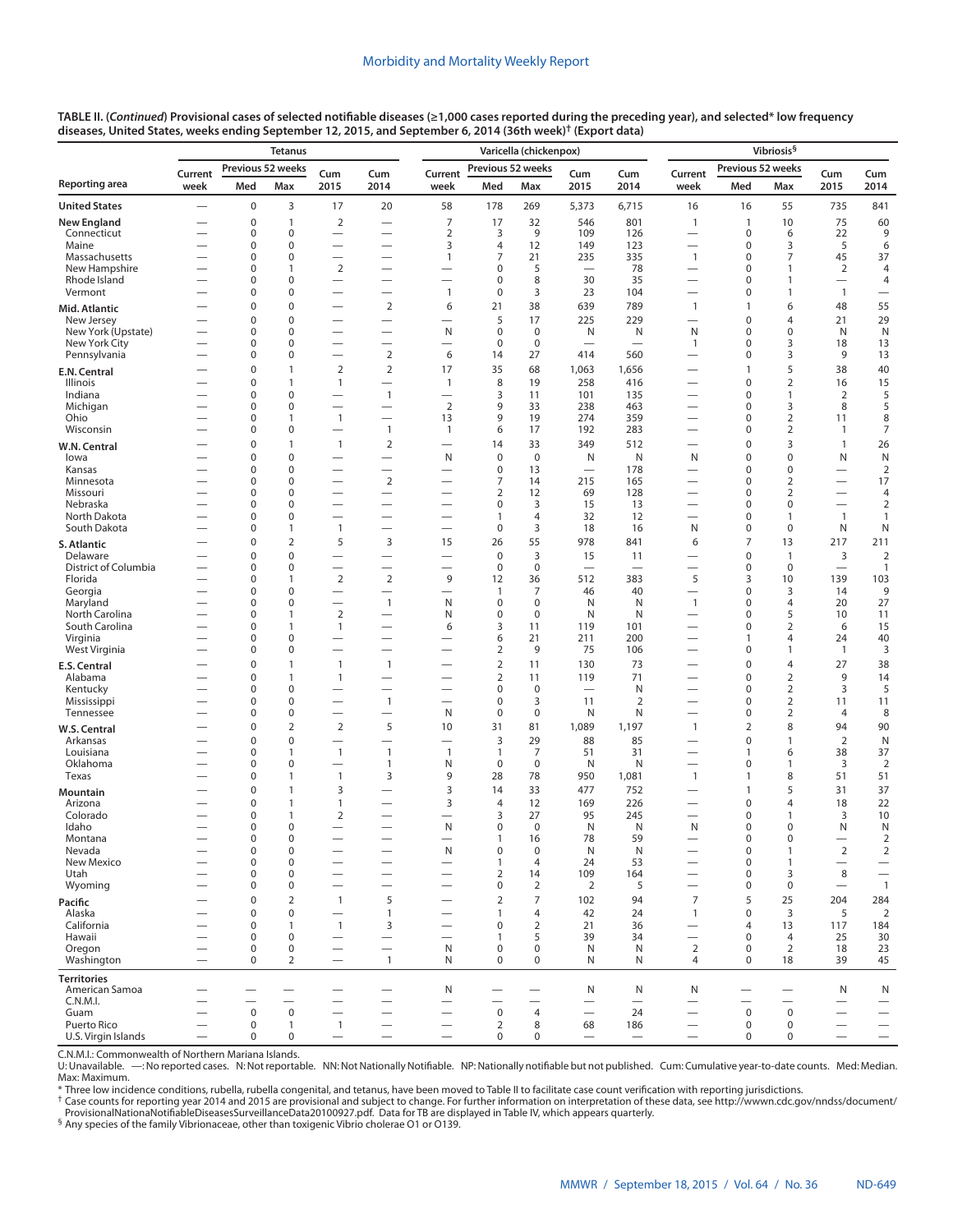|                                    |                                      | West Nile virus disease <sup>§</sup> |                               |                                          |                          |                               |                            |                               |                               |                                            |  |  |  |  |  |
|------------------------------------|--------------------------------------|--------------------------------------|-------------------------------|------------------------------------------|--------------------------|-------------------------------|----------------------------|-------------------------------|-------------------------------|--------------------------------------------|--|--|--|--|--|
|                                    |                                      |                                      | Neuroinvasive                 |                                          |                          | Nonneuroinvasive <sup>¶</sup> |                            |                               |                               |                                            |  |  |  |  |  |
|                                    | Current                              | Previous 52 weeks                    |                               |                                          |                          | Current                       | Previous 52 weeks          |                               |                               |                                            |  |  |  |  |  |
| Reporting area                     | week                                 | Med                                  | Max                           | <b>Cum 2015</b>                          | <b>Cum 2014</b>          | week                          | Med                        | Max                           | <b>Cum 2015</b>               | <b>Cum 2014</b>                            |  |  |  |  |  |
| <b>United States</b>               |                                      | $\mathbf{1}$                         | 138                           | 408                                      | 870                      | $\qquad \qquad$               | $\mathbf{1}$               | 64                            | 286                           | 628                                        |  |  |  |  |  |
| New England                        |                                      | $\pmb{0}$                            | $\overline{2}$                | 3                                        | 5                        |                               | $\pmb{0}$                  | $\overline{2}$                | 2                             | 3                                          |  |  |  |  |  |
| Connecticut                        | -                                    | $\mathbf 0$                          | $\mathbf{1}$                  | $\overline{2}$                           | $\overline{2}$           |                               | $\mathbf 0$                | $\mathbf{1}$                  | $\mathbf{1}$                  | $\overline{2}$                             |  |  |  |  |  |
| Maine                              | <u>—</u><br>$\overline{\phantom{0}}$ | $\mathbf 0$<br>0                     | $\mathbf 0$<br>1              | $\overline{\phantom{0}}$<br>$\mathbf{1}$ | 3                        |                               | $\mathbf 0$<br>$\mathbf 0$ | $\mathbf 0$<br>$\mathbf{1}$   | $\mathbf{1}$                  |                                            |  |  |  |  |  |
| Massachusetts<br>New Hampshire     |                                      | $\Omega$                             | $\mathbf 0$                   | —                                        | $\overline{\phantom{0}}$ |                               | $\mathbf 0$                | $\mathbf 0$                   | —                             | $\mathbf{1}$                               |  |  |  |  |  |
| Rhode Island                       |                                      | 0                                    | $\mathbf 0$                   | —                                        | -                        |                               | $\mathbf 0$                | $\mathbf 0$                   | $\overline{\phantom{0}}$      | $\overline{\phantom{0}}$                   |  |  |  |  |  |
| Vermont                            |                                      | 0                                    | $\mathbf 0$                   | $\overline{\phantom{0}}$                 | $\overline{\phantom{0}}$ |                               | $\mathbf 0$                | $\mathbf 0$                   | $\overline{\phantom{0}}$      | $\overline{\phantom{0}}$                   |  |  |  |  |  |
| Mid. Atlantic                      |                                      | $\Omega$                             | 8                             | 25                                       | 22                       |                               | $\mathbf 0$                | 5                             | 11                            | 10                                         |  |  |  |  |  |
| New Jersey                         |                                      | $\Omega$                             | $\overline{2}$                | 8                                        | 3                        |                               | $\mathbf 0$                | $\overline{2}$                | $\overline{2}$                | $\overline{2}$                             |  |  |  |  |  |
| New York (Upstate)                 |                                      | 0                                    | 1                             | 1                                        | 6                        |                               | $\mathbf 0$                | $\mathbf{1}$                  | $\overline{\phantom{0}}$      | 3                                          |  |  |  |  |  |
| New York City                      |                                      | 0                                    | 4                             | 8                                        | 6                        |                               | $\mathbf 0$                | $\mathbf{1}$                  | $\overline{1}$                | 3                                          |  |  |  |  |  |
| Pennsylvania                       | $\overline{\phantom{0}}$             | $\mathbf 0$                          | 4                             | 8                                        | 7                        |                               | $\mathbf 0$                | $\overline{2}$                | 8                             | $\overline{2}$                             |  |  |  |  |  |
| E.N. Central                       | -                                    | $\mathbf 0$                          | 11                            | 27                                       | 35                       |                               | $\mathbf 0$                | $\overline{4}$                | 15                            | 8                                          |  |  |  |  |  |
| Illinois                           |                                      | 0                                    | 6                             | 6                                        | 23                       |                               | $\mathbf 0$                | 3                             | 4                             | 3                                          |  |  |  |  |  |
| Indiana                            |                                      | 0                                    | 3                             | 4                                        | 5                        |                               | 0                          | $\mathbf{1}$                  | $\overline{4}$                | $\mathbf{1}$                               |  |  |  |  |  |
| Michigan                           |                                      | 0                                    | $\overline{2}$                | 4                                        | $\mathbf{1}$             |                               | 0                          | $\mathbf 0$                   |                               | $\overline{\phantom{0}}$                   |  |  |  |  |  |
| Ohio                               |                                      | 0                                    | $\overline{4}$                | 13                                       | $\overline{4}$           |                               | $\mathbf 0$                | $\overline{2}$                | 6                             | $\mathbf{1}$                               |  |  |  |  |  |
| Wisconsin<br>W.N. Central          | $\overline{\phantom{0}}$             | 0<br>$\mathbf 0$                     | $\mathbf{1}$                  |                                          | $\overline{2}$           | $\overline{\phantom{0}}$      | $\mathbf 0$<br>$\mathbf 0$ | $\mathbf{1}$                  | $\mathbf{1}$<br>67            | 3<br>169                                   |  |  |  |  |  |
| lowa                               |                                      | 0                                    | 16<br>$\mathbf{1}$            | 35                                       | 68<br>$\overline{4}$     |                               | $\mathbf 0$                | 15<br>$\mathbf{1}$            | $\overline{2}$                | 9                                          |  |  |  |  |  |
| Kansas                             |                                      | 0                                    | 3                             | 5                                        | 10                       |                               | $\mathbf 0$                | 6                             | 6                             | 22                                         |  |  |  |  |  |
| Minnesota                          |                                      | $\mathbf 0$                          | $\mathbf 0$                   |                                          | 6                        |                               | $\mathbf 0$                | $\mathbf{1}$                  | 2                             | 13                                         |  |  |  |  |  |
| Missouri                           |                                      | 0                                    | 5                             | 11                                       | 5                        |                               | $\mathbf 0$                | $\mathbf{1}$                  | 2                             | 3                                          |  |  |  |  |  |
| Nebraska                           |                                      | 0                                    | 10                            | 8                                        | 20                       |                               | $\mathbf 0$                | 7                             | 27                            | 74                                         |  |  |  |  |  |
| North Dakota                       |                                      | 0                                    | 3                             | 4                                        | 11                       |                               | $\mathbf 0$                | $\overline{2}$                | 6                             | 9                                          |  |  |  |  |  |
| South Dakota                       |                                      | $\mathbf 0$                          | 3                             | 7                                        | 12                       |                               | $\mathbf 0$                | 6                             | 22                            | 39                                         |  |  |  |  |  |
| S. Atlantic                        |                                      | 0                                    | 6                             | 28                                       | 28                       |                               | $\mathbf 0$                | $\overline{4}$                | 21                            | 7                                          |  |  |  |  |  |
| Delaware                           |                                      | 0                                    | $\mathbf 0$                   | $\overline{\phantom{0}}$                 |                          |                               | $\mathbf 0$                | $\mathbf{1}$                  | $\overline{1}$                | —                                          |  |  |  |  |  |
| District of Columbia               |                                      | 0                                    | $\mathbf{1}$                  | $\overline{1}$                           | $\overline{1}$           | —                             | $\mathbf 0$                | $\mathbf 0$                   |                               | $\overline{2}$                             |  |  |  |  |  |
| Florida                            |                                      | $\mathbf 0$                          | $\mathbf 2$                   | 6                                        | $\overline{7}$           |                               | $\mathbf 0$                | $\overline{2}$                |                               | $\sqrt{2}$                                 |  |  |  |  |  |
| Georgia                            |                                      | 0                                    | $\mathbf 2$                   | 4                                        | 10                       |                               | $\mathbf 0$                | $\mathbf{1}$                  | $\overline{1}$                | $\mathbf{1}$                               |  |  |  |  |  |
| Maryland                           | -                                    | 0                                    | $\overline{4}$                | 10                                       | $\overline{4}$           |                               | $\mathbf 0$                | 4                             | 15                            | -                                          |  |  |  |  |  |
| North Carolina                     | -                                    | 0                                    | 1                             | 3                                        | $\overline{\phantom{0}}$ | —                             | $\mathbf 0$                | $\mathbf 0$                   |                               | <u>.</u>                                   |  |  |  |  |  |
| South Carolina                     |                                      | $\mathbf 0$                          | 1                             | $\overline{\phantom{0}}$                 | $\sqrt{2}$               |                               | $\mathbf 0$                | $\mathbf 0$                   | $\overline{\phantom{0}}$      | $\overline{\phantom{0}}$                   |  |  |  |  |  |
| Virginia<br>West Virginia          | -                                    | 0<br>$\Omega$                        | $\overline{2}$<br>$\mathbf 0$ | 4                                        | $\overline{4}$<br>-      | $\overline{\phantom{0}}$      | $\mathbf 0$<br>$\mathbf 0$ | $\overline{2}$<br>$\mathbf 0$ | 4<br>$\overline{\phantom{0}}$ | $\overline{2}$<br>$\overline{\phantom{0}}$ |  |  |  |  |  |
| <b>E.S. Central</b>                |                                      | 0                                    | 5                             | 21                                       | 25                       |                               | $\mathbf 0$                | 3                             | 10                            | 17                                         |  |  |  |  |  |
| Alabama                            |                                      | $\mathbf 0$                          | $\mathbf 2$                   | $\overline{2}$                           | $\overline{\phantom{0}}$ |                               | $\mathbf 0$                | $\mathbf{1}$                  | $\mathbf{1}$                  | $\mathbf{1}$                               |  |  |  |  |  |
| Kentucky                           |                                      | $\Omega$                             | $\pmb{0}$                     | $\overline{\phantom{0}}$                 | $\overline{\phantom{0}}$ | $\overline{\phantom{0}}$      | $\mathbf 0$                | $\mathbf 0$                   | -                             | $\mathbf{1}$                               |  |  |  |  |  |
| Mississippi                        |                                      | $\Omega$                             | 5                             | 17                                       | 20                       |                               | $\mathbf 0$                | $\overline{2}$                | 8                             | 12                                         |  |  |  |  |  |
| Tennessee                          |                                      | $\mathbf 0$                          | $\mathbf 2$                   | 2                                        | 5                        |                               | $\mathbf 0$                | $\mathbf{1}$                  | $\mathbf{1}$                  | 3                                          |  |  |  |  |  |
| W.S. Central                       |                                      | $\mathbf{1}$                         | 26                            | 119                                      | 244                      |                               | $\mathbf 0$                | 17                            | 47                            | 156                                        |  |  |  |  |  |
| Arkansas                           | $\overline{\phantom{0}}$             | $\mathbf 0$                          | $\overline{2}$                | 9                                        | 3                        |                               | $\mathbf 0$                | $\mathbf{1}$                  | $\overline{1}$                | $\mathbf{1}$                               |  |  |  |  |  |
| Louisiana                          |                                      | 0                                    | 5                             | 20                                       | 52                       |                               | 0                          | 5                             | $\overline{2}$                | 50                                         |  |  |  |  |  |
| Oklahoma                           | $\overline{\phantom{0}}$             | 0                                    | 2                             | 12                                       | 5                        | $\overline{\phantom{0}}$      | $\mathbf 0$                | $\overline{4}$                | 16                            | 6                                          |  |  |  |  |  |
| Texas                              |                                      | $\mathbf{1}$                         | 23                            | 78                                       | 184                      |                               | $\mathbf 0$                | 10                            | 28                            | 99                                         |  |  |  |  |  |
| Mountain                           |                                      | 0                                    | 16                            | 72<br>29                                 | 96                       |                               | $\mathbf 0$                | 13                            | 50                            | 93                                         |  |  |  |  |  |
| Arizona<br>Colorado                |                                      | 0<br>0                               | 7<br>7                        | 32                                       | 45<br>33                 |                               | $\mathbf 0$<br>$\mathbf 0$ | 5<br>11                       | 17<br>25                      | 10<br>56                                   |  |  |  |  |  |
| Idaho                              |                                      | 0                                    | $\mathbf{1}$                  | $\overline{4}$                           | 6                        |                               | $\mathbf 0$                | $\mathbf{1}$                  | 3                             | 13                                         |  |  |  |  |  |
| Montana                            |                                      | 0                                    | $\mathbf{1}$                  |                                          | $\mathbf{1}$             |                               | $\mathbf 0$                | $\mathbf{1}$                  | $\mathbf{1}$                  | 3                                          |  |  |  |  |  |
| Nevada                             |                                      | 0                                    | $\overline{2}$                | 3                                        | $\overline{2}$           |                               | $\mathbf 0$                | -1                            | 2                             |                                            |  |  |  |  |  |
| New Mexico                         |                                      | $\mathsf 0$                          | 5                             | $\mathbf 2$                              | 9                        |                               | $\pmb{0}$                  | $\mathbf 0$                   | $\qquad \qquad -$             | 5                                          |  |  |  |  |  |
| Utah                               |                                      | $\mathbf 0$                          | $\mathbf{1}$                  | $\overline{\phantom{0}}$                 |                          |                               | $\pmb{0}$                  | $\pmb{0}$                     | $\overline{\phantom{0}}$      | $\mathbf{1}$                               |  |  |  |  |  |
| Wyoming                            |                                      | $\mathbf 0$                          | 2                             | $\overline{2}$                           |                          |                               | $\mathbf 0$                | $\mathbf{1}$                  | 2                             | 5                                          |  |  |  |  |  |
| Pacific                            |                                      | $\mathbf 0$                          | 61                            | 78                                       | 347                      |                               | $\mathbf 0$                | 24                            | 63                            | 165                                        |  |  |  |  |  |
| Alaska                             |                                      | $\mathbf 0$                          | $\mathbf 0$                   |                                          |                          |                               | $\mathbf 0$                | $\mathbf 0$                   |                               | $\overline{\phantom{m}}$                   |  |  |  |  |  |
| California                         |                                      | $\mathbf 0$                          | 61                            | 71                                       | 336                      |                               | $\mathbf 0$                | 23                            | 50                            | 160                                        |  |  |  |  |  |
| Hawaii                             |                                      | $\mathbf 0$                          | $\mathbf 0$                   |                                          | $\qquad \qquad -$        |                               | $\mathbf 0$                | $\mathbf{1}$                  | $\qquad \qquad -$             | $\overbrace{\phantom{123221111}}$          |  |  |  |  |  |
| Oregon                             | $\overline{\phantom{0}}$             | $\mathbf 0$                          | $\mathbf{1}$                  |                                          | 6                        |                               | $\mathbf 0$                | $\pmb{0}$                     | $\overline{\phantom{0}}$      | $\mathbf{1}$                               |  |  |  |  |  |
| Washington                         |                                      | $\mathbf 0$                          | $\overline{2}$                | $\overline{7}$                           | 5                        |                               | $\mathbf 0$                | 3                             | 13                            | 4                                          |  |  |  |  |  |
| <b>Territories</b>                 |                                      |                                      |                               |                                          |                          |                               |                            |                               |                               |                                            |  |  |  |  |  |
| American Samoa                     |                                      |                                      |                               |                                          |                          |                               |                            |                               |                               |                                            |  |  |  |  |  |
| C.N.M.I.                           |                                      |                                      |                               |                                          | $\overline{\phantom{0}}$ |                               |                            |                               |                               |                                            |  |  |  |  |  |
| Guam                               |                                      | $\mathsf 0$                          | $\mathbf 0$                   |                                          |                          |                               | $\mathbf 0$                | $\mathbf 0$                   |                               |                                            |  |  |  |  |  |
| Puerto Rico<br>U.S. Virgin Islands |                                      | $\mathbf 0$                          | $\mathbf 0$                   | $\overline{\phantom{0}}$                 |                          |                               | $\mathbf 0$<br>$\mathbf 0$ | $\mathbf 0$                   |                               |                                            |  |  |  |  |  |
|                                    |                                      | 0                                    | $\mathbf 0$                   |                                          | $\overline{\phantom{0}}$ | $\overline{\phantom{0}}$      |                            | $\mathbf 0$                   | $\overline{\phantom{0}}$      | $\overline{\phantom{m}}$                   |  |  |  |  |  |

C.N.M.I.: Commonwealth of Northern Mariana Islands. -: No reported cases. N: Not reportable. NN: Not Nationally Notifiable. NP: Nationally notifiable but not published. Cum: Cumulative year-to-date counts. Med: Median. Max: Maximum.<br>\* Three low incidence conditions, rubella, rubella congenital, and tetanus, have been moved to Table II to facilitate case count verification with reporting jurisdictions.

† Case counts for reporting year 2014 and 2015 are provisional and subject to change. For further information on interpretation of these data, see [http://wwwn.cdc.gov/nndss/document/](http://wwwn.cdc.gov/nndss/document/ProvisionalNationaNotifiableDiseasesSurveillanceData20100927.pdf)

[ProvisionalNationaNotifiableDiseasesSurveillanceData20100927.pdf](http://wwwn.cdc.gov/nndss/document/ProvisionalNationaNotifiableDiseasesSurveillanceData20100927.pdf). Data for TB are displayed in Table IV, which appears quarterly.<br><sup>§</sup> Updated weekly from reports to the Division of Vector-Borne Diseases, National Center fo Chikungunya virus, eastern equine, Powassan, St. Louis, and western equine diseases are available in Table I.

¶ Not reportable in all states. Data from states where the condition is not reportable are excluded from this table, except starting in 2007 for the domestic arboviral diseases, influenzaassociated pediatric mortality, and in 2003 for SARS-CoV. Reporting exceptions are available at [http://wwwn.cdc.gov/nndss/downloads.html.](http://wwwn.cdc.gov/nndss/downloads.html)